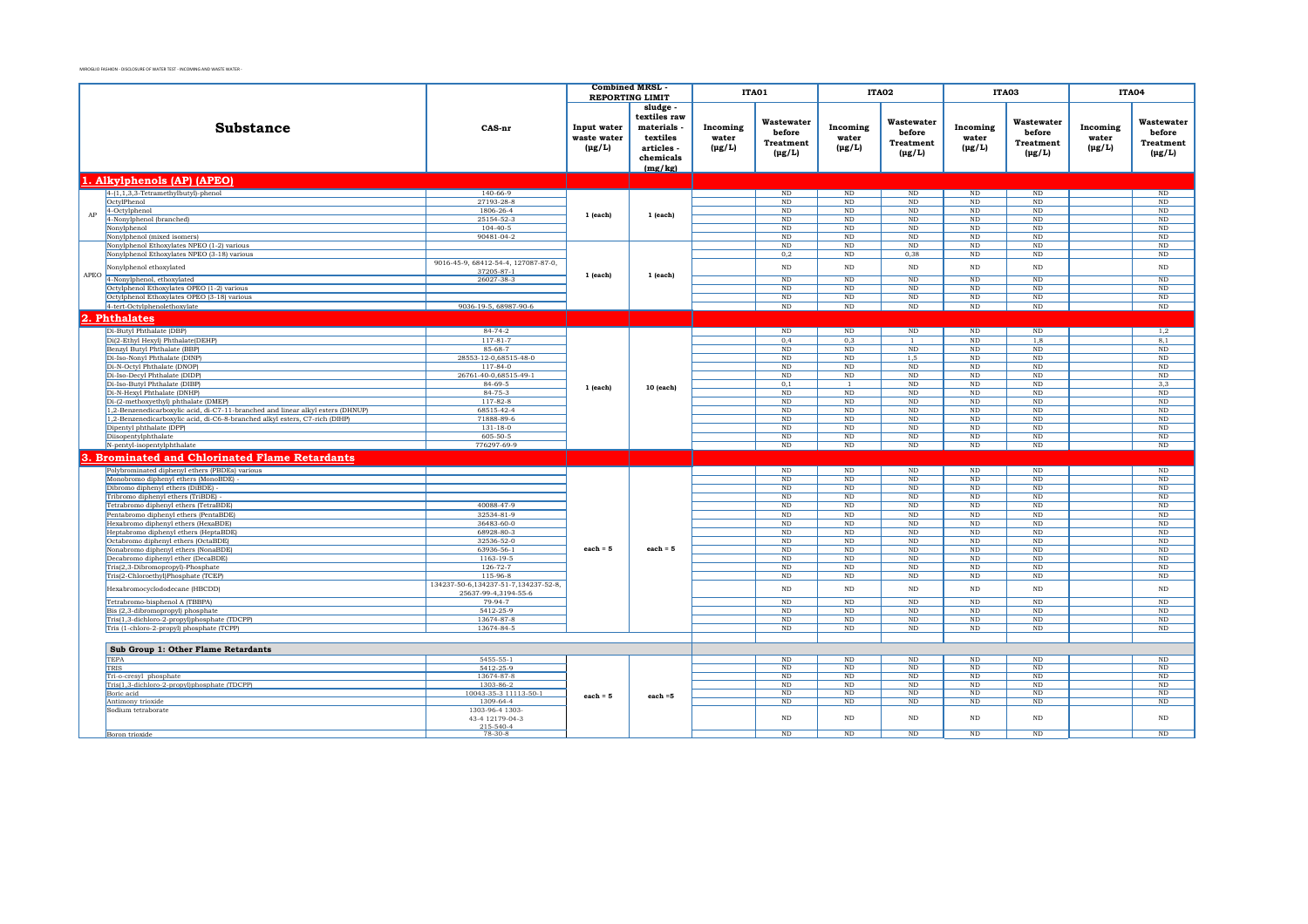|                                                   |                           | <b>Combined MRSL</b>                      |                                                                                       | ITA01                            |                                                         | ITA02                                 |                                                         | ITA03                            |                                                         | <b>ITA04</b>                     |                                                  |
|---------------------------------------------------|---------------------------|-------------------------------------------|---------------------------------------------------------------------------------------|----------------------------------|---------------------------------------------------------|---------------------------------------|---------------------------------------------------------|----------------------------------|---------------------------------------------------------|----------------------------------|--------------------------------------------------|
|                                                   |                           | <b>REPORTING LIMIT</b>                    |                                                                                       |                                  |                                                         |                                       |                                                         |                                  |                                                         |                                  |                                                  |
| Substance                                         | CAS-nr                    | Input water<br>waste water<br>$(\mu g/L)$ | sludge<br>textiles raw<br>materials<br>textiles<br>articles -<br>chemicals<br>(mg/kg) | Incoming<br>water<br>$(\mu g/L)$ | Wastewater<br>before<br><b>Treatment</b><br>$(\mu g/L)$ | Incoming<br>water<br>$(\mu g/L)$      | Wastewater<br>before<br><b>Treatment</b><br>$(\mu g/L)$ | Incoming<br>water<br>$(\mu g/L)$ | Wastewater<br>before<br><b>Treatment</b><br>$(\mu g/L)$ | Incoming<br>water<br>$(\mu g/L)$ | Wastewater<br>before<br>Treatment<br>$(\mu g/L)$ |
| 4. Amines (Associated with Azo dyes)              |                           |                                           |                                                                                       |                                  |                                                         |                                       |                                                         |                                  |                                                         |                                  |                                                  |
| 4-Aminodiphenyl                                   | $92 - 67 - 1$             |                                           |                                                                                       |                                  | $\rm ND$                                                | $\rm ND$                              | $\rm ND$                                                | $\rm ND$                         | $\rm ND$                                                |                                  | $\rm ND$                                         |
| Benzidine                                         | $92 - 87 - 5$             |                                           |                                                                                       |                                  | ND                                                      | $\rm ND$                              | $\rm ND$                                                | $_{\rm ND}$                      | ND                                                      |                                  | ND                                               |
| 4-Chloro-o-Toluidine                              | 95-69-2                   |                                           |                                                                                       |                                  | $_{\rm ND}$                                             | $\rm ND$                              | $_{\rm ND}$                                             | $_{\rm ND}$                      | $_{\rm ND}$                                             |                                  | $\rm ND$                                         |
| 2-Naphthylamine                                   | $91 - 59 - 8$             |                                           |                                                                                       |                                  | ND                                                      | ND.                                   | ND                                                      | ND                               | ND                                                      |                                  | ND                                               |
| o-Aminoazotoluene                                 | $97 - 56 - 3$             |                                           |                                                                                       |                                  | ND                                                      | $\rm ND$                              | $\rm ND$                                                | $_{\rm ND}$                      | $\rm ND$                                                |                                  | $\rm ND$                                         |
| 2-Amino-4-Nitrotoluene                            | $99 - 55 - 8$             |                                           |                                                                                       |                                  | N <sub>D</sub>                                          | ND                                    | N <sub>D</sub>                                          | ND                               | ND                                                      |                                  | ND                                               |
| p-Chloroaniline                                   | $106 - 47 - 8$            |                                           |                                                                                       |                                  | $\overline{\text{ND}}$                                  | $\rm ND$                              | ND                                                      | ND                               | ND                                                      |                                  | $\overline{\text{ND}}$                           |
| 2,4-Diaminoanisole<br>4,4'-Diaminodiphenylmethane | 615-05-4<br>101-77-9      |                                           |                                                                                       |                                  | ND<br>ND                                                | $_{\rm ND}$<br>$\overline{\text{ND}}$ | ND<br>ND                                                | ND<br>ND                         | ND<br>ND                                                |                                  | ND<br>$\overline{\text{ND}}$                     |
| 3,3'-Dichlorobenzidine                            | $91-94-1$                 |                                           |                                                                                       |                                  | $\rm ND$                                                | $\rm ND$                              | $\rm ND$                                                | $\rm ND$                         | $\rm ND$                                                |                                  | $\rm ND$                                         |
| 3.3'-Dimethoxybenzidine                           | $119-90-4$                |                                           |                                                                                       |                                  | ND                                                      | ND.                                   | ND                                                      | ND                               | ND                                                      |                                  | ND                                               |
| 3,3'-Dimethylbenzidine                            | 119-93-7                  |                                           |                                                                                       |                                  | $\rm ND$                                                | $\rm ND$                              | $\rm ND$                                                | $\rm ND$                         | $\rm ND$                                                |                                  | $\rm ND$                                         |
| 3,3'-Dimethyl-4,4'diaminodiphenylmethane          | 838-88-0                  | $1$ (each)                                | 1 (each)                                                                              |                                  | $_{\rm ND}$                                             | $\rm ND$                              | $_{\rm ND}$                                             | $_{\rm ND}$                      | $\rm ND$                                                |                                  | $\rm ND$                                         |
| <b>b-Cresidine</b>                                | $120 - 71 - 8$            |                                           |                                                                                       |                                  | N <sub>D</sub>                                          | $\rm ND$                              | N <sub>D</sub>                                          | ND                               | $\rm ND$                                                |                                  | $\rm ND$                                         |
| 4,4'-Methylene-Bis(2-Chloroaniline)               | $101 - 14 - 4$            |                                           |                                                                                       |                                  | $\rm ND$                                                | $\rm ND$                              | $\rm ND$                                                | $_{\rm ND}$                      | $_{\rm ND}$                                             |                                  | $\rm ND$                                         |
| 4.4'-Oxydianiline                                 | $101 - 80 - 4$            |                                           |                                                                                       |                                  | N <sub>D</sub>                                          | <b>ND</b>                             | N <sub>D</sub>                                          | ND.                              | ND.                                                     |                                  | $\rm ND$                                         |
| 4,4'-Thiodianiline                                | 139-65-1                  |                                           |                                                                                       |                                  | $\rm ND$                                                | $\rm ND$                              | $\rm ND$                                                | $_{\rm ND}$                      | $\rm ND$                                                |                                  | $\rm ND$                                         |
| o-Toluidine                                       | 95-53-4                   |                                           |                                                                                       |                                  | $_{\rm ND}$                                             | $\rm ND$                              | $_{\rm ND}$                                             | $_{\rm ND}$                      | $_{\rm ND}$                                             |                                  | $_{\rm ND}$                                      |
| 2,4-Toluylenediamine                              | 95-80-7                   |                                           |                                                                                       |                                  | $\overline{\text{ND}}$                                  | $\overline{\text{ND}}$                | ND                                                      | ND                               | ND                                                      |                                  | ND                                               |
| 2,4,5-Trimethylaniline<br>o-Anisidine             | 137-17-7<br>$90 - 04 - 0$ |                                           |                                                                                       |                                  | $\rm ND$<br>ND                                          | $\rm ND$<br>$\overline{\text{ND}}$    | $\rm ND$<br>ND                                          | $\rm ND$<br>ND                   | $\rm ND$<br>ND                                          |                                  | $\rm ND$<br>ND                                   |
| p-Aminoazobenzene                                 | $60 - 09 - 3$             |                                           |                                                                                       |                                  | $\rm ND$                                                | $\rm ND$                              | $\rm ND$                                                | $\rm ND$                         | $\rm ND$                                                |                                  | $\rm ND$                                         |
| 2,4-Xylidine                                      | $95 - 68 - 1$             |                                           |                                                                                       |                                  | ND                                                      | ND                                    | ND                                                      | ND                               | ND                                                      |                                  | ND                                               |
| 2,6-Xylidine                                      | $87 - 62 - 7$             |                                           |                                                                                       |                                  | ND                                                      | $\overline{\text{ND}}$                | ND                                                      | ND                               | ND                                                      |                                  | ND                                               |
|                                                   |                           |                                           |                                                                                       |                                  |                                                         |                                       |                                                         |                                  |                                                         |                                  |                                                  |
| AzoDyes Sub Group 1: Allergenic Dyes              |                           | $1$ (each)                                | 5 (each)                                                                              |                                  |                                                         |                                       |                                                         |                                  |                                                         |                                  |                                                  |
| C.I. Disperse Blue 1                              | 2475-45-8                 |                                           |                                                                                       |                                  | $\overline{\text{ND}}$                                  | $\rm ND$                              | $\rm ND$                                                | ND                               | $\rm ND$                                                |                                  | $\overline{\mathrm{ND}}$                         |
| C.I. Disperse Blue 3                              | 2475-49-9                 |                                           |                                                                                       |                                  | $_{\rm ND}$                                             | $\rm ND$                              | $_{\rm ND}$                                             | $_{\rm ND}$                      | $_{\rm ND}$                                             |                                  | $\rm ND$                                         |
| C.I. Disperse Blue 7                              | 3179-90-6                 |                                           |                                                                                       |                                  | ND                                                      | ND.                                   | ND                                                      | ND                               | ND                                                      |                                  | ND                                               |
| C.I. Disperse Blue 26                             | 3860-63-7                 |                                           |                                                                                       |                                  | ND                                                      | $\rm ND$                              | $\rm ND$                                                | $\rm ND$                         | $_{\rm ND}$                                             |                                  | $\rm ND$                                         |
| C.I. Disperse Blue 35                             | 12222-75-2                |                                           |                                                                                       |                                  | <b>ND</b>                                               | $\rm ND$                              | <b>ND</b>                                               | ND                               | $_{\rm ND}$                                             |                                  | $\rm ND$                                         |
| C.I. Disperse Blue 102                            | 12222-97-8                |                                           |                                                                                       |                                  | ND                                                      | $\rm ND$                              | $\rm ND$                                                | $_{\rm ND}$                      | $\rm ND$                                                |                                  | $\rm ND$                                         |
| C.I. Disperse Blue 106                            | 12223-01-7                |                                           |                                                                                       |                                  | ND                                                      | $_{\rm ND}$                           | <b>ND</b>                                               | ND                               | ND                                                      |                                  | ND                                               |
| C.I. Disperse Blue 124                            | 61951-51-7                |                                           |                                                                                       |                                  | ND                                                      | $\rm ND$                              | N <sub>D</sub>                                          | $\rm ND$                         | $_{\rm ND}$                                             |                                  | $\rm ND$                                         |
| C.I. Disperse Brown 1                             | 23355-64-8                |                                           |                                                                                       |                                  | $\rm ND$                                                | $\rm ND$                              | $\rm ND$                                                | $_{\rm ND}$                      | $_{\rm ND}$                                             |                                  | $\rm ND$                                         |
| C.I. Disperse Orange 1                            | 2581-69-3                 | $1$ (each)                                | 5 (each)                                                                              |                                  | ND                                                      | $_{\rm ND}$                           | <b>ND</b>                                               | ND                               | ND                                                      |                                  | ND                                               |
| C.I. Disperse Orange 3                            | $730 - 40 - 5$            |                                           |                                                                                       |                                  | $\rm ND$                                                | $\rm ND$                              | $\rm ND$                                                | $\rm ND$                         | $_{\rm ND}$                                             |                                  | $\rm ND$                                         |
| C.I. Disperse Orange 37/76<br>C.I. Disperse Red 1 | 13301-61-6<br>2872-48-2   |                                           |                                                                                       |                                  | $_{\rm ND}$<br>ND                                       | $\rm ND$<br>ND.                       | $_{\rm ND}$<br>ND                                       | $_{\rm ND}$<br>ND                | $_{\rm ND}$<br>ND                                       |                                  | $\rm ND$<br>ND                                   |
| C.I. Disperse Red 11                              | 2872-48-2                 |                                           |                                                                                       |                                  | $\rm ND$                                                | $\rm ND$                              | $\rm ND$                                                | $\rm ND$                         | $\rm ND$                                                |                                  | $\rm ND$                                         |
| C.I. Disperse Red 17                              | 3179-89-3                 |                                           |                                                                                       |                                  | N <sub>D</sub>                                          | <b>ND</b>                             | <b>ND</b>                                               | ND.                              | ND.                                                     |                                  | ND                                               |
| C.I. Disperse Yellow 1                            | 119-15-3                  |                                           |                                                                                       |                                  | $\rm ND$                                                | $\rm ND$                              | $\rm ND$                                                | $\rm ND$                         | $\rm ND$                                                |                                  | ND                                               |
| C.I. Disperse Yellow 3                            | 2832-40-8                 |                                           |                                                                                       |                                  | $_{\rm ND}$                                             | $\rm ND$                              | $_{\rm ND}$                                             | $_{\rm ND}$                      | $\rm ND$                                                |                                  | $_{\rm ND}$                                      |
| C.I. Disperse Yellow 9                            | 6373-73-5                 |                                           |                                                                                       |                                  | ND                                                      | ND                                    | ND                                                      | ND                               | ND                                                      |                                  | ND                                               |
| C.I. Disperse Yellow 39                           | 12236-29-2                |                                           |                                                                                       |                                  | $\rm ND$                                                | $\rm ND$                              | $\rm ND$                                                | $\rm ND$                         | $\rm ND$                                                |                                  | $\rm ND$                                         |
| C.I. Disperse Yellow 49                           | 54824-37-2                |                                           |                                                                                       |                                  | ND                                                      | $\overline{\text{ND}}$                | ND                                                      | ND                               | ND                                                      |                                  | <b>ND</b>                                        |
|                                                   |                           |                                           |                                                                                       |                                  |                                                         |                                       |                                                         |                                  |                                                         |                                  |                                                  |
| AzoDyes Sub Group 2: Carcinogenic Dyes            |                           | $1$ (each)                                | 5 (each)                                                                              |                                  |                                                         |                                       |                                                         |                                  |                                                         |                                  |                                                  |
| C.I. Acid Red 26                                  | 3761-53-3                 |                                           |                                                                                       |                                  | ND                                                      | ND.                                   | ND                                                      | ND                               | $\rm ND$                                                |                                  | ND                                               |
| C.I. Basic Red 9 monohydrochloride                | $569 - 61 - 9$            |                                           |                                                                                       |                                  | $\rm ND$                                                | $\rm ND$                              | $\rm ND$                                                | $_{\rm ND}$                      | $\rm ND$                                                |                                  | $\rm ND$                                         |
| C.I. Basic Violet 14<br>C.I. Direct Blue 6        | 632-99-5                  |                                           |                                                                                       |                                  | N <sub>D</sub>                                          | <b>ND</b>                             | <b>ND</b>                                               | ND.                              | <b>ND</b>                                               |                                  | ND                                               |
| C.I. Direct Red 28                                | 2602-46-2                 |                                           |                                                                                       |                                  | $\rm ND$                                                | $\rm ND$                              | $\rm ND$                                                | $_{\rm ND}$                      | $\rm ND$                                                |                                  | $\rm ND$                                         |
| C.I. Direct Black 38                              | 573-58-0<br>1937-37-7     |                                           |                                                                                       |                                  | $_{\rm ND}$<br>N <sub>D</sub>                           | $\rm ND$<br><b>ND</b>                 | $_{\rm ND}$<br>N <sub>D</sub>                           | $_{\rm ND}$<br>$\rm ND$          | $_{\rm ND}$<br>$\rm ND$                                 |                                  | $\rm ND$<br>$\rm ND$                             |
| C.I. Direct Disperse Blue 1                       | 2475-45-8                 |                                           |                                                                                       |                                  | $\rm ND$                                                | $\rm ND$                              | $\rm ND$                                                | ND                               | $\rm ND$                                                |                                  | $\rm ND$                                         |
| C.I. Direct Disperse Yellow 3                     | 2832-40-8                 |                                           |                                                                                       |                                  | $_{\rm ND}$                                             | $\rm ND$                              | $_{\rm ND}$                                             | $_{\rm ND}$                      | $_{\rm ND}$                                             |                                  | $\rm ND$                                         |
| C.I. Direct Disperse Orange 11                    | $82 - 28 - 0$             |                                           |                                                                                       |                                  | ND                                                      | ND                                    | <b>ND</b>                                               | ND                               | ND                                                      |                                  | ND                                               |
| C.I. Direct Disperse Yellow 23                    | 6250-23-3                 |                                           |                                                                                       |                                  | $\rm ND$                                                | $\rm ND$                              | $\rm ND$                                                | $\rm ND$                         | $_{\rm ND}$                                             |                                  | $\rm ND$                                         |
| C.I. Direct Disperse Orange 149                   | 85136-74-9                | 1 (each)                                  | 5 (each)                                                                              |                                  | <b>ND</b>                                               | <b>ND</b>                             | N <sub>D</sub>                                          | ND                               | ND                                                      |                                  | <b>ND</b>                                        |
| C.I. Direct Solvent Yellow 1                      | $60 - 09 - 3$             |                                           |                                                                                       |                                  | $\rm ND$                                                | $\rm ND$                              | $\rm ND$                                                | $_{\rm ND}$                      | $\rm ND$                                                |                                  | $\rm ND$                                         |
| C.I. Direct Solvent Yellow 2                      | 60-11-7 EN71-9            |                                           |                                                                                       |                                  | <b>ND</b>                                               | $_{\rm ND}$                           | <b>ND</b>                                               | ND                               | ND                                                      |                                  | ND                                               |
| C.I. Direct Solvent Yellow 3                      | 97-56-3                   |                                           |                                                                                       |                                  | ND                                                      | $\overline{\text{ND}}$                | ND                                                      | ND                               | ND                                                      |                                  | $\overline{\text{ND}}$                           |
| C.I. Direct Solvent Yellow 14                     | 842-07-9                  |                                           |                                                                                       |                                  | $_{\rm ND}$                                             | $\rm ND$                              | $_{\rm ND}$                                             | $_{\rm ND}$                      | $_{\rm ND}$                                             |                                  | $\rm ND$                                         |
| C.I. Basic Blue 26<br>C.I. Basic Violet 1         | 2580-56-5                 |                                           |                                                                                       |                                  | N <sub>D</sub>                                          | ND.                                   | N <sub>D</sub>                                          | ND.                              | ND.                                                     |                                  | N <sub>D</sub>                                   |
| C.I. Direct Brown 95                              | 8004-87-3 EN71-9          |                                           |                                                                                       |                                  | ND                                                      | $\rm ND$                              | $\rm ND$                                                | $_{\rm ND}$                      | $\rm ND$                                                |                                  | $\rm ND$                                         |
| C.I. Direct Blue 15                               | 16071-86-6<br>2429-74-5   |                                           |                                                                                       |                                  | <b>ND</b><br>$\rm ND$                                   | <b>ND</b><br>$\rm ND$                 | <b>ND</b><br>$\rm ND$                                   | ND<br>$_{\rm ND}$                | $_{\rm ND}$<br>ND                                       |                                  | ND<br>$\rm ND$                                   |
| C.I. Direct Blue 218                              | 28407-36-6                |                                           |                                                                                       |                                  | $_{\rm ND}$                                             | $\rm ND$                              | $_{\rm ND}$                                             | $_{\rm ND}$                      | $_{\rm ND}$                                             |                                  | $\rm ND$                                         |
| C.L. Acid Red 114                                 | 6459-94-5                 |                                           |                                                                                       |                                  | ND                                                      | ND.                                   | ND                                                      | ND                               | ND                                                      |                                  | ND                                               |
| C.I. Acid Violet 49                               | 1694-09-3                 |                                           |                                                                                       |                                  | $\rm ND$                                                | $\rm ND$                              | $_{\rm ND}$                                             | $_{\rm ND}$                      | $\rm ND$                                                |                                  | $\rm ND$                                         |
|                                                   |                           |                                           |                                                                                       |                                  |                                                         |                                       |                                                         |                                  |                                                         |                                  |                                                  |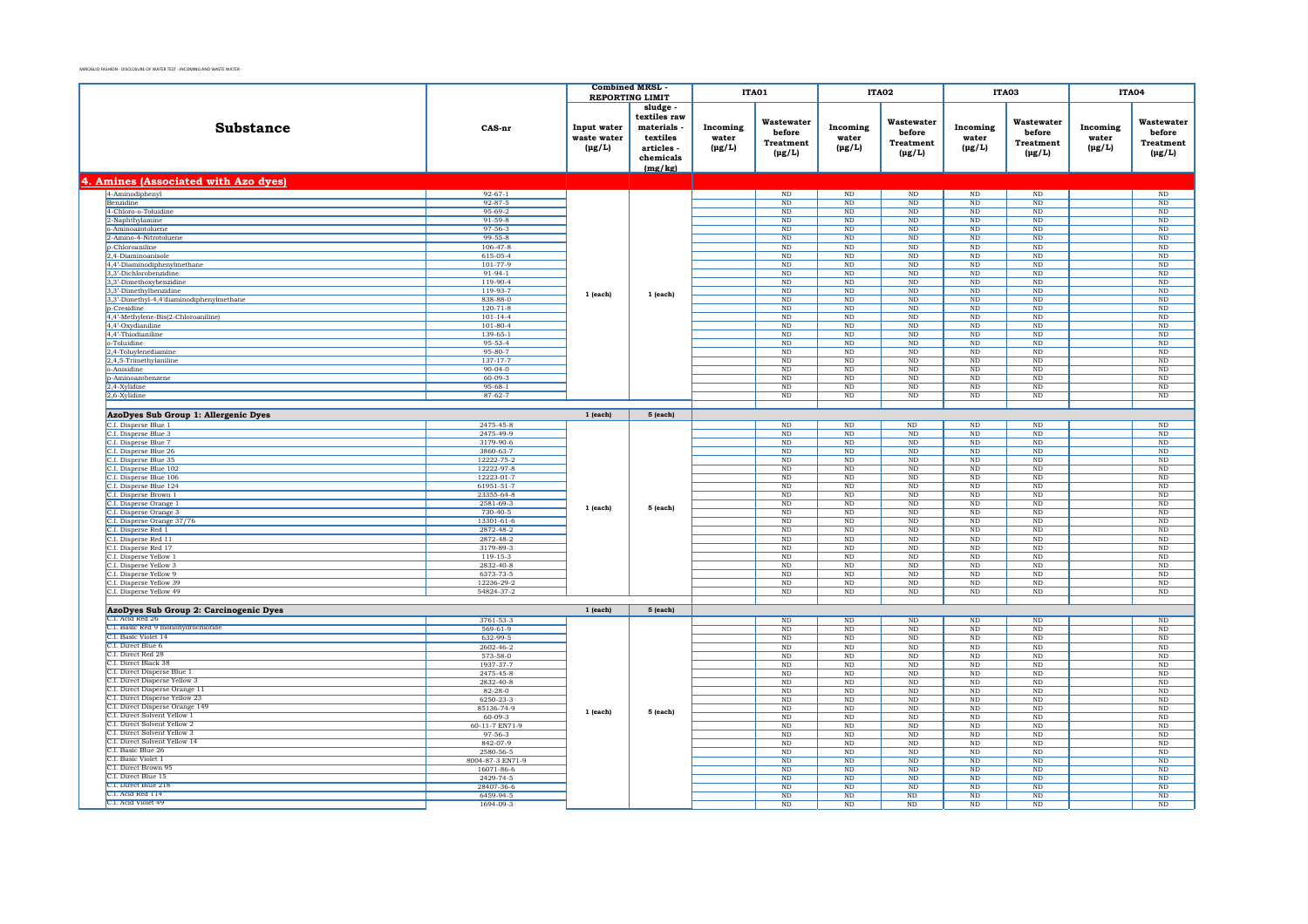|                                                     |                            | <b>Combined MRSL</b><br><b>REPORTING LIMIT</b> |                                                                                     |                                  | ITA01                                                   |                                  | ITA02                                                   |                                    | ITA03                                                   |                                  | ITA04                                            |
|-----------------------------------------------------|----------------------------|------------------------------------------------|-------------------------------------------------------------------------------------|----------------------------------|---------------------------------------------------------|----------------------------------|---------------------------------------------------------|------------------------------------|---------------------------------------------------------|----------------------------------|--------------------------------------------------|
|                                                     |                            |                                                |                                                                                     |                                  |                                                         |                                  |                                                         |                                    |                                                         |                                  |                                                  |
| <b>Substance</b>                                    | CAS-nr                     | Input water<br>waste water<br>$(\mu g/L)$      | sludge<br>textiles raw<br>materials<br>textiles<br>articles<br>chemicals<br>(mg/kg) | Incoming<br>water<br>$(\mu g/L)$ | Wastewater<br>before<br><b>Treatment</b><br>$(\mu g/L)$ | Incoming<br>water<br>$(\mu g/L)$ | Wastewater<br>before<br><b>Treatment</b><br>$(\mu g/L)$ | Incoming<br>water<br>$(\mu g/L)$   | Wastewater<br>before<br><b>Treatment</b><br>$(\mu g/L)$ | Incoming<br>water<br>$(\mu g/L)$ | Wastewater<br>before<br>Treatment<br>$(\mu g/L)$ |
| 5. Organotin compounds                              |                            |                                                |                                                                                     |                                  |                                                         |                                  |                                                         |                                    |                                                         |                                  |                                                  |
| MBT(Monobutyltin)                                   | 78763-54-9                 |                                                |                                                                                     |                                  | ND                                                      | $\rm ND$                         | $\rm ND$                                                | $\rm ND$                           | $\rm ND$                                                |                                  | $\rm ND$                                         |
| DBT(Dibutyltin)                                     | $1002 - 53 - 5$            |                                                |                                                                                     |                                  | ND                                                      | ND                               | ND                                                      | ND                                 | ND                                                      |                                  | ND                                               |
| TBT(Tributyltin)                                    | 36643-28-4                 |                                                |                                                                                     |                                  | ND                                                      | ND                               | ND                                                      | $\overline{\text{ND}}$             | ND                                                      |                                  | $\overline{\text{ND}}$                           |
| DOT(Dioctyltin)                                     | 94410-05-6<br>15231-44-4   |                                                |                                                                                     |                                  | 0,24<br>ND                                              | $\rm ND$<br>ND                   | $\rm ND$<br>ND                                          | $\rm ND$<br>$_{\rm ND}$            | $_{\rm ND}$<br>ND                                       |                                  | $\rm ND$<br>ND                                   |
| MOT(Monooctyltin)<br>DPhT(Diphenyltin)              | 1011-95-6, 6381-06-2       |                                                |                                                                                     |                                  | $\rm ND$                                                | ND                               | <b>ND</b>                                               | ND                                 | ND                                                      |                                  | $\overline{\mathrm{ND}}$                         |
| TeBT(Tetrabutyltin)                                 | $1461 - 25 - 2$            |                                                |                                                                                     |                                  | ND                                                      | ND                               | ND                                                      | ND                                 | ND                                                      |                                  | ND                                               |
| TCHT(Tricyclohexyl Tin)                             | 6056-50-4                  | $0,1$ (each)                                   | $1$ (each)                                                                          |                                  | ND                                                      | ND                               | ND                                                      | ND                                 | ND                                                      |                                  | ND                                               |
| TPT(Tripropyltin)                                   | NA                         |                                                |                                                                                     |                                  | $_{\rm ND}$                                             | $\rm ND$                         | $_{\rm ND}$                                             | $\rm ND$                           | $_{\rm ND}$                                             |                                  | $_{\rm ND}$                                      |
| TeET(Tetraethyltin)                                 | $597 - 64 - 8$             |                                                |                                                                                     |                                  | ND                                                      | ND                               | ND                                                      | $_{\rm ND}$                        | ND                                                      |                                  | ND                                               |
| Tributyltin oxide (TBTO)                            | $56-35-9$                  |                                                |                                                                                     |                                  | $\rm ND$                                                | $\rm ND$                         | $\rm ND$                                                | $\rm ND$                           | $\rm ND$                                                |                                  | $\rm ND$                                         |
| Dibutyltin dichloride (DBTC)                        | $683 - 18 - 1$             |                                                |                                                                                     |                                  | ND                                                      | <b>ND</b>                        | <b>ND</b>                                               | ND                                 | ND                                                      |                                  | ND                                               |
| Triphenyltin (TPhT)                                 | 668-34-8                   |                                                |                                                                                     |                                  | ND                                                      | ND                               | <b>ND</b>                                               | $\rm ND$                           | ND                                                      |                                  | $\rm ND$                                         |
| Dibutyltin hydrogen borate (DBB)                    | 75113-37-0                 |                                                |                                                                                     |                                  | $\rm ND$                                                | $\rm ND$                         | $\rm ND$                                                | $\rm ND$                           | $\rm ND$                                                |                                  | $\rm ND$                                         |
| 6. PFCs                                             |                            |                                                |                                                                                     |                                  |                                                         |                                  |                                                         |                                    |                                                         |                                  |                                                  |
| PFBA                                                | 375-22-4                   |                                                |                                                                                     |                                  | $\rm ND$                                                | $\rm ND$                         | $\rm ND$                                                | $\rm ND$                           | $\rm ND$                                                |                                  | $\rm ND$                                         |
| PFPeA                                               | 2706-90-3                  |                                                |                                                                                     |                                  | ND                                                      | ND                               | ND                                                      | $_{\rm ND}$                        | ND                                                      |                                  | ND                                               |
| PFHxA                                               | $307 - 24 - 4$             |                                                |                                                                                     |                                  | ND                                                      | $\overline{\text{ND}}$           | $\rm ND$                                                | ND                                 | ND                                                      |                                  | $\rm ND$                                         |
| PFHpA                                               | 375-85-9                   |                                                |                                                                                     |                                  | ND                                                      | ND                               | ND                                                      | ND                                 | ND                                                      |                                  | ND                                               |
| PFOA<br>PFNA                                        | $335 - 67 - 1$<br>375-95-1 |                                                |                                                                                     |                                  | 0,013<br>$_{\rm ND}$                                    | ND<br>$\rm ND$                   | $\rm ND$<br>$\rm ND$                                    | $\overline{\text{ND}}$<br>$\rm ND$ | ND<br>$_{\rm ND}$                                       |                                  | $\overline{\text{ND}}$<br>$\rm ND$               |
| <b>PFDA</b>                                         | 335-76-2                   |                                                |                                                                                     |                                  | ND                                                      | ND                               | ND                                                      | $_{\rm ND}$                        | ND                                                      |                                  | ND                                               |
| PFUnA                                               | 2058-94-8                  |                                                |                                                                                     |                                  | $\rm ND$                                                | ND                               | $\rm ND$                                                | $\rm ND$                           | 0,26                                                    |                                  | $\overline{\mathrm{ND}}$                         |
| PFDoA                                               | $307 - 55 - 1$             | $0,01$ (each)                                  | $0,01$ (each)                                                                       |                                  | ND                                                      | ND                               | ND                                                      | ND                                 | ND                                                      |                                  | ND                                               |
| PFTrA                                               | 72629-94-8                 |                                                |                                                                                     |                                  | ND                                                      | ND                               | ND                                                      | ND                                 | ND                                                      |                                  | ND                                               |
| PFteA                                               | 376-06-7                   |                                                |                                                                                     |                                  | $\rm ND$                                                | $\rm ND$                         | $\rm ND$                                                | $\rm ND$                           | $\rm ND$                                                |                                  | $\rm ND$                                         |
| <b>PFBS</b>                                         | 375-73-5 or 59933-66-3     |                                                |                                                                                     |                                  | $\rm ND$                                                | $\rm ND$                         | $\rm ND$                                                | $\rm ND$                           | $\rm ND$                                                |                                  | $\rm ND$                                         |
| PFHxS                                               | 355-46-4                   |                                                |                                                                                     |                                  | ND                                                      | $\rm ND$                         | ND                                                      | $_{\rm ND}$                        | ND                                                      |                                  | $\rm ND$                                         |
| PFHpS                                               | 375-92-8                   |                                                |                                                                                     |                                  | $\rm ND$                                                | $\rm ND$                         | $\rm ND$                                                | $\rm ND$                           | $\rm ND$                                                |                                  | $\rm ND$                                         |
| <b>PFOS</b>                                         | 1763-23-1                  |                                                |                                                                                     |                                  | ND                                                      | ND                               | ND                                                      | ND                                 | ND                                                      |                                  | ND                                               |
| <b>PFDS</b>                                         | 335-77-3                   |                                                |                                                                                     |                                  | ND                                                      | ND                               | ND                                                      | ND                                 | ND                                                      |                                  | $\overline{\text{ND}}$                           |
| 4:2 FTOH                                            | 2043-47-2<br>647-42-7      |                                                |                                                                                     |                                  | $\rm ND$<br>$_{\rm ND}$                                 | $\rm ND$<br>$\rm ND$             | $\rm ND$<br>$\rm ND$                                    | $\rm ND$<br>$_{\rm ND}$            | $\rm ND$<br>$_{\rm ND}$                                 |                                  | $\rm ND$<br>$\rm ND$                             |
| 6:2 FTOH<br>$8:2$ FTOH                              | 678-39-7                   | $0,1$ (each)                                   | $0,1$ (each)                                                                        |                                  | ND                                                      | $\rm ND$                         | ND                                                      | ND                                 | ND                                                      |                                  | $\overline{\mathrm{ND}}$                         |
| 10:2 FTOH                                           | 865-86-1                   |                                                |                                                                                     |                                  | $\rm ND$                                                | ND                               | ND                                                      | ND                                 | ND                                                      |                                  | ND                                               |
| 6:2 FTA                                             | 17527-29-6                 |                                                |                                                                                     |                                  | $\rm ND$                                                | $\rm ND$                         | $\rm ND$                                                | $\rm ND$                           | $\rm ND$                                                |                                  | $\rm ND$                                         |
| 8:2 FTA                                             | 27905-45-9                 |                                                |                                                                                     |                                  | $\rm ND$                                                | $\rm ND$                         | $\rm ND$                                                | $\rm ND$                           | $\rm ND$                                                |                                  | $\rm ND$                                         |
| 10:2 FTA                                            | 17741-60-5                 |                                                |                                                                                     |                                  | $\rm ND$                                                | $\rm ND$                         | $\rm ND$                                                | $_{\rm ND}$                        | $_{\rm ND}$                                             |                                  | $\rm ND$                                         |
| <b>PFOSA</b>                                        | 754-91-6                   |                                                |                                                                                     |                                  | ND                                                      | ND                               | ND                                                      | ND                                 | ND                                                      |                                  | $\overline{\text{ND}}$                           |
| POSF                                                | 307-35-7                   |                                                |                                                                                     |                                  | $\rm ND$                                                | ND                               | $\rm ND$                                                | $\rm ND$                           | $\rm ND$                                                |                                  | $\overline{\text{ND}}$                           |
| N-Me-FOSA                                           | 31506-32-8                 |                                                |                                                                                     |                                  | $_{\rm ND}$                                             | $\rm ND$                         | $_{\rm ND}$                                             | $_{\rm ND}$                        | $_{\rm ND}$                                             |                                  | $\rm ND$                                         |
| N-Et-FOSA                                           | 4151-50-2<br>24448-09-7    | 0,01 (each)                                    | 0,01 (each)                                                                         |                                  | ND                                                      | ND<br>ND                         | ND<br>ND                                                | ND                                 | ND<br>ND                                                |                                  | ND<br>ND                                         |
| N-Me-FOSE alcohol<br>N-Et-FOSE alcohol              | 1691-99-2                  |                                                |                                                                                     |                                  | $\rm ND$<br>ND                                          | ND                               | ND                                                      | $\rm ND$<br>ND                     | ND                                                      |                                  | ND                                               |
| PF-3,7-DMOA                                         | 172155-07-6                |                                                |                                                                                     |                                  | ND                                                      | ND                               | ND                                                      | ND                                 | ND                                                      |                                  | ND                                               |
| <b>HPFHpA</b>                                       | 1546-95-8                  |                                                |                                                                                     |                                  | $_{\rm ND}$                                             | $\rm ND$                         | $_{\rm ND}$                                             | $_{\rm ND}$                        | $_{\rm ND}$                                             |                                  | $_{\rm ND}$                                      |
| 4HPFUnA                                             | 34598-33-9                 |                                                |                                                                                     |                                  | ND                                                      | $\rm ND$                         | ND                                                      | $_{\rm ND}$                        | ND                                                      |                                  | ND                                               |
| 1H, 1H, 2H, 2H-PFOS                                 | 27619-97-2                 |                                                |                                                                                     |                                  | ND                                                      | $\rm ND$                         | $\rm ND$                                                | $\rm ND$                           | $\rm ND$                                                |                                  | $\rm ND$                                         |
| Chloro benzenes                                     |                            |                                                |                                                                                     |                                  |                                                         |                                  |                                                         |                                    |                                                         |                                  |                                                  |
| Dichlorobenzenes various                            |                            |                                                |                                                                                     |                                  | ND                                                      | $\rm ND$                         | $\rm ND$                                                | $\rm ND$                           | $\rm ND$                                                |                                  | $\rm ND$                                         |
| 1,2-Dichlorobenzene                                 | $95 - 50 - 1$              |                                                |                                                                                     |                                  | ND                                                      | ND                               | ND                                                      | ND                                 | ND                                                      |                                  | $\overline{\mathrm{ND}}$                         |
| 1,3-Dichlorobenzene                                 | $541 - 73 - 1$             |                                                |                                                                                     |                                  | $\rm ND$                                                | ND                               | ND                                                      | ND                                 | ND                                                      |                                  | $\overline{\mathrm{ND}}$                         |
| 1,4-Dichlorobenzene                                 | $106 - 46 - 7$             |                                                |                                                                                     |                                  | $\rm ND$                                                | $\rm ND$                         | $\rm ND$                                                | $\rm ND$                           | $\rm ND$                                                |                                  | $\rm ND$                                         |
| Trichlorobenzenes various                           |                            |                                                |                                                                                     |                                  | $\rm ND$                                                | $\rm ND$                         | $\rm ND$                                                | $\rm ND$                           | $\rm ND$                                                |                                  | $\rm ND$                                         |
| 1,2,3-Trichlorobenzene                              | $87 - 61 - 6$              | 0,02 (each)                                    |                                                                                     |                                  | $\rm ND$                                                | $\rm ND$                         | $_{\rm ND}$                                             | $_{\rm ND}$                        | $_{\rm ND}$                                             |                                  | $\rm ND$                                         |
| 1.2.4-trichlorobenzene                              | $120 - 82 - 1$             |                                                |                                                                                     |                                  | ND                                                      | ND                               | ND                                                      | ND                                 | ND                                                      |                                  | ND                                               |
| 1,3,5-Trichlorobenzene                              | $108 - 70 - 3$             |                                                | $0,5$ (each)                                                                        |                                  | $\rm ND$                                                | ND                               | $\rm ND$                                                | $\overline{\text{ND}}$             | ND                                                      |                                  | $\overline{\text{ND}}$                           |
| Tetrachlorobenzene<br>$1,2,3,4$ -tetrachlorobenzene | 12408-10-5<br>634-66-2     |                                                |                                                                                     |                                  | $_{\rm ND}$<br>ND                                       | $\rm ND$<br>ND                   | $_{\rm ND}$<br>ND                                       | $_{\rm ND}$<br>ND                  | $_{\rm ND}$<br>ND                                       |                                  | $\rm ND$<br>ND                                   |
| 1,2,3,5-tetrachlorobenzene                          | 634-90-2                   |                                                |                                                                                     |                                  | $\rm ND$                                                | $\rm ND$                         | ND                                                      | $\rm ND$                           | ND                                                      |                                  | $\rm ND$                                         |
| 1.2.4.5-tetrachlorobenzene                          | $95-94-3$                  |                                                |                                                                                     |                                  | ND                                                      | ND                               | ND                                                      | ND                                 | ND                                                      |                                  | ND                                               |
| Pentachlorobenzene                                  | 608-93-5                   |                                                |                                                                                     |                                  | ND                                                      | $\rm ND$                         | <b>ND</b>                                               | ND                                 | ND                                                      |                                  | $\rm ND$                                         |
| Hexachlorobenzene                                   | $118 - 74 - 1$             |                                                |                                                                                     |                                  | $\rm ND$                                                | $\rm ND$                         | $\rm ND$                                                | $\rm ND$                           | $\rm ND$                                                |                                  | $\rm ND$                                         |
| chlorobenzene                                       | 108-90-7                   |                                                |                                                                                     |                                  | $_{\rm ND}$                                             | $\rm ND$                         | $_{\rm ND}$                                             | $_{\rm ND}$                        | $_{\rm ND}$                                             |                                  | $\rm ND$                                         |
|                                                     |                            |                                                |                                                                                     |                                  |                                                         |                                  |                                                         |                                    |                                                         |                                  |                                                  |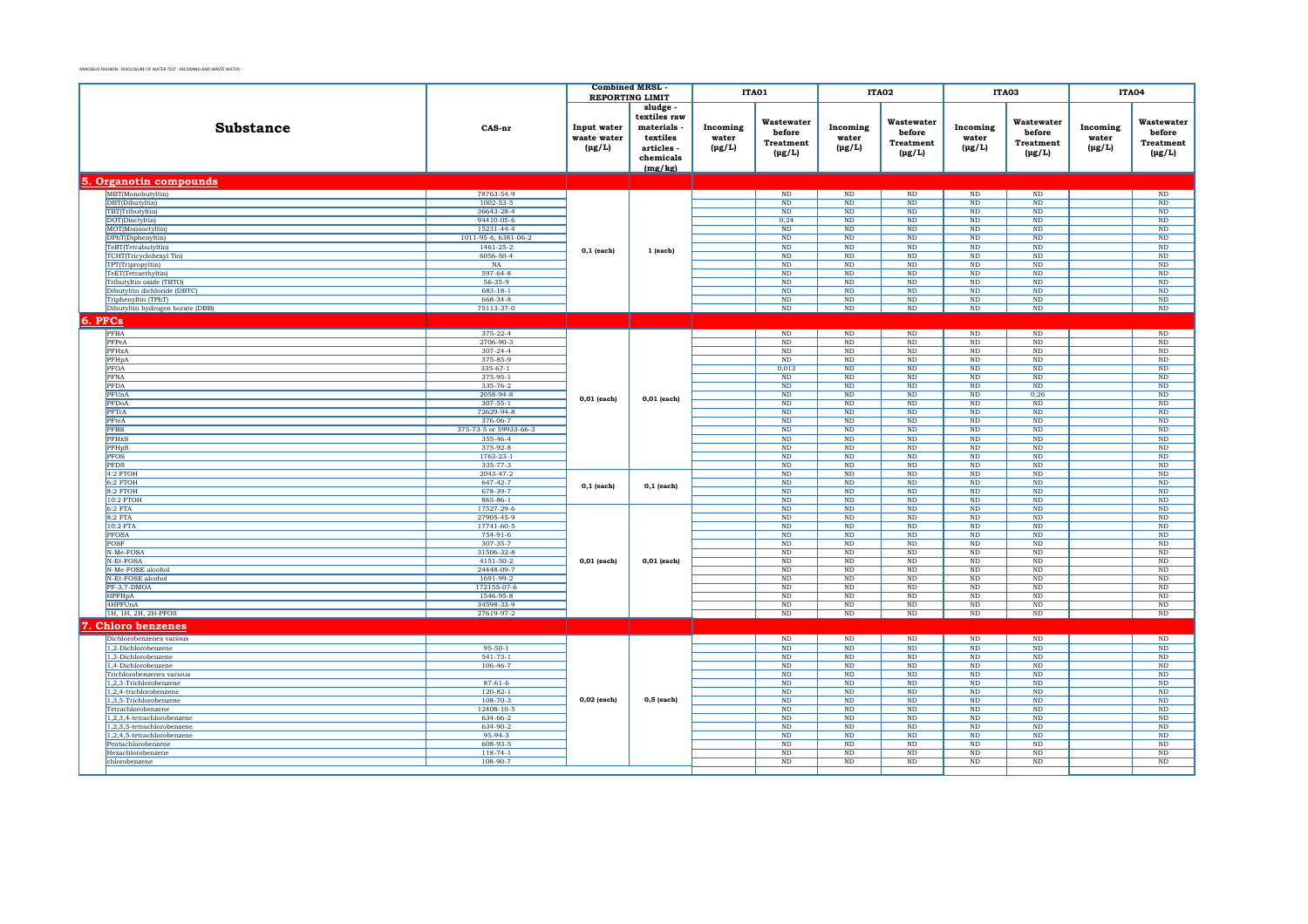|                                                                      |                             | <b>Combined MRSL</b>                      | <b>REPORTING LIMIT</b>                                                              |                                  | ITA01                                                   |                                  | ITA02                                                   |                                  | ITA03                                                       |                                  | <b>ITA04</b>                                     |
|----------------------------------------------------------------------|-----------------------------|-------------------------------------------|-------------------------------------------------------------------------------------|----------------------------------|---------------------------------------------------------|----------------------------------|---------------------------------------------------------|----------------------------------|-------------------------------------------------------------|----------------------------------|--------------------------------------------------|
| <b>Substance</b>                                                     | CAS-nr                      | Input water<br>waste water<br>$(\mu g/L)$ | sludge<br>textiles raw<br>materials<br>textiles<br>articles<br>chemicals<br>(mg/kg) | Incoming<br>water<br>$(\mu g/L)$ | Wastewater<br>before<br><b>Treatment</b><br>$(\mu g/L)$ | Incoming<br>water<br>$(\mu g/L)$ | Wastewater<br>before<br><b>Treatment</b><br>$(\mu g/L)$ | Incoming<br>water<br>$(\mu g/L)$ | Wastewater<br>before<br><b>Treatment</b><br>$(\text{pg/L})$ | Incoming<br>water<br>$(\mu g/L)$ | Wastewater<br>before<br>Treatment<br>$(\mu g/L)$ |
| 8. Chlorinated solvents                                              |                             |                                           |                                                                                     |                                  |                                                         |                                  |                                                         |                                  |                                                             |                                  |                                                  |
| Dichloromethane                                                      | $75-09-2$                   |                                           |                                                                                     |                                  | $\rm ND$                                                | $\mathop{\rm ND}\nolimits$       | $\mathbf{ND}$                                           | $\rm ND$                         | $\rm ND$                                                    |                                  | $\rm ND$                                         |
| Chloroform                                                           | $67 - 66 - 3$               |                                           |                                                                                     |                                  | $\rm ND$                                                | ND                               | $\rm ND$                                                | $\rm ND$                         | $\rm ND$                                                    |                                  | ND                                               |
| Tetrachloromethane                                                   | $56 - 23 - 5$               |                                           |                                                                                     |                                  | ND                                                      | ND                               | ND                                                      | ND                               | ND                                                          |                                  | ND                                               |
| 1,1,2-Trichloroethane                                                | $79 - 00 - 5$               |                                           | $0,5$ (each)                                                                        |                                  | ND                                                      | ND                               | ND                                                      | ND                               | ND                                                          |                                  | ND                                               |
| 1.1-Dichloroethane                                                   | 75-34-3                     |                                           |                                                                                     |                                  | ND                                                      | $\rm ND$                         | <b>ND</b>                                               | $\rm ND$                         | ND                                                          |                                  | $\rm ND$                                         |
| 1,2-Dichloroethane                                                   | $107 - 06 - 2$<br>$79-01-6$ |                                           |                                                                                     |                                  | $\rm ND$                                                | ND                               | ND                                                      | ND                               | ND                                                          |                                  | $\overline{\text{ND}}$                           |
| Trichloroethylene<br>Perchloroethylene                               | $127 - 18 - 4$              | 1 (each)                                  | 10                                                                                  |                                  | ND<br>ND                                                | ND<br>ND                         | <b>ND</b><br>ND                                         | ND<br>ND                         | ND<br>ND                                                    |                                  | ND<br>ND                                         |
| 1,1,1-trichloroethane                                                | $71-55-6$                   |                                           |                                                                                     |                                  | $\rm ND$                                                | $\rm ND$                         | $\rm ND$                                                | $\rm ND$                         | $\rm ND$                                                    |                                  | ND                                               |
| 1,1,1,2-Tetrachloroethane                                            | 630-20-6                    |                                           |                                                                                     |                                  | $\rm ND$                                                | ND                               | $\rm ND$                                                | $_{\rm ND}$                      | $\rm ND$                                                    |                                  | $_{\rm ND}$                                      |
| 1,1,2,2-Tetrachloroethane                                            | $79-34-5$                   |                                           |                                                                                     |                                  | $\rm ND$                                                | ND                               | $\rm ND$                                                | $\rm ND$                         | $\rm ND$                                                    |                                  | ND                                               |
| Pentachloroethane                                                    | $76-01-7$                   |                                           | 0,5 (each)                                                                          |                                  | ND                                                      | ND                               | ND                                                      | ND                               | ND                                                          |                                  | ND                                               |
| 1,1-Dichloroethylene                                                 | $75-35-4$                   |                                           |                                                                                     |                                  | $\rm ND$                                                | $\rm ND$                         | $\rm ND$                                                | $\rm ND$                         | ND                                                          |                                  | ND                                               |
| 1,2,3-trichloropropane                                               | $96 - 18 - 4$               |                                           |                                                                                     |                                  | ND                                                      | $\rm ND$                         | $\rm ND$                                                | ND                               | $\rm ND$                                                    |                                  | ND                                               |
|                                                                      |                             |                                           |                                                                                     |                                  |                                                         |                                  |                                                         |                                  |                                                             |                                  |                                                  |
| 9. Chloro phenols                                                    |                             |                                           |                                                                                     |                                  |                                                         |                                  |                                                         |                                  |                                                             |                                  |                                                  |
|                                                                      |                             |                                           |                                                                                     |                                  |                                                         |                                  |                                                         |                                  |                                                             |                                  |                                                  |
| Pentachlorophenols (PCP)                                             | 87-86-5                     |                                           |                                                                                     |                                  | $\rm ND$                                                | $\rm ND$                         | $\rm ND$                                                | $\rm ND$                         | $\rm ND$                                                    |                                  | $\rm ND$                                         |
| Tetrachlorophenols (TeCP)                                            | 25167-83-3                  |                                           |                                                                                     |                                  | ND                                                      | $\rm ND$                         | $\rm ND$                                                | ND                               | ND                                                          |                                  | $\rm ND$                                         |
| 2,3,4,5-Tetrachlorophenol                                            | 4901-51-3                   |                                           |                                                                                     |                                  | ND                                                      | ND                               | ND                                                      | ND                               | ND                                                          |                                  | ND                                               |
| 2,3,4,6-Tetrachlorophenol                                            | $58-90-2$<br>935-95-5       |                                           |                                                                                     |                                  | $\rm ND$                                                | $\rm ND$                         | $\rm ND$                                                | $\rm ND$                         | $\rm ND$<br>ND                                              |                                  | $\rm ND$<br>ND                                   |
| 2,3,5,6-tetrachlorophenol<br>Trichlorophenol (TriCP)                 | 25167-82-2                  |                                           |                                                                                     |                                  | $\rm ND$<br>$\rm ND$                                    | $\rm ND$<br>$\rm ND$             | $\rm ND$<br>$\rm ND$                                    | $\rm ND$<br>$\rm ND$             | $\rm ND$                                                    |                                  | ND                                               |
| 2,4,6-trichlorophenol                                                | $88-06-2$                   |                                           |                                                                                     |                                  | ND                                                      | $\rm ND$                         | <b>ND</b>                                               | ND                               | ND                                                          |                                  | $\rm ND$                                         |
| 2,3,4-trichlorophenol                                                | 15950-66-0                  |                                           |                                                                                     |                                  | ND                                                      | ND                               | <b>ND</b>                                               | ND                               | $\rm ND$                                                    |                                  | $\rm ND$                                         |
| 2,3,5-trichlorophenol                                                | 933-78-8                    |                                           |                                                                                     |                                  | ND                                                      | ND                               | <b>ND</b>                                               | ND                               | ND                                                          |                                  | ND                                               |
| 2,3,6-trichlorophenol                                                | 933-75-5                    | $0,5$ (each)                              | 0,05 (each)                                                                         |                                  | $\rm ND$                                                | ND                               | ND                                                      | ND                               | ND                                                          |                                  | ND                                               |
| 2,4,5-trichlorophenol                                                | 95-95-4                     |                                           |                                                                                     |                                  | ND                                                      | <b>ND</b>                        | <b>ND</b>                                               | ND                               | ND                                                          |                                  | ND                                               |
| 3,4,5-trichlorophenol                                                | $609 - 19 - 8$              |                                           |                                                                                     |                                  | ND                                                      | ND                               | ND                                                      | ND                               | ND                                                          |                                  | ND                                               |
| Dichlorophenols (DiCP)                                               | 25167-81-1                  |                                           |                                                                                     |                                  | $\rm ND$                                                | $\rm ND$                         | $\rm ND$                                                | $\rm ND$                         | $\rm ND$                                                    |                                  | $\rm ND$                                         |
| 2,3-dichlorophenol                                                   | 576-24-9                    |                                           |                                                                                     |                                  | $\rm ND$                                                | ND                               | $\rm ND$                                                | $\rm ND$                         | ND                                                          |                                  | $\overline{\mathrm{ND}}$                         |
| 2,4-dichlorophenol                                                   | $120 - 83 - 2$              |                                           |                                                                                     |                                  | ND                                                      | $\rm ND$                         | <b>ND</b>                                               | $\rm ND$                         | $\rm ND$                                                    |                                  | ND                                               |
| 2,5-dichlorophenol                                                   | 583-78-8                    |                                           |                                                                                     |                                  | ND                                                      | ND                               | ND                                                      | ND                               | ND                                                          |                                  | ND                                               |
| 3, 4-dichlorophenol                                                  | $95 - 77 - 2$               |                                           |                                                                                     |                                  | ND                                                      | N <sub>D</sub>                   | <b>ND</b>                                               | ND                               | ND                                                          |                                  | ND                                               |
| 3, 5-dichlorophenol                                                  | 591-35-5                    |                                           |                                                                                     |                                  | $\rm ND$                                                | $\rm ND$                         | $\rm ND$                                                | $\rm ND$                         | $\rm ND$                                                    |                                  | $\rm ND$                                         |
| Mono Chlorophenol various                                            |                             |                                           |                                                                                     |                                  | ND                                                      | ND                               | $\rm ND$                                                | $\rm ND$                         | $\rm ND$                                                    |                                  | ND                                               |
| <b>10. SCCP</b>                                                      |                             |                                           |                                                                                     |                                  |                                                         |                                  |                                                         |                                  |                                                             |                                  |                                                  |
| <b>SCCP C10-13</b>                                                   | 85535-84-8                  | $0,5$ (sum)                               | $1$ (sum)                                                                           |                                  | $\rm ND$                                                | ND                               | ND                                                      | ND                               |                                                             |                                  |                                                  |
| 11. Hea <del>vy</del> metals                                         |                             |                                           |                                                                                     |                                  |                                                         |                                  |                                                         |                                  |                                                             |                                  |                                                  |
|                                                                      |                             |                                           |                                                                                     |                                  |                                                         |                                  |                                                         |                                  |                                                             |                                  |                                                  |
| Total Cadmium(Cd)                                                    | 7440-43-9                   | 0,1                                       | $\mathbf{1}$                                                                        |                                  | $\rm ND$                                                | $\rm ND$                         | 0,41                                                    | $\rm ND$                         | $\rm ND$                                                    |                                  | $\rm ND$                                         |
| Total Lead(Pb)                                                       | 7439-92-1                   | $\overline{1}$                            | $\overline{1}$                                                                      |                                  | $\rm ND$                                                | 1,68                             | 5,14                                                    | 1,2                              | 5,8                                                         |                                  | 2,1                                              |
| Total Mercury(Hg)                                                    | 7439-97-6                   | 0,1                                       | $\mathbf{1}$                                                                        |                                  | ND                                                      | ND                               | ND                                                      | ND                               | ND                                                          |                                  | ND                                               |
| Total Nickel(Ni)                                                     | 7440-02-0                   | $\overline{1}$                            | $\overline{1}$                                                                      |                                  | $\rm ND$                                                | $\rm ND$                         | $\rm ND$                                                | $\rm ND$                         | $\rm ND$                                                    |                                  | $\rm ND$                                         |
| Total Hexavalent chromium (Cr-VI)                                    | 18540-29-9                  | 1<br>$\mathbf{1}$                         | $\mathbf{1}$<br>1                                                                   |                                  | ND                                                      | <b>ND</b>                        | <b>ND</b>                                               | ND                               | ND                                                          |                                  | ND                                               |
| Total Arsenic(As)                                                    | 7440-38-2<br>7440-47-3      | <b>1</b>                                  | $\overline{1}$                                                                      |                                  | $\rm ND$                                                | $\rm ND$<br>$\rm ND$             | $\rm ND$<br>$\rm ND$                                    | $\rm ND$<br>$\rm ND$             | $\rm ND$                                                    |                                  | $\rm ND$<br>$\rm ND$                             |
| Total Chromium(Cr)<br>Total Copper(Cu)                               | 7440-50-8                   | $\overline{1}$                            | $\overline{5}$                                                                      |                                  | 0,94<br>ND                                              | ND                               | <b>ND</b>                                               | ND                               | ND<br>ND                                                    |                                  | ND                                               |
| Total Zinc(Zn)                                                       | 7440-66-6                   | $\mathbf{1}$                              | $\mathbf{1}$                                                                        |                                  | ND                                                      | ND                               | <b>ND</b>                                               | ND                               | ND                                                          |                                  | ND                                               |
| Total Manganese(Mn)                                                  | 7439-96-5                   | $\mathbf{1}$                              | $\mathbf{1}$                                                                        |                                  | $\rm ND$                                                | $\rm ND$                         | $\rm ND$                                                | $\rm ND$                         | $\rm ND$                                                    |                                  | $\rm ND$                                         |
| Total Antimony (Sb)                                                  | 7440-36-0                   | $\mathbf{1}$                              | $\overline{1}$                                                                      |                                  | $\rm ND$                                                | $\rm ND$                         | $\rm ND$                                                | $\rm ND$                         | $\rm ND$                                                    |                                  | $\rm ND$                                         |
| Total Cobalt(Co) (Extractable heavy-metals by artificial acid sweat) | 7440-48-4                   | $\mathbf{1}$                              | $\overline{4}$                                                                      |                                  | ND                                                      | N <sub>D</sub>                   | ND                                                      | ND                               | ND                                                          |                                  | ND                                               |
|                                                                      |                             |                                           |                                                                                     |                                  |                                                         |                                  |                                                         |                                  |                                                             |                                  |                                                  |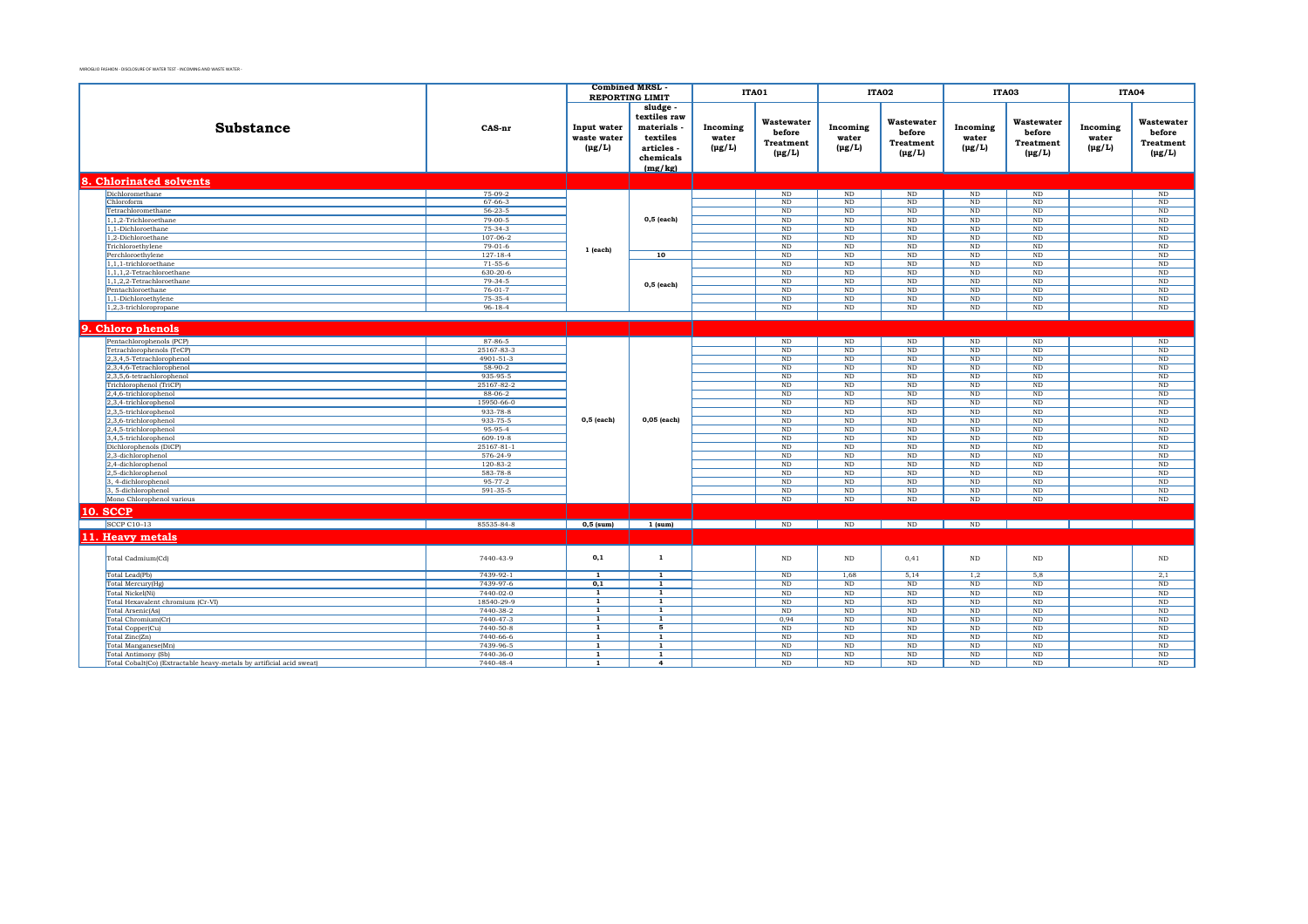|      |                                                                                                         |                                                   | <b>Combined MRSL</b>                      |                                                                                                     |                                  | ITA05                                                   |                                  | ITA06                                                   |                                  | ITA07                                            |                                  | ITA08                                                   |
|------|---------------------------------------------------------------------------------------------------------|---------------------------------------------------|-------------------------------------------|-----------------------------------------------------------------------------------------------------|----------------------------------|---------------------------------------------------------|----------------------------------|---------------------------------------------------------|----------------------------------|--------------------------------------------------|----------------------------------|---------------------------------------------------------|
|      | <b>Substance</b>                                                                                        | CAS-nr                                            | Input water<br>waste water<br>$(\mu g/L)$ | <b>REPORTING LIMIT</b><br>sludge.<br>textiles raw<br>materials<br>textiles<br>articles<br>chemicals | Incoming<br>water<br>$(\mu g/L)$ | Wastewater<br>before<br><b>Treatment</b><br>$(\mu g/L)$ | Incoming<br>water<br>$(\mu g/L)$ | Wastewater<br>before<br><b>Treatment</b><br>$(\mu g/L)$ | Incoming<br>water<br>$(\mu g/L)$ | Wastewater<br>before<br>Treatment<br>$(\mu g/L)$ | Incoming<br>water<br>$(\mu g/L)$ | Wastewater<br>before<br><b>Treatment</b><br>$(\mu g/L)$ |
|      |                                                                                                         |                                                   |                                           | (mg/kg)                                                                                             |                                  |                                                         |                                  |                                                         |                                  |                                                  |                                  |                                                         |
|      | 1. Alkylphenols (AP) (APEO)                                                                             |                                                   |                                           |                                                                                                     |                                  |                                                         |                                  |                                                         |                                  |                                                  |                                  |                                                         |
|      | $4-(1,1,3,3-Tetramethylbutyl)-phenol$                                                                   | $140 - 66 - 9$                                    |                                           |                                                                                                     |                                  | ND                                                      | ND                               | ND                                                      |                                  | ND                                               | $_{\rm NR}$                      | ND                                                      |
|      | OctylPhenol                                                                                             | 27193-28-8                                        |                                           |                                                                                                     |                                  | $\rm ND$                                                | ND                               | $\rm ND$                                                |                                  | $\rm ND$                                         | $_{\rm NR}$                      | $\overline{\text{ND}}$                                  |
| AP   | 4-Octylphenol                                                                                           | 1806-26-4                                         | $1$ (each)                                | $1$ (each)                                                                                          |                                  | ND                                                      | ND                               | $\rm ND$                                                |                                  | $\rm ND$                                         | $_{\rm NR}$                      | $\overline{\text{ND}}$                                  |
|      | 4-Nonylphenol (branched)<br>Nonylphenol                                                                 | 25154-52-3<br>$104 - 40 - 5$                      |                                           |                                                                                                     |                                  | $\rm ND$<br>$\rm ND$                                    | $\rm ND$<br>0,17                 | ND<br>0,22                                              |                                  | ND<br>$\rm ND$                                   | $_{\rm NR}$<br>$_{\rm NR}$       | $\rm ND$<br>$\rm ND$                                    |
|      | Nonylphenol (mixed isomers)                                                                             | 90481-04-2                                        |                                           |                                                                                                     |                                  | $\rm ND$                                                | $\rm ND$                         | ND                                                      |                                  | ND                                               | $_{\rm NR}$                      | $\rm ND$                                                |
|      | Nonylphenol Ethoxylates NPEO (1-2) various                                                              |                                                   |                                           |                                                                                                     |                                  | <b>ND</b>                                               | ND                               | ND                                                      |                                  | ND                                               | $_{\rm NR}$                      | ND                                                      |
|      | Nonylphenol Ethoxylates NPEO (3-18) various                                                             |                                                   |                                           |                                                                                                     |                                  | ND                                                      | ND                               | ND                                                      |                                  | ND.                                              | $_{\rm NR}$                      | ND                                                      |
|      | Nonylphenol ethoxylated                                                                                 | 9016-45-9, 68412-54-4, 127087-87-0,<br>37205-87-1 |                                           |                                                                                                     |                                  | $\rm ND$                                                | $\rm ND$                         | $\rm ND$                                                |                                  | $\rm ND$                                         | $_{\rm NR}$                      | $\rm ND$                                                |
| APEO | 4-Nonylphenol, ethoxylated                                                                              | 26027-38-3                                        | 1 (each)                                  | $1$ (each)                                                                                          |                                  | $\overline{\text{ND}}$                                  | $\overline{\text{ND}}$           | $_{\rm ND}$                                             |                                  | ND                                               | $\overline{\text{NR}}$           | ND                                                      |
|      | Octylphenol Ethoxylates OPEO (1-2) various                                                              |                                                   |                                           |                                                                                                     |                                  | $\overline{\text{ND}}$                                  | $\overline{\text{ND}}$           | ND                                                      |                                  | $\overline{\text{ND}}$                           | $\overline{\text{NR}}$           | ND                                                      |
|      | Octylphenol Ethoxylates OPEO (3-18) various                                                             |                                                   |                                           |                                                                                                     |                                  | ND                                                      | $\rm ND$                         | ND                                                      |                                  | ND                                               | $_{\rm NR}$                      | ND                                                      |
|      | 4-tert-Octylphenolethoxylate                                                                            | 9036-19-5, 68987-90-6                             |                                           |                                                                                                     |                                  | $\overline{\text{ND}}$                                  | $\rm ND$                         | $\rm ND$                                                |                                  | ND                                               | $_{\rm NR}$                      | $\rm ND$                                                |
|      | 2. Phthalates                                                                                           |                                                   |                                           |                                                                                                     |                                  |                                                         |                                  |                                                         |                                  |                                                  |                                  |                                                         |
|      | Di-Butyl Phthalate (DBP)                                                                                | $84 - 74 - 2$                                     |                                           |                                                                                                     |                                  | ND                                                      | ND                               | ND                                                      |                                  | ND                                               | $\overline{\text{NR}}$           | ND                                                      |
|      | Di(2-Ethyl Hexyl) Phthalate(DEHP)                                                                       | $117 - 81 - 7$                                    |                                           |                                                                                                     |                                  | 23,9                                                    | ND                               | 8.9                                                     |                                  | ND                                               | $_{\rm NR}$                      | ND                                                      |
|      | Benzyl Butyl Phthalate (BBP)                                                                            | 85-68-7                                           |                                           |                                                                                                     |                                  | $\rm ND$                                                | $\rm ND$                         | $\rm ND$                                                |                                  | $_{\rm ND}$                                      | $_{\rm NR}$                      | $\rm ND$                                                |
|      | Di-Iso-Nonyl Phthalate (DINP)<br>Di-N-Octyl Phthalate (DNOP)                                            | 28553-12-0,68515-48-0<br>$117 - 84 - 0$           |                                           |                                                                                                     |                                  | 3,34<br>ND                                              | ND<br>ND                         | ND<br>ND                                                |                                  | ND<br>ND                                         | $_{\rm NR}$<br>$_{\rm NR}$       | ND<br>ND                                                |
|      | Di-Iso-Decyl Phthalate (DIDP)                                                                           | 26761-40-0,68515-49-1                             |                                           |                                                                                                     |                                  | ND                                                      | ND                               | ND                                                      |                                  | ND                                               | $_{\rm NR}$                      | ND                                                      |
|      | Di-Iso-Butyl Phthalate (DIBP)                                                                           | 84-69-5                                           |                                           |                                                                                                     |                                  | 0,28                                                    | 0,13                             | $\rm ND$                                                |                                  | $\rm ND$                                         | $_{\rm NR}$                      | $\rm ND$                                                |
|      | Di-N-Hexyl Phthalate (DNHP)                                                                             | 84-75-3                                           | $1$ (each)                                | 10 (each)                                                                                           |                                  | $\rm ND$                                                | $\rm ND$                         | $\rm ND$                                                |                                  | $\rm ND$                                         | $_{\rm NR}$                      | $\rm ND$                                                |
|      | Di-(2-methoxyethyl) phthalate (DMEP)                                                                    | 117-82-8                                          |                                           |                                                                                                     |                                  | $\rm ND$                                                | $\rm ND$                         | $\rm ND$                                                |                                  | $\rm ND$                                         | $_{\rm NR}$                      | ND                                                      |
|      | 1,2-Benzenedicarboxylic acid, di-C7-11-branched and linear alkyl esters (DHNUP)                         | 68515-42-4                                        |                                           |                                                                                                     |                                  | $\rm ND$                                                | $\rm ND$                         | $\rm ND$                                                |                                  | ND                                               | $_{\rm NR}$                      | ND                                                      |
|      | 1,2-Benzenedicarboxylic acid, di-C6-8-branched alkyl esters, C7-rich (DIHP)<br>Dipentyl phthalate (DPP) | 71888-89-6<br>$131 - 18 - 0$                      |                                           |                                                                                                     |                                  | $\rm ND$<br>$\rm ND$                                    | $\rm ND$<br>$\rm ND$             | $\rm ND$<br>$\rm ND$                                    |                                  | ND<br>$\rm ND$                                   | $_{\rm NR}$<br>$_{\rm NR}$       | $\rm ND$<br>ND                                          |
|      | Diisopentylphthalate                                                                                    | 605-50-5                                          |                                           |                                                                                                     |                                  | ND                                                      | ND                               | ND                                                      |                                  | ND                                               | $_{\rm NR}$                      | ND                                                      |
|      | N-pentyl-isopentylphthalate                                                                             | 776297-69-9                                       |                                           |                                                                                                     |                                  | $\rm ND$                                                | $\rm ND$                         | $\rm ND$                                                |                                  | $\rm ND$                                         | $_{\rm NR}$                      | ND                                                      |
|      | <b>Brominated and Chlorinated Flame Retardants</b>                                                      |                                                   |                                           |                                                                                                     |                                  |                                                         |                                  |                                                         |                                  |                                                  |                                  |                                                         |
|      | Polybrominated diphenyl ethers (PBDEs) various                                                          |                                                   |                                           |                                                                                                     |                                  | ND                                                      | ND                               | ND                                                      |                                  | ND                                               | NR                               | ND                                                      |
|      | Monobromo diphenyl ethers (MonoBDE)                                                                     |                                                   |                                           |                                                                                                     |                                  | ND                                                      | ND                               | ND                                                      |                                  | ND                                               | $_{\rm NR}$                      | ND                                                      |
|      | Dibromo diphenyl ethers (DiBDE)                                                                         |                                                   |                                           |                                                                                                     |                                  | ND                                                      | ND                               | ND                                                      |                                  | ND                                               | $_{\rm NR}$                      | ND                                                      |
|      | Tribromo diphenyl ethers (TriBDE)                                                                       |                                                   |                                           |                                                                                                     |                                  | ND                                                      | ND                               | $\rm ND$                                                |                                  | ND                                               | $_{\rm NR}$                      | ND                                                      |
|      | Tetrabromo diphenyl ethers (TetraBDE)                                                                   | 40088-47-9                                        |                                           |                                                                                                     |                                  | ND                                                      | ND                               | ND                                                      |                                  | ND                                               | NR                               | ND                                                      |
|      | Pentabromo diphenyl ethers (PentaBDE)                                                                   | 32534-81-9                                        |                                           |                                                                                                     |                                  | ND                                                      | ND                               | ND                                                      |                                  | ND                                               | NR                               | ND                                                      |
|      | Hexabromo diphenyl ethers (HexaBDE)<br>Heptabromo diphenyl ethers (HeptaBDE)                            | 36483-60-0<br>68928-80-3                          |                                           |                                                                                                     |                                  | ND<br>ND                                                | ND<br>ND                         | ND<br>ND                                                |                                  | ND<br>ND                                         | $_{\rm NR}$<br>$_{\rm NR}$       | ND<br>ND                                                |
|      | Octabromo diphenyl ethers (OctaBDE)                                                                     | 32536-52-0                                        |                                           |                                                                                                     |                                  | ND                                                      | ND                               | ND                                                      |                                  | ND                                               | NR                               | ND                                                      |
|      | Nonabromo diphenyl ethers (NonaBDE)                                                                     | 63936-56-1                                        | $each = 5$                                | each = $5$                                                                                          |                                  | $\rm ND$                                                | $\rm ND$                         | $\rm ND$                                                |                                  | $\rm ND$                                         | $_{\rm NR}$                      | $\rm ND$                                                |
|      | Decabromo diphenyl ether (DecaBDE)                                                                      | 1163-19-5                                         |                                           |                                                                                                     |                                  | ND                                                      | ND                               | $\rm ND$                                                |                                  | ND                                               | $_{\rm NR}$                      | ND                                                      |
|      | Tris(2,3-Dibromopropyl)-Phosphate                                                                       | $126 - 72 - 7$                                    |                                           |                                                                                                     |                                  | ND                                                      | ND                               | <b>ND</b>                                               |                                  | ND                                               | $_{\rm NR}$                      | ND                                                      |
|      | Tris(2-Chloroethyl)Phosphate (TCEP)                                                                     | 115-96-8<br>134237-50-6.134237-51-7.134237-52-8.  |                                           |                                                                                                     |                                  | ND                                                      | ND                               | ND                                                      |                                  | ND                                               | NR                               | ND                                                      |
|      | Hexabromocyclododecane (HBCDD)                                                                          | 25637-99-4.3194-55-6                              |                                           |                                                                                                     |                                  | $\rm ND$                                                | $\rm ND$                         | $_{\rm ND}$                                             |                                  | $_{\rm ND}$                                      | $_{\rm NR}$                      | $\rm ND$                                                |
|      | Tetrabromo-bisphenol A (TBBPA)                                                                          | 79-94-7                                           |                                           |                                                                                                     |                                  | ND                                                      | ND                               | ND                                                      |                                  | ND                                               | $_{\rm NR}$                      | ND                                                      |
|      | Bis (2,3-dibromopropyl) phosphate<br>Tris(1,3-dichloro-2-propyl)phosphate (TDCPP)                       | 5412-25-9<br>13674-87-8                           |                                           |                                                                                                     |                                  | ND<br>ND                                                | ND<br>ND                         | ND<br>ND                                                |                                  | ND<br>$\rm ND$                                   | $_{\rm NR}$<br>$_{\rm NR}$       | $\overline{\text{ND}}$<br>ND                            |
|      | Tris (1-chloro-2-propyl) phosphate (TCPP)                                                               | 13674-84-5                                        |                                           |                                                                                                     |                                  | ND                                                      | ND                               | ND                                                      |                                  | ND                                               | $_{\rm NR}$                      | ND                                                      |
|      |                                                                                                         |                                                   |                                           |                                                                                                     |                                  |                                                         |                                  |                                                         |                                  |                                                  |                                  |                                                         |
|      | Sub Group 1: Other Flame Retardants                                                                     |                                                   |                                           |                                                                                                     |                                  |                                                         |                                  |                                                         |                                  |                                                  |                                  |                                                         |
|      | <b>TEPA</b>                                                                                             | $5455 - 55 - 1$                                   |                                           |                                                                                                     |                                  | ND                                                      | ND                               | ND                                                      |                                  | ND                                               | $_{\rm NR}$                      | ND                                                      |
|      | TRIS                                                                                                    | 5412-25-9                                         |                                           |                                                                                                     |                                  | $\rm ND$                                                | ND                               | ND                                                      |                                  | $\rm ND$                                         | $_{\rm NR}$                      | $\rm ND$                                                |
|      | Tri-o-cresyl phosphate<br>Tris(1,3-dichloro-2-propyl)phosphate (TDCPP)                                  | 13674-87-8<br>1303-86-2                           |                                           |                                                                                                     |                                  | ND<br>ND                                                | ND<br>ND                         | ND<br>ND                                                |                                  | ND<br>ND                                         | $_{\rm NR}$<br>$_{\rm NR}$       | ND<br>ND                                                |
|      | Boric acid                                                                                              | 10043-35-3 11113-50-1                             |                                           |                                                                                                     |                                  | ND                                                      | ND                               | ND                                                      |                                  | ND                                               | $\overline{\text{NR}}$           | ND                                                      |
|      | Antimony trioxide                                                                                       | 1309-64-4                                         | $each = 5$                                | $each = 5$                                                                                          |                                  | ND                                                      | ND                               | ND                                                      |                                  | ND                                               | $_{\rm NR}$                      | ND                                                      |
|      | Sodium tetraborate                                                                                      | 1303-96-4 1303-                                   |                                           |                                                                                                     |                                  |                                                         |                                  |                                                         |                                  |                                                  |                                  |                                                         |
|      |                                                                                                         | 43-4 12179-04-3<br>215-540-4                      |                                           |                                                                                                     |                                  | $\rm ND$                                                | ND                               | ND                                                      |                                  | ND                                               | $_{\rm NR}$                      | $\rm ND$                                                |
|      | Boron trioxide                                                                                          | $78-30-8$                                         |                                           |                                                                                                     |                                  | ND                                                      | ND                               | ND                                                      |                                  | ND                                               | NR                               | ND                                                      |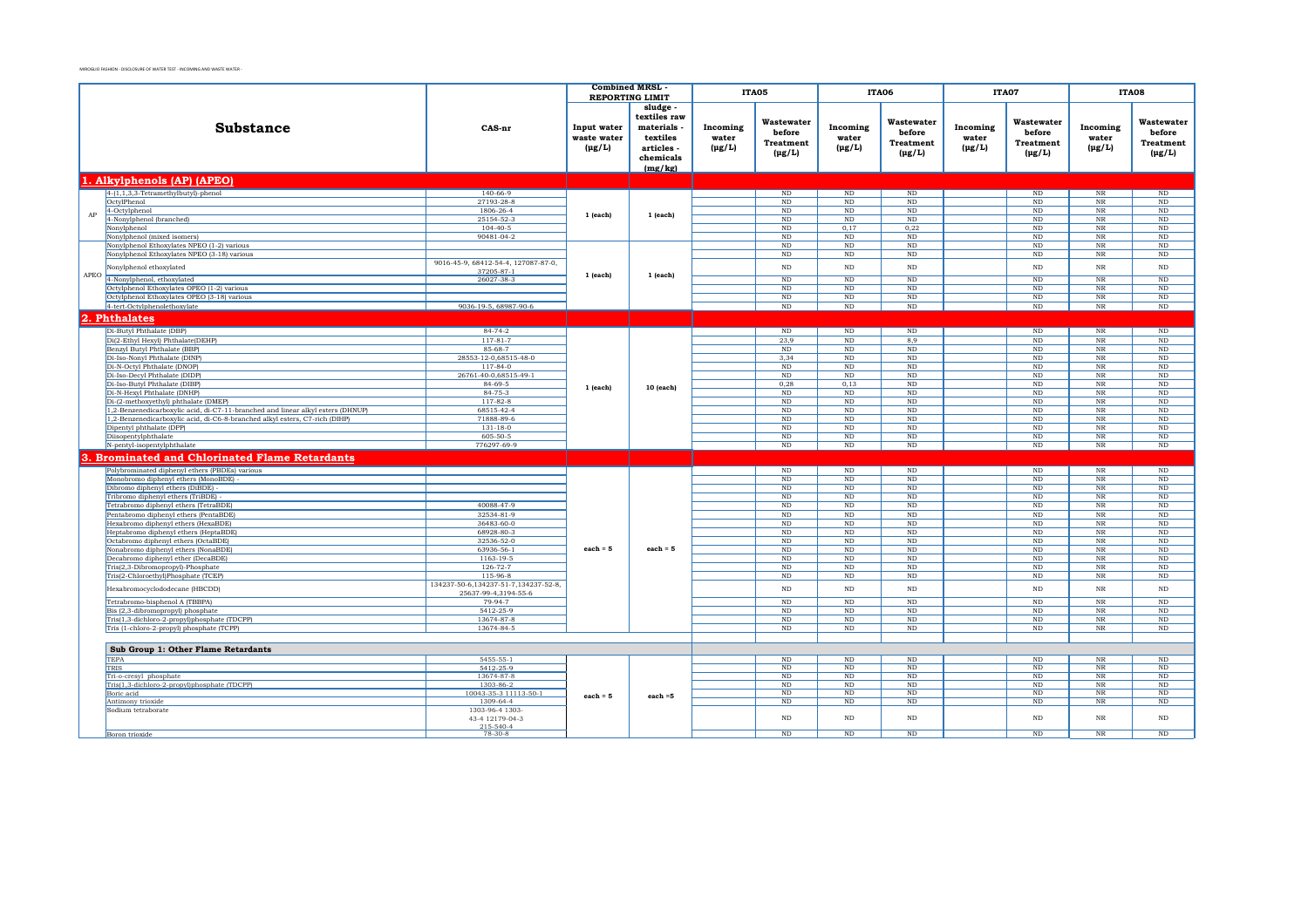|                                                              |                                | <b>Combined MRSL</b>                      |                                                                                       |                                  | ITA05                                                   | ITA06                                 |                                                         | ITA07                            |                                                         | ITA08                            |                                                  |
|--------------------------------------------------------------|--------------------------------|-------------------------------------------|---------------------------------------------------------------------------------------|----------------------------------|---------------------------------------------------------|---------------------------------------|---------------------------------------------------------|----------------------------------|---------------------------------------------------------|----------------------------------|--------------------------------------------------|
|                                                              |                                | <b>REPORTING LIMIT</b>                    |                                                                                       |                                  |                                                         |                                       |                                                         |                                  |                                                         |                                  |                                                  |
| Substance                                                    | CAS-nr                         | Input water<br>waste water<br>$(\mu g/L)$ | sludge<br>textiles raw<br>materials<br>textiles<br>articles -<br>chemicals<br>(mg/kg) | Incoming<br>water<br>$(\mu g/L)$ | Wastewater<br>before<br><b>Treatment</b><br>$(\mu g/L)$ | Incoming<br>water<br>$(\mu g/L)$      | Wastewater<br>before<br><b>Treatment</b><br>$(\mu g/L)$ | Incoming<br>water<br>$(\mu g/L)$ | Wastewater<br>before<br><b>Treatment</b><br>$(\mu g/L)$ | Incoming<br>water<br>$(\mu g/L)$ | Wastewater<br>before<br>Treatment<br>$(\mu g/L)$ |
| 4. Amines (Associated with Azo dyes)                         |                                |                                           |                                                                                       |                                  |                                                         |                                       |                                                         |                                  |                                                         |                                  |                                                  |
| 4-Aminodiphenyl                                              | $92 - 67 - 1$                  |                                           |                                                                                       |                                  | $\rm ND$                                                | $\rm ND$                              | $\rm ND$                                                |                                  | $\rm ND$                                                | $_{\rm NR}$                      | $\rm ND$                                         |
| Benzidine                                                    | $92 - 87 - 5$                  |                                           |                                                                                       |                                  | ND                                                      | $\rm ND$                              | ND                                                      |                                  | ND                                                      | $_{\rm NR}$                      | ND                                               |
| 4-Chloro-o-Toluidine                                         | 95-69-2                        |                                           |                                                                                       |                                  | $_{\rm ND}$                                             | $\rm ND$                              | $_{\rm ND}$                                             |                                  | $_{\rm ND}$                                             | $_{\rm NR}$                      | $\rm ND$                                         |
| 2-Naphthylamine                                              | $91 - 59 - 8$                  |                                           |                                                                                       |                                  | ND                                                      | ND.                                   | ND                                                      |                                  | ND                                                      | NR                               | ND                                               |
| o-Aminoazotoluene                                            | 97-56-3                        |                                           |                                                                                       |                                  | ND                                                      | $\rm ND$                              | $\rm ND$                                                |                                  | $\rm ND$                                                | $_{\rm NR}$                      | $\rm ND$                                         |
| 2-Amino-4-Nitrotoluene                                       | $99 - 55 - 8$                  |                                           |                                                                                       |                                  | N <sub>D</sub>                                          | <b>ND</b>                             | ND                                                      |                                  | ND                                                      | <b>NR</b>                        | ND                                               |
| p-Chloroaniline                                              | $106 - 47 - 8$                 |                                           |                                                                                       |                                  | 0,06                                                    | $\rm ND$                              | ND                                                      |                                  | ND                                                      | $_{\rm NR}$                      | $\overline{\text{ND}}$                           |
| 2,4-Diaminoanisole<br>4,4'-Diaminodiphenylmethane            | 615-05-4<br>101-77-9           |                                           |                                                                                       |                                  | ND<br>ND                                                | $_{\rm ND}$<br>$\overline{\text{ND}}$ | ND<br>ND                                                |                                  | ND<br>ND                                                | NR<br>$_{\rm NR}$                | ND<br>$\overline{\mathrm{ND}}$                   |
| 3,3'-Dichlorobenzidine                                       | $91-94-1$                      |                                           |                                                                                       |                                  | $\rm ND$                                                | $\rm ND$                              | $\rm ND$                                                |                                  | $\rm ND$                                                | $_{\rm NR}$                      | $\rm ND$                                         |
| 3.3'-Dimethoxybenzidine                                      | $119-90-4$                     |                                           |                                                                                       |                                  | ND                                                      | ND.                                   | ND                                                      |                                  | ND                                                      | NR                               | ND                                               |
| 3,3'-Dimethylbenzidine                                       | 119-93-7                       |                                           |                                                                                       |                                  | $\rm ND$                                                | $\rm ND$                              | $\rm ND$                                                |                                  | $\rm ND$                                                | $\overline{\text{NR}}$           | $\rm ND$                                         |
| 3,3'-Dimethyl-4,4'diaminodiphenylmethane                     | 838-88-0                       | $1$ (each)                                | 1 (each)                                                                              |                                  | $_{\rm ND}$                                             | $\rm ND$                              | $_{\rm ND}$                                             |                                  | $\rm ND$                                                | $_{\rm NR}$                      | $\rm ND$                                         |
| <b>p-Cresidine</b>                                           | $120 - 71 - 8$                 |                                           |                                                                                       |                                  | N <sub>D</sub>                                          | $\rm ND$                              | $\rm ND$                                                |                                  | $\rm ND$                                                | <b>NR</b>                        | $\rm ND$                                         |
| 4,4'-Methylene-Bis(2-Chloroaniline)                          | $101 - 14 - 4$                 |                                           |                                                                                       |                                  | $\rm ND$                                                | $\rm ND$                              | $\rm ND$                                                |                                  | $_{\rm ND}$                                             | $\rm NR$                         | $\rm ND$                                         |
| 4,4'-Oxydianiline                                            | $101 - 80 - 4$                 |                                           |                                                                                       |                                  | N <sub>D</sub>                                          | <b>ND</b>                             | N <sub>D</sub>                                          |                                  | ND.                                                     | <b>NR</b>                        | ND                                               |
| 4,4'-Thiodianiline                                           | 139-65-1                       |                                           |                                                                                       |                                  | $\rm ND$                                                | $\rm ND$                              | $\rm ND$                                                |                                  | $\rm ND$                                                | $_{\rm NR}$                      | $\rm ND$                                         |
| o-Toluidine                                                  | 95-53-4                        |                                           |                                                                                       |                                  | $_{\rm ND}$                                             | $_{\rm ND}$                           | $_{\rm ND}$                                             |                                  | $_{\rm ND}$                                             | $_{\rm NR}$                      | $\rm ND$                                         |
| 2,4-Toluylenediamine                                         | 95-80-7                        |                                           |                                                                                       |                                  | ND                                                      | ND                                    | ND                                                      |                                  | ND                                                      | $_{\rm NR}$                      | $\overline{\mathrm{ND}}$                         |
| 2,4,5-Trimethylaniline                                       | 137-17-7                       |                                           |                                                                                       |                                  | $\rm ND$                                                | $\rm ND$                              | $\rm ND$                                                |                                  | $\rm ND$                                                | $_{\rm NR}$                      | $\rm ND$                                         |
| o-Anisidine                                                  | $90 - 04 - 0$                  |                                           |                                                                                       |                                  | ND                                                      | ND                                    | ND                                                      |                                  | $\overline{\text{ND}}$                                  | $_{\rm NR}$                      | $\overline{\mathrm{ND}}$                         |
| p-Aminoazobenzene                                            | $60 - 09 - 3$<br>$95 - 68 - 1$ |                                           |                                                                                       |                                  | $\rm ND$                                                | $\rm ND$                              | $\rm ND$                                                |                                  | $\rm ND$                                                | $\overline{\text{NR}}$           | $\rm ND$                                         |
| 2,4-Xylidine<br>2,6-Xylidine                                 | $87 - 62 - 7$                  |                                           |                                                                                       |                                  | ND<br>ND                                                | ND<br>ND                              | $_{\rm ND}$<br>ND                                       |                                  | ND<br>ND                                                | NR<br>$_{\rm NR}$                | ND<br>$\overline{\mathrm{ND}}$                   |
|                                                              |                                |                                           |                                                                                       |                                  |                                                         |                                       |                                                         |                                  |                                                         |                                  |                                                  |
| AzoDyes Sub Group 1: Allergenic Dyes                         |                                | $1$ (each)                                | 5 (each)                                                                              |                                  |                                                         |                                       |                                                         |                                  |                                                         |                                  |                                                  |
|                                                              | 2475-45-8                      |                                           |                                                                                       |                                  | $\rm ND$                                                | $\rm ND$                              | $\rm ND$                                                |                                  | ND                                                      | $_{\rm NR}$                      | ND                                               |
| C.I. Disperse Blue 1<br>C.I. Disperse Blue 3                 | 2475-49-9                      |                                           |                                                                                       |                                  | $_{\rm ND}$                                             | $\rm ND$                              | $_{\rm ND}$                                             |                                  | $_{\rm ND}$                                             | $_{\rm NR}$                      | $\rm ND$                                         |
| C.I. Disperse Blue 7                                         | 3179-90-6                      |                                           |                                                                                       |                                  | ND                                                      | ND.                                   | ND                                                      |                                  | ND                                                      | NR                               | ND                                               |
| C.I. Disperse Blue 26                                        | 3860-63-7                      |                                           |                                                                                       |                                  | ND                                                      | $\rm ND$                              | $\rm ND$                                                |                                  | $_{\rm ND}$                                             | $_{\rm NR}$                      | $\rm ND$                                         |
| C.I. Disperse Blue 35                                        | 12222-75-2                     |                                           |                                                                                       |                                  | <b>ND</b>                                               | $\rm ND$                              | <b>ND</b>                                               |                                  | $_{\rm ND}$                                             | $_{\rm NR}$                      | $\rm ND$                                         |
| C.I. Disperse Blue 102                                       | 12222-97-8                     |                                           |                                                                                       |                                  | ND                                                      | $\rm ND$                              | $\rm ND$                                                |                                  | $\rm ND$                                                | $_{\rm NR}$                      | $\rm ND$                                         |
| C.I. Disperse Blue 106                                       | 12223-01-7                     |                                           |                                                                                       |                                  | ND                                                      | $_{\rm ND}$                           | ND                                                      |                                  | ND                                                      | NR                               | ND                                               |
| C.I. Disperse Blue 124                                       | 61951-51-7                     |                                           |                                                                                       |                                  | ND                                                      | $\rm ND$                              | ND                                                      |                                  | $_{\rm ND}$                                             | $_{\rm NR}$                      | $\rm ND$                                         |
| C.I. Disperse Brown 1                                        | 23355-64-8                     |                                           |                                                                                       |                                  | $\rm ND$                                                | $_{\rm ND}$                           | $\rm ND$                                                |                                  | $_{\rm ND}$                                             | $\rm NR$                         | $\rm ND$                                         |
| C.I. Disperse Orange 1                                       | 2581-69-3                      | $1$ (each)                                | 5 (each)                                                                              |                                  | ND                                                      | ND                                    | ND                                                      |                                  | ND                                                      | NR                               | ND                                               |
| C.I. Disperse Orange 3                                       | $730 - 40 - 5$                 |                                           |                                                                                       |                                  | $\rm ND$                                                | $\rm ND$                              | $\rm ND$                                                |                                  | $_{\rm ND}$                                             | $_{\rm NR}$                      | $\rm ND$                                         |
| C.I. Disperse Orange 37/76                                   | 13301-61-6                     |                                           |                                                                                       |                                  | $_{\rm ND}$                                             | $_{\rm ND}$                           | $_{\rm ND}$                                             |                                  | $_{\rm ND}$                                             | $_{\rm NR}$                      | $\rm ND$                                         |
| C.I. Disperse Red 1                                          | 2872-48-2                      |                                           |                                                                                       |                                  | ND                                                      | ND.                                   | ND                                                      |                                  | ND                                                      | <b>NR</b>                        | ND                                               |
| C.I. Disperse Red 11                                         | 2872-48-2<br>3179-89-3         |                                           |                                                                                       |                                  | $\rm ND$<br>N <sub>D</sub>                              | $\rm ND$                              | $\mathbf{ND}$                                           |                                  | $\rm ND$                                                | $\overline{\text{NR}}$           | $\rm ND$                                         |
| C.I. Disperse Red 17<br>C.I. Disperse Yellow 1               | 119-15-3                       |                                           |                                                                                       |                                  | $\rm ND$                                                | <b>ND</b><br>$\rm ND$                 | ND.<br>$\rm ND$                                         |                                  | <b>ND</b><br>$\rm ND$                                   | NR<br>$_{\rm NR}$                | <b>ND</b><br>$\rm ND$                            |
| C.I. Disperse Yellow 3                                       | 2832-40-8                      |                                           |                                                                                       |                                  | $_{\rm ND}$                                             | $_{\rm ND}$                           | $_{\rm ND}$                                             |                                  | $_{\rm ND}$                                             | $_{\rm NR}$                      | $\rm ND$                                         |
| C.I. Disperse Yellow 9                                       | 6373-73-5                      |                                           |                                                                                       |                                  | ND                                                      | ND                                    | ND                                                      |                                  | ND                                                      | NR                               | ND                                               |
| C.I. Disperse Yellow 39                                      | 12236-29-2                     |                                           |                                                                                       |                                  | $\rm ND$                                                | $\rm ND$                              | $\rm ND$                                                |                                  | $_{\rm ND}$                                             | $_{\rm NR}$                      | $\rm ND$                                         |
| C.I. Disperse Yellow 49                                      | 54824-37-2                     |                                           |                                                                                       |                                  | ND                                                      | ND                                    | ND                                                      |                                  | ND                                                      | $_{\rm NR}$                      | $\overline{\mathrm{ND}}$                         |
|                                                              |                                |                                           |                                                                                       |                                  |                                                         |                                       |                                                         |                                  |                                                         |                                  |                                                  |
| AzoDyes Sub Group 2: Carcinogenic Dyes                       |                                | $1$ (each)                                | 5 (each)                                                                              |                                  |                                                         |                                       |                                                         |                                  |                                                         |                                  |                                                  |
| C.I. Acid Red 26                                             | 3761-53-3                      |                                           |                                                                                       |                                  | ND                                                      | ND                                    | ND                                                      |                                  | $\rm ND$                                                | NR                               | ND                                               |
| C.I. Basic Red 9 monohydrochloride                           | $569 - 61 - 9$                 |                                           |                                                                                       |                                  | $\rm ND$                                                | $\rm ND$                              | $\rm ND$                                                |                                  | $\rm ND$                                                | $\overline{\text{NR}}$           | $\rm ND$                                         |
| C.I. Basic Violet 14                                         | 632-99-5                       |                                           |                                                                                       |                                  | <b>ND</b>                                               | <b>ND</b>                             | $\rm ND$                                                |                                  | <b>ND</b>                                               | <b>NR</b>                        | ND                                               |
| C.I. Direct Blue 6                                           | 2602-46-2                      |                                           |                                                                                       |                                  | $\rm ND$                                                | $\rm ND$                              | $\rm ND$                                                |                                  | $\rm ND$                                                | $_{\rm NR}$                      | $\rm ND$                                         |
| C.I. Direct Red 28                                           | 573-58-0                       |                                           |                                                                                       |                                  | $_{\rm ND}$                                             | $\rm ND$                              | $_{\rm ND}$                                             |                                  | $_{\rm ND}$                                             | $_{\rm NR}$                      | $\rm ND$                                         |
| C.I. Direct Black 38                                         | 1937-37-7                      |                                           |                                                                                       |                                  | N <sub>D</sub>                                          | $\rm ND$                              | $_{\rm ND}$                                             |                                  | $\rm ND$                                                | $_{\rm NR}$                      | $\rm ND$                                         |
| C.I. Direct Disperse Blue 1<br>C.I. Direct Disperse Yellow 3 | 2475-45-8                      |                                           |                                                                                       |                                  | $\rm ND$                                                | $\rm ND$                              | $\rm ND$                                                |                                  | $\rm ND$                                                | $_{\rm NR}$                      | $\rm ND$                                         |
| C.I. Direct Disperse Orange 11                               | 2832-40-8                      |                                           |                                                                                       |                                  | $_{\rm ND}$                                             | $\rm ND$                              | $_{\rm ND}$                                             |                                  | $_{\rm ND}$                                             | $_{\rm NR}$                      | $\rm ND$                                         |
| C.I. Direct Disperse Yellow 23                               | $82 - 28 - 0$                  |                                           |                                                                                       |                                  | ND                                                      | ND                                    | ND                                                      |                                  | ND                                                      | NR                               | ND                                               |
| C.I. Direct Disperse Orange 149                              | 6250-23-3<br>85136-74-9        | 1 (each)                                  |                                                                                       |                                  | $\rm ND$<br><b>ND</b>                                   | $\rm ND$<br><b>ND</b>                 | $\rm ND$<br>ND                                          |                                  | $_{\rm ND}$<br>ND                                       | $_{\rm NR}$<br>NR                | $\rm ND$<br>ND                                   |
| C.I. Direct Solvent Yellow 1                                 | $60 - 09 - 3$                  |                                           | 5 (each)                                                                              |                                  | $\rm ND$                                                | $\rm ND$                              | $_{\rm ND}$                                             |                                  | $\rm ND$                                                | $\overline{\text{NR}}$           | $\rm ND$                                         |
| C.I. Direct Solvent Yellow 2                                 | 60-11-7 EN71-9                 |                                           |                                                                                       |                                  | <b>ND</b>                                               | $_{\rm ND}$                           | <b>ND</b>                                               |                                  | ND                                                      | NR                               | ND                                               |
| C.I. Direct Solvent Yellow 3                                 | 97-56-3                        |                                           |                                                                                       |                                  | ND                                                      | $\overline{\text{ND}}$                | ND                                                      |                                  | ND                                                      | $_{\rm NR}$                      | $\overline{\mathrm{ND}}$                         |
| C.I. Direct Solvent Yellow 14                                | 842-07-9                       |                                           |                                                                                       |                                  | $_{\rm ND}$                                             | $\rm ND$                              | $_{\rm ND}$                                             |                                  | $\rm ND$                                                | $_{\rm NR}$                      | $\rm ND$                                         |
| C.I. Basic Blue 26                                           | 2580-56-5                      |                                           |                                                                                       |                                  | N <sub>D</sub>                                          | ND.                                   | N <sub>D</sub>                                          |                                  | ND.                                                     | <b>NR</b>                        | N <sub>D</sub>                                   |
| C.I. Basic Violet 1                                          | 8004-87-3 EN71-9               |                                           |                                                                                       |                                  | ND                                                      | $\rm ND$                              | $\rm ND$                                                |                                  | $\rm ND$                                                | $\overline{\text{NR}}$           | $\rm ND$                                         |
| C.I. Direct Brown 95                                         | 16071-86-6                     |                                           |                                                                                       |                                  | <b>ND</b>                                               | <b>ND</b>                             | ND.                                                     |                                  | $_{\rm ND}$                                             | NR                               | ND                                               |
| C.I. Direct Blue 15                                          | 2429-74-5                      |                                           |                                                                                       |                                  | $\rm ND$                                                | $\rm ND$                              | $\rm ND$                                                |                                  | ND                                                      | $_{\rm NR}$                      | $\rm ND$                                         |
| C.I. Direct Blue 218<br>C.L. Acid Red 114                    | 28407-36-6                     |                                           |                                                                                       |                                  | $_{\rm ND}$                                             | $\rm ND$                              | $_{\rm ND}$                                             |                                  | $_{\rm ND}$                                             | $_{\rm NR}$                      | $\rm ND$                                         |
| C.I. Acid Violet 49                                          | 6459-94-5                      |                                           |                                                                                       |                                  | ND                                                      | N <sub>D</sub>                        | ND                                                      |                                  | ND                                                      | NR                               | ND                                               |
|                                                              | 1694-09-3                      |                                           |                                                                                       |                                  | $\rm ND$                                                | $\rm ND$                              | $_{\rm ND}$                                             |                                  | $\rm ND$                                                | $_{\rm NR}$                      | $\rm ND$                                         |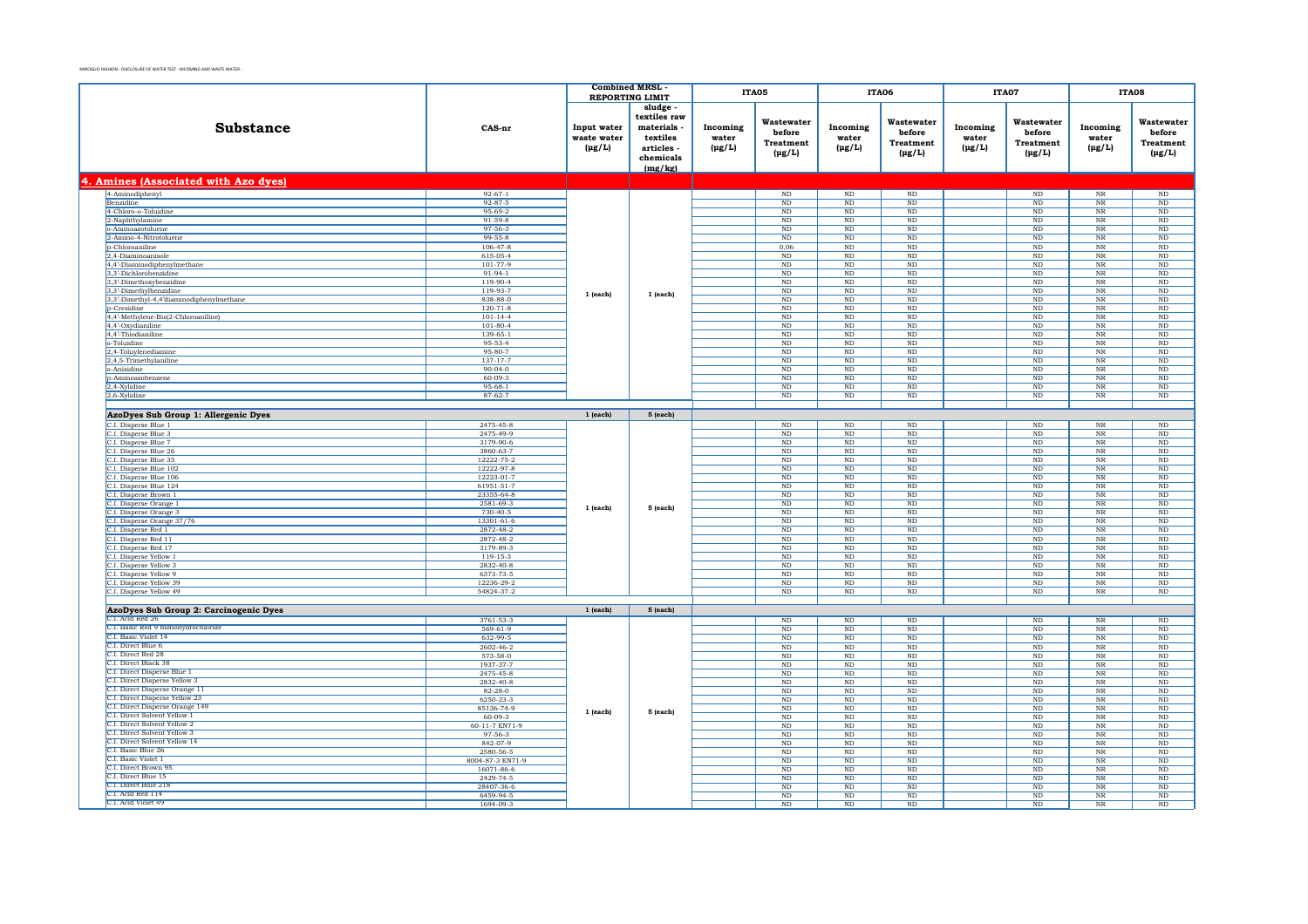|                                                          |                                 | <b>Combined MRSL</b>                      |                                                                                       |                                  | ITA05                                                   |                                  | <b>ITA06</b>                                            |                                  | ITA07                                                   |                                  | ITA08                                            |
|----------------------------------------------------------|---------------------------------|-------------------------------------------|---------------------------------------------------------------------------------------|----------------------------------|---------------------------------------------------------|----------------------------------|---------------------------------------------------------|----------------------------------|---------------------------------------------------------|----------------------------------|--------------------------------------------------|
|                                                          |                                 |                                           | <b>REPORTING LIMIT</b>                                                                |                                  |                                                         |                                  |                                                         |                                  |                                                         |                                  |                                                  |
| Substance                                                | CAS-nr                          | Input water<br>waste water<br>$(\mu g/L)$ | sludge<br>textiles raw<br>materials<br>textiles<br>articles -<br>chemicals<br>(mg/kg) | Incoming<br>water<br>$(\mu g/L)$ | Wastewater<br>before<br><b>Treatment</b><br>$(\mu g/L)$ | Incoming<br>water<br>$(\mu g/L)$ | Wastewater<br>before<br><b>Treatment</b><br>$(\mu g/L)$ | Incoming<br>water<br>$(\mu g/L)$ | Wastewater<br>before<br><b>Treatment</b><br>$(\mu g/L)$ | Incoming<br>water<br>$(\mu g/L)$ | Wastewater<br>before<br>Treatment<br>$(\mu g/L)$ |
| <b>5. Organotin compounds</b>                            |                                 |                                           |                                                                                       |                                  |                                                         |                                  |                                                         |                                  |                                                         |                                  |                                                  |
| MBT(Monobutyltin)                                        | 78763-54-9                      |                                           |                                                                                       |                                  | $\rm ND$                                                | $\rm ND$                         | $\mathop{\rm ND}\nolimits$                              |                                  | $\rm ND$                                                | $\ensuremath{\text{NR}}\xspace$  | $\rm ND$                                         |
| DBT(Dibutyltin)                                          | $1002 - 53 - 5$                 |                                           |                                                                                       |                                  | ND                                                      | $\overline{\text{ND}}$           | ND                                                      |                                  | ND                                                      | $_{\rm NR}$                      | ND                                               |
| TBT(Tributyltin)<br>DOT(Dioctyltin)                      | 36643-28-4<br>94410-05-6        |                                           |                                                                                       |                                  | $\rm ND$<br>$_{\rm ND}$                                 | ND<br>0,36                       | ND<br>0,64                                              |                                  | ND<br>$_{\rm ND}$                                       | $_{\rm NR}$<br>$_{\rm NR}$       | ND<br>$\rm ND$                                   |
| MOT(Monooctyltin)                                        | 15231-44-4                      |                                           |                                                                                       |                                  | ND                                                      | ND                               | ND                                                      |                                  | ND                                                      | NR                               | ND                                               |
| DPhT(Diphenyltin)                                        | 1011-95-6, 6381-06-2            |                                           |                                                                                       |                                  | $\rm ND$                                                | $\overline{\text{ND}}$           | ND                                                      |                                  | ND                                                      | $_{\rm NR}$                      | $\rm ND$                                         |
| TeBT(Tetrabutyltin)                                      | 1461-25-2                       | $0,1$ (each)                              | 1 (each)                                                                              |                                  | ND                                                      | ND                               | ND                                                      |                                  | ND                                                      | NR                               | ND                                               |
| TCHT(Tricyclohexyl Tin)                                  | 6056-50-4                       |                                           |                                                                                       |                                  | $\rm ND$                                                | ND                               | ND                                                      |                                  | ND                                                      | $_{\rm NR}$                      | ND                                               |
| TPT(Tripropyltin)                                        | NA                              |                                           |                                                                                       |                                  | $_{\rm ND}$                                             | $_{\rm ND}$                      | $_{\rm ND}$                                             |                                  | $_{\rm ND}$                                             | $_{\rm NR}$                      | $\rm ND$                                         |
| TeET(Tetraethyltin)                                      | 597-64-8<br>56-35-9             |                                           |                                                                                       |                                  | ND                                                      | ND                               | ND                                                      |                                  | ND                                                      | NR                               | ND                                               |
| Tributyltin oxide (TBTO)<br>Dibutyltin dichloride (DBTC) | $683 - 18 - 1$                  |                                           |                                                                                       |                                  | $\rm ND$<br>ND                                          | $_{\rm ND}$<br>ND                | ND<br>ND                                                |                                  | $_{\rm ND}$<br>ND                                       | $_{\rm NR}$<br>NR                | $\rm ND$<br>ND                                   |
| Triphenyltin (TPhT)                                      | 668-34-8                        |                                           |                                                                                       |                                  | $\rm ND$                                                | $\rm ND$                         | ND                                                      |                                  | $\rm ND$                                                | $\rm NR$                         | $\rm ND$                                         |
| Dibutyltin hydrogen borate (DBB)                         | 75113-37-0                      |                                           |                                                                                       |                                  | $\rm ND$                                                | $\rm ND$                         | $\rm ND$                                                |                                  | $\rm ND$                                                | $_{\rm NR}$                      | $\rm ND$                                         |
| 6. PFCs                                                  |                                 |                                           |                                                                                       |                                  |                                                         |                                  |                                                         |                                  |                                                         |                                  |                                                  |
| PFBA                                                     | $375 - 22 - 4$                  |                                           |                                                                                       |                                  | ND                                                      | ND                               | ND                                                      |                                  | ND                                                      | $\overline{\text{NR}}$           | $\overline{\text{ND}}$                           |
| PFPeA                                                    | 2706-90-3                       |                                           |                                                                                       |                                  | $\rm ND$                                                | $\rm ND$                         | ND                                                      |                                  | $\rm ND$                                                | $_{\rm NR}$                      | $\rm ND$                                         |
| PFHxA                                                    | $307 - 24 - 4$                  |                                           |                                                                                       |                                  | $_{\rm ND}$                                             | $\rm ND$                         | $\rm ND$                                                |                                  | $_{\rm ND}$                                             | $_{\rm NR}$                      | $\rm ND$                                         |
| PFHpA                                                    | 375-85-9                        |                                           |                                                                                       |                                  | ND                                                      | ND                               | ND                                                      |                                  | ND                                                      | $_{\rm NR}$                      | ND                                               |
| PFOA                                                     | $335 - 67 - 1$                  |                                           |                                                                                       |                                  | $\rm ND$                                                | ND                               | $\rm ND$                                                |                                  | $\rm ND$                                                | $_{\rm NR}$                      | $\rm ND$                                         |
| PFNA                                                     | 375-95-1                        |                                           |                                                                                       |                                  | $\rm ND$                                                | $\rm ND$                         | $\rm ND$                                                |                                  | $\rm ND$                                                | $_{\rm NR}$                      | $\rm ND$                                         |
| PFDA                                                     | 335-76-2                        |                                           |                                                                                       |                                  | $\rm ND$                                                | $\rm ND$                         | ND                                                      |                                  | $\rm ND$                                                | $_{\rm NR}$                      | $\rm ND$                                         |
| PFUnA                                                    | 2058-94-8                       | $0,01$ (each)                             | $0,01$ (each)                                                                         |                                  | ND                                                      | $\rm ND$                         | ND                                                      |                                  | $_{\rm ND}$                                             | $_{\rm NR}$                      | $\rm ND$                                         |
| <b>PFDoA</b><br>PFTrA                                    | $307 - 55 - 1$<br>72629-94-8    |                                           |                                                                                       |                                  | ND<br>$\rm ND$                                          | ND<br>ND                         | ND<br>ND                                                |                                  | ND<br>ND                                                | <b>NR</b><br>$_{\rm NR}$         | ND<br>ND                                         |
| PFteA                                                    | 376-06-7                        |                                           |                                                                                       |                                  | $\rm ND$                                                | $\rm ND$                         | $\rm ND$                                                |                                  | $\rm ND$                                                | $_{\rm NR}$                      | $\rm ND$                                         |
| <b>PFBS</b>                                              | 375-73-5 or 59933-66-3          |                                           |                                                                                       |                                  | $\rm ND$                                                | $\rm ND$                         | $\rm ND$                                                |                                  | $\rm ND$                                                | $\rm NR$                         | $\rm ND$                                         |
| PFHxS                                                    | 355-46-4                        |                                           |                                                                                       |                                  | $_{\rm ND}$                                             | $\rm ND$                         | ND                                                      |                                  | $_{\rm ND}$                                             | $_{\rm NR}$                      | $\rm ND$                                         |
| PFHpS                                                    | 375-92-8                        |                                           |                                                                                       |                                  | $_{\rm ND}$                                             | $_{\rm ND}$                      | ND                                                      |                                  | $_{\rm ND}$                                             | $_{\rm NR}$                      | $\rm ND$                                         |
| <b>PFOS</b>                                              | 1763-23-1                       |                                           |                                                                                       |                                  | $\rm ND$                                                | $_{\rm ND}$                      | ND                                                      |                                  | $\rm ND$                                                | $_{\rm NR}$                      | $\rm ND$                                         |
| <b>PFDS</b>                                              | 335-77-3                        |                                           |                                                                                       |                                  | $\rm ND$                                                | $_{\rm ND}$                      | $\rm ND$                                                |                                  | $\rm ND$                                                | $_{\rm NR}$                      | $\rm ND$                                         |
| 4:2 FTOH                                                 | 2043-47-2<br>647-42-7           |                                           |                                                                                       |                                  | $\rm ND$                                                | $\rm ND$                         | $\rm ND$                                                |                                  | $\rm ND$                                                | $_{\rm NR}$                      | $\rm ND$                                         |
| $6:2$ FTOH<br>$8:2$ FTOH                                 | 678-39-7                        | $0,1$ (each)                              | $0,1$ (each)                                                                          |                                  | $\rm ND$<br>$\rm ND$                                    | ND<br>$\rm ND$                   | ND<br>ND                                                |                                  | $\rm ND$<br>$\rm ND$                                    | $_{\rm NR}$<br>$_{\rm NR}$       | $\rm ND$<br>ND                                   |
| 10:2 FTOH                                                | 865-86-1                        |                                           |                                                                                       |                                  | ND                                                      | ND                               | ND                                                      |                                  | ND                                                      | $_{\rm NR}$                      | ND                                               |
| $6:2$ FTA                                                | 17527-29-6                      |                                           |                                                                                       |                                  | ND                                                      | ND                               | ND                                                      |                                  | ND                                                      | $_{\rm NR}$                      | ND                                               |
| 8:2 FTA                                                  | 27905-45-9                      |                                           |                                                                                       |                                  | $_{\rm ND}$                                             | $\rm ND$                         | ND                                                      |                                  | $_{\rm ND}$                                             | $_{\rm NR}$                      | $_{\rm ND}$                                      |
| 10:2 FTA                                                 | 17741-60-5                      |                                           |                                                                                       |                                  | ND                                                      | ND                               | ND                                                      |                                  | ND                                                      | NR                               | ND                                               |
| PFOSA                                                    | 754-91-6                        |                                           |                                                                                       |                                  | ND                                                      | $\rm ND$                         | ND                                                      |                                  | $\rm ND$                                                | $_{\rm NR}$                      | $\rm ND$                                         |
| POSF<br>N-Me-FOSA                                        | $307 - 35 - 7$<br>31506-32-8    |                                           |                                                                                       |                                  | ND<br>$\rm ND$                                          | ND<br>ND                         | ND<br>ND                                                |                                  | ND<br>ND                                                | NR<br>$_{\rm NR}$                | ND<br>ND                                         |
| N-Et-FOSA                                                | 4151-50-2                       | 0,01 (each)                               | $0,01$ (each)                                                                         |                                  | $_{\rm ND}$                                             | $_{\rm ND}$                      | ND                                                      |                                  | $_{\rm ND}$                                             | $_{\rm NR}$                      | $_{\rm ND}$                                      |
| N-Me-FOSE alcohol                                        | 24448-09-7                      |                                           |                                                                                       |                                  | ND                                                      | ND                               | ND                                                      |                                  | ND                                                      | NR                               | ND                                               |
| N-Et-FOSE alcohol                                        | 1691-99-2                       |                                           |                                                                                       |                                  | $\rm ND$                                                | $\overline{\text{ND}}$           | ND                                                      |                                  | ND                                                      | $_{\rm NR}$                      | $\overline{\text{ND}}$                           |
| PF-3.7-DMOA                                              | 172155-07-6                     |                                           |                                                                                       |                                  | ND                                                      | ND                               | ND                                                      |                                  | ND                                                      | NR                               | ND                                               |
| <b>HPFHpA</b><br>4HPFUnA                                 | 1546-95-8<br>34598-33-9         |                                           |                                                                                       |                                  | ND<br>$_{\rm ND}$                                       | ND<br>$_{\rm ND}$                | ND<br>$_{\rm ND}$                                       |                                  | ND<br>$_{\rm ND}$                                       | $_{\rm NR}$<br>$_{\rm NR}$       | ND<br>$_{\rm ND}$                                |
| 1H, 1H, 2H, 2H-PFOS                                      | 27619-97-2                      |                                           |                                                                                       |                                  | ND                                                      | ND                               | ND                                                      |                                  | ND                                                      | NR                               | ND                                               |
| <b>Chloro benzenes</b>                                   |                                 |                                           |                                                                                       |                                  |                                                         |                                  |                                                         |                                  |                                                         |                                  |                                                  |
| Dichlorobenzenes various                                 |                                 |                                           |                                                                                       |                                  | $\rm ND$                                                | $\rm ND$                         | $\rm ND$                                                |                                  | $\rm ND$                                                | $_{\rm NR}$                      | $\rm ND$                                         |
| 1,2-Dichlorobenzene                                      | $95 - 50 - 1$                   |                                           |                                                                                       |                                  | $_{\rm ND}$                                             | $\rm ND$                         | ND                                                      |                                  | $\rm ND$                                                | $_{\rm NR}$                      | $\rm ND$                                         |
| 1,3-Dichlorobenzene                                      | $541 - 73 - 1$                  |                                           |                                                                                       |                                  | ND                                                      | ND                               | ND                                                      |                                  | ND                                                      | $_{\rm NR}$                      | ND                                               |
| 1,4-Dichlorobenzene                                      | $106 - 46 - 7$                  |                                           |                                                                                       |                                  | $\rm ND$                                                | ND                               | ND                                                      |                                  | ND                                                      | $_{\rm NR}$                      | ND                                               |
| Trichlorobenzenes various                                |                                 |                                           |                                                                                       |                                  | $\rm ND$                                                | ${\rm ND}$                       | $\rm ND$                                                |                                  | $\rm ND$                                                | $_{\rm NR}$                      | $\rm ND$                                         |
| 1,2,3-Trichlorobenzene<br>$1,2,4$ -trichlorobenzene      | $87 - 61 - 6$<br>$120 - 82 - 1$ | $0,02$ (each)                             |                                                                                       |                                  | $\rm ND$<br>$_{\rm ND}$                                 | $\rm ND$<br>$\rm ND$             | ND<br>$\rm ND$                                          |                                  | $\rm ND$<br>$_{\rm ND}$                                 | $_{\rm NR}$<br>$_{\rm NR}$       | $\rm ND$<br>$\rm ND$                             |
| 1,3,5-Trichlorobenzene                                   | $108 - 70 - 3$                  |                                           | $0,5$ (each)                                                                          |                                  | ND                                                      | ND                               | ND                                                      |                                  | ND                                                      | NR                               | ND                                               |
| Tetrachlorobenzene                                       | 12408-10-5                      |                                           |                                                                                       |                                  | $\rm ND$                                                | ND                               | ND                                                      |                                  | $\rm ND$                                                | $_{\rm NR}$                      | $\rm ND$                                         |
| 1,2,3,4-tetrachlorobenzene                               | 634-66-2                        |                                           |                                                                                       |                                  | $_{\rm ND}$                                             | $_{\rm ND}$                      | $_{\rm ND}$                                             |                                  | $_{\rm ND}$                                             | $_{\rm NR}$                      | $\rm ND$                                         |
| 1,2,3,5-tetrachlorobenzene                               | 634-90-2                        |                                           |                                                                                       |                                  | $\rm ND$                                                | $\rm ND$                         | ND                                                      |                                  | $\rm ND$                                                | $_{\rm NR}$                      | $\rm ND$                                         |
| 1,2,4,5-tetrachlorobenzene                               | 95-94-3                         |                                           |                                                                                       |                                  | $_{\rm ND}$                                             | $\rm ND$                         | ND                                                      |                                  | $_{\rm ND}$                                             | $_{\rm NR}$                      | $\rm ND$                                         |
| Pentachlorobenzene                                       | 608-93-5<br>$118 - 74 - 1$      |                                           |                                                                                       |                                  | $_{\rm ND}$                                             | $\rm ND$                         | $\rm ND$                                                |                                  | $_{\rm ND}$                                             | $_{\rm NR}$                      | $\rm ND$                                         |
| Hexachlorobenzene<br>chlorobenzene                       | 108-90-7                        |                                           |                                                                                       |                                  | $\rm ND$<br>$\rm ND$                                    | $\rm ND$<br>$\rm ND$             | $\rm ND$<br>$\rm ND$                                    |                                  | $\rm ND$<br>$\rm ND$                                    | $_{\rm NR}$<br>$_{\rm NR}$       | $\rm ND$<br>$\rm ND$                             |
|                                                          |                                 |                                           |                                                                                       |                                  |                                                         |                                  |                                                         |                                  |                                                         |                                  |                                                  |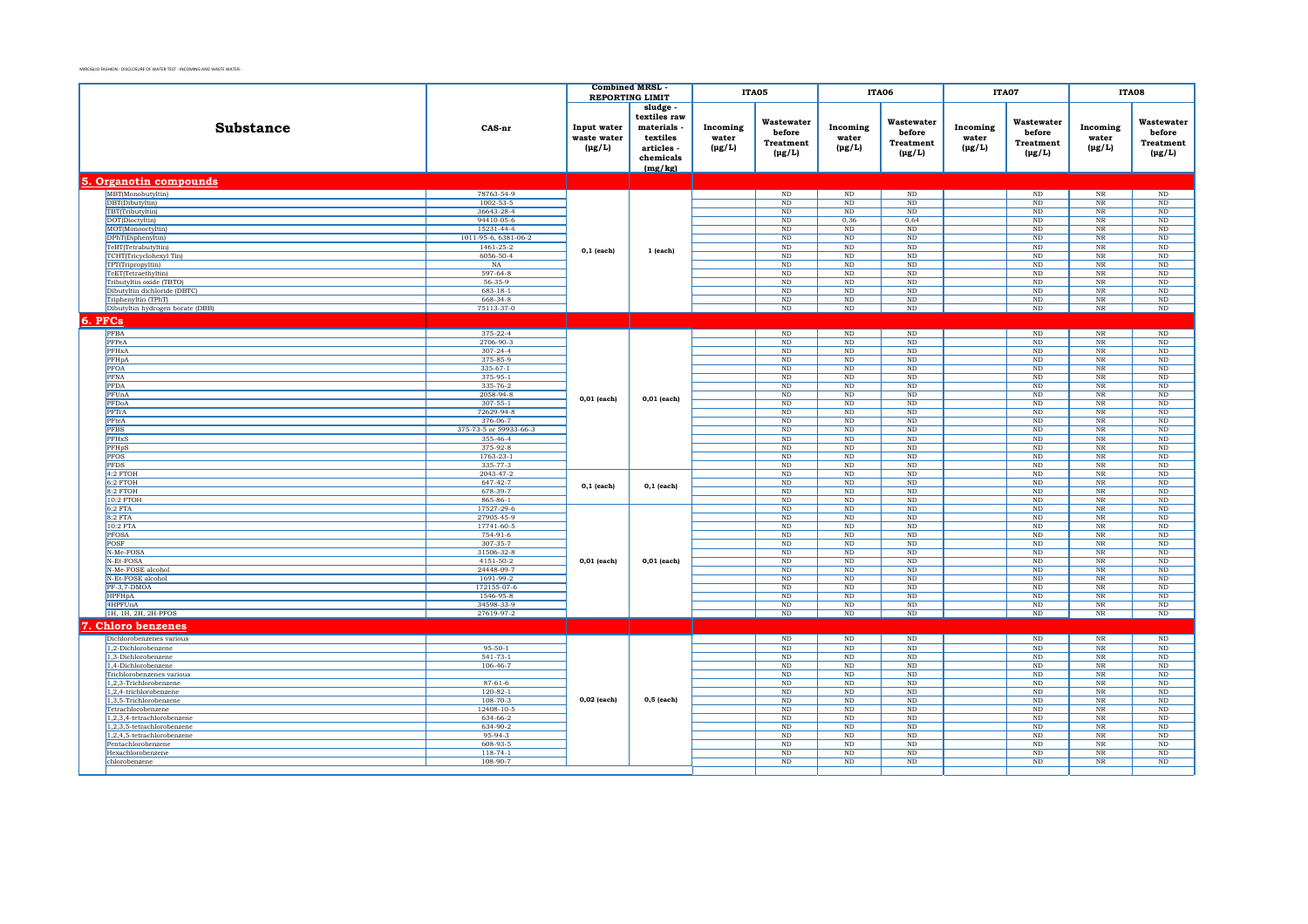|                                                                      |                          | <b>Combined MRSL</b>                      | <b>REPORTING LIMIT</b>                                                              |                                  | ITA05                                                   |                                  | ITA06                                                   | ITA07                            |                                                         |                                  | <b>ITA08</b>                                     |
|----------------------------------------------------------------------|--------------------------|-------------------------------------------|-------------------------------------------------------------------------------------|----------------------------------|---------------------------------------------------------|----------------------------------|---------------------------------------------------------|----------------------------------|---------------------------------------------------------|----------------------------------|--------------------------------------------------|
| <b>Substance</b>                                                     | CAS-nr                   | Input water<br>waste water<br>$(\mu g/L)$ | sludge<br>textiles raw<br>materials<br>textiles<br>articles<br>chemicals<br>(mg/kg) | Incoming<br>water<br>$(\mu g/L)$ | Wastewater<br>before<br><b>Treatment</b><br>$(\mu g/L)$ | Incoming<br>water<br>$(\mu g/L)$ | Wastewater<br>before<br><b>Treatment</b><br>$(\mu g/L)$ | Incoming<br>water<br>$(\mu g/L)$ | Wastewater<br>before<br><b>Treatment</b><br>$(\mu g/L)$ | Incoming<br>water<br>$(\mu g/L)$ | Wastewater<br>before<br>Treatment<br>$(\mu g/L)$ |
| 8. Chlorinated solvents                                              |                          |                                           |                                                                                     |                                  |                                                         |                                  |                                                         |                                  |                                                         |                                  |                                                  |
| Dichloromethane                                                      | $75-09-2$                |                                           |                                                                                     |                                  | $\rm ND$                                                | $\mathop{\rm ND}\nolimits$       | $\mathop{\rm ND}\nolimits$                              |                                  | $\rm ND$                                                | $\rm ND$                         | $\mathop{\rm ND}\nolimits$                       |
| Chloroform                                                           | $67 - 66 - 3$            |                                           |                                                                                     |                                  | $\rm ND$                                                | $\overline{\text{ND}}$           | <b>ND</b>                                               |                                  | $\rm ND$                                                | 0,068                            | 0,098                                            |
| Tetrachloromethane                                                   | $56 - 23 - 5$            |                                           |                                                                                     |                                  | ND                                                      | ND                               | <b>ND</b>                                               |                                  | ND                                                      | ND                               | ND                                               |
| 1,1,2-Trichloroethane<br>1.1-Dichloroethane                          | $79 - 00 - 5$<br>75-34-3 |                                           | $0,5$ (each)                                                                        |                                  | ND<br>ND                                                | ND<br>$\rm ND$                   | ND<br><b>ND</b>                                         |                                  | ND<br>$\rm ND$                                          | 0,0203<br>ND                     | ND<br>$\rm ND$                                   |
| 1,2-Dichloroethane                                                   | $107 - 06 - 2$           |                                           |                                                                                     |                                  | $\rm ND$                                                | ND                               | ND                                                      |                                  | ND                                                      | $\rm ND$                         | $\rm ND$                                         |
| Trichloroethylene                                                    | $79-01-6$                |                                           |                                                                                     |                                  | ND                                                      | N <sub>D</sub>                   | ND                                                      |                                  | ND                                                      | 0.244                            | ND                                               |
| Perchloroethylene                                                    | $127 - 18 - 4$           | 1 (each)                                  | 10                                                                                  |                                  | ND                                                      | ND                               | <b>ND</b>                                               |                                  | ND                                                      | ND                               | ND                                               |
| 1,1,1-trichloroethane                                                | $71 - 55 - 6$            |                                           |                                                                                     |                                  | $\rm ND$                                                | $\rm ND$                         | $\rm ND$                                                |                                  | $\rm ND$                                                | $\rm ND$                         | $\rm ND$                                         |
| 1,1,1,2-Tetrachloroethane                                            | 630-20-6                 |                                           |                                                                                     |                                  | $\rm ND$                                                | $\rm ND$                         | $\rm ND$                                                |                                  | $_{\rm ND}$                                             | $\rm ND$                         | $\rm ND$                                         |
| 1,1,2,2-Tetrachloroethane                                            | $79-34-5$                |                                           | 0,5 (each)                                                                          |                                  | $\rm ND$                                                | ND                               | $\rm ND$                                                |                                  | $\rm ND$                                                | $\rm ND$                         | $\rm ND$                                         |
| Pentachloroethane                                                    | $76-01-7$                |                                           |                                                                                     |                                  | ND                                                      | ND                               | <b>ND</b>                                               |                                  | ND                                                      | ND                               | ND                                               |
| 1,1-Dichloroethylene                                                 | 75-35-4                  |                                           |                                                                                     |                                  | $\rm ND$                                                | $\rm ND$                         | $\rm ND$                                                |                                  | $\rm ND$                                                | $\rm ND$                         | $\rm ND$                                         |
| 1,2,3-trichloropropane                                               | $96 - 18 - 4$            |                                           |                                                                                     |                                  | ND                                                      | $\rm ND$                         | ND                                                      |                                  | $\rm ND$                                                | $\rm ND$                         | $\rm ND$                                         |
|                                                                      |                          |                                           |                                                                                     |                                  |                                                         |                                  |                                                         |                                  |                                                         |                                  |                                                  |
| 9. Chloro phenols                                                    |                          |                                           |                                                                                     |                                  |                                                         |                                  |                                                         |                                  |                                                         |                                  |                                                  |
| Pentachlorophenols (PCP)                                             | 87-86-5                  |                                           |                                                                                     |                                  | ND                                                      | ND                               | $\rm ND$                                                |                                  | $\rm ND$                                                | $_{\rm NR}$                      | $\rm ND$                                         |
| Tetrachlorophenols (TeCP)                                            | 25167-83-3               |                                           |                                                                                     |                                  | ND                                                      | $\rm ND$                         | ND                                                      |                                  | ND                                                      | $_{\rm NR}$                      | $\rm ND$                                         |
| 2,3,4,5-Tetrachlorophenol                                            | 4901-51-3                |                                           |                                                                                     |                                  | ND                                                      | ND                               | ND                                                      |                                  | ND                                                      | $_{\rm NR}$                      | ND                                               |
| 2,3,4,6-Tetrachlorophenol                                            | 58-90-2                  |                                           |                                                                                     |                                  | $\rm ND$                                                | $\rm ND$                         | $\rm ND$                                                |                                  | $\rm ND$                                                | $_{\rm NR}$                      | $\rm ND$                                         |
| 2,3,5,6-tetrachlorophenol                                            | 935-95-5                 |                                           |                                                                                     |                                  | $\rm ND$                                                | $\rm ND$                         | $\rm ND$                                                |                                  | $\rm ND$                                                | $_{\rm NR}$                      | $\rm ND$                                         |
| Trichlorophenol (TriCP)                                              | 25167-82-2               |                                           |                                                                                     |                                  | $\rm ND$                                                | $\rm ND$                         | ND                                                      |                                  | $\rm ND$                                                | $_{\rm NR}$                      | $\rm ND$                                         |
| 2,4,6-trichlorophenol                                                | 88-06-2                  |                                           |                                                                                     |                                  | ND                                                      | $\rm ND$                         | ND                                                      |                                  | $\rm ND$                                                | $_{\rm NR}$                      | $\rm ND$                                         |
| 2,3,4-trichlorophenol                                                | 15950-66-0<br>933-78-8   |                                           |                                                                                     |                                  | ND<br>ND                                                | ND<br><b>ND</b>                  | ND<br><b>ND</b>                                         |                                  | $\rm ND$<br>ND                                          | <b>NR</b><br>NR                  | $\rm ND$<br>ND                                   |
| 2,3,5-trichlorophenol<br>2,3,6-trichlorophenol                       | 933-75-5                 | $0,5$ (each)                              | 0,05 (each)                                                                         |                                  | $\rm ND$                                                | ND                               | <b>ND</b>                                               |                                  | ND                                                      | $_{\rm NR}$                      | ND                                               |
| 2,4,5-trichlorophenol                                                | 95-95-4                  |                                           |                                                                                     |                                  | ND                                                      | <b>ND</b>                        | ND                                                      |                                  | ND                                                      | NR                               | ND                                               |
| 3,4,5-trichlorophenol                                                | $609-19-8$               |                                           |                                                                                     |                                  | ND                                                      | ND                               | ND                                                      |                                  | ND                                                      | $_{\rm NR}$                      | ND                                               |
| Dichlorophenols (DiCP)                                               | 25167-81-1               |                                           |                                                                                     |                                  | $\rm ND$                                                | $\rm ND$                         | ND                                                      |                                  | $\rm ND$                                                | $_{\rm NR}$                      | $\rm ND$                                         |
| 2,3-dichlorophenol                                                   | $576 - 24 - 9$           |                                           |                                                                                     |                                  | $\rm ND$                                                | ND                               | $\rm ND$                                                |                                  | $\rm ND$                                                | $_{\rm NR}$                      | $\rm ND$                                         |
| 2,4-dichlorophenol                                                   | $120 - 83 - 2$           |                                           |                                                                                     |                                  | ND                                                      | $\rm ND$                         | ND                                                      |                                  | $\rm ND$                                                | NR                               | $\rm ND$                                         |
| 2,5-dichlorophenol                                                   | 583-78-8                 |                                           |                                                                                     |                                  | ND                                                      | ND                               | ND                                                      |                                  | ND                                                      | $_{\rm NR}$                      | $\rm ND$                                         |
| 3, 4-dichlorophenol                                                  | $95 - 77 - 2$            |                                           |                                                                                     |                                  | ND                                                      | N <sub>D</sub>                   | <b>ND</b>                                               |                                  | ND                                                      | <b>NR</b>                        | ND                                               |
| 3, 5-dichlorophenol                                                  | 591-35-5                 |                                           |                                                                                     |                                  | $\rm ND$                                                | $\rm ND$                         | <b>ND</b>                                               |                                  | $\rm ND$                                                | $_{\rm NR}$                      | $\rm ND$                                         |
| Mono Chlorophenol various                                            |                          |                                           |                                                                                     |                                  | $\rm ND$                                                | ND                               | ND                                                      |                                  | $\rm ND$                                                | $_{\rm NR}$                      | $\rm ND$                                         |
| <b>10. SCCP</b>                                                      |                          |                                           |                                                                                     |                                  |                                                         |                                  |                                                         |                                  |                                                         |                                  |                                                  |
| <b>SCCP C10-13</b>                                                   | 85535-84-8               | $0,5$ (sum)                               | $1$ (sum)                                                                           | and the property                 |                                                         |                                  |                                                         |                                  |                                                         |                                  |                                                  |
| 11. Heavy metals                                                     |                          |                                           |                                                                                     |                                  |                                                         |                                  |                                                         |                                  |                                                         |                                  |                                                  |
|                                                                      |                          |                                           |                                                                                     |                                  |                                                         |                                  |                                                         |                                  |                                                         |                                  |                                                  |
| Total Cadmium(Cd)                                                    | 7440-43-9                | 0,1                                       | $\mathbf{1}$                                                                        |                                  | $\rm ND$                                                | 0,11                             | 0,14                                                    |                                  | $\rm ND$                                                |                                  | 0,06                                             |
| Total Lead(Pb)                                                       | 7439-92-1                | $\overline{1}$                            | $\overline{1}$                                                                      |                                  | 1,2                                                     | 0,22                             | 6,19                                                    |                                  | $\rm ND$                                                | 0,46                             | 1,14                                             |
| Total Mercury(Hg)                                                    | 7439-97-6                | 0,1<br>$\overline{1}$                     | $\mathbf{1}$<br>$\overline{1}$                                                      |                                  | ND                                                      | ND                               | ND                                                      |                                  | $\overline{5}$                                          | ND                               | ND                                               |
| Total Nickel(Ni)<br>Total Hexavalent chromium (Cr-VI)                | 7440-02-0<br>18540-29-9  | 1                                         | $\mathbf{1}$                                                                        |                                  | $\rm ND$<br>ND                                          | $\rm ND$<br><b>ND</b>            | $\rm ND$<br>ND                                          |                                  | $\rm ND$<br>ND                                          | 7,5<br>10.8                      | 3,98<br>1.3                                      |
| Total Arsenic(As)                                                    | 7440-38-2                | $\mathbf{1}$                              | 1                                                                                   |                                  | $\rm ND$                                                | $\rm ND$                         | ND                                                      |                                  | $\rm ND$                                                | 0,43                             | 0,2                                              |
| Total Chromium(Cr)                                                   | 7440-47-3                | 1                                         | $\overline{1}$                                                                      |                                  | ND                                                      | $\rm ND$                         | ND                                                      |                                  | ND                                                      | 8,7                              | 12,1                                             |
| Total Copper(Cu)                                                     | 7440-50-8                | $\overline{1}$                            | $\overline{5}$                                                                      |                                  | ND                                                      | ND                               | ND                                                      |                                  | ND                                                      | 3,34                             | 11,7                                             |
| Total Zinc(Zn)                                                       | 7440-66-6                | $\mathbf{1}$                              | $\mathbf{1}$                                                                        |                                  | ND                                                      | ND                               | ND                                                      |                                  | ND                                                      | 105                              | 240                                              |
| Total Manganese(Mn)                                                  | 7439-96-5                | $\mathbf{1}$                              | $\mathbf{1}$                                                                        |                                  | $\rm ND$                                                | <b>ND</b>                        | ND                                                      |                                  | 8                                                       | $\rm ND$                         | 47,2                                             |
| Total Antimony (Sb)                                                  | 7440-36-0                | $\mathbf{1}$                              | $\overline{1}$                                                                      |                                  | $\rm ND$                                                | $\rm ND$                         | $\rm ND$                                                |                                  | $\rm ND$                                                | $\rm ND$                         | $\rm ND$                                         |
| Total Cobalt(Co) (Extractable heavy-metals by artificial acid sweat) | 7440-48-4                | $\mathbf{1}$                              | $\overline{4}$                                                                      |                                  | ND                                                      | ND                               | ND                                                      |                                  | ND                                                      | ND                               | 0,1                                              |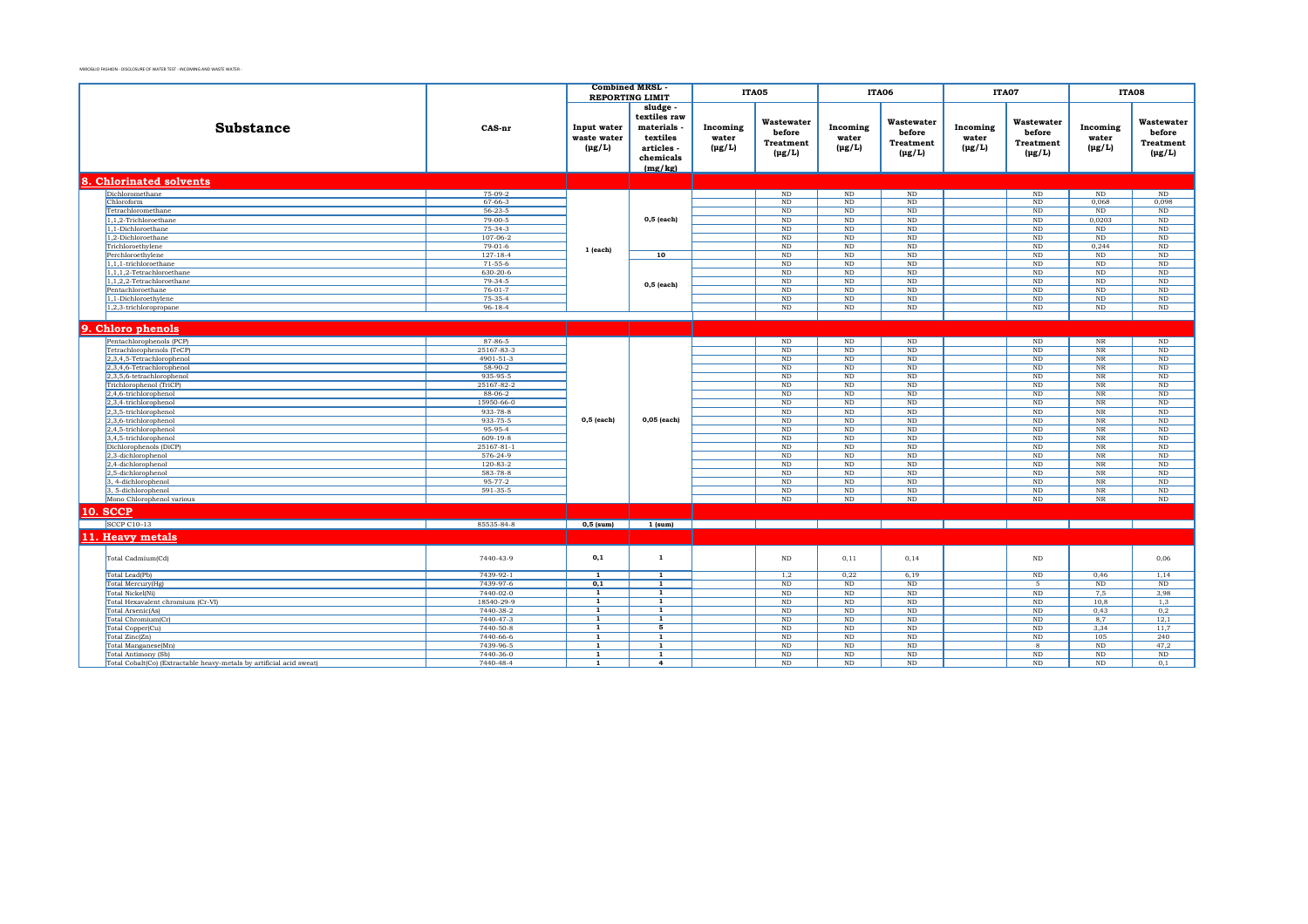|      |                                                                                 |                                                   | <b>Combined MRSL</b>                      |                                                                                     |                                  | ITA09                                                   |                                  | <b>ITA10</b>                                            |                                  | <b>ITA11</b>                                                |                                  | <b>ITA12</b>                                     |
|------|---------------------------------------------------------------------------------|---------------------------------------------------|-------------------------------------------|-------------------------------------------------------------------------------------|----------------------------------|---------------------------------------------------------|----------------------------------|---------------------------------------------------------|----------------------------------|-------------------------------------------------------------|----------------------------------|--------------------------------------------------|
|      |                                                                                 |                                                   |                                           | <b>REPORTING LIMIT</b>                                                              |                                  |                                                         |                                  |                                                         |                                  |                                                             |                                  |                                                  |
|      | Substance                                                                       | CAS-nr                                            | Input water<br>waste water<br>$(\mu g/L)$ | sludge<br>textiles raw<br>materials<br>textiles<br>articles<br>chemicals<br>(mg/kg) | Incoming<br>water<br>$(\mu g/L)$ | Wastewater<br>before<br><b>Treatment</b><br>$(\mu g/L)$ | Incoming<br>water<br>$(\mu g/L)$ | Wastewater<br>before<br><b>Treatment</b><br>$(\mu g/L)$ | Incoming<br>water<br>$(\mu g/L)$ | Wastewater<br>before<br><b>Treatment</b><br>$(\text{pg/L})$ | Incoming<br>water<br>$(\mu g/L)$ | Wastewater<br>before<br>Treatment<br>$(\mu g/L)$ |
|      |                                                                                 |                                                   |                                           |                                                                                     |                                  |                                                         |                                  |                                                         |                                  |                                                             |                                  |                                                  |
|      | 1. Alkylphenols (AP) (APEO)                                                     |                                                   |                                           |                                                                                     |                                  |                                                         |                                  |                                                         |                                  |                                                             |                                  |                                                  |
|      | 4-(1,1,3,3-Tetramethylbutyl)-phenol                                             | $140 - 66 - 9$                                    |                                           |                                                                                     | ND                               | ND                                                      | ND                               | ND                                                      | ND                               | ND                                                          |                                  | ND                                               |
|      | OctylPhenol                                                                     | 27193-28-8                                        |                                           |                                                                                     | $_{\rm ND}$                      | $_{\rm ND}$                                             | ND                               | $_{\rm ND}$                                             | $_{\rm ND}$                      | ND                                                          |                                  | $\rm ND$                                         |
| AP   | 4-Octylphenol<br>4-Nonylphenol (branched)                                       | 1806-26-4<br>25154-52-3                           | $1$ (each)                                | $1$ (each)                                                                          | ND<br>ND                         | ND<br>1,77                                              | ND<br>$\rm ND$                   | ND<br>$_{\rm ND}$                                       | ND<br>$_{\rm ND}$                | ND<br>ND                                                    |                                  | $\overline{\text{ND}}$<br>$\rm ND$               |
|      | Nonylphenol                                                                     | $104 - 40 - 5$                                    |                                           |                                                                                     | $_{\rm ND}$                      | ND                                                      | ND                               | ND                                                      | ND                               | ND                                                          |                                  | ND                                               |
|      | Nonylphenol (mixed isomers)                                                     | 90481-04-2                                        |                                           |                                                                                     | $_{\rm ND}$                      | ND                                                      | ND                               | ND                                                      | ND                               | ND                                                          |                                  | $\rm ND$                                         |
|      | Nonylphenol Ethoxylates NPEO (1-2) various                                      |                                                   |                                           |                                                                                     | ND                               | $\rm ND$                                                | $\rm ND$                         | $_{\rm ND}$                                             | $_{\rm ND}$                      | ND                                                          |                                  | $\rm ND$                                         |
|      | Nonylphenol Ethoxylates NPEO (3-18) various                                     |                                                   |                                           |                                                                                     | ND                               | ND                                                      | ND                               | ND.                                                     | ND                               | ND                                                          |                                  | ND                                               |
|      | Nonylphenol ethoxylated                                                         | 9016-45-9, 68412-54-4, 127087-87-0,<br>37205-87-1 |                                           |                                                                                     | ND                               | ND                                                      | $\rm ND$                         | $\rm ND$                                                | $\rm ND$                         | ND                                                          |                                  | $\rm ND$                                         |
| APEO | 4-Nonylphenol, ethoxylated                                                      | 26027-38-3                                        | 1 (each)                                  | 1 (each)                                                                            | ND                               | $\overline{\text{ND}}$                                  | ND                               | ND                                                      | ND                               | $\overline{\text{ND}}$                                      |                                  | $\overline{\text{ND}}$                           |
|      | Octylphenol Ethoxylates OPEO (1-2) various                                      |                                                   |                                           |                                                                                     | ND                               | $\overline{\text{ND}}$                                  | $\overline{\text{ND}}$           | ND                                                      | ND                               | $\overline{\text{ND}}$                                      |                                  | $\overline{\text{ND}}$                           |
|      | Octylphenol Ethoxylates OPEO (3-18) various                                     |                                                   |                                           |                                                                                     | ND                               | ND                                                      | $\mathop{\rm ND}\nolimits$       | ND                                                      | ND                               | ND                                                          |                                  | $\rm ND$                                         |
|      | 4-tert-Octylphenolethoxylate                                                    | 9036-19-5, 68987-90-6                             |                                           |                                                                                     | ND                               | $\mathbf{ND}$                                           | $\mathbf{ND}$                    | ND                                                      | ND                               | ND                                                          |                                  | $\rm ND$                                         |
|      | 2. Phthalates                                                                   |                                                   |                                           |                                                                                     |                                  |                                                         |                                  |                                                         |                                  |                                                             |                                  |                                                  |
|      | Di-Butyl Phthalate (DBP)                                                        | $84 - 74 - 2$                                     |                                           |                                                                                     | ND                               | ND                                                      | ND                               | ND                                                      | ND                               | ND                                                          |                                  | ND                                               |
|      | Di(2-Ethyl Hexyl) Phthalate(DEHP)                                               | $117 - 81 - 7$                                    |                                           |                                                                                     | 0.2                              | 0.8                                                     | ND                               | 1.6                                                     | 0.2                              | 0.6                                                         |                                  | ND                                               |
|      | Benzyl Butyl Phthalate (BBP)                                                    | 85-68-7                                           |                                           |                                                                                     | $_{\rm ND}$                      | $\rm ND$                                                | $\rm ND$                         | $\rm ND$                                                | $\rm ND$                         | $\rm ND$                                                    |                                  | $\rm ND$                                         |
|      | Di-Iso-Nonyl Phthalate (DINP)                                                   | 28553-12-0,68515-48-0                             |                                           |                                                                                     | ND                               | 1,1                                                     | $\overline{2}$                   | ND                                                      | ND                               | 1,9                                                         |                                  | $\overline{\text{ND}}$                           |
|      | Di-N-Octyl Phthalate (DNOP)                                                     | $117 - 84 - 0$                                    |                                           |                                                                                     | ND                               | ND                                                      | ND                               | ND                                                      | ND                               | ND                                                          |                                  | $\overline{\text{ND}}$                           |
|      | Di-Iso-Decyl Phthalate (DIDP)                                                   | 26761-40-0,68515-49-1                             |                                           |                                                                                     | ND                               | ND                                                      | ND                               | 1,9                                                     | ND                               | ND                                                          |                                  | $\overline{\text{ND}}$                           |
|      | Di-Iso-Butyl Phthalate (DIBP)                                                   | 84-69-5                                           | 1 (each)                                  | 10 (each)                                                                           | ND                               | ND                                                      | $\rm ND$                         | $\rm ND$                                                | $\rm ND$                         | 0,2                                                         |                                  | $\rm ND$                                         |
|      | Di-N-Hexyl Phthalate (DNHP)<br>Di-(2-methoxyethyl) phthalate (DMEP)             | 84-75-3<br>117-82-8                               |                                           |                                                                                     | ND<br>ND                         | ND<br>ND                                                | $\rm ND$<br>$\rm ND$             | $\rm ND$<br>$\rm ND$                                    | $\rm ND$<br>$\rm ND$             | ND<br>ND                                                    |                                  | $\rm ND$<br>$\rm ND$                             |
|      | 1,2-Benzenedicarboxylic acid, di-C7-11-branched and linear alkyl esters (DHNUP) | 68515-42-4                                        |                                           |                                                                                     | ND                               | ND                                                      | $\rm ND$                         | ND                                                      | ND                               | ND                                                          |                                  | $\rm ND$                                         |
|      | 1,2-Benzenedicarboxylic acid, di-C6-8-branched alkyl esters, C7-rich (DIHP)     | 71888-89-6                                        |                                           |                                                                                     | ND                               | ND                                                      | $\rm ND$                         | $\rm ND$                                                | ND                               | ND                                                          |                                  | $\rm ND$                                         |
|      | Dipentyl phthalate (DPP)                                                        | 131-18-0                                          |                                           |                                                                                     | ND                               | ND                                                      | $\rm ND$                         | $\rm ND$                                                | ND                               | ND                                                          |                                  | $\rm ND$                                         |
|      | Diisopentylphthalate                                                            | 605-50-5                                          |                                           |                                                                                     | ND                               | ND                                                      | ND                               | ND                                                      | ND                               | ND                                                          |                                  | $\rm ND$                                         |
|      | N-pentyl-isopentylphthalate                                                     | 776297-69-9                                       |                                           |                                                                                     | ND                               | ND                                                      | ND                               | $\rm ND$                                                | $\rm ND$                         | ND                                                          |                                  | $\rm ND$                                         |
|      | <b>Brominated and Chlorinated Flame Retardants</b>                              |                                                   |                                           |                                                                                     |                                  |                                                         |                                  |                                                         |                                  |                                                             |                                  |                                                  |
|      | Polybrominated diphenyl ethers (PBDEs) various                                  |                                                   |                                           |                                                                                     | ND                               | ND                                                      | ND                               | ND                                                      | ND                               | ND                                                          |                                  | $\overline{\text{ND}}$                           |
|      | Monobromo diphenyl ethers (MonoBDE)                                             |                                                   |                                           |                                                                                     | ND                               | ND                                                      | ND                               | ND                                                      | ND                               | ND                                                          |                                  | $\overline{\text{ND}}$                           |
|      | Dibromo diphenyl ethers (DiBDE)                                                 |                                                   |                                           |                                                                                     | ND                               | ND                                                      | ND                               | ND                                                      | ND                               | ND                                                          |                                  | $\rm ND$                                         |
|      | Tribromo diphenyl ethers (TriBDE)                                               |                                                   |                                           |                                                                                     | ND                               | ND                                                      | ND                               | ND                                                      | ND                               | ND                                                          |                                  | $\overline{\text{ND}}$                           |
|      | Tetrabromo diphenyl ethers (TetraBDE)                                           | 40088-47-9                                        |                                           |                                                                                     | ND                               | ND                                                      | ND                               | ND                                                      | ND                               | ND                                                          |                                  | $\overline{\text{ND}}$                           |
|      | Pentabromo diphenyl ethers (PentaBDE)<br>Hexabromo diphenyl ethers (HexaBDE)    | 32534-81-9<br>36483-60-0                          |                                           |                                                                                     | ND<br>ND                         | ND<br>ND                                                | ND<br>ND                         | ND<br>ND                                                | ND<br>ND                         | ND<br>ND                                                    |                                  | $\overline{\text{ND}}$<br>$\overline{\text{ND}}$ |
|      | Heptabromo diphenyl ethers (HeptaBDE)                                           | 68928-80-3                                        |                                           |                                                                                     | ND                               | ND                                                      | ND                               | ND                                                      | ND                               | ND                                                          |                                  | $\overline{\text{ND}}$                           |
|      | Octabromo diphenyl ethers (OctaBDE)                                             | 32536-52-0                                        |                                           |                                                                                     | ND                               | ND                                                      | ND                               | ND                                                      | ND                               | ND                                                          |                                  | $\overline{\text{ND}}$                           |
|      | Nonabromo diphenyl ethers (NonaBDE)                                             | 63936-56-1                                        | $each = 5$                                | $\mathbf{each} = 5$                                                                 | ND                               | ND                                                      | ND                               | <b>ND</b>                                               | ND                               | ND                                                          |                                  | ND                                               |
|      | Decabromo diphenyl ether (DecaBDE)                                              | 1163-19-5                                         |                                           |                                                                                     | ND                               | ND                                                      | ND                               | ND                                                      | ND                               | ND.                                                         |                                  | ND                                               |
|      | Tris(2,3-Dibromopropyl)-Phosphate                                               | $126 - 72 - 7$                                    |                                           |                                                                                     | ND                               | ND                                                      | ND                               | ND                                                      | ND                               | ND                                                          |                                  | ND                                               |
|      | Tris(2-ChloroethyllPhosphate (TCEP)                                             | 115-96-8<br>134237-50-6.134237-51-7.134237-52-8.  |                                           |                                                                                     | ND                               | ND                                                      | ND                               | <b>ND</b>                                               | ND                               | ND.                                                         |                                  | ND                                               |
|      | Hexabromocyclododecane (HBCDD)<br>Tetrabromo-bisphenol A (TBBPA)                | 25637-99-4.3194-55-6<br>79-94-7                   |                                           |                                                                                     | N <sub>D</sub><br>N <sub>D</sub> | <b>ND</b><br>ND                                         | <b>ND</b><br>ND                  | ND<br>ND                                                | ND<br>ND                         | $_{\rm ND}$<br>ND                                           |                                  | $\rm ND$<br>ND                                   |
|      | Bis (2,3-dibromopropyl) phosphate                                               | 5412-25-9                                         |                                           |                                                                                     | $_{\rm ND}$                      | $_{\rm ND}$                                             | <b>ND</b>                        | ND                                                      | $_{\rm ND}$                      | ND                                                          |                                  | $\rm ND$                                         |
|      | Tris(1,3-dichloro-2-propyl)phosphate (TDCPP)                                    | 13674-87-8                                        |                                           |                                                                                     | ND                               | ND                                                      | <b>ND</b>                        | ND                                                      | ND                               | ND                                                          |                                  | $\rm ND$                                         |
|      | Tris (1-chloro-2-propyl) phosphate (TCPP)                                       | 13674-84-5                                        |                                           |                                                                                     | ND                               | ND                                                      | <b>ND</b>                        | ND                                                      | ND                               | ND                                                          |                                  | $\rm ND$                                         |
|      |                                                                                 |                                                   |                                           |                                                                                     |                                  |                                                         |                                  |                                                         |                                  |                                                             |                                  |                                                  |
|      | Sub Group 1: Other Flame Retardants                                             |                                                   |                                           |                                                                                     |                                  |                                                         |                                  |                                                         |                                  |                                                             |                                  |                                                  |
|      | <b>TEPA</b>                                                                     | $5455 - 55 - 1$                                   |                                           |                                                                                     | ND<br>ND                         | ND<br>$_{\rm ND}$                                       | ND<br>ND                         | ND<br>$_{\rm ND}$                                       | ND<br>$_{\rm ND}$                | ND<br>ND                                                    |                                  |                                                  |
|      | TRIS<br>Tri-o-cresyl phosphate                                                  | 5412-25-9<br>13674-87-8                           |                                           |                                                                                     | ND                               | ND                                                      | ND                               | ND                                                      | ND                               | ND                                                          |                                  |                                                  |
|      | Tris(1,3-dichloro-2-propyl)phosphate (TDCPP)                                    | 1303-86-2                                         |                                           |                                                                                     | ND                               | ND                                                      | ND                               | ND                                                      | ND                               | ND                                                          |                                  |                                                  |
|      | Boric acid                                                                      | 10043-35-3 11113-50-1                             | $each = 5$                                | each $=5$                                                                           | ND                               | ND                                                      | ND                               | ND                                                      | ND                               | ND                                                          |                                  |                                                  |
|      | Antimony trioxide                                                               | 1309-64-4                                         |                                           |                                                                                     | ND                               | ND                                                      | ND                               | ND                                                      | ND                               | ND                                                          |                                  |                                                  |
|      | Sodium tetraborate                                                              | 1303-96-4 1303-<br>43-4 12179-04-3                |                                           |                                                                                     | ND                               | ND                                                      | <b>ND</b>                        | ND                                                      | ND                               | ND                                                          |                                  |                                                  |
|      |                                                                                 | 215-540-4                                         |                                           |                                                                                     |                                  |                                                         |                                  |                                                         |                                  |                                                             |                                  |                                                  |
|      | Boron trioxide                                                                  | $78-30-8$                                         |                                           |                                                                                     | ND                               | ND                                                      | ND                               | ND                                                      | ND                               | ND                                                          |                                  |                                                  |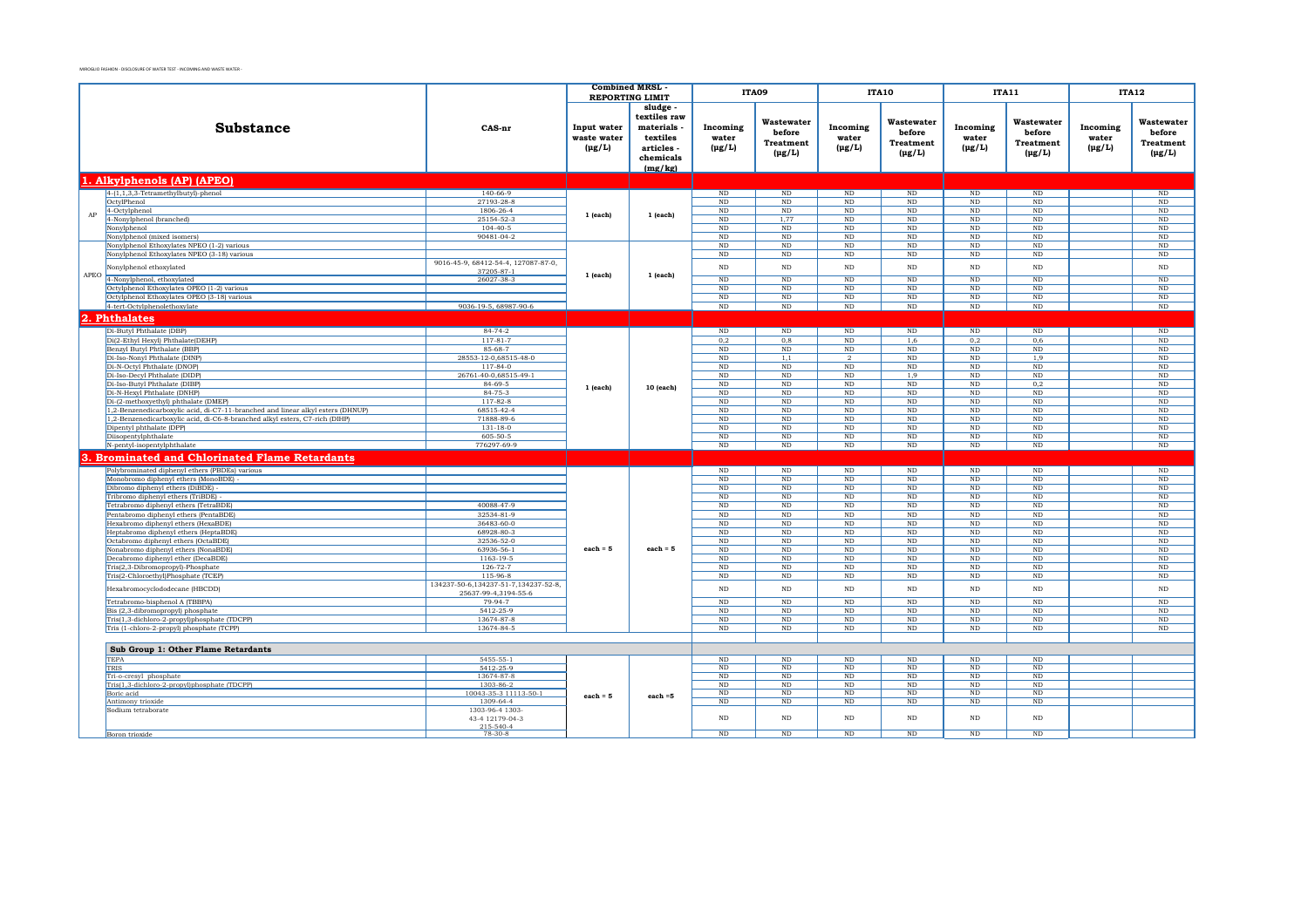|                                                               |                          | <b>Combined MRSL</b>                      |                                                                                       |                                  | ITA09                                                   |                                       | <b>ITA10</b>                                            | <b>ITA11</b>                     |                                                         | <b>ITA12</b>                     |                                                  |
|---------------------------------------------------------------|--------------------------|-------------------------------------------|---------------------------------------------------------------------------------------|----------------------------------|---------------------------------------------------------|---------------------------------------|---------------------------------------------------------|----------------------------------|---------------------------------------------------------|----------------------------------|--------------------------------------------------|
|                                                               |                          | <b>REPORTING LIMIT</b>                    |                                                                                       |                                  |                                                         |                                       |                                                         |                                  |                                                         |                                  |                                                  |
| Substance                                                     | CAS-nr                   | Input water<br>waste water<br>$(\mu g/L)$ | sludge<br>textiles raw<br>materials<br>textiles<br>articles -<br>chemicals<br>(mg/kg) | Incoming<br>water<br>$(\mu g/L)$ | Wastewater<br>before<br><b>Treatment</b><br>$(\mu g/L)$ | Incoming<br>water<br>$(\mu g/L)$      | Wastewater<br>before<br><b>Treatment</b><br>$(\mu g/L)$ | Incoming<br>water<br>$(\mu g/L)$ | Wastewater<br>before<br><b>Treatment</b><br>$(\mu g/L)$ | Incoming<br>water<br>$(\mu g/L)$ | Wastewater<br>before<br>Treatment<br>$(\mu g/L)$ |
| 4. Amines (Associated with Azo dyes)                          |                          |                                           |                                                                                       |                                  |                                                         |                                       |                                                         |                                  |                                                         |                                  |                                                  |
| 4-Aminodiphenyl                                               | $92 - 67 - 1$            |                                           |                                                                                       | $\rm ND$                         | $\rm ND$                                                | $\rm ND$                              | $\rm ND$                                                | $\rm ND$                         | $\rm ND$                                                |                                  | $\rm ND$                                         |
| Benzidine                                                     | $92 - 87 - 5$            |                                           |                                                                                       | $\rm ND$                         | ND                                                      | $\rm ND$                              | $\rm ND$                                                | $_{\rm ND}$                      | ND                                                      |                                  | ND                                               |
| 4-Chloro-o-Toluidine                                          | 95-69-2                  |                                           |                                                                                       | $_{\rm ND}$                      | $_{\rm ND}$                                             | $\rm ND$                              | $_{\rm ND}$                                             | $_{\rm ND}$                      | $_{\rm ND}$                                             |                                  | $\rm ND$                                         |
| 2-Naphthylamine                                               | $91 - 59 - 8$            |                                           |                                                                                       | ND                               | ND                                                      | ND.                                   | ND                                                      | ND                               | ND                                                      |                                  | ND                                               |
| o-Aminoazotoluene                                             | $97 - 56 - 3$            |                                           |                                                                                       | ND                               | ND                                                      | $\rm ND$                              | $\rm ND$                                                | $_{\rm ND}$                      | $\rm ND$                                                |                                  | $\rm ND$                                         |
| 2-Amino-4-Nitrotoluene                                        | $99 - 55 - 8$            |                                           |                                                                                       | <b>ND</b>                        | <b>ND</b>                                               | ND                                    | ND                                                      | ND                               | ND.                                                     |                                  | ND                                               |
| p-Chloroaniline                                               | $106 - 47 - 8$           |                                           |                                                                                       | <b>ND</b>                        | ND                                                      | $\rm ND$                              | ND                                                      | ND                               | 0,58                                                    |                                  | $\overline{\text{ND}}$                           |
| 2,4-Diaminoanisole<br>4,4'-Diaminodiphenylmethane             | 615-05-4<br>101-77-9     |                                           |                                                                                       | ND<br>ND                         | ND<br>$\overline{\text{ND}}$                            | $_{\rm ND}$<br>$\overline{\text{ND}}$ | ND<br>ND                                                | ND<br>ND                         | ND<br>ND                                                |                                  | ND<br>$\overline{\text{ND}}$                     |
| 3,3'-Dichlorobenzidine                                        | $91-94-1$                |                                           |                                                                                       | $\rm ND$                         | $\rm ND$                                                | $\rm ND$                              | $\rm ND$                                                | $\rm ND$                         | $\rm ND$                                                |                                  | $\rm ND$                                         |
| 3.3'-Dimethoxybenzidine                                       | $119-90-4$               |                                           |                                                                                       | N <sub>D</sub>                   | ND                                                      | ND.                                   | ND                                                      | ND                               | ND                                                      |                                  | ND                                               |
| 3,3'-Dimethylbenzidine                                        | 119-93-7                 |                                           |                                                                                       | $_{\rm ND}$                      | $\rm ND$                                                | $\rm ND$                              | $\rm ND$                                                | $\rm ND$                         | $\rm ND$                                                |                                  | $\rm ND$                                         |
| 3,3'-Dimethyl-4,4'diaminodiphenylmethane                      | 838-88-0                 | $1$ (each)                                | 1 (each)                                                                              | $_{\rm ND}$                      | $_{\rm ND}$                                             | $\rm ND$                              | $_{\rm ND}$                                             | $_{\rm ND}$                      | $\rm ND$                                                |                                  | $\rm ND$                                         |
| <b>p-Cresidine</b>                                            | $120 - 71 - 8$           |                                           |                                                                                       | $\rm ND$                         | N <sub>D</sub>                                          | $\rm ND$                              | N <sub>D</sub>                                          | ND.                              | $\rm ND$                                                |                                  | $\rm ND$                                         |
| 4,4'-Methylene-Bis(2-Chloroaniline)                           | $101 - 14 - 4$           |                                           |                                                                                       | ND                               | $\rm ND$                                                | $\rm ND$                              | $_{\rm ND}$                                             | $_{\rm ND}$                      | $_{\rm ND}$                                             |                                  | $\rm ND$                                         |
| 4.4'-Oxydianiline                                             | $101 - 80 - 4$           |                                           |                                                                                       | <b>ND</b>                        | N <sub>D</sub>                                          | <b>ND</b>                             | ND.                                                     | ND.                              | ND.                                                     |                                  | $\rm ND$                                         |
| 4,4'-Thiodianiline                                            | 139-65-1                 |                                           |                                                                                       | ND                               | $\rm ND$                                                | $\rm ND$                              | $_{\rm ND}$                                             | $_{\rm ND}$                      | $\rm ND$                                                |                                  | $\rm ND$                                         |
| o-Toluidine                                                   | 95-53-4<br>$95 - 80 - 7$ |                                           |                                                                                       | $_{\rm ND}$<br>ND                | $_{\rm ND}$<br>ND                                       | $\rm ND$<br>$\overline{\text{ND}}$    | $_{\rm ND}$<br>ND                                       | $_{\rm ND}$<br>ND                | $\rm ND$<br>ND                                          |                                  | $_{\rm ND}$<br>ND                                |
| 2,4-Toluylenediamine<br>2,4,5-Trimethylaniline                | 137-17-7                 |                                           |                                                                                       | $\rm ND$                         | $\rm ND$                                                | $\rm ND$                              | $\rm ND$                                                | $\rm ND$                         | $\rm ND$                                                |                                  | $\rm ND$                                         |
| o-Anisidine                                                   | $90 - 04 - 0$            |                                           |                                                                                       | ND                               | ND                                                      | $\overline{\text{ND}}$                | ND                                                      | ND                               | ND                                                      |                                  | ND                                               |
| p-Aminoazobenzene                                             | $60 - 09 - 3$            |                                           |                                                                                       | $_{\rm ND}$                      | $\rm ND$                                                | $\rm ND$                              | $\rm ND$                                                | $\rm ND$                         | $\rm ND$                                                |                                  | $\rm ND$                                         |
| 2,4-Xylidine                                                  | $95 - 68 - 1$            |                                           |                                                                                       | ND                               | ND                                                      | $_{\rm ND}$                           | $_{\rm ND}$                                             | ND                               | ND                                                      |                                  | ND                                               |
| 2,6-Xylidine                                                  | $87 - 62 - 7$            |                                           |                                                                                       | ND                               | ND                                                      | $\overline{\text{ND}}$                | ND                                                      | ND                               | ND                                                      |                                  | ND                                               |
|                                                               |                          |                                           |                                                                                       |                                  |                                                         |                                       |                                                         |                                  |                                                         |                                  |                                                  |
| AzoDyes Sub Group 1: Allergenic Dyes                          |                          | $1$ (each)                                | 5 (each)                                                                              |                                  |                                                         |                                       |                                                         |                                  |                                                         |                                  |                                                  |
| C.I. Disperse Blue 1                                          | 2475-45-8                |                                           |                                                                                       | $\rm ND$                         | $\rm ND$                                                | $\rm ND$                              | $\rm ND$                                                | ND                               | $\rm ND$                                                |                                  | ND                                               |
| C.I. Disperse Blue 3                                          | 2475-49-9                |                                           |                                                                                       | ND                               | $_{\rm ND}$                                             | $\rm ND$                              | $_{\rm ND}$                                             | $_{\rm ND}$                      | $_{\rm ND}$                                             |                                  | $\rm ND$                                         |
| C.I. Disperse Blue 7                                          | 3179-90-6                |                                           |                                                                                       | ND                               | ND                                                      | ND.                                   | ND                                                      | ND                               | ND                                                      |                                  | ND                                               |
| C.I. Disperse Blue 26                                         | 3860-63-7                |                                           |                                                                                       | $\rm ND$                         | ND                                                      | $\rm ND$                              | $\rm ND$                                                | $\rm ND$                         | $_{\rm ND}$                                             |                                  | $\rm ND$                                         |
| C.I. Disperse Blue 35<br>C.I. Disperse Blue 102               | 12222-75-2<br>12222-97-8 |                                           |                                                                                       | $_{\rm ND}$                      | <b>ND</b>                                               | $\rm ND$                              | <b>ND</b>                                               | ND                               | $_{\rm ND}$                                             |                                  | $\rm ND$                                         |
| C.I. Disperse Blue 106                                        | 12223-01-7               |                                           |                                                                                       | $\rm ND$<br>ND                   | $\rm ND$<br>ND                                          | $\rm ND$<br>$_{\rm ND}$               | $_{\rm ND}$<br>ND                                       | $_{\rm ND}$<br>ND                | $\rm ND$<br>ND                                          |                                  | $\rm ND$<br>ND                                   |
| C.I. Disperse Blue 124                                        | 61951-51-7               |                                           |                                                                                       | $\rm ND$                         | ND                                                      | $\rm ND$                              | ND                                                      | $\rm ND$                         | $_{\rm ND}$                                             |                                  | $\rm ND$                                         |
| C.I. Disperse Brown 1                                         | 23355-64-8               |                                           |                                                                                       | $_{\rm ND}$                      | $\rm ND$                                                | $\rm ND$                              | $\rm ND$                                                | $_{\rm ND}$                      | $_{\rm ND}$                                             |                                  | $\rm ND$                                         |
| C.I. Disperse Orange 1                                        | 2581-69-3                |                                           |                                                                                       | ND                               | ND                                                      | $_{\rm ND}$                           | ND                                                      | ND                               | ND                                                      |                                  | ND                                               |
| C.I. Disperse Orange 3                                        | $730 - 40 - 5$           | $1$ (each)                                | 5 (each)                                                                              | $\rm ND$                         | $\rm ND$                                                | $\rm ND$                              | $\rm ND$                                                | $\rm ND$                         | $_{\rm ND}$                                             |                                  | $\rm ND$                                         |
| C.I. Disperse Orange 37/76                                    | 13301-61-6               |                                           |                                                                                       | $_{\rm ND}$                      | $_{\rm ND}$                                             | $\rm ND$                              | $_{\rm ND}$                                             | $_{\rm ND}$                      | $_{\rm ND}$                                             |                                  | $\rm ND$                                         |
| C.I. Disperse Red 1                                           | 2872-48-2                |                                           |                                                                                       | N <sub>D</sub>                   | N <sub>D</sub>                                          | ND.                                   | ND                                                      | ND                               | ND                                                      |                                  | ND                                               |
| C.I. Disperse Red 11                                          | 2872-48-2                |                                           |                                                                                       | $_{\rm ND}$                      | $\rm ND$                                                | $\rm ND$                              | $\rm ND$                                                | $\rm ND$                         | $\rm ND$                                                |                                  | $\rm ND$                                         |
| C.I. Disperse Red 17                                          | 3179-89-3                |                                           |                                                                                       | ND.                              | N <sub>D</sub>                                          | <b>ND</b>                             | N <sub>D</sub>                                          | ND.                              | <b>ND</b>                                               |                                  | <b>ND</b>                                        |
| C.I. Disperse Yellow 1                                        | 119-15-3                 |                                           |                                                                                       | $\rm ND$                         | $\rm ND$                                                | $\rm ND$                              | $\rm ND$                                                | ND                               | $\rm ND$                                                |                                  | ND                                               |
| C.I. Disperse Yellow 3<br>C.I. Disperse Yellow 9              | 2832-40-8<br>6373-73-5   |                                           |                                                                                       | $_{\rm ND}$<br>ND                | $_{\rm ND}$<br>ND                                       | $\rm ND$<br>ND                        | $_{\rm ND}$<br>ND                                       | $_{\rm ND}$<br>ND                | $\rm ND$<br>ND                                          |                                  | $_{\rm ND}$<br>ND                                |
| C.I. Disperse Yellow 39                                       | 12236-29-2               |                                           |                                                                                       | ND                               | $\rm ND$                                                | $\rm ND$                              | $\rm ND$                                                | $\rm ND$                         | $\rm ND$                                                |                                  | $\rm ND$                                         |
| C.I. Disperse Yellow 49                                       | 54824-37-2               |                                           |                                                                                       | ND                               | ND                                                      | ND                                    | ND                                                      | ND                               | ND                                                      |                                  | <b>ND</b>                                        |
|                                                               |                          |                                           |                                                                                       |                                  |                                                         |                                       |                                                         |                                  |                                                         |                                  |                                                  |
| AzoDyes Sub Group 2: Carcinogenic Dyes                        |                          | $1$ (each)                                | 5 (each)                                                                              |                                  |                                                         |                                       |                                                         |                                  |                                                         |                                  |                                                  |
| C.I. Acid Red 26                                              | 3761-53-3                |                                           |                                                                                       | ND                               | ND                                                      | ND.                                   | ND                                                      | ND                               | $\rm ND$                                                |                                  | ND                                               |
| C.I. Basic Red 9 monohydrochloride                            | 569-61-9                 |                                           |                                                                                       | ND                               | $\rm ND$                                                | $\rm ND$                              | $\rm ND$                                                | $_{\rm ND}$                      | $\rm ND$                                                |                                  | $\rm ND$                                         |
| C.I. Basic Violet 14                                          | 632-99-5                 |                                           |                                                                                       | <b>ND</b>                        | <b>ND</b>                                               | <b>ND</b>                             | $\rm ND$                                                | ND.                              | <b>ND</b>                                               |                                  | ND                                               |
| C.I. Direct Blue 6<br>C.I. Direct Red 28                      | 2602-46-2                |                                           |                                                                                       | ND                               | $\rm ND$                                                | $\rm ND$                              | $_{\rm ND}$                                             | $_{\rm ND}$                      | $\rm ND$                                                |                                  | $\rm ND$                                         |
| C.I. Direct Black 38                                          | 573-58-0                 |                                           |                                                                                       | $_{\rm ND}$                      | $_{\rm ND}$                                             | $\rm ND$                              | $_{\rm ND}$                                             | $_{\rm ND}$                      | $_{\rm ND}$                                             |                                  | $\rm ND$                                         |
| C.I. Direct Disperse Blue 1                                   | 1937-37-7<br>2475-45-8   |                                           |                                                                                       | ND<br>$\rm ND$                   | N <sub>D</sub><br>$\rm ND$                              | <b>ND</b><br>$\rm ND$                 | $_{\rm ND}$<br>$_{\rm ND}$                              | $\rm ND$<br>ND                   | $\rm ND$<br>$\rm ND$                                    |                                  | $\rm ND$<br>$\rm ND$                             |
| C.I. Direct Disperse Yellow 3                                 | 2832-40-8                |                                           |                                                                                       | $_{\rm ND}$                      | $_{\rm ND}$                                             | $\rm ND$                              | $_{\rm ND}$                                             | $_{\rm ND}$                      | $_{\rm ND}$                                             |                                  | $\rm ND$                                         |
| C.I. Direct Disperse Orange 11                                | $82 - 28 - 0$            |                                           |                                                                                       | ND                               | ND                                                      | ND.                                   | <b>ND</b>                                               | ND                               | ND                                                      |                                  | ND                                               |
| C.I. Direct Disperse Yellow 23                                | 6250-23-3                |                                           |                                                                                       | ND                               | $\rm ND$                                                | $\rm ND$                              | $\rm ND$                                                | $\rm ND$                         | $_{\rm ND}$                                             |                                  | $\rm ND$                                         |
| C.I. Direct Disperse Orange 149                               | 85136-74-9               | 1 (each)                                  | 5 (each)                                                                              | <b>ND</b>                        | N <sub>D</sub>                                          | ND                                    | ND                                                      | ND                               | ND                                                      |                                  | <b>ND</b>                                        |
| C.L. Direct Solvent Yellow 1                                  | $60 - 09 - 3$            |                                           |                                                                                       | ND                               | $\rm ND$                                                | $\rm ND$                              | $_{\rm ND}$                                             | $_{\rm ND}$                      | $_{\rm ND}$                                             |                                  | $\rm ND$                                         |
| C.I. Direct Solvent Yellow 2                                  | 60-11-7 EN71-9           |                                           |                                                                                       | ND                               | <b>ND</b>                                               | $_{\rm ND}$                           | <b>ND</b>                                               | ND                               | ND                                                      |                                  | ND                                               |
| C.I. Direct Solvent Yellow 3<br>C.I. Direct Solvent Yellow 14 | 97-56-3                  |                                           |                                                                                       | ND                               | ND                                                      | $\overline{\text{ND}}$                | ND                                                      | ND                               | ND                                                      |                                  | $\overline{\mathrm{ND}}$                         |
| C.I. Basic Blue 26                                            | 842-07-9<br>2580-56-5    |                                           |                                                                                       | $_{\rm ND}$<br>N <sub>D</sub>    | $_{\rm ND}$<br>N <sub>D</sub>                           | $\rm ND$<br>ND.                       | $_{\rm ND}$<br>N <sub>D</sub>                           | $_{\rm ND}$<br>N <sub>D</sub>    | $_{\rm ND}$<br>ND.                                      |                                  | $\rm ND$<br>ND.                                  |
| C.I. Basic Violet 1                                           | 8004-87-3 EN71-9         |                                           |                                                                                       | ND                               | ND                                                      | $\rm ND$                              | $\rm ND$                                                | $_{\rm ND}$                      | $\rm ND$                                                |                                  | $\rm ND$                                         |
| C.I. Direct Brown 95                                          | 16071-86-6               |                                           |                                                                                       | <b>ND</b>                        | N <sub>D</sub>                                          | <b>ND</b>                             | ND.                                                     | ND.                              | $_{\rm ND}$                                             |                                  | ND                                               |
| C.I. Direct Blue 15                                           | 2429-74-5                |                                           |                                                                                       | $\rm ND$                         | $\rm ND$                                                | $\rm ND$                              | $\rm ND$                                                | $_{\rm ND}$                      | ND                                                      |                                  | $\rm ND$                                         |
| C.I. Direct Blue 218                                          | 28407-36-6               |                                           |                                                                                       | $_{\rm ND}$                      | $_{\rm ND}$                                             | $\rm ND$                              | $_{\rm ND}$                                             | $_{\rm ND}$                      | $_{\rm ND}$                                             |                                  | $\rm ND$                                         |
| C.L. Acid Red 114                                             | 6459-94-5                |                                           |                                                                                       | N <sub>D</sub>                   | N <sub>D</sub>                                          | N <sub>D</sub>                        | ND                                                      | ND                               | ND                                                      |                                  | ND                                               |
| C.I. Acid Violet 49                                           | 1694-09-3                |                                           |                                                                                       | ND                               | $\rm ND$                                                | $\rm ND$                              | $_{\rm ND}$                                             | $_{\rm ND}$                      | $\rm ND$                                                |                                  | $\rm ND$                                         |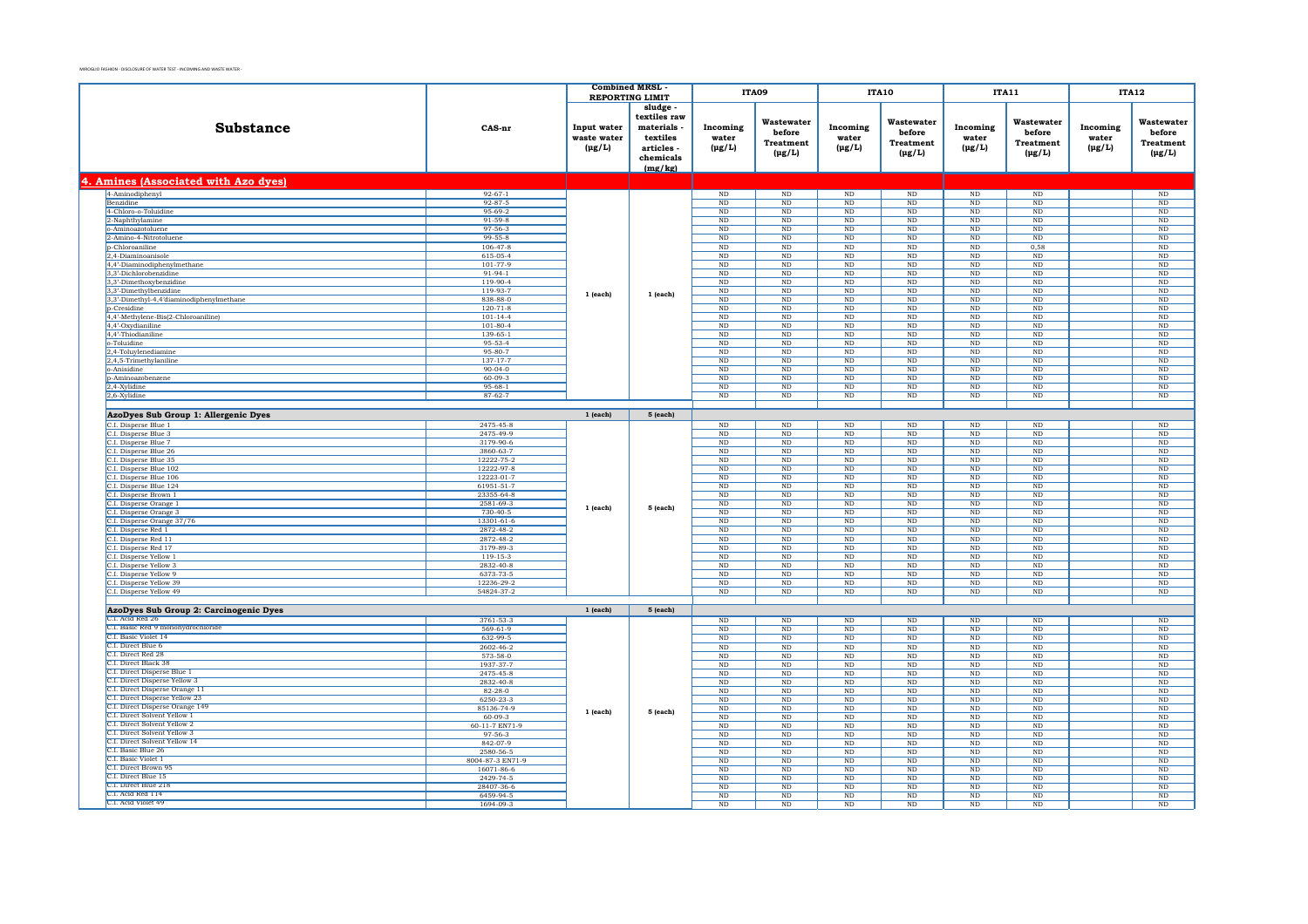|                                                          |                                    | <b>Combined MRSL</b>                      | <b>REPORTING LIMIT</b>                                                                  |                                  | ITA09                                                   |                                    | <b>ITA10</b>                                            |                                  | <b>ITA11</b>                                            |                                  | <b>ITA12</b>                                     |
|----------------------------------------------------------|------------------------------------|-------------------------------------------|-----------------------------------------------------------------------------------------|----------------------------------|---------------------------------------------------------|------------------------------------|---------------------------------------------------------|----------------------------------|---------------------------------------------------------|----------------------------------|--------------------------------------------------|
| Substance                                                | CAS-nr                             | Input water<br>waste water<br>$(\mu g/L)$ | sludge<br>textiles raw<br>materials -<br>textiles<br>articles -<br>chemicals<br>(mg/kg) | Incoming<br>water<br>$(\mu g/L)$ | Wastewater<br>before<br><b>Treatment</b><br>$(\mu g/L)$ | Incoming<br>water<br>$(\mu g/L)$   | Wastewater<br>before<br><b>Treatment</b><br>$(\mu g/L)$ | Incoming<br>water<br>$(\mu g/L)$ | Wastewater<br>before<br><b>Treatment</b><br>$(\mu g/L)$ | Incoming<br>water<br>$(\mu g/L)$ | Wastewater<br>before<br>Treatment<br>$(\mu g/L)$ |
| 5. Organotin compounds                                   |                                    |                                           |                                                                                         |                                  |                                                         |                                    |                                                         |                                  |                                                         |                                  |                                                  |
|                                                          | 78763-54-9                         |                                           |                                                                                         |                                  |                                                         |                                    |                                                         |                                  | ND                                                      |                                  |                                                  |
| MBT(Monobutyltin)<br>DBT(Dibutyltin)                     | 1002-53-5                          |                                           |                                                                                         | ND<br>$_{\rm ND}$                | $_{\rm ND}$<br>$\rm ND$                                 | $\overline{\text{ND}}$<br>$\rm ND$ | ND<br>$\rm ND$                                          | $_{\rm ND}$<br>$\rm ND$          | $\rm ND$                                                |                                  | ND<br>$\rm ND$                                   |
| TBT(Tributyltin)                                         | 36643-28-4                         |                                           |                                                                                         | $_{\rm ND}$                      | $_{\rm ND}$                                             | $\rm ND$                           | $\rm ND$                                                | $\rm ND$                         | $_{\rm ND}$                                             |                                  | $\rm ND$                                         |
| DOT(Dioctyltin)                                          | 94410-05-6                         |                                           |                                                                                         | ND                               | ND                                                      | ND                                 | ND                                                      | ND                               | ND                                                      |                                  | ND                                               |
| MOT(Monooctyltin)                                        | 15231-44-4                         |                                           |                                                                                         | ND                               | $_{\rm ND}$                                             | $\rm ND$                           | ND                                                      | $_{\rm ND}$                      | $\rm ND$                                                |                                  | $\rm ND$                                         |
| DPhT(Diphenyltin)                                        | 1011-95-6, 6381-06-2               |                                           |                                                                                         | ND                               | N <sub>D</sub>                                          | ND                                 | ND                                                      | ND                               | ND                                                      |                                  | ND                                               |
| TeBT(Tetrabutyltin)                                      | 1461-25-2                          | $0,1$ (each)                              | 1 (each)                                                                                | $\overline{\text{ND}}$           | $\rm ND$                                                | ND                                 | ND                                                      | ND                               | ND                                                      |                                  | ND                                               |
| TCHT(Tricyclohexyl Tin)                                  | 6056-50-4                          |                                           |                                                                                         | $_{\rm ND}$                      | $_{\rm ND}$                                             | $\rm ND$                           | $_{\rm ND}$                                             | $\rm ND$                         | $_{\rm ND}$                                             |                                  | $\rm ND$                                         |
| TPT(Tripropyltin)                                        | NA                                 |                                           |                                                                                         | ND                               | ND                                                      | ND                                 | ND                                                      | ND                               | ND                                                      |                                  | ND                                               |
| TeET(Tetraethyltin)                                      | 597-64-8<br>$56 - 35 - 9$          |                                           |                                                                                         | $\overline{\text{ND}}$<br>ND     | $_{\rm ND}$<br>ND                                       | $\rm ND$                           | $\rm ND$<br>ND                                          | $_{\rm ND}$                      | $_{\rm ND}$<br>N <sub>D</sub>                           |                                  | $\rm ND$                                         |
| Tributyltin oxide (TBTO)<br>Dibutyltin dichloride (DBTC) | $683 - 18 - 1$                     |                                           |                                                                                         | $\rm ND$                         | $\rm ND$                                                | ND<br>$\rm ND$                     | $\rm ND$                                                | ND<br>$\rm ND$                   | $\rm ND$                                                |                                  | $\rm ND$<br>$\rm ND$                             |
| Triphenyltin (TPhT)                                      | 668-34-8                           |                                           |                                                                                         | $\rm ND$                         | $\rm ND$                                                | $\rm ND$                           | $\rm ND$                                                | $\rm ND$                         | $\rm ND$                                                |                                  | $\rm ND$                                         |
| Dibutyltin hydrogen borate (DBB)                         | 75113-37-0                         |                                           |                                                                                         | $\rm ND$                         | ND                                                      | ND                                 | ND                                                      | ND                               | ND                                                      |                                  | $\rm ND$                                         |
| 6. PFCs                                                  |                                    |                                           |                                                                                         |                                  |                                                         |                                    |                                                         |                                  |                                                         |                                  |                                                  |
|                                                          |                                    |                                           |                                                                                         |                                  |                                                         |                                    |                                                         |                                  |                                                         |                                  |                                                  |
| PFBA<br>PFPeA                                            | 375-22-4<br>2706-90-3              |                                           |                                                                                         | $\rm ND$<br>$_{\rm ND}$          | $\rm ND$<br>$_{\rm ND}$                                 | $_{\rm ND}$<br>$\rm ND$            | $\rm ND$<br>$\rm ND$                                    | $\rm ND$<br>$_{\rm ND}$          | $\rm ND$<br>ND                                          |                                  | $\rm ND$<br>$\rm ND$                             |
| PFHxA                                                    | $307 - 24 - 4$                     |                                           |                                                                                         | ND                               | ND                                                      | $\rm ND$                           | ND                                                      | $_{\rm ND}$                      | $\rm ND$                                                |                                  | $\rm ND$                                         |
| PFHpA                                                    | 375-85-9                           |                                           |                                                                                         | ND                               | ND                                                      | ND                                 | ND                                                      | <b>ND</b>                        | ND                                                      |                                  | ND                                               |
| PFOA                                                     | $335-67-1$                         |                                           |                                                                                         | 5,54                             | 11,2                                                    | ND                                 | 0,02                                                    | ND                               | ND                                                      |                                  | ND                                               |
| PFNA                                                     | 375-95-1                           |                                           |                                                                                         | $\rm ND$                         | $\rm ND$                                                | $\rm ND$                           | $\rm ND$                                                | $\rm ND$                         | $\rm ND$                                                |                                  | $\rm ND$                                         |
| PFDA                                                     | 335-76-2                           |                                           |                                                                                         | ND                               | ND                                                      | $\rm ND$                           | $_{\rm ND}$                                             | ND                               | ND                                                      |                                  | $\rm ND$                                         |
| PFUnA                                                    | 2058-94-8                          | $0,01$ (each)                             | 0,01 (each)                                                                             | $\rm ND$                         | $\rm ND$                                                | $\rm ND$                           | ND                                                      | $\rm ND$                         | $\rm ND$                                                |                                  | $\rm ND$                                         |
| PFDoA                                                    | $307 - 55 - 1$                     |                                           |                                                                                         | ND                               | ND                                                      | ND                                 | ND                                                      | ND                               | ND                                                      |                                  | ND                                               |
| PFTrA                                                    | 72629-94-8                         |                                           |                                                                                         | $\overline{\text{ND}}$           | ND                                                      | ND                                 | ND                                                      | ND                               | ND                                                      |                                  | ND                                               |
| PFteA                                                    | 376-06-7                           |                                           |                                                                                         | $\rm ND$                         | $\rm ND$                                                | $\rm ND$                           | $\rm ND$                                                | $_{\rm ND}$                      | $\rm ND$                                                |                                  | $\rm ND$                                         |
| <b>PFBS</b><br>PFHxS                                     | 375-73-5 or 59933-66-3<br>355-46-4 |                                           |                                                                                         | $_{\rm ND}$<br>ND                | $_{\rm ND}$<br>ND                                       | $\rm ND$<br>ND                     | $_{\rm ND}$<br>ND                                       | $\rm ND$<br>$_{\rm ND}$          | $_{\rm ND}$<br>ND                                       |                                  | $\rm ND$<br>ND                                   |
| PFHpS                                                    | 375-92-8                           |                                           |                                                                                         | $\rm ND$                         | $\rm ND$                                                | $\rm ND$                           | $\rm ND$                                                | ND                               | ND                                                      |                                  | $\rm ND$                                         |
| <b>PFOS</b>                                              | 1763-23-1                          |                                           |                                                                                         | ND                               | ND                                                      | ND                                 | ND                                                      | ND                               | ND                                                      |                                  | ND                                               |
| <b>PFDS</b>                                              | 335-77-3                           |                                           |                                                                                         | ND                               | $\rm ND$                                                | $\rm ND$                           | $\rm ND$                                                | $\rm ND$                         | $\rm ND$                                                |                                  | $\rm ND$                                         |
| 4:2 FTOH                                                 | 2043-47-2                          |                                           |                                                                                         | $_{\rm ND}$                      | $_{\rm ND}$                                             | $\rm ND$                           | $\rm ND$                                                | $\rm ND$                         | $\rm ND$                                                |                                  | $\rm ND$                                         |
| $6:2$ FTOH                                               | 647-42-7                           | $0,1$ (each)                              | $0,1$ (each)                                                                            | $_{\rm ND}$                      | ND                                                      | $\rm ND$                           | ND                                                      | ND                               | ND                                                      |                                  | ND                                               |
| $8:2$ FTOH                                               | 678-39-7                           |                                           |                                                                                         | $\rm ND$                         | $\rm ND$                                                | $\mathop{\rm ND}\nolimits$         | ND                                                      | $\rm ND$                         | $\rm ND$                                                |                                  | ND                                               |
| 10:2 FTOH                                                | 865-86-1                           |                                           |                                                                                         | ND                               | ND                                                      | ND                                 | ND                                                      | ND                               | ND                                                      |                                  | ND                                               |
| 6:2 FTA<br>8:2 FTA                                       | 17527-29-6<br>27905-45-9           |                                           |                                                                                         | ND<br>$\rm ND$                   | ND<br>$_{\rm ND}$                                       | ND<br>$\rm ND$                     | ND<br>ND                                                | ND<br>$\rm ND$                   | ND<br>$_{\rm ND}$                                       |                                  | ND<br>$\rm ND$                                   |
| 10:2 FTA                                                 | 17741-60-5                         |                                           |                                                                                         | $_{\rm ND}$                      | ND                                                      | $\rm ND$                           | $_{\rm ND}$                                             | $\rm ND$                         | ND                                                      |                                  | ND                                               |
| <b>PFOSA</b>                                             | 754-91-6                           |                                           |                                                                                         | $\rm ND$                         | $\rm ND$                                                | $\rm ND$                           | ND                                                      | $_{\rm ND}$                      | $\rm ND$                                                |                                  | $\rm ND$                                         |
| POSF                                                     | 307-35-7                           |                                           |                                                                                         | ND                               | ND                                                      | ND                                 | ND                                                      | <b>ND</b>                        | ND                                                      |                                  | ND                                               |
| N-Me-FOSA                                                | 31506-32-8                         |                                           |                                                                                         | ND                               | ND                                                      | ND                                 | ND                                                      | ND                               | ND                                                      |                                  | ND                                               |
| N-Et-FOSA                                                | 4151-50-2                          | $0,01$ (each)                             | 0,01 (each)                                                                             | $\rm ND$                         | $\rm ND$                                                | $\rm ND$                           | ND                                                      | $\rm ND$                         | $\rm ND$                                                |                                  | $\rm ND$                                         |
| N-Me-FOSE alcohol                                        | 24448-09-7                         |                                           |                                                                                         | ND                               | ND                                                      | $\rm ND$                           | $_{\rm ND}$                                             | $_{\rm ND}$                      | ND                                                      |                                  | $\rm ND$                                         |
| N-Et-FOSE alcohol<br>PF-3.7-DMOA                         | 1691-99-2<br>172155-07-6           |                                           |                                                                                         | ND<br>ND                         | $\rm ND$<br>ND                                          | $\rm ND$<br>ND                     | ND<br>ND                                                | $\rm ND$<br>ND                   | $\rm ND$<br>ND                                          |                                  | ND<br>ND                                         |
| <b>HPFHpA</b>                                            | 1546-95-8                          |                                           |                                                                                         | ND                               | ND                                                      | ND                                 | ND                                                      | ND                               | ND                                                      |                                  | ND                                               |
| 4HPFUnA                                                  | 34598-33-9                         |                                           |                                                                                         | $\rm ND$                         | $\rm ND$                                                | $\rm ND$                           | ND                                                      | $\rm ND$                         | $\rm ND$                                                |                                  | $_{\rm ND}$                                      |
| 1H, 1H, 2H, 2H-PFOS                                      | 27619-97-2                         |                                           |                                                                                         | $_{\rm ND}$                      | $_{\rm ND}$                                             | $\rm ND$                           | $\rm ND$                                                | ND                               | ND                                                      |                                  | ND                                               |
| <b>Chloro benzenes</b>                                   |                                    |                                           |                                                                                         |                                  |                                                         |                                    |                                                         |                                  |                                                         |                                  |                                                  |
| Dichlorobenzenes various                                 |                                    |                                           |                                                                                         | $\rm ND$                         | $\rm ND$                                                | $\rm ND$                           | $\rm ND$                                                | $\rm ND$                         | $\rm ND$                                                | $\rm ND$                         | $_{\rm ND}$                                      |
| 1,2-Dichlorobenzene                                      | $95 - 50 - 1$                      |                                           |                                                                                         | ND                               | $\rm ND$                                                | $\mathop{\rm ND}\nolimits$         | ND                                                      | ND                               | $\rm ND$                                                | ND                               | ND                                               |
| 1.3-Dichlorobenzene                                      | $541 - 73 - 1$                     |                                           |                                                                                         | ND                               | ND                                                      | ND                                 | ND                                                      | ND                               | ND                                                      | ND                               | ND                                               |
| 1,4-Dichlorobenzene                                      | $106 - 46 - 7$                     |                                           |                                                                                         | ND                               | $\rm ND$                                                | ND                                 | ND                                                      | ND                               | ND                                                      | ND                               | ND                                               |
| Trichlorobenzenes various                                |                                    |                                           |                                                                                         | $_{\rm ND}$                      | $_{\rm ND}$                                             | $\rm ND$                           | ND                                                      | $_{\rm ND}$                      | $_{\rm ND}$                                             | $_{\rm ND}$                      | $_{\rm ND}$                                      |
| 1,2,3-Trichlorobenzene                                   | $87 - 61 - 6$                      | $0,02$ (each)                             |                                                                                         | $\rm ND$                         | $\rm ND$                                                | $\rm ND$                           | ND<br>ND                                                | $\rm ND$                         | $\rm ND$                                                | $\rm ND$                         | $_{\rm ND}$                                      |
| $1,2,4$ -trichlorobenzene<br>1,3,5-Trichlorobenzene      | $120 - 82 - 1$<br>$108 - 70 - 3$   |                                           | $0,5$ (each)                                                                            | $_{\rm ND}$<br>ND                | $_{\rm ND}$<br>ND                                       | $\rm ND$<br>ND                     | ND                                                      | $_{\rm ND}$<br>ND                | $_{\rm ND}$<br>N <sub>D</sub>                           | $_{\rm ND}$<br>ND                | $_{\rm ND}$<br>ND                                |
| Tetrachlorobenzene                                       | 12408-10-5                         |                                           |                                                                                         | $\rm ND$                         | $\rm ND$                                                | ND                                 | ND                                                      | $\rm ND$                         | $\rm ND$                                                | $\rm ND$                         | $\rm ND$                                         |
| 1,2,3,4-tetrachlorobenzene                               | 634-66-2                           |                                           |                                                                                         | $_{\rm ND}$                      | $_{\rm ND}$                                             | $\rm ND$                           | $_{\rm ND}$                                             | $\rm ND$                         | $_{\rm ND}$                                             | $_{\rm ND}$                      | $_{\rm ND}$                                      |
| 1,2,3,5-tetrachlorobenzene                               | 634-90-2                           |                                           |                                                                                         | ND                               | ND                                                      | ND                                 | ND                                                      | ND                               | ND                                                      | ND                               | ND                                               |
| 1,2,4,5-tetrachlorobenzene                               | 95-94-3                            |                                           |                                                                                         | $\rm ND$                         | $_{\rm ND}$                                             | $\rm ND$                           | ND                                                      | $_{\rm ND}$                      | $_{\rm ND}$                                             | $_{\rm ND}$                      | $\rm ND$                                         |
| Pentachlorobenzene                                       | 608-93-5                           |                                           |                                                                                         | $\rm ND$                         | $_{\rm ND}$                                             | $\rm ND$                           | $\rm ND$                                                | $\rm ND$                         | $_{\rm ND}$                                             | $_{\rm ND}$                      | $_{\rm ND}$                                      |
| Hexachlombenzene                                         | $118 - 74 - 1$                     |                                           |                                                                                         | $\rm ND$                         | $\rm ND$                                                | $\rm ND$                           | ND                                                      | $\rm ND$                         | $\rm ND$                                                | $\rm ND$                         | $_{\rm ND}$                                      |
| chlorobenzene                                            | 108-90-7                           |                                           |                                                                                         | $\rm ND$                         | $\rm ND$                                                | $\rm ND$                           | $\rm ND$                                                | $\rm ND$                         | $\rm ND$                                                | $\rm ND$                         | 0,0228                                           |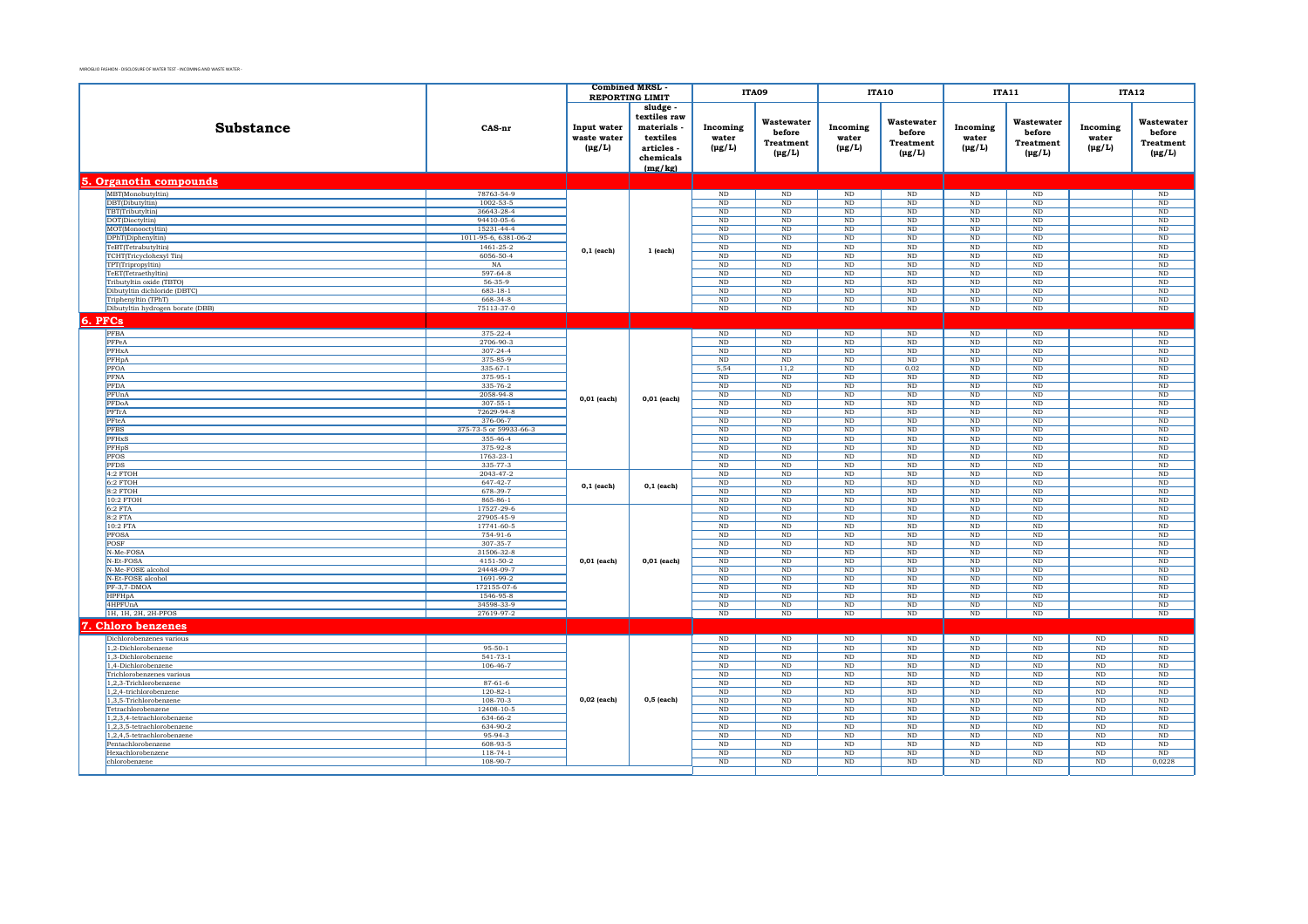|                                                                      | <b>Combined MRSL</b>       |                |                                  | <b>ITA09</b>    |                                    | <b>ITA10</b>                       |                       | <b>ITA11</b>         |                      | <b>ITA12</b>   |                  |
|----------------------------------------------------------------------|----------------------------|----------------|----------------------------------|-----------------|------------------------------------|------------------------------------|-----------------------|----------------------|----------------------|----------------|------------------|
|                                                                      |                            |                | <b>REPORTING LIMIT</b><br>sludge |                 |                                    |                                    |                       |                      |                      |                |                  |
|                                                                      |                            |                | textiles raw                     |                 |                                    |                                    |                       |                      |                      |                |                  |
| <b>Substance</b>                                                     | CAS-nr                     | Input water    | materials                        | Incoming        | Wastewater                         | Incoming                           | Wastewater            | Incoming             | Wastewater           | Incoming       | Wastewater       |
|                                                                      |                            | waste water    | textiles                         | water           | before                             | water                              | before                | water                | before               | water          | before           |
|                                                                      |                            | $(\mu g/L)$    | articles -                       | $(\mu g/L)$     | <b>Treatment</b>                   | $(\mu g/L)$                        | <b>Treatment</b>      | $(\mu g/L)$          | <b>Treatment</b>     | $(\mu g/L)$    | <b>Treatment</b> |
|                                                                      |                            |                | chemicals                        |                 | $(\mu g/L)$                        |                                    | $(\mu g/L)$           |                      | $(\mu g/L)$          |                | $(\mu g/L)$      |
|                                                                      |                            |                | (mg/kg)                          |                 |                                    |                                    |                       |                      |                      |                |                  |
|                                                                      |                            |                |                                  |                 |                                    |                                    |                       |                      |                      |                |                  |
| <b>Chlorinated solvents</b>                                          |                            |                |                                  |                 |                                    |                                    |                       |                      |                      |                |                  |
| Dichloromethane                                                      | $75-09-2$<br>$67 - 66 - 3$ |                |                                  | 2,3<br>ND       | ND<br>ND                           | ND<br>$\overline{\text{ND}}$       | ND                    | ND                   | ND<br>ND             |                | ND               |
| Chloroform<br>Tetrachloromethane                                     | $56 - 23 - 5$              |                |                                  | <b>ND</b>       | ND                                 | $\rm ND$                           | $\rm ND$<br><b>ND</b> | $\rm ND$<br>$\rm ND$ | ND                   |                | 1,1<br>$\rm ND$  |
| 1,1,2-Trichloroethane                                                | $79-00-5$                  |                | $0,5$ (each)                     | ND              | ND                                 | ND                                 | ND                    | ND                   | ND                   |                | ND               |
| 1.1-Dichloroethane                                                   | $75-34-3$                  |                |                                  | <b>ND</b>       | ND                                 | ND                                 | ND                    | $\rm ND$             | ND                   |                | ND               |
| 1,2-Dichloroethane                                                   | 107-06-2                   |                |                                  | <b>ND</b>       | $\rm ND$                           | $\rm ND$                           | $\rm ND$              | $\rm ND$             | $\rm ND$             |                | $\rm ND$         |
| Trichloroethylene                                                    | $79-01-6$                  | 1 (each)       |                                  | ND              | ND                                 | $\rm ND$                           | ND                    | ND                   | ND                   |                | ND               |
| Perchloroethylene                                                    | $127 - 18 - 4$             |                | 10                               | ND              | $\rm ND$                           | $\overline{\text{ND}}$             | $_{\rm ND}$           | $_{\rm ND}$          | $\rm ND$             |                | $\rm ND$         |
| 1,1,1-trichloroethane                                                | $71-55-6$                  |                |                                  | $\rm ND$        | $\rm ND$                           | ND                                 | ND                    | ND                   | $\rm ND$             |                | $\rm ND$         |
| 1,1,1,2-Tetrachloroethane                                            | $630 - 20 - 6$             |                |                                  | <b>ND</b>       | ND                                 | $\overline{\text{ND}}$             | ND                    | $\rm ND$             | ND                   |                | $\rm ND$         |
| 1,1,2,2-Tetrachloroethane                                            | $79-34-5$                  |                | $0,5$ (each)                     | $\rm ND$        | ND                                 | $\overline{\text{ND}}$             | ND                    | $\rm ND$             | ND                   |                | $\rm ND$         |
| Pentachloroethane                                                    | $76 - 01 - 7$              |                |                                  | <b>ND</b>       | ND                                 | ND                                 | <b>ND</b>             | $\rm ND$             | ND                   |                | ND               |
| 1,1-Dichloroethylene<br>1,2,3-trichloropropane                       | $75-35-4$<br>$96 - 18 - 4$ |                |                                  | ND<br><b>ND</b> | $\overline{\text{ND}}$<br>$\rm ND$ | ND<br>ND                           | ND<br>ND              | ND<br>$\rm ND$       | ND<br>ND             |                | ND<br>$\rm ND$   |
|                                                                      |                            |                |                                  |                 |                                    |                                    |                       |                      |                      |                |                  |
|                                                                      |                            |                |                                  |                 |                                    |                                    |                       |                      |                      |                |                  |
| 9. Chloro phenols                                                    |                            |                |                                  |                 |                                    |                                    |                       |                      |                      |                |                  |
| Pentachlorophenols (PCP)                                             | 87-86-5                    |                |                                  | $\rm ND$        | $\rm ND$                           | $\rm ND$                           | $\rm ND$              | $\rm ND$             | $\rm ND$             |                | $\rm ND$         |
| Tetrachlorophenols (TeCP)                                            | 25167-83-3                 |                |                                  | <b>ND</b>       | ND                                 | ND                                 | ND                    | <b>ND</b>            | ND                   |                | ND               |
| 2,3,4,5-Tetrachlorophenol<br>2,3,4,6-Tetrachlorophenol               | 4901-51-3<br>58-90-2       |                |                                  | ND<br>ND        | $\overline{\text{ND}}$<br>$\rm ND$ | $\overline{\text{ND}}$<br>$\rm ND$ | ND<br>$\rm ND$        | ND<br>$\rm ND$       | ND<br>$\rm ND$       |                | ND<br>$\rm ND$   |
| 2,3,5,6-tetrachlorophenol                                            | 935-95-5                   |                |                                  | <b>ND</b>       | $\rm ND$                           | $\rm ND$                           | ND                    | $\rm ND$             | $\rm ND$             |                | $\rm ND$         |
| Trichlorophenol (TriCP)                                              | 25167-82-2                 |                |                                  | ND              | $\rm ND$                           | $\rm ND$                           | ND                    | $\rm ND$             | $\rm ND$             |                | $\rm ND$         |
| 2,4,6-trichlorophenol                                                | $88-06-2$                  |                |                                  | ND              | $\rm ND$                           | $\overline{\text{ND}}$             | ND                    | $\rm ND$             | $\rm ND$             |                | $\rm ND$         |
| 2,3,4-trichlorophenol                                                | 15950-66-0                 |                |                                  | <b>ND</b>       | ND                                 | ND                                 | ND                    | ND                   | ND                   |                | ND               |
| 2,3,5-trichlorophenol                                                | 933-78-8                   |                |                                  | <b>ND</b>       | ND                                 | $\rm ND$                           | <b>ND</b>             | $_{\rm ND}$          | $\rm ND$             |                | $\rm ND$         |
| 2,3,6-trichlorophenol                                                | 933-75-5                   | 0,5 (each)     | $0,05$ (each)                    | ND              | ND                                 | $\overline{\text{ND}}$             | ND                    | ND                   | ND                   |                | ND               |
| 2,4,5-trichlorophenol                                                | 95-95-4                    |                |                                  | <b>ND</b>       | ND                                 | ND                                 | ND                    | <b>ND</b>            | ND                   |                | ND               |
| 3,4,5-trichlorophenol                                                | $609-19-8$                 |                |                                  | ND              | ND                                 | $\overline{\text{ND}}$             | ND                    | ND                   | ND                   |                | ND               |
| Dichlorophenols (DiCP)                                               | 25167-81-1                 |                |                                  | <b>ND</b>       | ND                                 | ND                                 | ND                    | ND                   | ND                   |                | ND               |
| 2,3-dichlorophenol<br>2,4-dichlorophenol                             | 576-24-9<br>$120 - 83 - 2$ |                |                                  | $\rm ND$<br>ND  | $\rm ND$<br>ND                     | $\rm ND$<br>$\rm ND$               | $\rm ND$<br>ND        | $\rm ND$<br>$\rm ND$ | $\rm ND$<br>$\rm ND$ |                | $\rm ND$<br>ND   |
| 2,5-dichlorophenol                                                   | 583-78-8                   |                |                                  | ND              | $\rm ND$                           | $\rm ND$                           | $\rm ND$              | $\rm ND$             | $\rm ND$             |                | $\rm ND$         |
| 3.4-dichlorophenol                                                   | $95 - 77 - 2$              |                |                                  | ND              | ND                                 | ND                                 | ND                    | ND                   | ND                   |                | ND               |
| 3, 5-dichlorophenol                                                  | 591-35-5                   |                |                                  | <b>ND</b>       | $\rm ND$                           | $\rm ND$                           | ND                    | $\rm ND$             | $\rm ND$             |                | $\rm ND$         |
| Mono Chlorophenol various                                            |                            |                |                                  | ND              | ND                                 | ND                                 | ND                    | ND                   | ND                   |                | ND               |
| <b>10. SCCP</b>                                                      |                            |                |                                  |                 |                                    |                                    |                       |                      |                      |                |                  |
| <b>SCCP C10-13</b>                                                   | 85535-84-8                 | $0,5$ (sum)    | $1$ (sum)                        |                 |                                    |                                    |                       |                      |                      |                |                  |
| 11. Heavy metals                                                     |                            |                |                                  |                 |                                    |                                    |                       |                      |                      |                |                  |
|                                                                      |                            |                |                                  |                 |                                    |                                    |                       |                      |                      |                |                  |
| Total Cadmium(Cd)                                                    | 7440-43-9                  | 0,1            | $\mathbf{1}$                     | 2.39            | $_{\rm NR}$                        | 0,13                               | 0,21                  | $\rm ND$             | $\rm ND$             | $\rm ND$       | 0,1              |
| Total Lead(Pb)                                                       | 7439-92-1                  | $\overline{1}$ | $\overline{1}$                   | 21,1            | 4,87                               | 1,8                                | 2.6                   | 0,9                  | 1,6                  | 1,87           | 1,35             |
| Total Mercury(Hg)                                                    | 7439-97-6                  | 0,1            | $\overline{1}$                   | $\rm ND$        | $_{\rm NR}$                        | $\rm ND$                           | $\rm ND$              | $\rm ND$             | $\rm ND$             | $\rm ND$       | 0,07             |
| Total Nickel(Ni)                                                     | 7440-02-0                  | 1              | $\mathbf{1}$                     |                 | NR                                 | ND                                 | ND                    | ND                   | ND                   | 4,11           | 5,8              |
| Total Hexavalent chromium (Cr-VI)                                    | 18540-29-9                 | $\overline{1}$ | $\overline{1}$                   | ND              |                                    | ND                                 | 4.8                   | $\rm ND$             | 2,3                  | ND             | 1,04             |
| Total Arsenic(As)                                                    | 7440-38-2                  | $\overline{1}$ | $\overline{1}$                   |                 |                                    | $\overline{\text{ND}}$             | ND                    | $\rm ND$             | $\rm ND$             | 0,92           | $\rm ND$         |
| Total Chromium(Cr)                                                   | 7440-47-3                  | 1              | $\mathbf{1}$                     |                 |                                    | ND                                 | ND                    | ND                   | ND                   | 0,79           | 142              |
| Total Copper(Cu)                                                     | 7440-50-8                  | $\overline{1}$ | 5                                |                 |                                    | $\overline{\text{ND}}$             | ND                    | ND                   | ND                   | 4,45           | 10,8             |
| Total Zinc(Zn)                                                       | 7440-66-6                  | $\mathbf{1}$   | $\mathbf{1}$                     |                 |                                    | ND                                 | ND                    | <b>ND</b>            | ND                   | 24.9           | 530              |
| Total Manganese(Mn)                                                  | 7439-96-5                  | $\mathbf{1}$   | $\overline{1}$                   |                 |                                    | $\overline{\text{ND}}$             | ND                    | ND                   | ND                   | 7,5            | 109              |
| Total Antimony (Sb)                                                  | 7440-36-0<br>7440-48-4     | $\mathbf{1}$   | $\mathbf{1}$                     |                 |                                    | $\rm ND$<br>ND                     | $\rm ND$<br>ND        | $\rm ND$             | $\rm ND$<br>ND       | $\rm ND$<br>ND | 1,5<br>0.496     |
| Total Cobalt(Co) (Extractable heavy-metals by artificial acid sweat) |                            | 1              | 4                                |                 |                                    |                                    |                       | $\rm ND$             |                      |                |                  |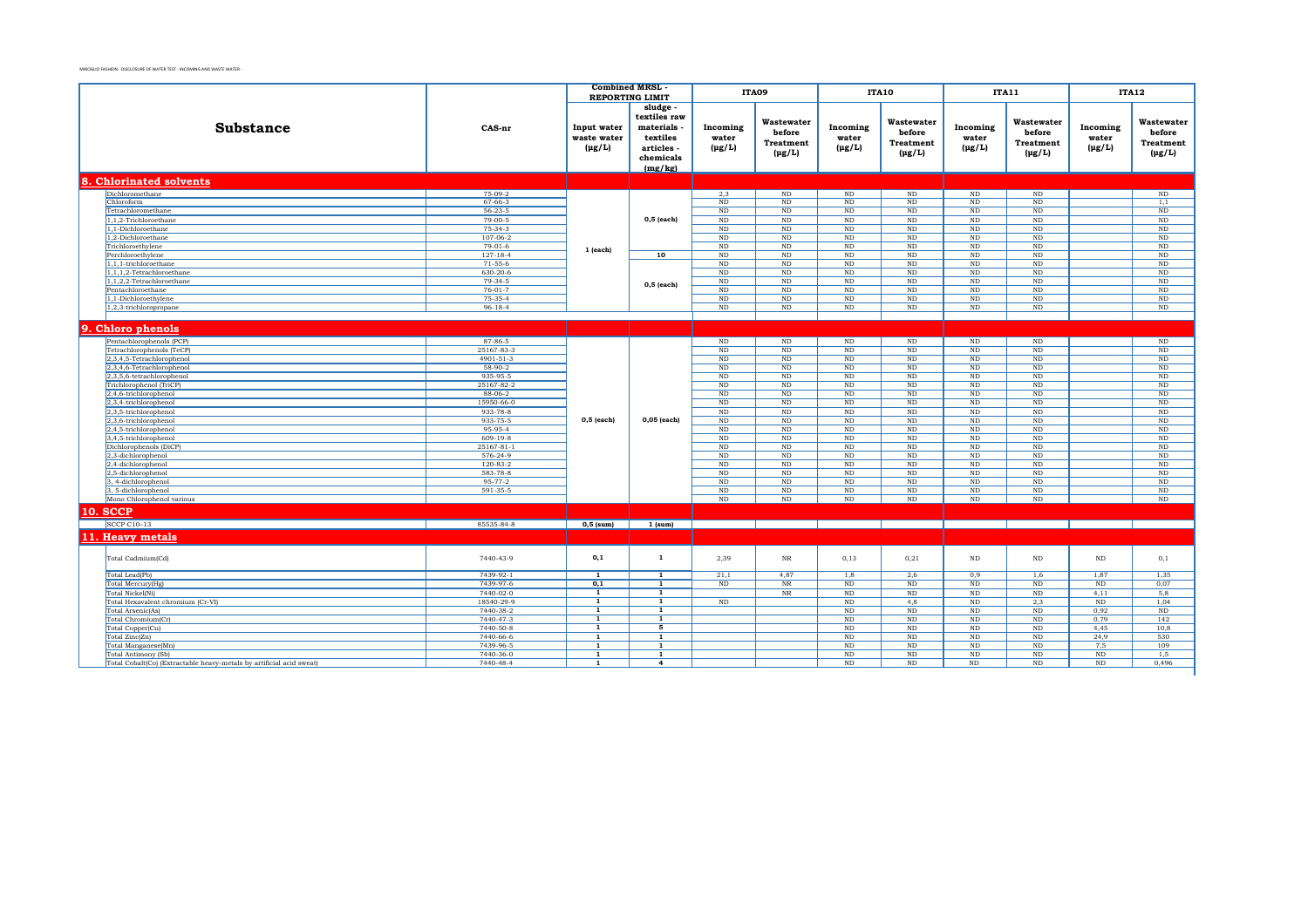|              |                                                                                                                                                                |                                                              | <b>Combined MRSL</b>                      | <b>REPORTING LIMIT</b>                                                              |                                  | <b>ITA13</b>                                            |                                       | <b>ITA14</b>                                            | <b>ITA15</b>                     |                                                         |                                  |                                                  |
|--------------|----------------------------------------------------------------------------------------------------------------------------------------------------------------|--------------------------------------------------------------|-------------------------------------------|-------------------------------------------------------------------------------------|----------------------------------|---------------------------------------------------------|---------------------------------------|---------------------------------------------------------|----------------------------------|---------------------------------------------------------|----------------------------------|--------------------------------------------------|
|              | Substance                                                                                                                                                      | CAS-nr                                                       | Input water<br>waste water<br>$(\mu g/L)$ | sludge<br>textiles raw<br>materials<br>textiles<br>articles<br>chemicals<br>(mg/kg) | Incoming<br>water<br>$(\mu g/L)$ | Wastewater<br>before<br><b>Treatment</b><br>$(\mu g/L)$ | Incoming<br>water<br>$(\mu g/L)$      | Wastewater<br>before<br><b>Treatment</b><br>$(\mu g/L)$ | Incoming<br>water<br>$(\mu g/L)$ | Wastewater<br>before<br><b>Treatment</b><br>$(\mu g/L)$ | Incoming<br>water<br>$(\mu g/L)$ | Wastewater<br>before<br>Treatment<br>$(\mu g/L)$ |
|              | 1. Alkylphenols (AP) (APEO)                                                                                                                                    |                                                              |                                           |                                                                                     |                                  |                                                         |                                       |                                                         |                                  |                                                         |                                  |                                                  |
|              | $4-(1,1,3,3-Tetramethylbutyl)-phenol$                                                                                                                          | 140-66-9                                                     |                                           |                                                                                     |                                  | ND                                                      | NR                                    | ND                                                      |                                  |                                                         |                                  |                                                  |
|              | OctvlPhenol                                                                                                                                                    | 27193-28-8                                                   |                                           |                                                                                     |                                  | ND                                                      | <b>NR</b>                             | ND                                                      |                                  |                                                         |                                  |                                                  |
| AP           | 4-Octylphenol                                                                                                                                                  | 1806-26-4                                                    | $1$ (each)                                | 1 (each)                                                                            |                                  | ND                                                      | <b>NR</b>                             | <b>ND</b>                                               |                                  |                                                         |                                  |                                                  |
|              | 4-Nonylphenol (branched)                                                                                                                                       | 25154-52-3                                                   |                                           |                                                                                     |                                  | ND                                                      | NR                                    | <b>ND</b>                                               |                                  |                                                         |                                  |                                                  |
|              | Nonylphenol<br>Nonylphenol (mixed isomers)                                                                                                                     | $104 - 40 - 5$<br>90481-04-2                                 |                                           |                                                                                     |                                  | $\rm ND$<br>$_{\rm ND}$                                 | $_{\rm NR}$<br>$_{\rm NR}$            | $_{\rm ND}$<br>$_{\rm ND}$                              |                                  |                                                         |                                  |                                                  |
|              | Nonylphenol Ethoxylates NPEO (1-2) various                                                                                                                     |                                                              |                                           |                                                                                     |                                  | ND                                                      | $\overline{\text{NR}}$                | ND                                                      |                                  |                                                         |                                  |                                                  |
|              | Nonylphenol Ethoxylates NPEO (3-18) various                                                                                                                    |                                                              |                                           |                                                                                     |                                  | ND                                                      | $_{\rm NR}$                           | $\rm ND$                                                |                                  |                                                         |                                  |                                                  |
|              | Nonylphenol ethoxylated                                                                                                                                        | 9016-45-9, 68412-54-4, 127087-87-0,<br>37205-87-1            |                                           |                                                                                     |                                  | $\rm ND$                                                | <b>NR</b>                             | $\rm ND$                                                |                                  |                                                         |                                  |                                                  |
|              | APEO 4-Nonylphenol, ethoxylated                                                                                                                                | 26027-38-3                                                   | 1 (each)                                  | 1 (each)                                                                            |                                  | $\rm ND$                                                | $_{\rm NR}$                           | $\rm ND$                                                |                                  |                                                         |                                  |                                                  |
|              | Octylphenol Ethoxylates OPEO (1-2) various                                                                                                                     |                                                              |                                           |                                                                                     |                                  | $\rm ND$                                                | $_{\rm NR}$                           | $_{\rm ND}$                                             |                                  |                                                         |                                  |                                                  |
|              | Octylphenol Ethoxylates OPEO (3-18) various<br>4-tert-Octylphenolethoxylate                                                                                    | 9036-19-5, 68987-90-6                                        |                                           |                                                                                     |                                  | ND<br>ND                                                | NR                                    | ND.<br>$\rm ND$                                         |                                  |                                                         |                                  |                                                  |
|              |                                                                                                                                                                |                                                              |                                           |                                                                                     |                                  |                                                         | NR                                    |                                                         |                                  |                                                         |                                  |                                                  |
| $\mathbf{a}$ | <b>Phthalates</b>                                                                                                                                              |                                                              |                                           |                                                                                     |                                  |                                                         |                                       |                                                         |                                  |                                                         |                                  |                                                  |
|              | Di-Butyl Phthalate (DBP)                                                                                                                                       | $84 - 74 - 2$                                                |                                           |                                                                                     |                                  | ND                                                      | NR                                    | ND                                                      |                                  |                                                         |                                  |                                                  |
|              | Di(2-Ethyl Hexyl) Phthalate(DEHP)                                                                                                                              | $117 - 81 - 7$                                               |                                           |                                                                                     |                                  | 1,3                                                     | $\rm NR$                              | ND                                                      |                                  |                                                         |                                  |                                                  |
|              | Benzyl Butyl Phthalate (BBP)<br>Di-Iso-Nonyl Phthalate (DINP)                                                                                                  | 85-68-7<br>28553-12-0,68515-48-0                             |                                           |                                                                                     |                                  | $\rm ND$                                                | $_{\rm NR}$                           | ND<br>ND                                                |                                  |                                                         |                                  |                                                  |
|              | Di-N-Octyl Phthalate (DNOP)                                                                                                                                    | $117 - 84 - 0$                                               |                                           |                                                                                     |                                  | ND<br>ND                                                | $\rm{NR}$<br>NR                       | ND                                                      |                                  |                                                         |                                  |                                                  |
|              | Di-Iso-Decyl Phthalate (DIDP)                                                                                                                                  | 26761-40-0,68515-49-1                                        |                                           |                                                                                     |                                  | ND                                                      | $_{\rm NR}$                           | ND                                                      |                                  |                                                         |                                  |                                                  |
|              | Di-Iso-Butyl Phthalate (DIBP)                                                                                                                                  | $84 - 69 - 5$                                                | $1$ (each)                                | 10 (each)                                                                           |                                  | 1,1                                                     | $_{\rm NR}$                           | ND                                                      |                                  |                                                         |                                  |                                                  |
|              | Di-N-Hexvl Phthalate (DNHP)                                                                                                                                    | $84 - 75 - 3$                                                |                                           |                                                                                     |                                  | ND                                                      | <b>NR</b>                             | ND                                                      |                                  |                                                         |                                  |                                                  |
|              | Di-(2-methoxyethyl) phthalate (DMEP)                                                                                                                           | $117 - 82 - 8$                                               |                                           |                                                                                     |                                  | ND                                                      | NR                                    | ND                                                      |                                  |                                                         |                                  |                                                  |
|              | 1,2-Benzenedicarboxylic acid, di-C7-11-branched and linear alkyl esters (DHNUP)<br>1,2-Benzenedicarboxylic acid, di-C6-8-branched alkyl esters, C7-rich (DIHP) | 68515-42-4<br>71888-89-6                                     |                                           |                                                                                     |                                  | ND<br>ND                                                | NR<br>NR                              | ND<br>ND                                                |                                  |                                                         |                                  |                                                  |
|              | Dipentyl phthalate (DPP)                                                                                                                                       | $131 - 18 - 0$                                               |                                           |                                                                                     |                                  | ND                                                      | NR                                    | ND                                                      |                                  |                                                         |                                  |                                                  |
|              | Diisopentylphthalate                                                                                                                                           | 605-50-5                                                     |                                           |                                                                                     |                                  | ND                                                      | NR                                    | ND                                                      |                                  |                                                         |                                  |                                                  |
|              | N-pentyl-isopentylphthalate                                                                                                                                    | 776297-69-9                                                  |                                           |                                                                                     |                                  | ND                                                      | NR                                    | ND                                                      |                                  |                                                         |                                  |                                                  |
|              | <b>Brominated and Chlorinated Flame Retardants</b>                                                                                                             |                                                              |                                           |                                                                                     |                                  |                                                         |                                       |                                                         |                                  |                                                         |                                  |                                                  |
|              | Polybrominated diphenyl ethers (PBDEs) various                                                                                                                 |                                                              |                                           |                                                                                     |                                  | $\overline{\text{ND}}$                                  | $_{\rm NR}$                           | $\overline{\text{ND}}$                                  |                                  |                                                         |                                  |                                                  |
|              | Monobromo diphenyl ethers (MonoBDE) -                                                                                                                          |                                                              |                                           |                                                                                     |                                  | ND                                                      | $_{\rm NR}$                           | ND                                                      |                                  |                                                         |                                  |                                                  |
|              | Dibromo diphenyl ethers (DiBDE) -<br>Tribromo diphenyl ethers (TriBDE) -                                                                                       |                                                              |                                           |                                                                                     |                                  | ND<br>ND                                                | $_{\rm NR}$<br>$_{\rm NR}$            | $\rm ND$<br>$\rm ND$                                    |                                  |                                                         |                                  |                                                  |
|              | Tetrabromo diphenyl ethers (TetraBDE)                                                                                                                          | 40088-47-9                                                   |                                           |                                                                                     |                                  | ND                                                      | $_{\rm NR}$                           | $\rm ND$                                                |                                  |                                                         |                                  |                                                  |
|              | Pentabromo diphenyl ethers (PentaBDE)                                                                                                                          | 32534-81-9                                                   |                                           |                                                                                     |                                  | ND                                                      | NR                                    | ND.                                                     |                                  |                                                         |                                  |                                                  |
|              | Hexabromo diphenyl ethers (HexaBDE)                                                                                                                            | 36483-60-0                                                   |                                           |                                                                                     |                                  | ND                                                      | $_{\rm NR}$                           | $\rm ND$                                                |                                  |                                                         |                                  |                                                  |
|              | Heptabromo diphenyl ethers (HeptaBDE)                                                                                                                          | 68928-80-3                                                   |                                           |                                                                                     |                                  | ND                                                      | $_{\rm NR}$                           | $\rm ND$                                                |                                  |                                                         |                                  |                                                  |
|              | Octabromo diphenyl ethers (OctaBDE)                                                                                                                            | 32536-52-0<br>63936-56-1                                     | $each = 5$                                | each $= 5$                                                                          |                                  | ND<br>ND                                                | $_{\rm NR}$<br>$_{\rm NR}$            | $\rm ND$<br>$\rm ND$                                    |                                  |                                                         |                                  |                                                  |
|              | Nonabromo diphenyl ethers (NonaBDE)<br>Decabromo diphenyl ether (DecaBDE)                                                                                      | 1163-19-5                                                    |                                           |                                                                                     |                                  | ND                                                      | $_{\rm NR}$                           | $\rm ND$                                                |                                  |                                                         |                                  |                                                  |
|              | Tris(2,3-Dibromopropyl)-Phosphate                                                                                                                              | $126 - 72 - 7$                                               |                                           |                                                                                     |                                  | ND                                                      | $_{\rm NR}$                           | $\rm ND$                                                |                                  |                                                         |                                  |                                                  |
|              | Tris(2-Chloroethyl)Phosphate (TCEP)                                                                                                                            | 115-96-8                                                     |                                           |                                                                                     |                                  | $\rm ND$                                                | $_{\rm NR}$                           | $\rm ND$                                                |                                  |                                                         |                                  |                                                  |
|              | Hexabromocyclododecane (HBCDD)                                                                                                                                 | 134237-50-6,134237-51-7,134237-52-8,<br>25637-99-4,3194-55-6 |                                           |                                                                                     |                                  | $\rm ND$                                                | NR                                    | $\rm ND$                                                |                                  |                                                         |                                  |                                                  |
|              | Tetrabromo-bisphenol A (TBBPA)                                                                                                                                 | 79-94-7                                                      |                                           |                                                                                     |                                  | ND                                                      | $_{\rm NR}$                           | ND                                                      |                                  |                                                         |                                  |                                                  |
|              | Bis (2,3-dibromopropyl) phosphate                                                                                                                              | 5412-25-9<br>13674-87-8                                      |                                           |                                                                                     |                                  | $\rm ND$                                                | $\rm NR$                              | $\rm ND$<br>ND                                          |                                  |                                                         |                                  |                                                  |
|              | Tris(1,3-dichloro-2-propyl)phosphate (TDCPP)<br>Tris (1-chloro-2-propyl) phosphate (TCPP)                                                                      | 13674-84-5                                                   |                                           |                                                                                     |                                  | $\rm ND$<br>ND                                          | $_{\rm NR}$<br>$\overline{\text{NR}}$ | ND                                                      |                                  |                                                         |                                  |                                                  |
|              |                                                                                                                                                                |                                                              |                                           |                                                                                     |                                  |                                                         |                                       |                                                         |                                  |                                                         |                                  |                                                  |
|              | Sub Group 1: Other Flame Retardants                                                                                                                            |                                                              |                                           |                                                                                     |                                  |                                                         |                                       |                                                         |                                  |                                                         |                                  |                                                  |
|              | <b>TEPA</b>                                                                                                                                                    | 5455-55-1                                                    |                                           |                                                                                     |                                  | ND                                                      | $_{\rm NR}$                           | $\rm ND$                                                |                                  |                                                         |                                  |                                                  |
|              | TRIS<br>Tri-o-cresyl phosphate                                                                                                                                 | 5412-25-9<br>13674-87-8                                      |                                           |                                                                                     |                                  | $\rm ND$<br>$_{\rm ND}$                                 | $\rm NR$<br>$\rm NR$                  | $_{\rm ND}$<br>$_{\rm ND}$                              |                                  |                                                         |                                  |                                                  |
|              | Tris(1,3-dichloro-2-propyl)phosphate (TDCPP)                                                                                                                   | 1303-86-2                                                    |                                           |                                                                                     |                                  | ND                                                      | <b>NR</b>                             | <b>ND</b>                                               |                                  |                                                         |                                  |                                                  |
|              | Boric acid                                                                                                                                                     | 10043-35-3 11113-50-1                                        | $each = 5$                                | $each = 5$                                                                          |                                  | ND                                                      | NR                                    | ND                                                      |                                  |                                                         |                                  |                                                  |
|              | Antimony trioxide                                                                                                                                              | 1309-64-4                                                    |                                           |                                                                                     |                                  | ND                                                      | $_{\rm NR}$                           | $\rm ND$                                                |                                  |                                                         |                                  |                                                  |
|              | Sodium tetraborate                                                                                                                                             | 1303-96-4 1303-<br>43-4 12179-04-3<br>215-540-4              |                                           |                                                                                     |                                  | ND                                                      | <b>NR</b>                             | N <sub>D</sub>                                          |                                  |                                                         |                                  |                                                  |
|              | Boron trioxide                                                                                                                                                 | 78-30-8                                                      |                                           |                                                                                     |                                  | $\rm ND$                                                | $_{\rm NR}$                           | $\rm ND$                                                |                                  |                                                         |                                  |                                                  |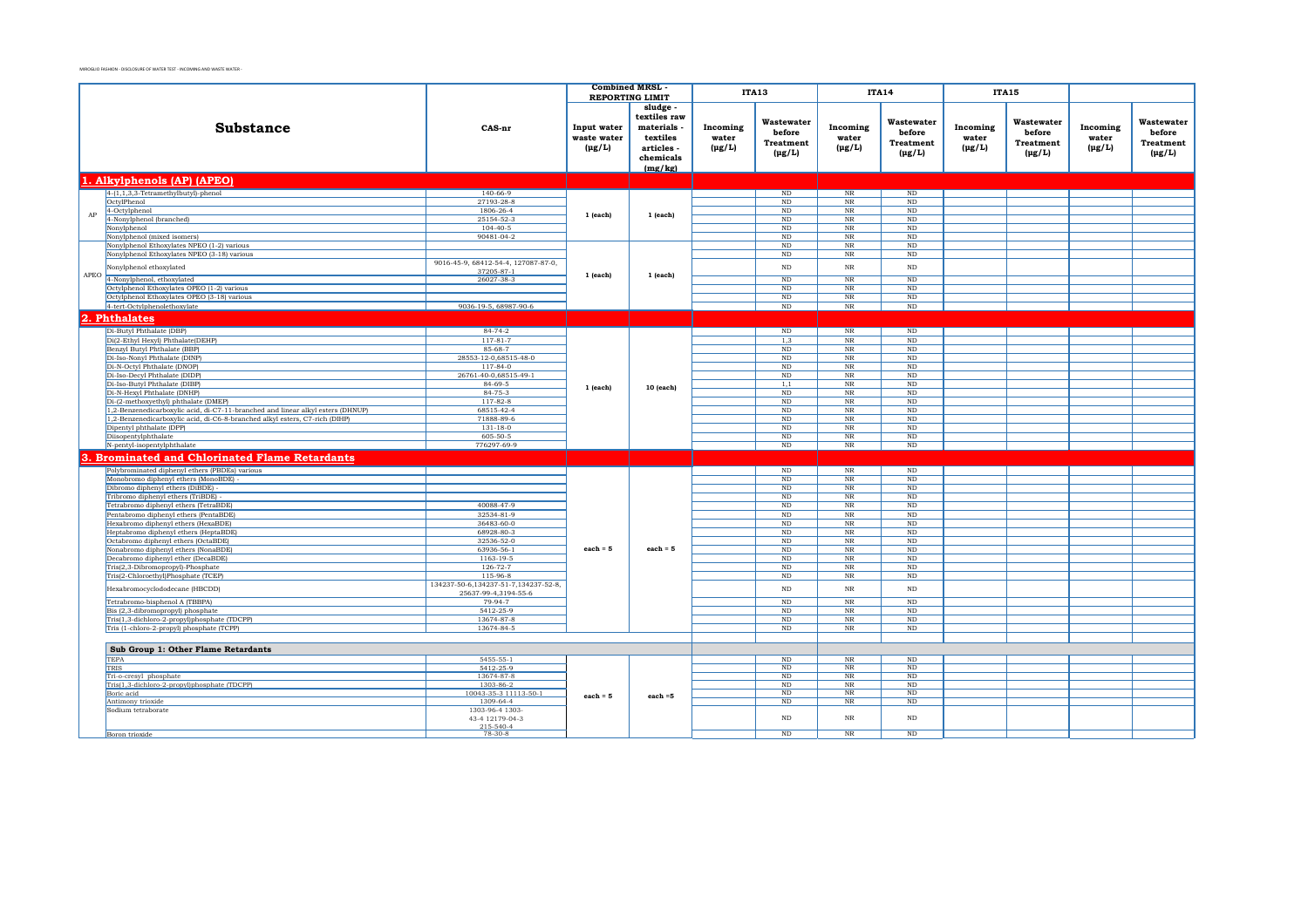|                                                                  |                                | <b>Combined MRSL</b>                      |                                                                                       | ITA13                            |                                                         | <b>ITA14</b>                     |                                                         | <b>ITA15</b>                     |                                                         |                                  |                                                  |
|------------------------------------------------------------------|--------------------------------|-------------------------------------------|---------------------------------------------------------------------------------------|----------------------------------|---------------------------------------------------------|----------------------------------|---------------------------------------------------------|----------------------------------|---------------------------------------------------------|----------------------------------|--------------------------------------------------|
|                                                                  |                                | <b>REPORTING LIMIT</b>                    |                                                                                       |                                  |                                                         |                                  |                                                         |                                  |                                                         |                                  |                                                  |
| <b>Substance</b>                                                 | CAS-nr                         | Input water<br>waste water<br>$(\mu g/L)$ | sludge<br>textiles raw<br>materials<br>textiles<br>articles -<br>chemicals<br>(mg/kg) | Incoming<br>water<br>$(\mu g/L)$ | Wastewater<br>before<br><b>Treatment</b><br>$(\mu g/L)$ | Incoming<br>water<br>$(\mu g/L)$ | Wastewater<br>before<br><b>Treatment</b><br>$(\mu g/L)$ | Incoming<br>water<br>$(\mu g/L)$ | Wastewater<br>before<br><b>Treatment</b><br>$(\mu g/L)$ | Incoming<br>water<br>$(\mu g/L)$ | Wastewater<br>before<br>Treatment<br>$(\mu g/L)$ |
| 4. Amines (Associated with Azo dyes)                             |                                |                                           |                                                                                       |                                  |                                                         |                                  |                                                         |                                  |                                                         |                                  |                                                  |
| 4-Aminodiphenyl                                                  | $92 - 67 - 1$                  |                                           |                                                                                       |                                  | $\rm ND$                                                | $_{\rm NR}$                      | $\rm ND$                                                |                                  |                                                         |                                  |                                                  |
| <b>Benzidine</b>                                                 | $92 - 87 - 5$                  |                                           |                                                                                       |                                  | ND                                                      | NR                               | ND                                                      |                                  |                                                         |                                  |                                                  |
| 4-Chloro-o-Toluidine                                             | $95 - 69 - 2$                  |                                           |                                                                                       |                                  | $\mathop{\rm ND}\nolimits$                              | $_{\rm NR}$                      | $\mathbf{ND}$                                           |                                  |                                                         |                                  |                                                  |
| 2-Naphthylamine                                                  | $91 - 59 - 8$                  |                                           |                                                                                       |                                  | $_{\rm ND}$                                             | $_{\rm NR}$                      | $\mathbf{ND}$                                           |                                  |                                                         |                                  |                                                  |
| o-Aminoazotoluene                                                | $97 - 56 - 3$                  |                                           |                                                                                       |                                  | $\rm ND$                                                | $_{\rm NR}$                      | $\rm ND$                                                |                                  |                                                         |                                  |                                                  |
| 2-Amino-4-Nitrotoluene                                           | 99-55-8                        |                                           |                                                                                       |                                  | ND                                                      | NR                               | ND                                                      |                                  |                                                         |                                  |                                                  |
| p-Chloroaniline                                                  | $106 - 47 - 8$                 |                                           |                                                                                       |                                  | ND                                                      | <b>NR</b>                        | ND                                                      |                                  |                                                         |                                  |                                                  |
| 2,4-Diaminoanisole                                               | 615-05-4<br>$101 - 77 - 9$     |                                           |                                                                                       |                                  | $\rm ND$<br><b>ND</b>                                   | $_{\rm NR}$<br><b>NR</b>         | $\rm ND$<br>ND.                                         |                                  |                                                         |                                  |                                                  |
| 4,4'-Diaminodiphenylmethane<br>3,3'-Dichlorobenzidine            | $91 - 94 - 1$                  |                                           |                                                                                       |                                  | $\rm ND$                                                | $\ensuremath{\text{NR}}\xspace$  | $\rm ND$                                                |                                  |                                                         |                                  |                                                  |
| 3,3'-Dimethoxybenzidine                                          | 119-90-4                       |                                           |                                                                                       |                                  | $\rm ND$                                                | NR                               | $\rm ND$                                                |                                  |                                                         |                                  |                                                  |
| 3,3'-Dimethylbenzidine                                           | 119-93-7                       |                                           |                                                                                       |                                  | ND                                                      | $\rm{NR}$                        | ND                                                      |                                  |                                                         |                                  |                                                  |
| 3,3'-Dimethyl-4,4'diaminodiphenylmethane                         | 838-88-0                       | 1 (each)                                  | 1 (each)                                                                              |                                  | $\rm ND$                                                | $\rm{NR}$                        | $\rm ND$                                                |                                  |                                                         |                                  |                                                  |
| p-Cresidine                                                      | $120 - 71 - 8$                 |                                           |                                                                                       |                                  | <b>ND</b>                                               | <b>NR</b>                        | ND.                                                     |                                  |                                                         |                                  |                                                  |
| 4,4'-Methylene-Bis(2-Chloroaniline)                              | $101 - 14 - 4$                 |                                           |                                                                                       |                                  | $\rm ND$                                                | $\rm{NR}$                        | $\rm ND$                                                |                                  |                                                         |                                  |                                                  |
| 4,4'-Oxydianiline                                                | 101-80-4                       |                                           |                                                                                       |                                  | $_{\rm ND}$                                             | $\rm{NR}$                        | $_{\rm ND}$                                             |                                  |                                                         |                                  |                                                  |
| 4.4'-Thiodianiline                                               | 139-65-1                       |                                           |                                                                                       |                                  | $\rm ND$                                                | $_{\rm NR}$                      | $\rm ND$                                                |                                  |                                                         |                                  |                                                  |
| o-Toluidine                                                      | 95-53-4                        |                                           |                                                                                       |                                  | $\rm ND$                                                | $\rm{NR}$                        | $\rm ND$                                                |                                  |                                                         |                                  |                                                  |
| $2,4$ -Toluylenediamine                                          | $95 - 80 - 7$                  |                                           |                                                                                       |                                  | <b>ND</b>                                               | N <sub>R</sub>                   | ND                                                      |                                  |                                                         |                                  |                                                  |
| 2,4,5-Trimethylaniline                                           | 137-17-7                       |                                           |                                                                                       |                                  | $\rm ND$                                                | $\overline{\text{NR}}$           | $\mathbf{ND}$                                           |                                  |                                                         |                                  |                                                  |
| o-Anisidine                                                      | $90-04-0$                      |                                           |                                                                                       |                                  | <b>ND</b>                                               | NR                               | <b>ND</b>                                               |                                  |                                                         |                                  |                                                  |
| p-Aminoazobenzene                                                | $60 - 09 - 3$                  |                                           |                                                                                       |                                  | ND                                                      | $_{\rm NR}$                      | $\overline{\text{ND}}$                                  |                                  |                                                         |                                  |                                                  |
| 2,4-Xylidine<br>2.6-Xvlidine                                     | $95 - 68 - 1$<br>$87 - 62 - 7$ |                                           |                                                                                       |                                  | $_{\rm ND}$<br>ND                                       | $\rm{NR}$<br>NR                  | $_{\rm ND}$<br>ND                                       |                                  |                                                         |                                  |                                                  |
|                                                                  |                                |                                           |                                                                                       |                                  |                                                         |                                  |                                                         |                                  |                                                         |                                  |                                                  |
|                                                                  |                                | $1$ (each)                                | 5 (each)                                                                              |                                  |                                                         |                                  |                                                         |                                  |                                                         |                                  |                                                  |
| AzoDyes Sub Group 1: Allergenic Dyes                             |                                |                                           |                                                                                       |                                  |                                                         |                                  |                                                         |                                  |                                                         |                                  |                                                  |
| C.I. Disperse Blue 1                                             | 2475-45-8                      |                                           |                                                                                       |                                  | ND                                                      | NR                               | ND                                                      |                                  |                                                         |                                  |                                                  |
| C.I. Disperse Blue 3<br>C.I. Disperse Blue 7                     | 2475-49-9<br>3179-90-6         |                                           |                                                                                       |                                  | $\rm ND$<br>ND                                          | $_{\rm NR}$<br>N <sub>R</sub>    | $\rm ND$<br>ND                                          |                                  |                                                         |                                  |                                                  |
| C.I. Disperse Blue 26                                            | 3860-63-7                      |                                           |                                                                                       |                                  | $\rm ND$                                                | $\ensuremath{\text{NR}}\xspace$  | $\rm ND$                                                |                                  |                                                         |                                  |                                                  |
| C.I. Disperse Blue 35                                            | 12222-75-2                     |                                           |                                                                                       |                                  | <b>ND</b>                                               | NR                               | <b>ND</b>                                               |                                  |                                                         |                                  |                                                  |
| C.I. Disperse Blue 102                                           | 12222-97-8                     |                                           |                                                                                       |                                  | ND                                                      | $_{\rm NR}$                      | ND                                                      |                                  |                                                         |                                  |                                                  |
| C.I. Disperse Blue 106                                           | 12223-01-7                     |                                           |                                                                                       |                                  | $_{\rm ND}$                                             | $_{\rm NR}$                      | $_{\rm ND}$                                             |                                  |                                                         |                                  |                                                  |
| C.I. Disperse Blue 124                                           | 61951-51-7                     |                                           |                                                                                       |                                  | <b>ND</b>                                               | $_{\rm NR}$                      | ND                                                      |                                  |                                                         |                                  |                                                  |
| C.I. Disperse Brown 1                                            | 23355-64-8                     |                                           |                                                                                       |                                  | $\rm ND$                                                | $_{\rm NR}$                      | $\rm ND$                                                |                                  |                                                         |                                  |                                                  |
| C.I. Disperse Orange 1                                           | 2581-69-3                      | 1 (each)                                  | 5 (each)                                                                              |                                  | $_{\rm ND}$                                             | $_{\rm NR}$                      | $_{\rm ND}$                                             |                                  |                                                         |                                  |                                                  |
| C.I. Disperse Orange 3                                           | $730 - 40 - 5$                 |                                           |                                                                                       |                                  | <b>ND</b>                                               | $_{\rm NR}$                      | ND                                                      |                                  |                                                         |                                  |                                                  |
| C.I. Disperse Orange 37/76                                       | 13301-61-6                     |                                           |                                                                                       |                                  | $\rm ND$                                                | $_{\rm NR}$                      | $\rm ND$                                                |                                  |                                                         |                                  |                                                  |
| C.I. Disperse Red 1                                              | 2872-48-2                      |                                           |                                                                                       |                                  | <b>ND</b>                                               | <b>NR</b>                        | ND                                                      |                                  |                                                         |                                  |                                                  |
| C.I. Disperse Red 11                                             | 2872-48-2                      |                                           |                                                                                       |                                  | $\rm ND$                                                | $\overline{\text{NR}}$           | $\rm ND$                                                |                                  |                                                         |                                  |                                                  |
| C.I. Disperse Red 17                                             | 3179-89-3                      |                                           |                                                                                       |                                  | ND                                                      | NR                               | ND                                                      |                                  |                                                         |                                  |                                                  |
| C.I. Disperse Yellow 1                                           | $119 - 15 - 3$                 |                                           |                                                                                       |                                  | ND                                                      | $_{\rm NR}$                      | ND                                                      |                                  |                                                         |                                  |                                                  |
| C.I. Disperse Yellow 3<br>C.I. Disperse Yellow 9                 | 2832-40-8<br>6373-73-5         |                                           |                                                                                       |                                  | $_{\rm ND}$<br>ND                                       | $\rm{NR}$<br>NR                  | $_{\rm ND}$<br>ND                                       |                                  |                                                         |                                  |                                                  |
| C.I. Disperse Yellow 39                                          | 12236-29-2                     |                                           |                                                                                       |                                  | $\mathop{\rm ND}\nolimits$                              | $\ensuremath{\text{NR}}\xspace$  | $\rm ND$                                                |                                  |                                                         |                                  |                                                  |
| C.I. Disperse Yellow 49                                          | 54824-37-2                     |                                           |                                                                                       |                                  | $_{\rm ND}$                                             | <b>NR</b>                        | $_{\rm ND}$                                             |                                  |                                                         |                                  |                                                  |
|                                                                  |                                |                                           |                                                                                       |                                  |                                                         |                                  |                                                         |                                  |                                                         |                                  |                                                  |
| AzoDyes Sub Group 2: Carcinogenic Dyes                           |                                | $1$ (each)                                | 5 (each)                                                                              |                                  |                                                         |                                  |                                                         |                                  |                                                         |                                  |                                                  |
| C.I. Acid Red 26                                                 | 3761-53-3                      |                                           |                                                                                       |                                  | ND                                                      | N <sub>R</sub>                   | ND                                                      |                                  |                                                         |                                  |                                                  |
| C.I. Basic Red 9 monohydrochloride                               | $569 - 61 - 9$                 |                                           |                                                                                       |                                  | $\rm ND$                                                | $\ensuremath{\text{NR}}\xspace$  | $\rm ND$                                                |                                  |                                                         |                                  |                                                  |
| C.I. Basic Violet 14                                             | 632-99-5                       |                                           |                                                                                       |                                  | <b>ND</b>                                               | NR                               | <b>ND</b>                                               |                                  |                                                         |                                  |                                                  |
| C.I. Direct Blue 6                                               | 2602-46-2                      |                                           |                                                                                       |                                  | ND                                                      | NR                               | ND                                                      |                                  |                                                         |                                  |                                                  |
| C.I. Direct Red 28                                               | 573-58-0                       |                                           |                                                                                       |                                  | $_{\rm ND}$                                             | $\rm NR$                         | $_{\rm ND}$                                             |                                  |                                                         |                                  |                                                  |
| C.I. Direct Black 38                                             | 1937-37-7                      |                                           |                                                                                       |                                  | ND                                                      | NR                               | ND                                                      |                                  |                                                         |                                  |                                                  |
| C.I. Direct Disperse Blue 1                                      | 2475-45-8                      |                                           |                                                                                       |                                  | $\rm ND$                                                | $_{\rm NR}$                      | $\rm ND$                                                |                                  |                                                         |                                  |                                                  |
| C.I. Direct Disperse Yellow 3                                    | 2832-40-8                      |                                           |                                                                                       |                                  | $\mathbf{ND}$                                           | $_{\rm NR}$                      | $\mathbf{ND}$                                           |                                  |                                                         |                                  |                                                  |
| C.I. Direct Disperse Orange 11<br>C.I. Direct Disperse Yellow 23 | $82 - 28 - 0$                  |                                           |                                                                                       |                                  | ND                                                      | <b>NR</b>                        | ND                                                      |                                  |                                                         |                                  |                                                  |
| C.I. Direct Disperse Orange 149                                  | 6250-23-3<br>85136-74-9        |                                           |                                                                                       |                                  | $\mathop{\rm ND}\nolimits$<br><b>ND</b>                 | $\rm{NR}$<br><b>NR</b>           | $\mathbf{ND}$<br><b>ND</b>                              |                                  |                                                         |                                  |                                                  |
| C.I. Direct Solvent Yellow 1                                     | 60-09-3                        | 1 (each)                                  | 5 (each)                                                                              |                                  | ND                                                      | $_{\rm NR}$                      | ND                                                      |                                  |                                                         |                                  |                                                  |
| C.I. Direct Solvent Yellow 2                                     | 60-11-7 EN71-9                 |                                           |                                                                                       |                                  | ND                                                      | NR                               | ND                                                      |                                  |                                                         |                                  |                                                  |
| C.I. Direct Solvent Yellow 3                                     | 97-56-3                        |                                           |                                                                                       |                                  | ND                                                      | NR                               | ND                                                      |                                  |                                                         |                                  |                                                  |
| C.I. Direct Solvent Yellow 14                                    | 842-07-9                       |                                           |                                                                                       |                                  | $\rm ND$                                                | $_{\rm NR}$                      | $\rm ND$                                                |                                  |                                                         |                                  |                                                  |
| C.I. Basic Blue 26                                               | 2580-56-5                      |                                           |                                                                                       |                                  | <b>ND</b>                                               | <b>NR</b>                        | ND.                                                     |                                  |                                                         |                                  |                                                  |
| C.I. Basic Violet 1                                              | 8004-87-3 EN71-9               |                                           |                                                                                       |                                  | $\rm ND$                                                | $\ensuremath{\text{NR}}\xspace$  | $\rm ND$                                                |                                  |                                                         |                                  |                                                  |
| C.I. Direct Brown 95                                             | 16071-86-6                     |                                           |                                                                                       |                                  | <b>ND</b>                                               | NR                               | <b>ND</b>                                               |                                  |                                                         |                                  |                                                  |
| C.I. Direct Blue 15                                              | 2429-74-5                      |                                           |                                                                                       |                                  | ND                                                      | $_{\rm NR}$                      | ND                                                      |                                  |                                                         |                                  |                                                  |
| C.I. Direct Blue 218<br>C.L. Acid Red 114                        | 28407-36-6                     |                                           |                                                                                       |                                  | $_{\rm ND}$                                             | $\rm NR$                         | $_{\rm ND}$                                             |                                  |                                                         |                                  |                                                  |
| C.I. Acid Violet 49                                              | 6459-94-5                      |                                           |                                                                                       |                                  | ND                                                      | NR                               | ND                                                      |                                  |                                                         |                                  |                                                  |
|                                                                  | 1694-09-3                      |                                           |                                                                                       |                                  | $\rm ND$                                                | $_{\rm NR}$                      | $\rm ND$                                                |                                  |                                                         |                                  |                                                  |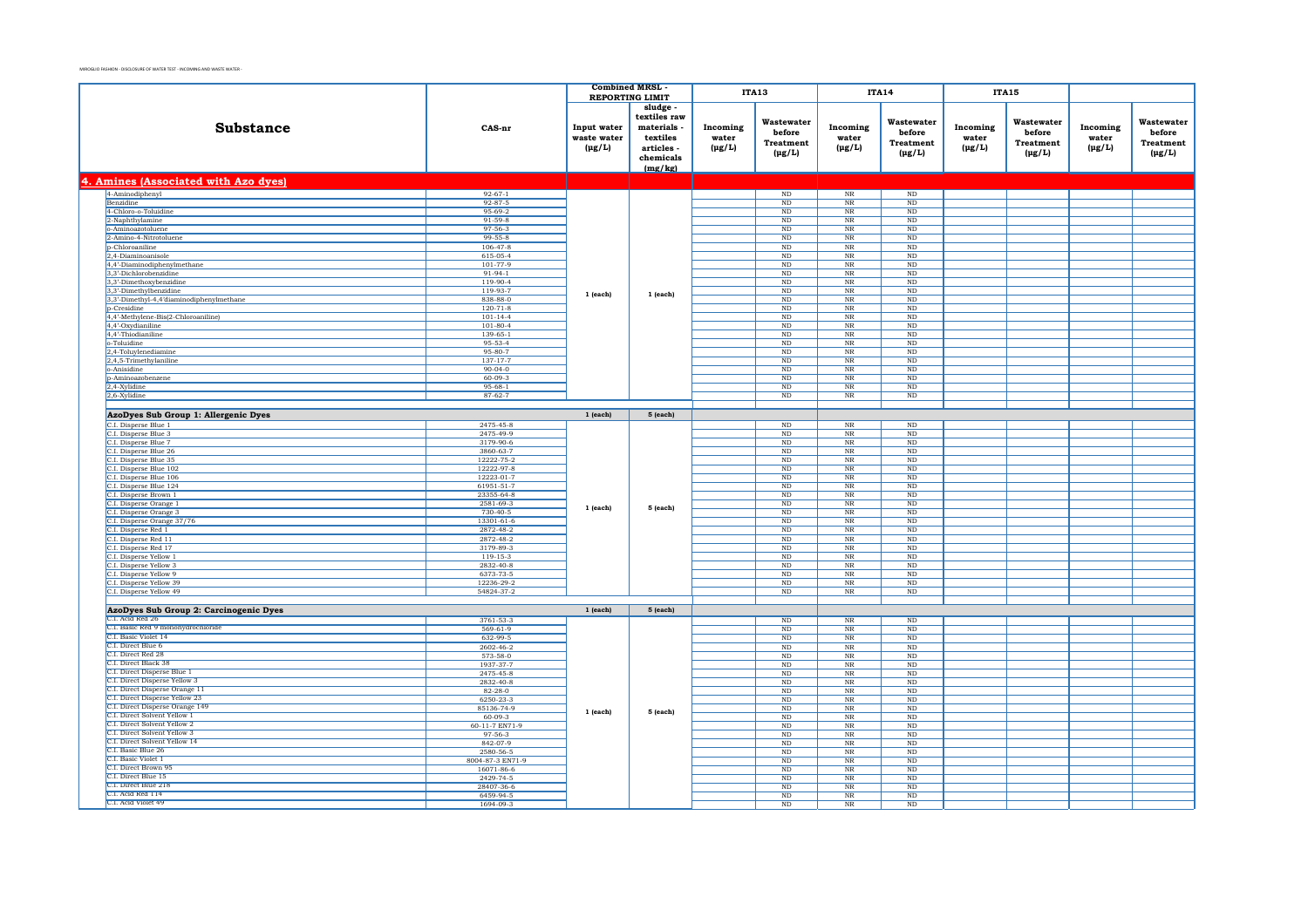|                                                          |                              | <b>Combined MRSL</b>                      |                                                                                         |                                  | <b>ITA13</b>                                            |                                       | <b>ITA14</b>                                            |                                  | <b>ITA15</b>                                            |                                  |                                                  |
|----------------------------------------------------------|------------------------------|-------------------------------------------|-----------------------------------------------------------------------------------------|----------------------------------|---------------------------------------------------------|---------------------------------------|---------------------------------------------------------|----------------------------------|---------------------------------------------------------|----------------------------------|--------------------------------------------------|
|                                                          |                              |                                           | <b>REPORTING LIMIT</b>                                                                  |                                  |                                                         |                                       |                                                         |                                  |                                                         |                                  |                                                  |
| <b>Substance</b>                                         | CAS-nr                       | Input water<br>waste water<br>$(\mu g/L)$ | sludge -<br>textiles raw<br>materials<br>textiles<br>articles -<br>chemicals<br>(mg/kg) | Incoming<br>water<br>$(\mu g/L)$ | Wastewater<br>before<br><b>Treatment</b><br>$(\mu g/L)$ | Incoming<br>water<br>$(\mu g/L)$      | Wastewater<br>before<br><b>Treatment</b><br>$(\mu g/L)$ | Incoming<br>water<br>$(\mu g/L)$ | Wastewater<br>before<br><b>Treatment</b><br>$(\mu g/L)$ | Incoming<br>water<br>$(\mu g/L)$ | Wastewater<br>before<br>Treatment<br>$(\mu g/L)$ |
| 5. Organotin compounds                                   |                              |                                           |                                                                                         |                                  |                                                         |                                       |                                                         |                                  |                                                         |                                  |                                                  |
| MBT(Monobutyltin)                                        | 78763-54-9                   |                                           |                                                                                         |                                  | $\rm ND$                                                | $\overline{\text{NR}}$                | $\mathop{\rm ND}$                                       |                                  |                                                         |                                  |                                                  |
| DBT(Dibutyltin)                                          | $1002 - 53 - 5$              |                                           |                                                                                         |                                  | ND                                                      | $_{\rm NR}$                           | ND                                                      |                                  |                                                         |                                  |                                                  |
| TBT(Tributyltin)<br>DOT(Dioctyltin)                      | 36643-28-4<br>94410-05-6     |                                           |                                                                                         |                                  | ND<br>$_{\rm ND}$                                       | $_{\rm NR}$<br>$\rm NR$               | ND<br>$\rm ND$                                          |                                  |                                                         |                                  |                                                  |
| MOT(Monooctyltin)                                        | 15231-44-4                   |                                           |                                                                                         |                                  | ND                                                      | NR                                    | ND                                                      |                                  |                                                         |                                  |                                                  |
| DPhT(Diphenyltin)                                        | 1011-95-6, 6381-06-2         |                                           |                                                                                         |                                  | $_{\rm ND}$                                             | $\overline{\text{NR}}$                | $\overline{\text{ND}}$                                  |                                  |                                                         |                                  |                                                  |
| TeBT(Tetrabutyltin)                                      | 1461-25-2                    | $0,1$ (each)                              | 1 (each)                                                                                |                                  | ND                                                      | NR                                    | ND                                                      |                                  |                                                         |                                  |                                                  |
| TCHT(Tricyclohexyl Tin)                                  | 6056-50-4                    |                                           |                                                                                         |                                  | ND                                                      | $_{\rm NR}$                           | ND                                                      |                                  |                                                         |                                  |                                                  |
| TPT(Tripropyltin)                                        | NA                           |                                           |                                                                                         |                                  | $_{\rm ND}$                                             | $\rm NR$                              | $\rm ND$                                                |                                  |                                                         |                                  |                                                  |
| TeET(Tetraethyltin)                                      | 597-64-8                     |                                           |                                                                                         |                                  | ND                                                      | NR                                    | ND                                                      |                                  |                                                         |                                  |                                                  |
| Tributyltin oxide (TBTO)<br>Dibutyltin dichloride (DBTC) | 56-35-9<br>$683 - 18 - 1$    |                                           |                                                                                         |                                  | $_{\rm ND}$<br>ND                                       | $\overline{\text{NR}}$<br>NR          | ND<br>ND                                                |                                  |                                                         |                                  |                                                  |
| Triphenyltin (TPhT)                                      | 668-34-8                     |                                           |                                                                                         |                                  | $\rm ND$                                                | $_{\rm NR}$                           | ND                                                      |                                  |                                                         |                                  |                                                  |
| Dibutyltin hydrogen borate (DBB)                         | 75113-37-0                   |                                           |                                                                                         |                                  | $\rm ND$                                                | $_{\rm NR}$                           | $\rm ND$                                                |                                  |                                                         |                                  |                                                  |
| 6. PFCs                                                  |                              |                                           |                                                                                         |                                  |                                                         |                                       |                                                         |                                  |                                                         |                                  |                                                  |
| PFBA                                                     | $375 - 22 - 4$               |                                           |                                                                                         |                                  | ND                                                      | $_{\rm NR}$                           | ND                                                      |                                  |                                                         |                                  |                                                  |
| PFPeA                                                    | 2706-90-3                    |                                           |                                                                                         |                                  | $_{\rm ND}$                                             | $\overline{\text{NR}}$                | ND                                                      |                                  |                                                         |                                  |                                                  |
| PFHxA                                                    | $307 - 24 - 4$               |                                           |                                                                                         |                                  | $_{\rm ND}$                                             | $\overline{\text{NR}}$                | $\rm ND$                                                |                                  |                                                         |                                  |                                                  |
| PFHpA                                                    | 375-85-9                     |                                           |                                                                                         |                                  | ND                                                      | $_{\rm NR}$                           | ND                                                      |                                  |                                                         |                                  |                                                  |
| <b>PFOA</b>                                              | $335-67-1$                   |                                           |                                                                                         |                                  | $\rm ND$                                                | $_{\rm NR}$                           | ND                                                      |                                  |                                                         |                                  |                                                  |
| PFNA                                                     | 375-95-1                     |                                           |                                                                                         |                                  | $\rm ND$                                                | $\rm NR$                              | $\rm ND$                                                |                                  |                                                         |                                  |                                                  |
| PFDA                                                     | 335-76-2                     |                                           |                                                                                         |                                  | $\rm ND$                                                | $_{\rm NR}$                           | ND                                                      |                                  |                                                         |                                  |                                                  |
| PFUnA                                                    | 2058-94-8                    | $0,01$ (each)                             | $0,01$ (each)                                                                           |                                  | $_{\rm ND}$                                             | $\overline{\text{NR}}$                | $\rm ND$<br>ND                                          |                                  |                                                         |                                  |                                                  |
| PFDoA<br>PFTrA                                           | $307 - 55 - 1$<br>72629-94-8 |                                           |                                                                                         |                                  | ND<br>ND                                                | $_{\rm NR}$<br>NR                     | ND                                                      |                                  |                                                         |                                  |                                                  |
| PFteA                                                    | 376-06-7                     |                                           |                                                                                         |                                  | $\rm ND$                                                | $_{\rm NR}$                           | $\rm ND$                                                |                                  |                                                         |                                  |                                                  |
| <b>PFBS</b>                                              | 375-73-5 or 59933-66-3       |                                           |                                                                                         |                                  | $\rm ND$                                                | $_{\rm NR}$                           | $\rm ND$                                                |                                  |                                                         |                                  |                                                  |
| PFHxS                                                    | 355-46-4                     |                                           |                                                                                         |                                  | $_{\rm ND}$                                             | $\rm NR$                              | $\rm ND$                                                |                                  |                                                         |                                  |                                                  |
| PFHpS                                                    | 375-92-8                     |                                           |                                                                                         |                                  | $_{\rm ND}$                                             | $\rm NR$                              | ND                                                      |                                  |                                                         |                                  |                                                  |
| PFOS                                                     | 1763-23-1                    |                                           |                                                                                         |                                  | ND                                                      | $\overline{\text{NR}}$                | ND                                                      |                                  |                                                         |                                  |                                                  |
| PFDS<br>4:2 FTOH                                         | 335-77-3<br>2043-47-2        |                                           |                                                                                         |                                  | $\rm ND$<br>$\rm ND$                                    | $_{\rm NR}$<br>$_{\rm NR}$            | $\rm ND$<br>ND                                          |                                  |                                                         |                                  |                                                  |
| $6:2$ FTOH                                               | $647 - 42 - 7$               |                                           |                                                                                         |                                  | $_{\rm ND}$                                             | $_{\rm NR}$                           | ND                                                      |                                  |                                                         |                                  |                                                  |
| 8:2 FTOH                                                 | 678-39-7                     | $0,1$ (each)                              | $0,1$ (each)                                                                            |                                  | $_{\rm ND}$                                             | $\overline{\text{NR}}$                | ND                                                      |                                  |                                                         |                                  |                                                  |
| 10:2 FTOH                                                | 865-86-1                     |                                           |                                                                                         |                                  | ND                                                      | $\overline{\text{NR}}$                | ND                                                      |                                  |                                                         |                                  |                                                  |
| $6:2$ FTA                                                | 17527-29-6                   |                                           |                                                                                         |                                  | ND                                                      | NR                                    | ND                                                      |                                  |                                                         |                                  |                                                  |
| 8:2 FTA                                                  | 27905-45-9                   |                                           |                                                                                         |                                  | $_{\rm ND}$                                             | $\rm NR$                              | $\rm ND$                                                |                                  |                                                         |                                  |                                                  |
| 10:2 FTA                                                 | 17741-60-5<br>754-91-6       |                                           |                                                                                         |                                  | ND                                                      | $\rm NR$                              | ND<br>ND                                                |                                  |                                                         |                                  |                                                  |
| <b>PFOSA</b><br>POSF                                     | $307 - 35 - 7$               |                                           |                                                                                         |                                  | $\rm ND$<br>ND                                          | $\overline{\text{NR}}$<br>NR          | ND                                                      |                                  |                                                         |                                  |                                                  |
| N-Me-FOSA                                                | 31506-32-8                   |                                           |                                                                                         |                                  | ND                                                      | $_{\rm NR}$                           | ND                                                      |                                  |                                                         |                                  |                                                  |
| N-Et-FOSA                                                | 4151-50-2                    | $0,01$ (each)                             | $0,01$ (each)                                                                           |                                  | $_{\rm ND}$                                             | $_{\rm NR}$                           | $\rm ND$                                                |                                  |                                                         |                                  |                                                  |
| N-Me-FOSE alcohol                                        | 24448-09-7                   |                                           |                                                                                         |                                  | ND                                                      | $_{\rm NR}$                           | ND                                                      |                                  |                                                         |                                  |                                                  |
| N-Et-FOSE alcohol                                        | 1691-99-2                    |                                           |                                                                                         |                                  | $\rm ND$                                                | $\overline{\text{NR}}$                | $\overline{\text{ND}}$                                  |                                  |                                                         |                                  |                                                  |
| PF-3,7-DMOA<br><b>HPFHpA</b>                             | 172155-07-6<br>1546-95-8     |                                           |                                                                                         |                                  | ND<br>ND                                                | NR<br>$\overline{\text{NR}}$          | ND<br>ND                                                |                                  |                                                         |                                  |                                                  |
| 4HPFUnA                                                  | 34598-33-9                   |                                           |                                                                                         |                                  | $_{\rm ND}$                                             | $\rm{NR}$                             | $_{\rm ND}$                                             |                                  |                                                         |                                  |                                                  |
| 1H, 1H, 2H, 2H-PFOS                                      | 27619-97-2                   |                                           |                                                                                         |                                  | ND                                                      | $\rm{NR}$                             | ND                                                      |                                  |                                                         |                                  |                                                  |
| <b>Chloro benzenes</b>                                   |                              |                                           |                                                                                         |                                  |                                                         |                                       |                                                         |                                  |                                                         |                                  |                                                  |
| Dichlorobenzenes various                                 |                              |                                           |                                                                                         |                                  | $_{\rm ND}$                                             | $\rm NR$                              | $\rm ND$                                                |                                  |                                                         |                                  |                                                  |
| 1,2-Dichlorobenzene                                      | $95 - 50 - 1$                |                                           |                                                                                         |                                  | $_{\rm ND}$                                             | $_{\rm NR}$                           | ND                                                      |                                  |                                                         |                                  |                                                  |
| 1,3-Dichlorobenzene                                      | $541 - 73 - 1$               |                                           |                                                                                         |                                  | ND                                                      | $\rm{NR}$                             | ND                                                      |                                  |                                                         |                                  |                                                  |
| 1,4-Dichlorobenzene                                      | $106 - 46 - 7$               |                                           |                                                                                         |                                  | ND                                                      | $\overline{\text{NR}}$                | ND                                                      |                                  |                                                         |                                  |                                                  |
| Trichlorobenzenes various<br>1,2,3-Trichlorobenzene      | $87 - 61 - 6$                |                                           |                                                                                         |                                  | $\rm ND$<br>$_{\rm ND}$                                 | $_{\rm NR}$<br>$_{\rm NR}$            | ND<br>$\rm ND$                                          |                                  |                                                         |                                  |                                                  |
| $1,2,4$ -trichlorobenzene                                | $120 - 82 - 1$               | $0,02$ (each)                             |                                                                                         |                                  | $_{\rm ND}$                                             | $_{\rm NR}$                           | $\mathop{\rm ND}\nolimits$                              |                                  |                                                         |                                  |                                                  |
| 1,3,5-Trichlorobenzene                                   | $108 - 70 - 3$               |                                           | 0,5 (each)                                                                              |                                  | ND                                                      | NR                                    | ND                                                      |                                  |                                                         |                                  |                                                  |
| Tetrachlorobenzene                                       | 12408-10-5                   |                                           |                                                                                         |                                  | $\rm ND$                                                | $_{\rm NR}$                           | ND                                                      |                                  |                                                         |                                  |                                                  |
| $1,2,3,4$ -tetrachlorobenzene                            | 634-66-2                     |                                           |                                                                                         |                                  | $_{\rm ND}$                                             | $\rm NR$                              | $_{\rm ND}$                                             |                                  |                                                         |                                  |                                                  |
| 1,2,3,5-tetrachlorobenzene<br>1,2,4,5-tetrachlorobenzene | 634-90-2<br>$95-94-3$        |                                           |                                                                                         |                                  | $\rm ND$<br>$_{\rm ND}$                                 | $_{\rm NR}$<br>$\overline{\text{NR}}$ | ND<br>$\rm ND$                                          |                                  |                                                         |                                  |                                                  |
| Pentachlorobenzene                                       | 608-93-5                     |                                           |                                                                                         |                                  | $_{\rm ND}$                                             | $\rm NR$                              | $\rm ND$                                                |                                  |                                                         |                                  |                                                  |
| Hexachlorobenzene                                        | $118 - 74 - 1$               |                                           |                                                                                         |                                  | $\rm ND$                                                | $_{\rm NR}$                           | $\rm ND$                                                |                                  |                                                         |                                  |                                                  |
| chlorobenzene                                            | 108-90-7                     |                                           |                                                                                         |                                  | $\rm ND$                                                | $_{\rm NR}$                           | $\rm ND$                                                |                                  |                                                         |                                  |                                                  |
|                                                          |                              |                                           |                                                                                         |                                  |                                                         |                                       |                                                         |                                  |                                                         |                                  |                                                  |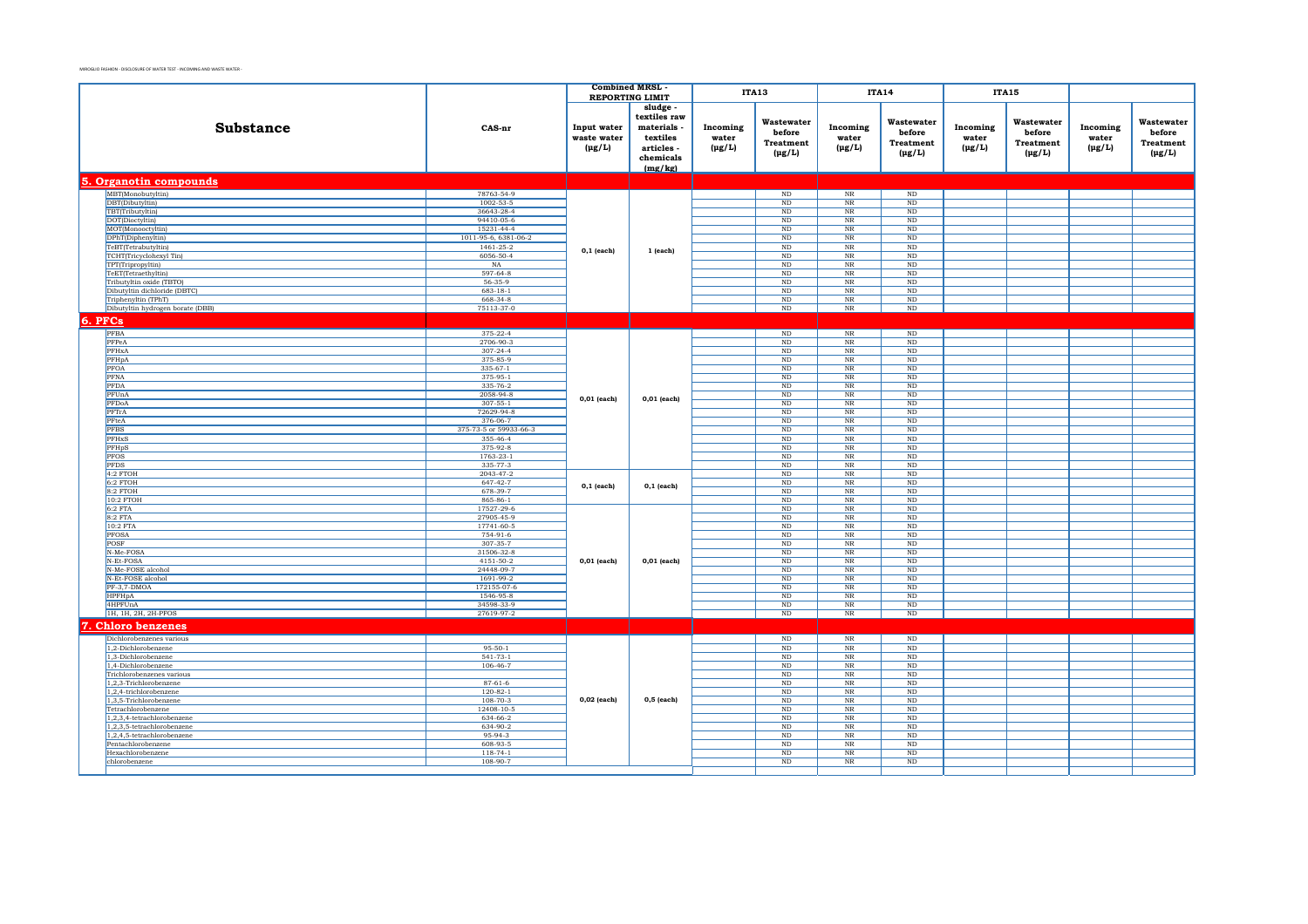|                                                                      |                        | <b>Combined MRSL</b>                      |                                                                             | ITA13                            |                                                         |                                              | <b>ITA14</b>                                            | <b>ITA15</b>                     |                                                  |                                  |                                                  |
|----------------------------------------------------------------------|------------------------|-------------------------------------------|-----------------------------------------------------------------------------|----------------------------------|---------------------------------------------------------|----------------------------------------------|---------------------------------------------------------|----------------------------------|--------------------------------------------------|----------------------------------|--------------------------------------------------|
|                                                                      |                        |                                           | <b>REPORTING LIMIT</b><br>sludge                                            |                                  |                                                         |                                              |                                                         |                                  |                                                  |                                  |                                                  |
| <b>Substance</b>                                                     | CAS-nr                 | Input water<br>waste water<br>$(\mu g/L)$ | textiles raw<br>materials<br>textiles<br>articles -<br>chemicals<br>(mg/kg) | Incoming<br>water<br>$(\mu g/L)$ | Wastewater<br>before<br><b>Treatment</b><br>$(\mu g/L)$ | Incoming<br>water<br>$(\mu g/L)$             | Wastewater<br>before<br><b>Treatment</b><br>$(\mu g/L)$ | Incoming<br>water<br>$(\mu g/L)$ | Wastewater<br>before<br>Treatment<br>$(\mu g/L)$ | Incoming<br>water<br>$(\mu g/L)$ | Wastewater<br>before<br>Treatment<br>$(\mu g/L)$ |
| 8. Chlorinated solvents                                              |                        |                                           |                                                                             |                                  |                                                         |                                              |                                                         |                                  |                                                  |                                  |                                                  |
| Dichloromethane                                                      | 75-09-2                |                                           |                                                                             |                                  | 0,06                                                    | NR                                           | ND                                                      |                                  |                                                  |                                  |                                                  |
| Chloroform                                                           | $67 - 66 - 3$          |                                           |                                                                             |                                  | 8,54                                                    | $_{\rm NR}$                                  | $\rm ND$                                                |                                  |                                                  |                                  |                                                  |
| Tetrachloromethane                                                   | $56 - 23 - 5$          |                                           |                                                                             |                                  | ND                                                      | $_{\rm NR}$                                  | ND                                                      |                                  |                                                  |                                  |                                                  |
| 1,1,2-Trichloroethane                                                | $79-00-5$              |                                           | $0,5$ (each)                                                                |                                  | $\rm ND$                                                | NR                                           | $\rm ND$                                                |                                  |                                                  |                                  |                                                  |
| 1.1-Dichloroethane                                                   | $75-34-3$              |                                           |                                                                             |                                  | ND                                                      | NR                                           | ND                                                      |                                  |                                                  |                                  |                                                  |
| 1,2-Dichloroethane                                                   | $107 - 06 - 2$         |                                           |                                                                             |                                  | $\rm ND$                                                | $_{\rm NR}$                                  | $_{\rm ND}$                                             |                                  |                                                  |                                  |                                                  |
| Trichloroethylene                                                    | $79-01-6$              | $1$ (each)                                |                                                                             |                                  | ND                                                      | NR                                           | ND                                                      |                                  |                                                  |                                  |                                                  |
| Perchloroethylene                                                    | $127 - 18 - 4$         |                                           | 10                                                                          |                                  | ND                                                      | $_{\rm NR}$                                  | ND                                                      |                                  |                                                  |                                  |                                                  |
| 1,1,1-trichloroethane                                                | $71 - 55 - 6$          |                                           |                                                                             |                                  | ND                                                      | NR                                           | <b>ND</b>                                               |                                  |                                                  |                                  |                                                  |
| $1, 1, 1, 2$ -Tetrachloroethane                                      | 630-20-6               |                                           |                                                                             |                                  | ND                                                      | $_{\rm NR}$                                  | ND                                                      |                                  |                                                  |                                  |                                                  |
| $1, 1, 2, 2$ -Tetrachloroethane<br>Pentachloroethane                 | 79-34-5<br>$76-01-7$   |                                           | $0,5$ (each)                                                                |                                  | $\rm ND$<br>ND                                          | $\rm{NR}$<br>$\ensuremath{\text{NR}}\xspace$ | $\rm ND$<br>ND                                          |                                  |                                                  |                                  |                                                  |
| 1,1-Dichloroethylene                                                 | 75-35-4                |                                           |                                                                             |                                  | $\rm ND$                                                | $\rm{NR}$                                    | $\rm ND$                                                |                                  |                                                  |                                  |                                                  |
| 1,2,3-trichloropropane                                               | $96 - 18 - 4$          |                                           |                                                                             |                                  | ND                                                      | NR                                           | ND                                                      |                                  |                                                  |                                  |                                                  |
|                                                                      |                        |                                           |                                                                             |                                  |                                                         |                                              |                                                         |                                  |                                                  |                                  |                                                  |
|                                                                      |                        |                                           |                                                                             |                                  |                                                         |                                              |                                                         |                                  |                                                  |                                  |                                                  |
| 9. Chloro phenols                                                    |                        |                                           |                                                                             |                                  |                                                         |                                              |                                                         |                                  |                                                  |                                  |                                                  |
| Pentachlorophenols (PCP)                                             | 87-86-5                |                                           |                                                                             |                                  | $\rm ND$                                                | NR                                           | $\rm ND$                                                |                                  |                                                  |                                  |                                                  |
| Tetrachlorophenols (TeCP)                                            | 25167-83-3             |                                           |                                                                             |                                  | $\rm ND$                                                | $_{\rm NR}$                                  | $_{\rm ND}$                                             |                                  |                                                  |                                  |                                                  |
| 2,3,4,5-Tetrachlorophenol                                            | 4901-51-3              |                                           |                                                                             |                                  | $_{\rm ND}$                                             | $\rm{NR}$                                    | $\rm ND$                                                |                                  |                                                  |                                  |                                                  |
| 2,3,4,6-Tetrachlorophenol                                            | $58-90-2$              |                                           |                                                                             |                                  | ND                                                      | NR                                           | ND                                                      |                                  |                                                  |                                  |                                                  |
| 2,3,5,6-tetrachlorophenol<br>Trichlorophenol (TriCP)                 | 935-95-5<br>25167-82-2 |                                           |                                                                             |                                  | ND<br>ND                                                | $_{\rm NR}$<br>NR                            | ND<br>ND                                                |                                  |                                                  |                                  |                                                  |
| 2,4,6-trichlorophenol                                                | 88-06-2                |                                           |                                                                             |                                  | $\rm ND$                                                | $_{\rm NR}$                                  | $_{\rm ND}$                                             |                                  |                                                  |                                  |                                                  |
| 2,3,4-trichlorophenol                                                | 15950-66-0             |                                           |                                                                             |                                  | ND                                                      | $_{\rm NR}$                                  | $\rm ND$                                                |                                  |                                                  |                                  |                                                  |
| 2,3,5-trichlorophenol                                                | 933-78-8               |                                           |                                                                             |                                  | ND                                                      | $_{\rm NR}$                                  | ND                                                      |                                  |                                                  |                                  |                                                  |
| 2,3,6-trichlorophenol                                                | 933-75-5               | $0,5$ (each)                              | 0,05 (each)                                                                 |                                  | $\rm ND$                                                | $_{\rm NR}$                                  | ND                                                      |                                  |                                                  |                                  |                                                  |
| 2,4,5-trichlorophenol                                                | 95-95-4                |                                           |                                                                             |                                  | ND                                                      | NR                                           | ND                                                      |                                  |                                                  |                                  |                                                  |
| 3,4,5-trichlorophenol                                                | 609-19-8               |                                           |                                                                             |                                  | $_{\rm ND}$                                             | $\rm{NR}$                                    | $\rm ND$                                                |                                  |                                                  |                                  |                                                  |
| Dichlorophenols (DiCP)                                               | 25167-81-1             |                                           |                                                                             |                                  | ND                                                      | NR                                           | ND                                                      |                                  |                                                  |                                  |                                                  |
| 2,3-dichlorophenol                                                   | 576-24-9               |                                           |                                                                             |                                  | ND                                                      | $_{\rm NR}$                                  | ND                                                      |                                  |                                                  |                                  |                                                  |
| 2,4-dichlorophenol                                                   | $120 - 83 - 2$         |                                           |                                                                             |                                  | ND                                                      | NR                                           | ND                                                      |                                  |                                                  |                                  |                                                  |
| 2,5-dichlorophenol                                                   | 583-78-8               |                                           |                                                                             |                                  | $\rm ND$                                                | $_{\rm NR}$                                  | $_{\rm ND}$                                             |                                  |                                                  |                                  |                                                  |
| 3, 4-dichlorophenol                                                  | 95-77-2                |                                           |                                                                             |                                  | $\rm ND$                                                | $_{\rm NR}$                                  | $\rm ND$                                                |                                  |                                                  |                                  |                                                  |
| 3, 5-dichlorophenol                                                  | 591-35-5               |                                           |                                                                             |                                  | $\rm ND$                                                | $_{\rm NR}$                                  | $\rm ND$                                                |                                  |                                                  |                                  |                                                  |
| Mono Chlorophenol various                                            |                        |                                           |                                                                             |                                  | ND                                                      | NR                                           | ND                                                      |                                  |                                                  |                                  |                                                  |
| <b>10. SCCP</b>                                                      |                        |                                           |                                                                             |                                  |                                                         |                                              |                                                         |                                  |                                                  |                                  |                                                  |
| <b>SCCP C10-13</b>                                                   | 85535-84-8             | $0,5$ (sum)                               | 1 (sum)                                                                     |                                  |                                                         |                                              |                                                         |                                  |                                                  |                                  |                                                  |
| 11. Heavy metals                                                     |                        |                                           |                                                                             |                                  |                                                         |                                              |                                                         |                                  |                                                  |                                  |                                                  |
|                                                                      |                        |                                           |                                                                             |                                  |                                                         |                                              |                                                         |                                  |                                                  |                                  |                                                  |
| Total Cadmium(Cd)                                                    | 7440-43-9              | 0,1                                       | 1                                                                           |                                  | $\rm ND$                                                | $\rm ND$                                     | $\rm ND$                                                |                                  |                                                  |                                  |                                                  |
| Total Lead(Pb)                                                       | 7439-92-1              | $\overline{1}$                            | $\overline{1}$                                                              |                                  | $\rm ND$                                                | $\rm ND$                                     | $\rm ND$                                                |                                  |                                                  |                                  |                                                  |
| Total Mercury(Hg)                                                    | 7439-97-6<br>7440-02-0 | 0,1                                       | $\mathbf{1}$<br>$\mathbf{1}$                                                |                                  | $\rm ND$<br>$\rm ND$                                    | $\rm ND$                                     | $\rm ND$<br>$\rm ND$                                    |                                  |                                                  |                                  |                                                  |
| Total Nickel(Ni)<br>Total Hexavalent chromium (Cr-VI)                | 18540-29-9             | 1<br>$\overline{1}$                       | $\overline{1}$                                                              |                                  | ND                                                      | $\rm ND$<br>ND                               | $\rm ND$                                                |                                  |                                                  |                                  |                                                  |
| Total Arsenic(As)                                                    | 7440-38-2              | $\overline{\mathbf{1}}$                   | $\overline{1}$                                                              |                                  | $\rm ND$                                                | $\rm ND$                                     | ND                                                      |                                  |                                                  |                                  |                                                  |
| Total Chromium(Cr)                                                   | 7440-47-3              | 1                                         | 1                                                                           |                                  | $\rm ND$                                                | $\rm ND$                                     | $\rm ND$                                                |                                  |                                                  |                                  |                                                  |
| Total Copper(Cu)                                                     | 7440-50-8              | $\overline{1}$                            | 5                                                                           |                                  | ND                                                      | $\rm ND$                                     | ND                                                      |                                  |                                                  |                                  |                                                  |
| Total Zinc(Zn)                                                       | 7440-66-6              | $\mathbf{1}$                              | $\mathbf{1}$                                                                |                                  | ND                                                      | ND                                           | 0.968                                                   |                                  |                                                  |                                  |                                                  |
| Total Manganese(Mn)                                                  | 7439-96-5              | $\mathbf{1}$                              | 1                                                                           |                                  | ND                                                      | ND                                           | ND                                                      |                                  |                                                  |                                  |                                                  |
| Total Antimony (Sb)                                                  | 7440-36-0              | $\mathbf{1}$                              | 1                                                                           |                                  | $\rm ND$                                                | $\rm ND$                                     | 0,334                                                   |                                  |                                                  |                                  |                                                  |
| Total Cobalt(Co) (Extractable heavy-metals by artificial acid sweat) | 7440-48-4              | 1                                         | 4                                                                           |                                  | ND                                                      | $\rm ND$                                     | ND                                                      |                                  |                                                  |                                  |                                                  |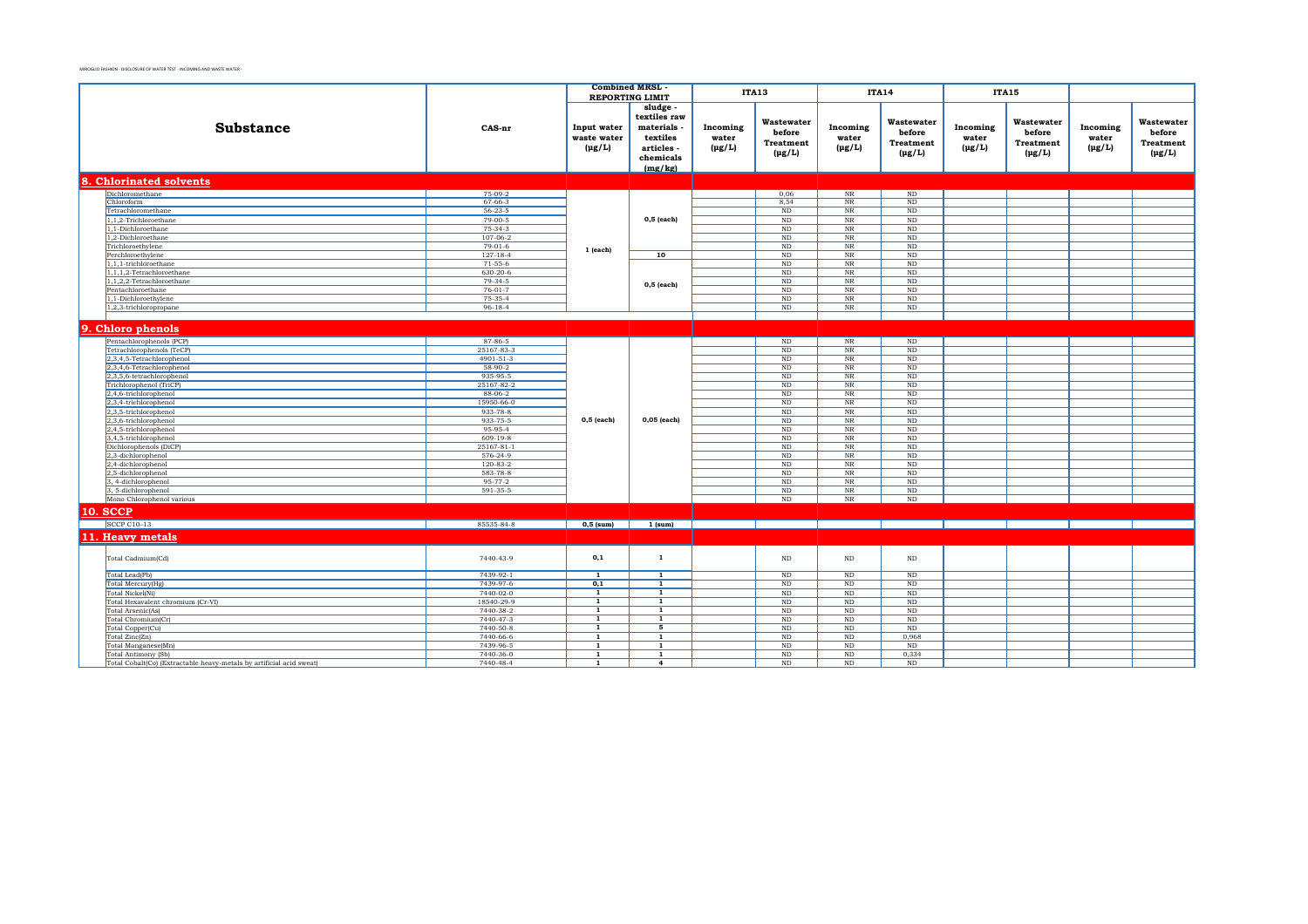|      |                                                                                 |                                                              |                                           | <b>Combined MRSL</b><br><b>REPORTING LIMIT</b>                                       |                                  | <b>BANG1</b>                                            |                                  | BANG2                                                   |                                  | MOR01                                            |                                  | SP01                                                    |
|------|---------------------------------------------------------------------------------|--------------------------------------------------------------|-------------------------------------------|--------------------------------------------------------------------------------------|----------------------------------|---------------------------------------------------------|----------------------------------|---------------------------------------------------------|----------------------------------|--------------------------------------------------|----------------------------------|---------------------------------------------------------|
|      | <b>Substance</b>                                                                | CAS-nr                                                       | Input water<br>waste water<br>$(\mu g/L)$ | sludge.<br>textiles raw<br>materials<br>textiles<br>articles<br>chemicals<br>(mg/kg) | Incoming<br>water<br>$(\mu g/L)$ | Wastewater<br>before<br><b>Treatment</b><br>$(\mu g/L)$ | Incoming<br>water<br>$(\mu g/L)$ | Wastewater<br>before<br><b>Treatment</b><br>$(\mu g/L)$ | Incoming<br>water<br>$(\mu g/L)$ | Wastewater<br>before<br>Treatment<br>$(\mu g/L)$ | Incoming<br>water<br>$(\mu g/L)$ | Wastewater<br>before<br><b>Treatment</b><br>$(\mu g/L)$ |
|      | 1. Alkylphenols (AP) (APEO)                                                     |                                                              |                                           |                                                                                      |                                  |                                                         |                                  |                                                         |                                  |                                                  |                                  |                                                         |
|      | $4-(1,1,3,3-Tetramethylbutyl)-phenol$                                           | $140 - 66 - 9$                                               |                                           |                                                                                      |                                  | ND                                                      |                                  | ND                                                      | ND                               | ND                                               | ND                               | ND                                                      |
|      | OctylPhenol                                                                     | 27193-28-8                                                   |                                           |                                                                                      |                                  | ND                                                      |                                  | $\rm ND$                                                | $\rm ND$                         | $_{\rm ND}$                                      | $_{\rm ND}$                      | $\overline{\text{ND}}$                                  |
| AP   | 4-Octylphenol                                                                   | 1806-26-4                                                    | $1$ (each)                                | $1$ (each)                                                                           |                                  | ND                                                      |                                  | $\rm ND$                                                | $\rm ND$                         | $\rm ND$                                         | ND                               | $\overline{\text{ND}}$                                  |
|      | 4-Nonylphenol (branched)                                                        | 25154-52-3                                                   |                                           |                                                                                      |                                  | $\rm ND$                                                |                                  | ND                                                      | <b>ND</b>                        | ND                                               | ND                               | $\rm ND$                                                |
|      | Nonylphenol<br>Nonylphenol (mixed isomers)                                      | $104 - 40 - 5$<br>90481-04-2                                 |                                           |                                                                                      |                                  | $\rm ND$<br>$\rm ND$                                    |                                  | $\rm ND$<br>ND                                          | ND<br><b>ND</b>                  | $\rm ND$<br>ND                                   | $\rm ND$<br>$\rm ND$             | $\rm ND$<br>ND                                          |
|      | Nonylphenol Ethoxylates NPEO (1-2) various                                      |                                                              |                                           |                                                                                      |                                  | ND                                                      |                                  | ND                                                      | <b>ND</b>                        | ND                                               | $\rm ND$                         | ND                                                      |
|      | Nonylphenol Ethoxylates NPEO (3-18) various                                     |                                                              |                                           |                                                                                      |                                  | ND                                                      |                                  | ND                                                      | ND.                              | ND.                                              | ND                               | ND                                                      |
|      | Nonylphenol ethoxylated                                                         | 9016-45-9, 68412-54-4, 127087-87-0,<br>37205-87-1            |                                           |                                                                                      |                                  | $\rm ND$                                                |                                  | $\rm ND$                                                | $\rm ND$                         | $\rm ND$                                         | $\rm ND$                         | 65                                                      |
| APEO | 4-Nonylphenol, ethoxylated                                                      | 26027-38-3                                                   | 1 (each)                                  | $1$ (each)                                                                           |                                  | ND                                                      |                                  | ND                                                      | ND                               | ND                                               | $_{\rm ND}$                      | ND                                                      |
|      | Octylphenol Ethoxylates OPEO (1-2) various                                      |                                                              |                                           |                                                                                      |                                  | $\overline{\text{ND}}$                                  |                                  | ND                                                      | ND                               | ND                                               | $\overline{\text{ND}}$           | ND                                                      |
|      | Octylphenol Ethoxylates OPEO (3-18) various                                     |                                                              |                                           |                                                                                      |                                  | ND                                                      |                                  | ND                                                      | ND                               | ND                                               | $\rm ND$                         | ND                                                      |
|      | 4-tert-Octylphenolethoxylate                                                    | 9036-19-5, 68987-90-6                                        |                                           |                                                                                      |                                  | ND                                                      |                                  | $\rm ND$                                                | ND                               | ND                                               | $\rm ND$                         | $\rm ND$                                                |
|      | 2. Phthalates                                                                   |                                                              |                                           |                                                                                      |                                  |                                                         |                                  |                                                         |                                  |                                                  |                                  |                                                         |
|      | Di-Butyl Phthalate (DBP)                                                        | $84 - 74 - 2$                                                |                                           |                                                                                      |                                  | ND                                                      |                                  | ND                                                      | ND                               | ND                                               | $\overline{\text{NR}}$           | ND                                                      |
|      | Di(2-Ethyl Hexyl) Phthalate(DEHP)                                               | $117 - 81 - 7$                                               |                                           |                                                                                      |                                  | ND                                                      |                                  | ND                                                      | 0.32                             | 0.22                                             | $_{\rm NR}$                      | ND                                                      |
|      | Benzyl Butyl Phthalate (BBP)                                                    | 85-68-7                                                      |                                           |                                                                                      |                                  | $\rm ND$                                                |                                  | $\rm ND$                                                | $\rm ND$                         | $_{\rm ND}$                                      | $_{\rm NR}$                      | $\rm ND$                                                |
|      | Di-Iso-Nonyl Phthalate (DINP)                                                   | 28553-12-0,68515-48-0                                        |                                           |                                                                                      |                                  | ND                                                      |                                  | ND                                                      | ND                               | ND                                               | $_{\rm NR}$                      | ND                                                      |
|      | Di-N-Octyl Phthalate (DNOP)                                                     | $117 - 84 - 0$                                               |                                           |                                                                                      |                                  | ND                                                      |                                  | ND                                                      | ND                               | ND                                               | $_{\rm NR}$                      | ND                                                      |
|      | Di-Iso-Decyl Phthalate (DIDP)                                                   | 26761-40-0,68515-49-1                                        |                                           |                                                                                      |                                  | ND                                                      |                                  | ND                                                      | ND                               | ND                                               | $_{\rm NR}$                      | ND                                                      |
|      | Di-Iso-Butyl Phthalate (DIBP)<br>Di-N-Hexyl Phthalate (DNHP)                    | 84-69-5<br>84-75-3                                           | $1$ (each)                                | 10 (each)                                                                            |                                  | $\rm ND$<br>$\rm ND$                                    |                                  | $\rm ND$<br>$\rm ND$                                    | ND<br>$\rm ND$                   | $\rm ND$<br>$\rm ND$                             | $_{\rm NR}$<br>$_{\rm NR}$       | $\rm ND$<br>$\rm ND$                                    |
|      | Di-(2-methoxyethyl) phthalate (DMEP)                                            | 117-82-8                                                     |                                           |                                                                                      |                                  | $\rm ND$                                                |                                  | $\rm ND$                                                | $\rm ND$                         | $\rm ND$                                         | $_{\rm NR}$                      | ND                                                      |
|      | 1,2-Benzenedicarboxylic acid, di-C7-11-branched and linear alkyl esters (DHNUP) | 68515-42-4                                                   |                                           |                                                                                      |                                  | $\rm ND$                                                |                                  | $\rm ND$                                                | ND                               | ND                                               | $_{\rm NR}$                      | ND                                                      |
|      | 1,2-Benzenedicarboxylic acid, di-C6-8-branched alkyl esters, C7-rich (DIHP)     | 71888-89-6                                                   |                                           |                                                                                      |                                  | $\rm ND$                                                |                                  | ND                                                      | <b>ND</b>                        | ND                                               | $_{\rm NR}$                      | ND                                                      |
|      | Dipentyl phthalate (DPP)                                                        | $131 - 18 - 0$                                               |                                           |                                                                                      |                                  | $\rm ND$                                                |                                  | $\rm ND$                                                | <b>ND</b>                        | $\rm ND$                                         | $_{\rm NR}$                      | ND                                                      |
|      | Diisopentylphthalate                                                            | 605-50-5                                                     |                                           |                                                                                      |                                  | $\rm ND$                                                |                                  | ND                                                      | ND                               | ND                                               | $_{\rm NR}$                      | ND                                                      |
|      | N-pentyl-isopentylphthalate                                                     | 776297-69-9                                                  |                                           |                                                                                      |                                  | $\rm ND$                                                |                                  | $\rm ND$                                                | $\rm ND$                         | $\rm ND$                                         | $_{\rm NR}$                      | ND                                                      |
|      | <b>Brominated and Chlorinated Flame Retardants</b>                              |                                                              |                                           |                                                                                      |                                  |                                                         |                                  |                                                         |                                  |                                                  |                                  |                                                         |
|      | Polybrominated diphenyl ethers (PBDEs) various                                  |                                                              |                                           |                                                                                      |                                  | ND                                                      |                                  | ND                                                      | ND                               | ND                                               | NR                               | ND                                                      |
|      | Monobromo diphenyl ethers (MonoBDE)                                             |                                                              |                                           |                                                                                      |                                  | ND                                                      |                                  | ND                                                      | ND                               | ND                                               | $_{\rm NR}$                      | ND                                                      |
|      | Dibromo diphenyl ethers (DiBDE)                                                 |                                                              |                                           |                                                                                      |                                  | ND                                                      |                                  | ND                                                      | ND                               | ND                                               | $_{\rm NR}$                      | ND                                                      |
|      | Tribromo diphenyl ethers (TriBDE)<br>Tetrabromo diphenyl ethers (TetraBDE)      | 40088-47-9                                                   |                                           |                                                                                      |                                  | ND<br>ND                                                |                                  | ND<br>ND                                                | ND<br>ND                         | ND<br>ND                                         | $_{\rm NR}$<br>NR                | ND<br>ND                                                |
|      | Pentabromo diphenyl ethers (PentaBDE)                                           | 32534-81-9                                                   |                                           |                                                                                      |                                  | ND                                                      |                                  | ND                                                      | ND                               | ND                                               | NR                               | ND                                                      |
|      | Hexabromo diphenyl ethers (HexaBDE)                                             | 36483-60-0                                                   |                                           |                                                                                      |                                  | ND                                                      |                                  | ND                                                      | ND                               | ND                                               | $_{\rm NR}$                      | ND                                                      |
|      | Heptabromo diphenyl ethers (HeptaBDE)                                           | 68928-80-3                                                   |                                           |                                                                                      |                                  | ND                                                      |                                  | ND                                                      | ND                               | ND                                               | $_{\rm NR}$                      | ND                                                      |
|      | Octabromo diphenyl ethers (OctaBDE)                                             | 32536-52-0                                                   |                                           |                                                                                      |                                  | ND                                                      |                                  | ND                                                      | ND                               | ND                                               | NR                               | ND                                                      |
|      | Nonabromo diphenyl ethers (NonaBDE)                                             | 63936-56-1                                                   | $each = 5$                                | each = $5$                                                                           |                                  | $\rm ND$                                                |                                  | $\rm ND$                                                | <b>ND</b>                        | $\rm ND$                                         | $_{\rm NR}$                      | $\rm ND$                                                |
|      | Decabromo diphenyl ether (DecaBDE)<br>Tris(2,3-Dibromopropyl)-Phosphate         | 1163-19-5<br>$126 - 72 - 7$                                  |                                           |                                                                                      |                                  | ND<br>ND                                                |                                  | ND<br>ND                                                | <b>ND</b><br><b>ND</b>           | ND<br>ND                                         | $_{\rm NR}$<br>$_{\rm NR}$       | ND<br>ND                                                |
|      | Tris(2-Chloroethyl)Phosphate (TCEP)                                             | 115-96-8                                                     |                                           |                                                                                      |                                  | ND                                                      |                                  | ND                                                      | <b>ND</b>                        | ND                                               | NR                               | ND                                                      |
|      | Hexabromocyclododecane (HBCDD)                                                  | 134237-50-6.134237-51-7.134237-52-8.<br>25637-99-4.3194-55-6 |                                           |                                                                                      |                                  | $\rm ND$                                                |                                  | <b>ND</b>                                               | $\rm ND$                         | $_{\rm ND}$                                      | $_{\rm NR}$                      | $\rm ND$                                                |
|      | Tetrabromo-bisphenol A (TBBPA)                                                  | 79-94-7                                                      |                                           |                                                                                      |                                  | ND                                                      |                                  | ND                                                      | <b>ND</b>                        | ND                                               | $_{\rm NR}$                      | ND                                                      |
|      | Bis (2,3-dibromopropyl) phosphate                                               | 5412-25-9                                                    |                                           |                                                                                      |                                  | ND                                                      |                                  | ND                                                      | $\rm ND$                         | ND                                               | $_{\rm NR}$                      | $\overline{\text{ND}}$                                  |
|      | Tris(1,3-dichloro-2-propyl)phosphate (TDCPP)                                    | 13674-87-8                                                   |                                           |                                                                                      |                                  | ND                                                      |                                  | ND                                                      | $\rm ND$                         | ND                                               | $_{\rm NR}$                      | $\overline{\text{ND}}$                                  |
|      | Tris (1-chloro-2-propyl) phosphate (TCPP)                                       | 13674-84-5                                                   |                                           |                                                                                      |                                  | ND                                                      |                                  | ND                                                      | ND                               | ND                                               | $_{\rm NR}$                      | $\overline{\text{ND}}$                                  |
|      |                                                                                 |                                                              |                                           |                                                                                      |                                  |                                                         |                                  |                                                         |                                  |                                                  |                                  |                                                         |
|      | Sub Group 1: Other Flame Retardants<br><b>TEPA</b>                              | $5455 - 55 - 1$                                              |                                           |                                                                                      |                                  | ND                                                      |                                  | ND                                                      | ND                               | ND                                               | $_{\rm NR}$                      | ND                                                      |
|      | TRIS                                                                            | 5412-25-9                                                    |                                           |                                                                                      |                                  | $\rm ND$                                                |                                  | $\rm ND$                                                | $\rm ND$                         | $\rm ND$                                         | $_{\rm NR}$                      | $\rm ND$                                                |
|      | Tri-o-cresyl phosphate                                                          | 13674-87-8                                                   |                                           |                                                                                      |                                  | ND                                                      |                                  | ND                                                      | $\rm ND$                         | ND                                               | $_{\rm NR}$                      | ND                                                      |
|      | Tris(1,3-dichloro-2-propyl)phosphate (TDCPP)                                    | 1303-86-2                                                    |                                           |                                                                                      |                                  | ND                                                      |                                  | ND                                                      | ND                               | ND                                               | $_{\rm NR}$                      | ND                                                      |
|      | Boric acid                                                                      | 10043-35-3 11113-50-1                                        | $each = 5$                                | $each = 5$                                                                           |                                  | ND                                                      |                                  | ND                                                      | <b>ND</b>                        | ND                                               | $\overline{\text{NR}}$           | ND                                                      |
|      | Antimony trioxide<br>Sodium tetraborate                                         | 1309-64-4<br>1303-96-4 1303-                                 |                                           |                                                                                      |                                  | ND                                                      |                                  | ND                                                      | ND                               | ND                                               | $_{\rm NR}$                      | ND                                                      |
|      |                                                                                 | 43-4 12179-04-3                                              |                                           |                                                                                      |                                  | $\rm ND$                                                |                                  | ND                                                      | ND                               | ND                                               | $_{\rm NR}$                      | $\rm ND$                                                |
|      |                                                                                 | 215-540-4                                                    |                                           |                                                                                      |                                  |                                                         |                                  |                                                         |                                  |                                                  |                                  |                                                         |
|      | Boron trioxide                                                                  | $78-30-8$                                                    |                                           |                                                                                      |                                  | ND                                                      |                                  | ND                                                      | ND                               | ND                                               | NR                               | ND                                                      |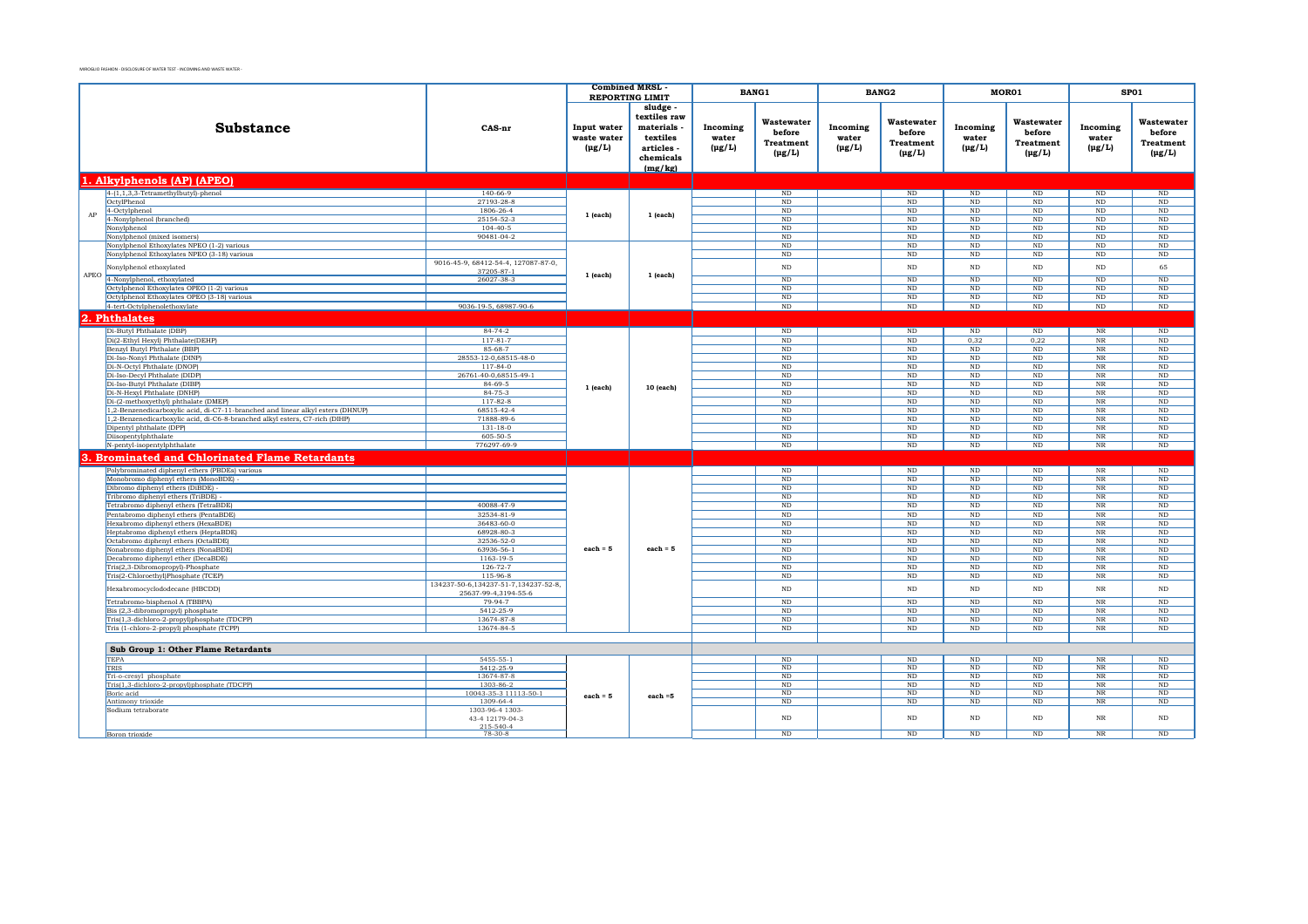|                                                                 |                                 | <b>Combined MRSL</b>                      |                                                                                       |                                  | <b>BANG1</b>                                            |                                  | <b>BANG2</b>                                            | MOR01                            |                                                         | SP01                             |                                                  |
|-----------------------------------------------------------------|---------------------------------|-------------------------------------------|---------------------------------------------------------------------------------------|----------------------------------|---------------------------------------------------------|----------------------------------|---------------------------------------------------------|----------------------------------|---------------------------------------------------------|----------------------------------|--------------------------------------------------|
|                                                                 |                                 | <b>REPORTING LIMIT</b>                    |                                                                                       |                                  |                                                         |                                  |                                                         |                                  |                                                         |                                  |                                                  |
| Substance                                                       | CAS-nr                          | Input water<br>waste water<br>$(\mu g/L)$ | sludge<br>textiles raw<br>materials<br>textiles<br>articles -<br>chemicals<br>(mg/kg) | Incoming<br>water<br>$(\mu g/L)$ | Wastewater<br>before<br><b>Treatment</b><br>$(\mu g/L)$ | Incoming<br>water<br>$(\mu g/L)$ | Wastewater<br>before<br><b>Treatment</b><br>$(\mu g/L)$ | Incoming<br>water<br>$(\mu g/L)$ | Wastewater<br>before<br><b>Treatment</b><br>$(\mu g/L)$ | Incoming<br>water<br>$(\mu g/L)$ | Wastewater<br>before<br>Treatment<br>$(\mu g/L)$ |
| 4. Amines (Associated with Azo dyes)                            |                                 |                                           |                                                                                       |                                  |                                                         |                                  |                                                         |                                  |                                                         |                                  |                                                  |
| 4-Aminodiphenyl                                                 | $92 - 67 - 1$                   |                                           |                                                                                       |                                  | ND                                                      |                                  | $\rm ND$                                                | $\rm ND$                         | $\rm ND$                                                | $_{\rm NR}$                      | $\rm ND$                                         |
| Benzidine                                                       | $92 - 87 - 5$                   |                                           |                                                                                       |                                  | ND                                                      |                                  | ND                                                      | $_{\rm ND}$                      | ND                                                      | $_{\rm NR}$                      | ND                                               |
| 4-Chloro-o-Toluidine                                            | 95-69-2                         |                                           |                                                                                       |                                  | $_{\rm ND}$                                             |                                  | $_{\rm ND}$                                             | $_{\rm ND}$                      | $_{\rm ND}$                                             | $_{\rm NR}$                      | $\rm ND$                                         |
| 2-Naphthylamine                                                 | $91 - 59 - 8$                   |                                           |                                                                                       |                                  | ND                                                      |                                  | ND                                                      | ND                               | ND                                                      | NR                               | ND                                               |
| o-Aminoazotoluene                                               | 97-56-3                         |                                           |                                                                                       |                                  | $\rm ND$                                                |                                  | $\rm ND$                                                | $_{\rm ND}$                      | $\rm ND$                                                | $_{\rm NR}$                      | $\rm ND$                                         |
| 2-Amino-4-Nitrotoluene                                          | $99 - 55 - 8$<br>$106 - 47 - 8$ |                                           |                                                                                       |                                  | <b>ND</b><br>ND                                         |                                  | ND<br>ND                                                | ND<br>ND                         | ND<br>ND                                                | <b>NR</b><br>$_{\rm NR}$         | ND<br>$\overline{\text{ND}}$                     |
| p-Chloroaniline<br>2,4-Diaminoanisole                           | 615-05-4                        |                                           |                                                                                       |                                  | ND                                                      |                                  | ND                                                      | ND                               | ND                                                      | NR                               | ND                                               |
| 4,4'-Diaminodiphenylmethane                                     | 101-77-9                        |                                           |                                                                                       |                                  | ND                                                      |                                  | ND                                                      | ND                               | ND                                                      | $_{\rm NR}$                      | $\overline{\text{ND}}$                           |
| 3,3'-Dichlorobenzidine                                          | $91-94-1$                       |                                           |                                                                                       |                                  | $\rm ND$                                                |                                  | $\rm ND$                                                | $\rm ND$                         | $\rm ND$                                                | $_{\rm NR}$                      | $\rm ND$                                         |
| 3.3'-Dimethoxybenzidine                                         | $119-90-4$                      |                                           |                                                                                       |                                  | ND                                                      |                                  | ND                                                      | ND                               | ND                                                      | NR                               | ND                                               |
| 3,3'-Dimethylbenzidine                                          | 119-93-7                        |                                           |                                                                                       |                                  | $\rm ND$                                                |                                  | $\rm ND$                                                | $\rm ND$                         | $\rm ND$                                                | $\overline{\text{NR}}$           | $\rm ND$                                         |
| 3,3'-Dimethyl-4,4'diaminodiphenylmethane                        | 838-88-0                        | $1$ (each)                                | 1 (each)                                                                              |                                  | $_{\rm ND}$                                             |                                  | $_{\rm ND}$                                             | $_{\rm ND}$                      | $\rm ND$                                                | $_{\rm NR}$                      | $\rm ND$                                         |
| <b>b-Cresidine</b>                                              | $120 - 71 - 8$                  |                                           |                                                                                       |                                  | N <sub>D</sub>                                          |                                  | <b>ND</b>                                               | ND.                              | $\rm ND$                                                | <b>NR</b>                        | $\rm ND$                                         |
| 4,4'-Methylene-Bis(2-Chloroaniline)                             | $101 - 14 - 4$                  |                                           |                                                                                       |                                  | $\rm ND$                                                |                                  | $\rm ND$                                                | $_{\rm ND}$                      | $_{\rm ND}$                                             | $\rm NR$                         | $\rm ND$                                         |
| 4,4'-Oxydianiline                                               | $101 - 80 - 4$                  |                                           |                                                                                       |                                  | N <sub>D</sub>                                          |                                  | N <sub>D</sub>                                          | ND.                              | ND.                                                     | <b>NR</b>                        | $\rm ND$                                         |
| 4,4'-Thiodianiline                                              | 139-65-1<br>95-53-4             |                                           |                                                                                       |                                  | $\rm ND$                                                |                                  | $\rm ND$                                                | $_{\rm ND}$                      | $\rm ND$                                                | $_{\rm NR}$                      | $\rm ND$                                         |
| o-Toluidine<br>2,4-Toluylenediamine                             | 95-80-7                         |                                           |                                                                                       |                                  | $_{\rm ND}$<br>ND                                       |                                  | $_{\rm ND}$<br>ND                                       | $_{\rm ND}$<br>ND                | $_{\rm ND}$<br>ND                                       | $_{\rm NR}$<br>$_{\rm NR}$       | $\rm ND$<br>$\overline{\text{ND}}$               |
| 2,4,5-Trimethylaniline                                          | 137-17-7                        |                                           |                                                                                       |                                  | $\rm ND$                                                |                                  | $\rm ND$                                                | $\rm ND$                         | $\rm ND$                                                | $_{\rm NR}$                      | $\rm ND$                                         |
| o-Anisidine                                                     | $90 - 04 - 0$                   |                                           |                                                                                       |                                  | ND                                                      |                                  | ND                                                      | ND                               | ND                                                      | $_{\rm NR}$                      | $\overline{\mathrm{ND}}$                         |
| p-Aminoazobenzene                                               | $60 - 09 - 3$                   |                                           |                                                                                       |                                  | $\rm ND$                                                |                                  | $\rm ND$                                                | $\rm ND$                         | $\rm ND$                                                | $\overline{\text{NR}}$           | $\rm ND$                                         |
| 2,4-Xylidine                                                    | $95 - 68 - 1$                   |                                           |                                                                                       |                                  | ND                                                      |                                  | $_{\rm ND}$                                             | ND                               | ND                                                      | NR                               | ND                                               |
| 2,6-Xylidine                                                    | $87 - 62 - 7$                   |                                           |                                                                                       |                                  | ND                                                      |                                  | ND                                                      | ND                               | ND                                                      | $_{\rm NR}$                      | $\overline{\text{ND}}$                           |
|                                                                 |                                 |                                           |                                                                                       |                                  |                                                         |                                  |                                                         |                                  |                                                         |                                  |                                                  |
| AzoDyes Sub Group 1: Allergenic Dyes                            |                                 | $1$ (each)                                | 5 (each)                                                                              |                                  |                                                         |                                  |                                                         |                                  |                                                         |                                  |                                                  |
| C.I. Disperse Blue 1                                            | 2475-45-8                       |                                           |                                                                                       |                                  | $\rm ND$                                                |                                  | $\rm ND$                                                | ND                               | $\rm ND$                                                | $_{\rm NR}$                      | ND                                               |
| C.I. Disperse Blue 3                                            | 2475-49-9                       |                                           |                                                                                       |                                  | $_{\rm ND}$                                             |                                  | $_{\rm ND}$                                             | $_{\rm ND}$                      | $_{\rm ND}$                                             | $_{\rm NR}$                      | $\rm ND$                                         |
| C.I. Disperse Blue 7                                            | 3179-90-6                       |                                           |                                                                                       |                                  | ND                                                      |                                  | ND                                                      | ND                               | ND                                                      | NR                               | ND                                               |
| C.I. Disperse Blue 26<br>C.I. Disperse Blue 35                  | 3860-63-7<br>12222-75-2         |                                           |                                                                                       |                                  | $\rm ND$<br><b>ND</b>                                   |                                  | $\rm ND$<br><b>ND</b>                                   | $\rm ND$<br>ND                   | $_{\rm ND}$                                             | $_{\rm NR}$                      | $\rm ND$                                         |
| C.I. Disperse Blue 102                                          | 12222-97-8                      |                                           |                                                                                       |                                  | ND                                                      |                                  | $_{\rm ND}$                                             | $_{\rm ND}$                      | $_{\rm ND}$<br>$\rm ND$                                 | $_{\rm NR}$<br>$_{\rm NR}$       | $\rm ND$<br>$\rm ND$                             |
| C.I. Disperse Blue 106                                          | 12223-01-7                      |                                           |                                                                                       |                                  | ND                                                      |                                  | ND                                                      | ND                               | ND                                                      | NR                               | ND                                               |
| C.I. Disperse Blue 124                                          | 61951-51-7                      |                                           |                                                                                       |                                  | ND                                                      |                                  | ND                                                      | $\rm ND$                         | $_{\rm ND}$                                             | $_{\rm NR}$                      | $\rm ND$                                         |
| C.I. Disperse Brown 1                                           | 23355-64-8                      |                                           |                                                                                       |                                  | $\rm ND$                                                |                                  | $\rm ND$                                                | $_{\rm ND}$                      | $_{\rm ND}$                                             | $\rm NR$                         | $\rm ND$                                         |
| C.I. Disperse Orange 1                                          | 2581-69-3                       | $1$ (each)                                | 5 (each)                                                                              |                                  | ND                                                      |                                  | ND                                                      | ND                               | ND                                                      | NR                               | ND                                               |
| C.I. Disperse Orange 3                                          | $730 - 40 - 5$                  |                                           |                                                                                       |                                  | $\rm ND$                                                |                                  | $\rm ND$                                                | $\rm ND$                         | $_{\rm ND}$                                             | $_{\rm NR}$                      | $\rm ND$                                         |
| C.I. Disperse Orange 37/76                                      | 13301-61-6                      |                                           |                                                                                       |                                  | $_{\rm ND}$                                             |                                  | $_{\rm ND}$                                             | $_{\rm ND}$                      | $_{\rm ND}$                                             | $_{\rm NR}$                      | $\rm ND$                                         |
| C.I. Disperse Red 1                                             | 2872-48-2                       |                                           |                                                                                       |                                  | ND                                                      |                                  | ND                                                      | ND                               | ND                                                      | <b>NR</b>                        | ND                                               |
| C.I. Disperse Red 11                                            | 2872-48-2<br>3179-89-3          |                                           |                                                                                       |                                  | $\rm ND$<br>N <sub>D</sub>                              |                                  | $\rm ND$                                                | $\rm ND$<br>ND.                  | $\rm ND$                                                | $\overline{\text{NR}}$<br>NR     | $\rm ND$                                         |
| C.I. Disperse Red 17<br>C.I. Disperse Yellow 1                  | 119-15-3                        |                                           |                                                                                       |                                  | $\rm ND$                                                |                                  | $_{\rm ND}$<br>$\rm ND$                                 | $\rm ND$                         | <b>ND</b><br>$\rm ND$                                   | $_{\rm NR}$                      | <b>ND</b><br>$\rm ND$                            |
| C.I. Disperse Yellow 3                                          | 2832-40-8                       |                                           |                                                                                       |                                  | $_{\rm ND}$                                             |                                  | $_{\rm ND}$                                             | $_{\rm ND}$                      | $_{\rm ND}$                                             | $_{\rm NR}$                      | $\rm ND$                                         |
| C.I. Disperse Yellow 9                                          | 6373-73-5                       |                                           |                                                                                       |                                  | ND                                                      |                                  | ND                                                      | ND                               | ND                                                      | NR                               | ND                                               |
| C.I. Disperse Yellow 39                                         | 12236-29-2                      |                                           |                                                                                       |                                  | $\rm ND$                                                |                                  | $\rm ND$                                                | $\rm ND$                         | $_{\rm ND}$                                             | $_{\rm NR}$                      | $\rm ND$                                         |
| C.I. Disperse Yellow 49                                         | 54824-37-2                      |                                           |                                                                                       |                                  | ND                                                      |                                  | ND                                                      | ND                               | ND                                                      | $_{\rm NR}$                      | $\overline{\text{ND}}$                           |
|                                                                 |                                 |                                           |                                                                                       |                                  |                                                         |                                  |                                                         |                                  |                                                         |                                  |                                                  |
| AzoDyes Sub Group 2: Carcinogenic Dyes                          |                                 | $1$ (each)                                | 5 (each)                                                                              |                                  |                                                         |                                  |                                                         |                                  |                                                         |                                  |                                                  |
| C.I. Acid Red 26<br>C.I. Basic Red 9 monohydrochloride          | 3761-53-3                       |                                           |                                                                                       |                                  | ND                                                      |                                  | ND                                                      | ND                               | $\rm ND$                                                | NR                               | ND                                               |
| C.I. Basic Violet 14                                            | $569 - 61 - 9$                  |                                           |                                                                                       |                                  | $\rm ND$                                                |                                  | $\rm ND$                                                | $_{\rm ND}$                      | $\rm ND$                                                | $\overline{\text{NR}}$           | $\rm ND$                                         |
| C.I. Direct Blue 6                                              | 632-99-5<br>2602-46-2           |                                           |                                                                                       |                                  | <b>ND</b><br>$\rm ND$                                   |                                  | $\rm ND$<br>$\rm ND$                                    | ND.<br>$_{\rm ND}$               | <b>ND</b><br>$\rm ND$                                   | <b>NR</b><br>$_{\rm NR}$         | ND<br>$\rm ND$                                   |
| C.I. Direct Red 28                                              | 573-58-0                        |                                           |                                                                                       |                                  | $_{\rm ND}$                                             |                                  | $_{\rm ND}$                                             | $_{\rm ND}$                      | $_{\rm ND}$                                             | $_{\rm NR}$                      | $\rm ND$                                         |
| C.I. Direct Black 38                                            | 1937-37-7                       |                                           |                                                                                       |                                  | N <sub>D</sub>                                          |                                  | $_{\rm ND}$                                             | $\rm ND$                         | $\rm ND$                                                | $_{\rm NR}$                      | $\rm ND$                                         |
| C.I. Direct Disperse Blue 1                                     | 2475-45-8                       |                                           |                                                                                       |                                  | $\rm ND$                                                |                                  | $_{\rm ND}$                                             | ND                               | $\rm ND$                                                | $_{\rm NR}$                      | $\rm ND$                                         |
| C.I. Direct Disperse Yellow 3                                   | 2832-40-8                       |                                           |                                                                                       |                                  | $_{\rm ND}$                                             |                                  | $_{\rm ND}$                                             | $_{\rm ND}$                      | $_{\rm ND}$                                             | $_{\rm NR}$                      | $\rm ND$                                         |
| C.I. Direct Disperse Orange 11                                  | $82 - 28 - 0$                   |                                           |                                                                                       |                                  | ND                                                      |                                  | <b>ND</b>                                               | ND                               | ND                                                      | NR                               | ND                                               |
| C.I. Direct Disperse Yellow 23                                  | 6250-23-3                       | 1 (each)                                  |                                                                                       |                                  | $\rm ND$                                                |                                  | $\rm ND$                                                | $\rm ND$                         | $_{\rm ND}$                                             | $_{\rm NR}$                      | $\rm ND$                                         |
| C.I. Direct Disperse Orange 149<br>C.I. Direct Solvent Yellow 1 | 85136-74-9                      |                                           | 5 (each)                                                                              |                                  | <b>ND</b>                                               |                                  | ND                                                      | ND                               | ND                                                      | NR                               | ND                                               |
| C.I. Direct Solvent Yellow 2                                    | $60 - 09 - 3$                   |                                           |                                                                                       |                                  | $\rm ND$                                                |                                  | $\rm ND$                                                | $_{\rm ND}$                      | $\rm ND$                                                | $\overline{\text{NR}}$           | $\rm ND$                                         |
| C.I. Direct Solvent Yellow 3                                    | 60-11-7 EN71-9<br>97-56-3       |                                           |                                                                                       |                                  | <b>ND</b><br>$\overline{\text{ND}}$                     |                                  | <b>ND</b><br>ND                                         | ND<br>ND                         | ND<br>ND                                                | NR<br>$_{\rm NR}$                | ND<br>$\overline{\text{ND}}$                     |
| C.I. Direct Solvent Yellow 14                                   | 842-07-9                        |                                           |                                                                                       |                                  | $_{\rm ND}$                                             |                                  | $_{\rm ND}$                                             | $_{\rm ND}$                      | $_{\rm ND}$                                             | $_{\rm NR}$                      | $\rm ND$                                         |
| C.I. Basic Blue 26                                              | 2580-56-5                       |                                           |                                                                                       |                                  | N <sub>D</sub>                                          |                                  | N <sub>D</sub>                                          | N <sub>D</sub>                   | ND.                                                     | <b>NR</b>                        | N <sub>D</sub>                                   |
| C.I. Basic Violet 1                                             | 8004-87-3 EN71-9                |                                           |                                                                                       |                                  | $\overline{\text{ND}}$                                  |                                  | $\rm ND$                                                | $_{\rm ND}$                      | $\rm ND$                                                | $\overline{\text{NR}}$           | $\rm ND$                                         |
| C.I. Direct Brown 95                                            | 16071-86-6                      |                                           |                                                                                       |                                  | <b>ND</b>                                               |                                  | N <sub>D</sub>                                          | ND                               | $_{\rm ND}$                                             | N <sub>R</sub>                   | ND                                               |
| C.I. Direct Blue 15                                             | 2429-74-5                       |                                           |                                                                                       |                                  | $\overline{\text{ND}}$                                  |                                  | ND                                                      | $_{\rm ND}$                      | ND                                                      | $_{\rm NR}$                      | $\rm ND$                                         |
| C.I. Direct Blue 218<br>C.L. Acid Red 114                       | 28407-36-6                      |                                           |                                                                                       |                                  | $_{\rm ND}$                                             |                                  | $_{\rm ND}$                                             | $_{\rm ND}$                      | $_{\rm ND}$                                             | $_{\rm NR}$                      | $\rm ND$                                         |
| C.I. Acid Violet 49                                             | 6459-94-5                       |                                           |                                                                                       |                                  | ND                                                      |                                  | ND                                                      | ND                               | ND                                                      | NR                               | ND                                               |
|                                                                 | 1694-09-3                       |                                           |                                                                                       |                                  | $\rm ND$                                                |                                  | $_{\rm ND}$                                             | $_{\rm ND}$                      | $\rm ND$                                                | $_{\rm NR}$                      | $\rm ND$                                         |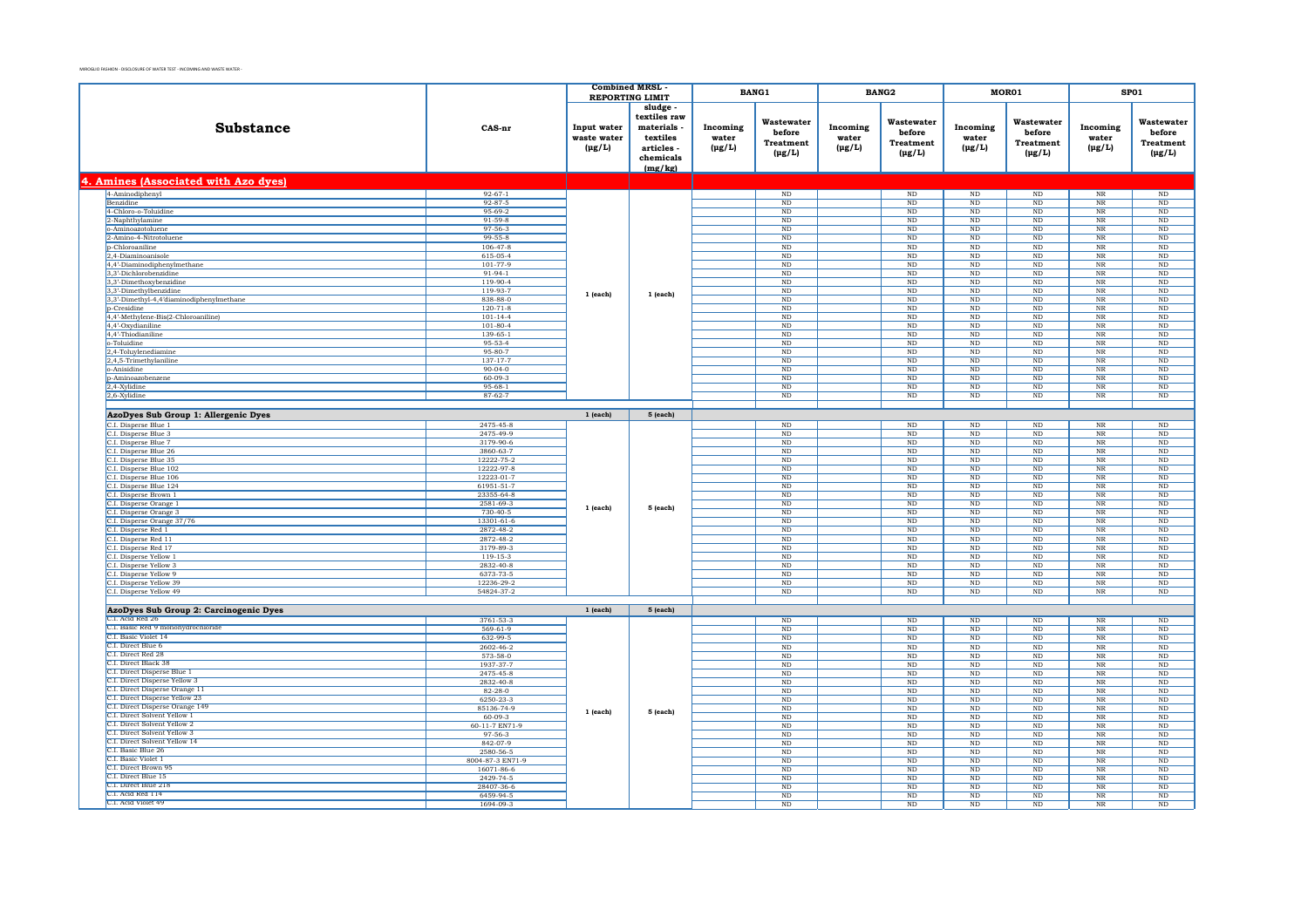|                                                         |                                    | <b>Combined MRSL</b>                      |                                                                                       |                                  | BANG1                                                   |                                  | BANG2                                                   |                                  | MOR01                                                   |                                  | SP01                                             |
|---------------------------------------------------------|------------------------------------|-------------------------------------------|---------------------------------------------------------------------------------------|----------------------------------|---------------------------------------------------------|----------------------------------|---------------------------------------------------------|----------------------------------|---------------------------------------------------------|----------------------------------|--------------------------------------------------|
|                                                         |                                    |                                           | <b>REPORTING LIMIT</b>                                                                |                                  |                                                         |                                  |                                                         |                                  |                                                         |                                  |                                                  |
| <b>Substance</b>                                        | CAS-nr                             | Input water<br>waste water<br>$(\mu g/L)$ | sludge<br>textiles raw<br>materials<br>textiles<br>articles -<br>chemicals<br>(mg/kg) | Incoming<br>water<br>$(\mu g/L)$ | Wastewater<br>before<br><b>Treatment</b><br>$(\mu g/L)$ | Incoming<br>water<br>$(\mu g/L)$ | Wastewater<br>before<br><b>Treatment</b><br>$(\mu g/L)$ | Incoming<br>water<br>$(\mu g/L)$ | Wastewater<br>before<br><b>Treatment</b><br>$(\mu g/L)$ | Incoming<br>water<br>$(\mu g/L)$ | Wastewater<br>before<br>Treatment<br>$(\mu g/L)$ |
| 5. Organotin compounds                                  |                                    |                                           |                                                                                       |                                  |                                                         |                                  |                                                         |                                  |                                                         |                                  |                                                  |
| MBT(Monobutyltin)                                       | 78763-54-9                         |                                           |                                                                                       |                                  | $\rm ND$                                                |                                  | ND                                                      | $\rm ND$                         | $\rm ND$                                                | $_{\rm NR}$                      | $\rm ND$                                         |
| DBT(Dibutyltin)                                         | $1002 - 53 - 5$                    |                                           |                                                                                       |                                  | ND                                                      |                                  | ND                                                      | ND                               | ND                                                      | NR                               | ND                                               |
| TBT(Tributyltin)                                        | 36643-28-4                         |                                           |                                                                                       |                                  | ND                                                      |                                  | ND                                                      | ND                               | ND                                                      | $_{\rm NR}$                      | ND                                               |
| DOT(Dioctyltin)<br>MOT(Monooctyltin)                    | 94410-05-6<br>15231-44-4           |                                           |                                                                                       |                                  | $_{\rm ND}$<br>ND                                       |                                  | ND<br>ND                                                | $\rm ND$<br>ND                   | $\rm ND$<br>ND                                          | $_{\rm NR}$<br>NR                | $\rm ND$<br>ND                                   |
| DPhT(Diphenyltin)                                       | 1011-95-6, 6381-06-2               |                                           |                                                                                       |                                  | $\rm ND$                                                |                                  | ND                                                      | $\rm ND$                         | $\rm ND$                                                | $_{\rm NR}$                      | ND                                               |
| TeBT(Tetrabutyltin)                                     | $1461 - 25 - 2$                    |                                           |                                                                                       |                                  | ND                                                      |                                  | ND                                                      | ND                               | ND                                                      | NR                               | ND                                               |
| TCHT(Tricyclohexyl Tin)                                 | 6056-50-4                          | $0,1$ (each)                              | 1 (each)                                                                              |                                  | ND                                                      |                                  | ND                                                      | ND                               | ND                                                      | $\overline{\text{NR}}$           | ND                                               |
| TPT(Tripropyltin)                                       | NA                                 |                                           |                                                                                       |                                  | $_{\rm ND}$                                             |                                  | $\rm ND$                                                | $\rm ND$                         | $_{\rm ND}$                                             | $_{\rm NR}$                      | $\rm ND$                                         |
| TeET(Tetraethyltin)                                     | 597-64-8                           |                                           |                                                                                       |                                  | ND                                                      |                                  | ND                                                      | ND                               | ND                                                      | NR                               | ND                                               |
| Tributyltin oxide (TBTO)                                | 56-35-9                            |                                           |                                                                                       |                                  | $_{\rm ND}$                                             |                                  | $_{\rm ND}$                                             | $\rm ND$                         | $_{\rm ND}$                                             | $_{\rm NR}$                      | $\rm ND$                                         |
| Dibutyltin dichloride (DBTC)                            | $683 - 18 - 1$<br>668-34-8         |                                           |                                                                                       |                                  | ND                                                      |                                  | ND<br>ND                                                | <b>ND</b>                        | ND                                                      | NR<br><b>NR</b>                  | ND<br>ND                                         |
| Triphenyltin (TPhT)<br>Dibutyltin hydrogen borate (DBB) | 75113-37-0                         |                                           |                                                                                       |                                  | $\rm ND$<br>$\rm ND$                                    |                                  | $\rm ND$                                                | $\rm ND$<br>$\rm ND$             | $\rm ND$<br>$\rm ND$                                    | $_{\rm NR}$                      | $\rm ND$                                         |
|                                                         |                                    |                                           |                                                                                       |                                  |                                                         |                                  |                                                         |                                  |                                                         |                                  |                                                  |
| 6. PFCs                                                 |                                    |                                           |                                                                                       |                                  |                                                         |                                  |                                                         |                                  |                                                         |                                  |                                                  |
| PFBA                                                    | 375-22-4                           |                                           |                                                                                       |                                  | $\rm ND$                                                |                                  | $\rm ND$                                                | $\rm ND$                         | $\rm ND$                                                | $\rm ND$                         | $\rm ND$                                         |
| PFPeA<br>PFHxA                                          | 2706-90-3<br>$307 - 24 - 4$        |                                           |                                                                                       |                                  | ND<br>ND                                                |                                  | $\rm ND$<br>$\overline{\text{ND}}$                      | ND<br>ND                         | ND<br>$\rm ND$                                          | ND<br>$\overline{\text{ND}}$     | $\rm ND$<br>0,2                                  |
| PFHpA                                                   | 375-85-9                           |                                           |                                                                                       |                                  | ND                                                      |                                  | ND                                                      | ND                               | ND                                                      | ND                               | ND                                               |
| PFOA                                                    | $335-67-1$                         |                                           |                                                                                       |                                  | ND                                                      |                                  | ND                                                      | ND                               | ND                                                      | ND                               | ND                                               |
| PFNA                                                    | 375-95-1                           |                                           |                                                                                       |                                  | $_{\rm ND}$                                             |                                  | ND                                                      | $\rm ND$                         | $\rm ND$                                                | $_{\rm ND}$                      | $\rm ND$                                         |
| PFDA                                                    | 335-76-2                           |                                           |                                                                                       |                                  | ND                                                      |                                  | ND                                                      | ND                               | ND                                                      | ND                               | ND                                               |
| PFUnA                                                   | 2058-94-8                          | $0,01$ (each)                             | $0,01$ (each)                                                                         |                                  | $_{\rm ND}$                                             |                                  | ND                                                      | $\rm ND$                         | $_{\rm ND}$                                             | $\rm ND$                         | $\rm ND$                                         |
| PFDoA                                                   | $307 - 55 - 1$                     |                                           |                                                                                       |                                  | ND                                                      |                                  | ND                                                      | ND                               | ND                                                      | ND                               | ND                                               |
| PFTrA                                                   | 72629-94-8                         |                                           |                                                                                       |                                  | ND                                                      |                                  | ND                                                      | ND                               | ND                                                      | ND                               | ND                                               |
| PFteA                                                   | 376-06-7                           |                                           |                                                                                       |                                  | $\rm ND$                                                |                                  | $\rm ND$                                                | $\rm ND$                         | $\rm ND$                                                | $\rm ND$                         | $\rm ND$                                         |
| <b>PFBS</b><br>PFHxS                                    | 375-73-5 or 59933-66-3<br>355-46-4 |                                           |                                                                                       |                                  | $_{\rm ND}$                                             |                                  | $_{\rm ND}$                                             | $\rm ND$                         | $_{\rm ND}$                                             | $_{\rm ND}$                      | $\rm ND$                                         |
| PFHpS                                                   | 375-92-8                           |                                           |                                                                                       |                                  | ND<br>$_{\rm ND}$                                       |                                  | ND<br>$_{\rm ND}$                                       | ND<br>$\rm ND$                   | ND<br>$_{\rm ND}$                                       | ND<br>$\rm ND$                   | ND<br>$\rm ND$                                   |
| <b>PFOS</b>                                             | $1763 - 23 - 1$                    |                                           |                                                                                       |                                  | ND                                                      |                                  | ND                                                      | ND                               | ND                                                      | ND                               | ND                                               |
| <b>PFDS</b>                                             | 335-77-3                           |                                           |                                                                                       |                                  | ND                                                      |                                  | ND                                                      | ND                               | ND                                                      | ND                               | ND                                               |
| 4:2 FTOH                                                | 2043-47-2                          |                                           |                                                                                       |                                  | $\rm ND$                                                |                                  | $\rm ND$                                                | $\rm ND$                         | $\rm ND$                                                | $\rm ND$                         | $\rm ND$                                         |
| $6:2$ FTOH                                              | $647 - 42 - 7$                     | $0,1$ (each)                              | $0,1$ (each)                                                                          |                                  | ND                                                      |                                  | ND                                                      | $_{\rm ND}$                      | $\rm ND$                                                | $_{\rm ND}$                      | $\rm ND$                                         |
| $8:2$ FTOH                                              | 678-39-7                           |                                           |                                                                                       |                                  | ND                                                      |                                  | ND                                                      | ND                               | ND                                                      | ND                               | ND                                               |
| 10:2 FTOH<br>6:2 FTA                                    | 865-86-1<br>17527-29-6             |                                           |                                                                                       |                                  | $\rm ND$<br>$\rm ND$                                    |                                  | ND<br>ND                                                | ND<br>$\rm ND$                   | ND<br>$\rm ND$                                          | ND<br>$\rm ND$                   | ND<br>$\rm ND$                                   |
| 8:2 FTA                                                 | 27905-45-9                         |                                           |                                                                                       |                                  | $_{\rm ND}$                                             |                                  | ND                                                      | $\rm ND$                         | $\rm ND$                                                | $\rm ND$                         | $\rm ND$                                         |
| 10:2 FTA                                                | 17741-60-5                         |                                           |                                                                                       |                                  | $_{\rm ND}$                                             |                                  | $\mathop{\rm ND}\nolimits$                              | $\rm ND$                         | $_{\rm ND}$                                             | $_{\rm ND}$                      | $\rm ND$                                         |
| <b>PFOSA</b>                                            | 754-91-6                           |                                           |                                                                                       |                                  | ND                                                      |                                  | ND                                                      | ND                               | ND                                                      | ND                               | ND                                               |
| POSF                                                    | $307 - 35 - 7$                     |                                           |                                                                                       |                                  | $\rm ND$                                                |                                  | ND                                                      | $\rm ND$                         | $\rm ND$                                                | ND                               | $\rm ND$                                         |
| N-Me-FOSA                                               | 31506-32-8                         |                                           |                                                                                       |                                  | $_{\rm ND}$                                             |                                  | $_{\rm ND}$                                             | $\rm ND$                         | $_{\rm ND}$                                             | $_{\rm ND}$                      | $\rm ND$                                         |
| N-Et-FOSA                                               | 4151-50-2                          | 0,01 (each)                               | 0,01 (each)                                                                           |                                  | ND                                                      |                                  | ND                                                      | ND                               | ND                                                      | ND                               | ND                                               |
| N-Me-FOSE alcohol<br>N-Et-FOSE alcohol                  | 24448-09-7<br>1691-99-2            |                                           |                                                                                       |                                  | $\rm ND$<br>ND                                          |                                  | ND<br>ND                                                | $\rm ND$<br>ND                   | $_{\rm ND}$<br>ND                                       | $\rm ND$<br>ND                   | $\rm ND$<br>ND                                   |
| PF-3,7-DMOA                                             | 172155-07-6                        |                                           |                                                                                       |                                  | ND                                                      |                                  | ND                                                      | ND                               | ND                                                      | ND                               | ND                                               |
| <b>HPFHpA</b>                                           | 1546-95-8                          |                                           |                                                                                       |                                  | $_{\rm ND}$                                             |                                  | $_{\rm ND}$                                             | $\rm ND$                         | $_{\rm ND}$                                             | $_{\rm ND}$                      | $\rm ND$                                         |
| 4HPFUnA                                                 | 34598-33-9                         |                                           |                                                                                       |                                  | ND                                                      |                                  | ND                                                      | ND                               | ND                                                      | ND                               | ND                                               |
| 1H, 1H, 2H, 2H-PFOS                                     | 27619-97-2                         |                                           |                                                                                       |                                  | $\rm ND$                                                |                                  | ND                                                      | $\rm ND$                         | $\rm ND$                                                | $\rm ND$                         | $\rm ND$                                         |
| <b>Chloro benzenes</b>                                  |                                    |                                           |                                                                                       |                                  |                                                         |                                  |                                                         |                                  |                                                         |                                  |                                                  |
| Dichlorobenzenes various                                |                                    |                                           |                                                                                       |                                  | $_{\rm ND}$                                             |                                  | $\rm ND$                                                | $\rm ND$                         | $\rm ND$                                                | $_{\rm ND}$                      | $\rm ND$                                         |
| 1,2-Dichlorobenzene                                     | $95 - 50 - 1$                      |                                           |                                                                                       |                                  | ND                                                      |                                  | ND                                                      | ND                               | ND                                                      | ND                               | 0,18                                             |
| 1,3-Dichlorobenzene                                     | $541 - 73 - 1$                     |                                           |                                                                                       |                                  | ND                                                      |                                  | ND                                                      | ND                               | ND                                                      | ND                               | $\rm ND$                                         |
| 1,4-Dichlorobenzene                                     | $106 - 46 - 7$                     |                                           |                                                                                       |                                  | $\rm ND$                                                |                                  | ND                                                      | $\rm ND$                         | $\rm ND$                                                | $\rm ND$                         | $\rm ND$                                         |
| Trichlorobenzenes various                               |                                    |                                           |                                                                                       |                                  | $_{\rm ND}$                                             |                                  | ND                                                      | $\rm ND$                         | $\rm ND$                                                | $\rm ND$                         | $\rm ND$                                         |
| 1,2,3-Trichlorobenzene<br>1.2.4-trichlorobenzene        | $87 - 61 - 6$<br>$120 - 82 - 1$    | 0,02 (each)                               |                                                                                       |                                  | $_{\rm ND}$<br>ND                                       |                                  | $\mathop{\rm ND}\nolimits$<br>ND                        | $_{\rm ND}$<br>ND                | $_{\rm ND}$<br>ND                                       | $_{\rm ND}$<br>ND                | $\rm ND$<br>ND                                   |
| 1,3,5-Trichlorobenzene                                  | $108 - 70 - 3$                     |                                           | $0,5$ (each)                                                                          |                                  | $\rm ND$                                                |                                  | ND                                                      | $\rm ND$                         | $\rm ND$                                                | ND                               | ND                                               |
| Tetrachlorobenzene                                      | 12408-10-5                         |                                           |                                                                                       |                                  | $_{\rm ND}$                                             |                                  | $_{\rm ND}$                                             | $\rm ND$                         | $_{\rm ND}$                                             | $_{\rm ND}$                      | $\rm ND$                                         |
| $1,2,3,4$ -tetrachlorobenzene                           | 634-66-2                           |                                           |                                                                                       |                                  | ND                                                      |                                  | ND                                                      | ND                               | ND                                                      | ND                               | ND                                               |
| 1,2,3,5-tetrachlorobenzene                              | 634-90-2                           |                                           |                                                                                       |                                  | $\rm ND$                                                |                                  | ND                                                      | $\rm ND$                         | $_{\rm ND}$                                             | $\rm ND$                         | $\rm ND$                                         |
| 1.2.4.5-tetrachlorobenzene                              | 95-94-3                            |                                           |                                                                                       |                                  | ND                                                      |                                  | ND                                                      | ND                               | ND                                                      | ND                               | ND                                               |
| Pentachlorobenzene<br>Hexachlorobenzene                 | 608-93-5<br>$118 - 74 - 1$         |                                           |                                                                                       |                                  | ND<br>$\rm ND$                                          |                                  | ND<br>$\rm ND$                                          | $\rm ND$<br>ND                   | $\rm ND$<br>$\rm ND$                                    | ND<br>$\rm ND$                   | $\rm ND$<br>$\rm ND$                             |
| chlorobenzene                                           | 108-90-7                           |                                           |                                                                                       |                                  | $_{\rm ND}$                                             |                                  | $\rm ND$                                                | $_{\rm ND}$                      | $_{\rm ND}$                                             | $_{\rm ND}$                      | $\rm ND$                                         |
|                                                         |                                    |                                           |                                                                                       |                                  |                                                         |                                  |                                                         |                                  |                                                         |                                  |                                                  |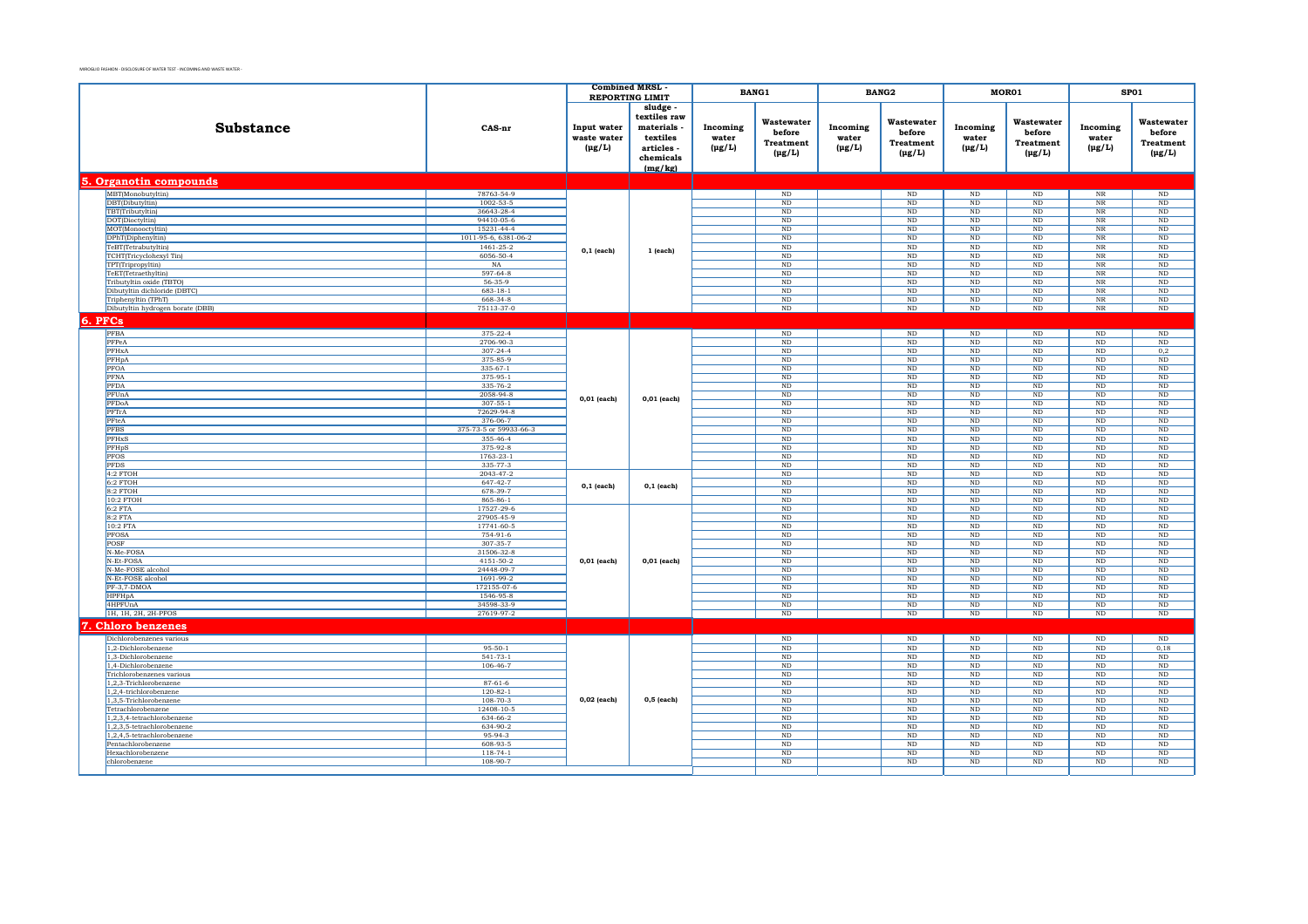|  |                                                                      | <b>Combined MRSL</b>         |                              |                              | <b>BANG1</b> |                  | <b>BANG2</b>         | MOR01                   |                       |                      | SP01                       |                  |
|--|----------------------------------------------------------------------|------------------------------|------------------------------|------------------------------|--------------|------------------|----------------------|-------------------------|-----------------------|----------------------|----------------------------|------------------|
|  |                                                                      |                              |                              | <b>REPORTING LIMIT</b>       |              |                  |                      |                         |                       |                      |                            |                  |
|  |                                                                      |                              |                              | sludge<br>textiles raw       |              |                  |                      |                         |                       |                      |                            |                  |
|  | <b>Substance</b>                                                     | CAS-nr                       | Input water                  | materials                    | Incoming     | Wastewater       | Incoming             | Wastewater              | Incoming              | Wastewater           | Incoming                   | Wastewater       |
|  |                                                                      |                              | waste water                  | textiles                     | water        | before           | water                | before                  | water                 | before               | water                      | before           |
|  |                                                                      |                              | $(\mu g/L)$                  | articles -                   | $(\mu g/L)$  | <b>Treatment</b> | $(\mu g/L)$          | <b>Treatment</b>        | $(\mu g/L)$           | <b>Treatment</b>     | $(\mu g/L)$                | <b>Treatment</b> |
|  |                                                                      |                              |                              | chemicals                    |              | $(\mu g/L)$      |                      | $(\mu g/L)$             |                       | $(\mu g/L)$          |                            | $(\mu g/L)$      |
|  |                                                                      |                              |                              | (mg/kg)                      |              |                  |                      |                         |                       |                      |                            |                  |
|  | 8. Chlorinated solvents                                              |                              |                              |                              |              |                  |                      |                         |                       |                      |                            |                  |
|  | Dichloromethane                                                      | 75-09-2                      |                              |                              |              |                  |                      |                         | $\rm ND$              | ND                   | $_{\rm NR}$                | ND               |
|  | Chloroform                                                           | 67-66-3                      |                              |                              |              |                  |                      |                         | ND                    | 3,4                  | $_{\rm NR}$                | ND               |
|  | Tetrachloromethane                                                   | $56 - 23 - 5$                |                              |                              |              |                  |                      |                         | <b>ND</b>             | ND                   | $_{\rm NR}$                | ND               |
|  | 1,1,2-Trichloroethane                                                | $79 - 00 - 5$                |                              | $0,5$ (each)                 |              |                  |                      |                         | ND                    | ND                   | $_{\rm NR}$                | ND               |
|  | 1.1-Dichloroethane                                                   | $75-34-3$                    |                              |                              |              |                  |                      |                         | <b>ND</b>             | ND                   | $_{\rm NR}$                | ND               |
|  | 1,2-Dichloroethane                                                   | 107-06-2                     |                              |                              |              |                  |                      |                         | $\rm ND$              | $\rm ND$             | $_{\rm NR}$                | $\rm ND$         |
|  | Trichloroethylene                                                    | $79-01-6$<br>$127 - 18 - 4$  | 1 (each)                     |                              |              |                  |                      |                         | ND<br><b>ND</b>       | ND<br>ND             | $_{\rm NR}$                | ND<br>ND         |
|  | Perchloroethylene<br>1,1,1-trichloroethane                           | $71-55-6$                    |                              | 10                           |              |                  |                      |                         | <b>ND</b>             | ND                   | $_{\rm NR}$<br>$_{\rm NR}$ | ND               |
|  | 1.1.1.2-Tetrachloroethane                                            | $630 - 20 - 6$               |                              |                              |              |                  |                      |                         | ND                    | ND                   | $_{\rm NR}$                | ND               |
|  | 1,1,2,2-Tetrachloroethane                                            | $79-34-5$                    |                              |                              |              |                  |                      |                         | <b>ND</b>             | ND                   | $_{\rm NR}$                | $\rm ND$         |
|  | Pentachloroethane                                                    | $76 - 01 - 7$                |                              | $0,5$ (each)                 |              |                  |                      |                         | <b>ND</b>             | ND                   | $_{\rm NR}$                | $\rm ND$         |
|  | 1,1-Dichloroethylene                                                 | 75-35-4                      |                              |                              |              |                  |                      |                         | ND                    | ND                   | $\rm NR$                   | ND               |
|  | 1,2,3-trichloropropane                                               | $96 - 18 - 4$                |                              |                              |              |                  |                      |                         | <b>ND</b>             | ND                   | $_{\rm NR}$                | $\rm ND$         |
|  |                                                                      |                              |                              |                              |              |                  |                      |                         |                       |                      |                            |                  |
|  | 9. Chloro phenols                                                    |                              |                              |                              |              |                  |                      |                         |                       |                      |                            |                  |
|  | Pentachlorophenols (PCP)                                             | 87-86-5                      |                              |                              |              | $\rm ND$         |                      | $\rm ND$                | $\rm ND$              | ND                   | $_{\rm NR}$                | $\rm ND$         |
|  | Tetrachlorophenols (TeCP)                                            | 25167-83-3                   |                              |                              |              | ND               |                      | <b>ND</b>               | <b>ND</b>             | ND                   | $_{\rm NR}$                | ND               |
|  | 2,3,4,5-Tetrachlorophenol                                            | 4901-51-3                    |                              |                              |              | ND               |                      | ND                      | ND                    | ND                   | $_{\rm NR}$                | ND               |
|  | 2,3,4,6-Tetrachlorophenol                                            | 58-90-2                      |                              |                              |              | $\rm ND$         |                      | $_{\rm ND}$             | $\rm ND$              | $\rm ND$             | $_{\rm NR}$                | $\rm ND$         |
|  | 2,3,5,6-tetrachlorophenol<br>Trichlorophenol (TriCP)                 | 935-95-5<br>25167-82-2       |                              |                              |              | ND<br>$\rm ND$   |                      | ND<br>$_{\rm ND}$       | $\rm ND$<br>$\rm ND$  | $\rm ND$<br>$\rm ND$ | $_{\rm NR}$<br>$_{\rm NR}$ | $\rm ND$<br>ND   |
|  | 2,4,6-trichlorophenol                                                | 88-06-2                      |                              |                              |              | ND               |                      | ND                      | ND                    | $\rm ND$             | $_{\rm NR}$                | $\rm ND$         |
|  | 2,3,4-trichlorophenol                                                | 15950-66-0                   |                              |                              |              | ND               |                      | ND                      | ND                    | ND                   | $_{\rm NR}$                | ND               |
|  | 2,3,5-trichlorophenol                                                | 933-78-8                     |                              |                              |              | ND               |                      | N <sub>D</sub>          | <b>ND</b>             | ND                   | $_{\rm NR}$                | ND               |
|  | 2,3,6-trichlorophenol                                                | 933-75-5                     | $0,5$ (each)                 | 0,05 (each)                  |              | ND               |                      | ND                      | ND                    | ND                   | $_{\rm NR}$                | $\rm ND$         |
|  | 2,4,5-trichlorophenol                                                | 95-95-4                      |                              |                              |              | ND               |                      | <b>ND</b>               | <b>ND</b>             | ND                   | $_{\rm NR}$                | ND               |
|  | 3,4,5-trichlorophenol                                                | $609 - 19 - 8$               |                              |                              |              | ND               |                      | ND                      | ND                    | ND                   | $_{\rm NR}$                | ND               |
|  | Dichlorophenols (DiCP)<br>2,3-dichlorophenol                         | $25167 - 81 - 1$<br>576-24-9 |                              |                              |              | ND<br>$\rm ND$   |                      | ND<br>$\rm ND$          | <b>ND</b><br>$\rm ND$ | ND<br>$\rm ND$       | $_{\rm NR}$<br>$_{\rm NR}$ | ND<br>$\rm ND$   |
|  | 2,4-dichlorophenol                                                   | $120-83-2$                   |                              |                              |              | $\rm ND$         |                      | ND                      | ND                    | ND                   | $_{\rm NR}$                | ND               |
|  | 2,5-dichlorophenol                                                   | 583-78-8                     |                              |                              |              | $\rm ND$         |                      | ND                      | ND                    | $\rm ND$             | $\rm NR$                   | $\rm ND$         |
|  | 3, 4-dichlorophenol                                                  | 95-77-2                      |                              |                              |              | ND               |                      | ND                      | $\rm ND$              | $\rm ND$             | $_{\rm NR}$                | $\rm ND$         |
|  | 3, 5-dichlorophenol                                                  | 591-35-5                     |                              |                              |              | $\rm ND$         |                      | $\rm ND$                | $\rm ND$              | $\rm ND$             | $_{\rm NR}$                | $\rm ND$         |
|  | Mono Chlorophenol various                                            |                              |                              |                              |              | ND               |                      | ND                      | <b>ND</b>             | ND                   | NR                         | ND               |
|  | <b>10. SCCP</b>                                                      |                              |                              |                              |              |                  |                      |                         |                       |                      |                            |                  |
|  | <b>SCCP C10-13</b>                                                   | 85535-84-8                   | $0,5$ (sum)                  | $1$ (sum)                    |              |                  |                      |                         |                       |                      |                            |                  |
|  | 11. Heavy metals                                                     |                              |                              |                              |              |                  |                      |                         |                       |                      |                            |                  |
|  |                                                                      |                              |                              |                              |              |                  |                      |                         |                       |                      |                            |                  |
|  | Total Cadmium(Cd)                                                    | 7440-43-9                    | 0,1                          | 1                            | ND           | ND               | ND                   | $\rm ND$                | 0,12                  | 0,69                 |                            |                  |
|  |                                                                      | 7439-92-1                    | $\overline{1}$               | $\overline{1}$               | $\rm ND$     | 11               | $\rm ND$             | $\overline{\mathbf{3}}$ | 4,24                  |                      |                            |                  |
|  | Total Lead(Pb)<br>Total Mercury(Hg)                                  | 7439-97-6                    | 0,1                          | $\mathbf{1}$                 | $\rm ND$     | $\rm ND$         | ND                   | $\rm ND$                | <b>ND</b>             | 12,4<br>ND           |                            |                  |
|  | Total Nickel(Ni)                                                     | 7440-02-0                    | <b>1</b>                     | 1                            | ND           | 11               | ND                   | <b>ND</b>               | ND                    | ND                   |                            |                  |
|  | Total Hexavalent chromium (Cr-VI)                                    | 18540-29-9                   | $\overline{1}$               | $\overline{1}$               |              |                  | ND                   | N <sub>D</sub>          | <b>ND</b>             | ND                   |                            |                  |
|  | Total Arsenic(As)                                                    | 7440-38-2                    | $\overline{1}$               | $\overline{1}$               |              |                  |                      |                         | ND                    | $\rm ND$             |                            |                  |
|  | Total Chromium(Cr)                                                   | 7440-47-3                    | 1                            | 1                            | $\mathbf{1}$ | 35               | $\rm ND$             | 10                      | $\rm ND$              | ND                   |                            |                  |
|  | Total Copper(Cu)                                                     | 7440-50-8                    | $\overline{1}$               | 5                            | -1           | 15               | ND                   | 33                      | ND                    | ND                   |                            |                  |
|  | Total Zinc(Zn)                                                       | 7440-66-6<br>7439-96-5       | $\mathbf{1}$<br>$\mathbf{1}$ | $\mathbf{1}$<br>$\mathbf{1}$ | 5            | 34<br>722        | $\overline{2}$<br>ND | 30<br>12                | <b>ND</b><br>ND       | ND<br>ND             |                            |                  |
|  | Total Manganese(Mn)<br>Total Antimony (Sb)                           | 7440-36-0                    | $\mathbf{1}$                 | $\mathbf{1}$                 | $\rm ND$     | $\rm ND$         | $\rm ND$             | $_{\rm ND}$             | $\rm ND$              | $\rm ND$             |                            |                  |
|  | Total Cobalt(Co) (Extractable heavy-metals by artificial acid sweat) | 7440-48-4                    | 1                            | $\overline{4}$               | $\rm ND$     | ND               | $\rm ND$             | ND                      | <b>ND</b>             | ND                   |                            |                  |
|  |                                                                      |                              |                              |                              |              |                  |                      |                         |                       |                      |                            |                  |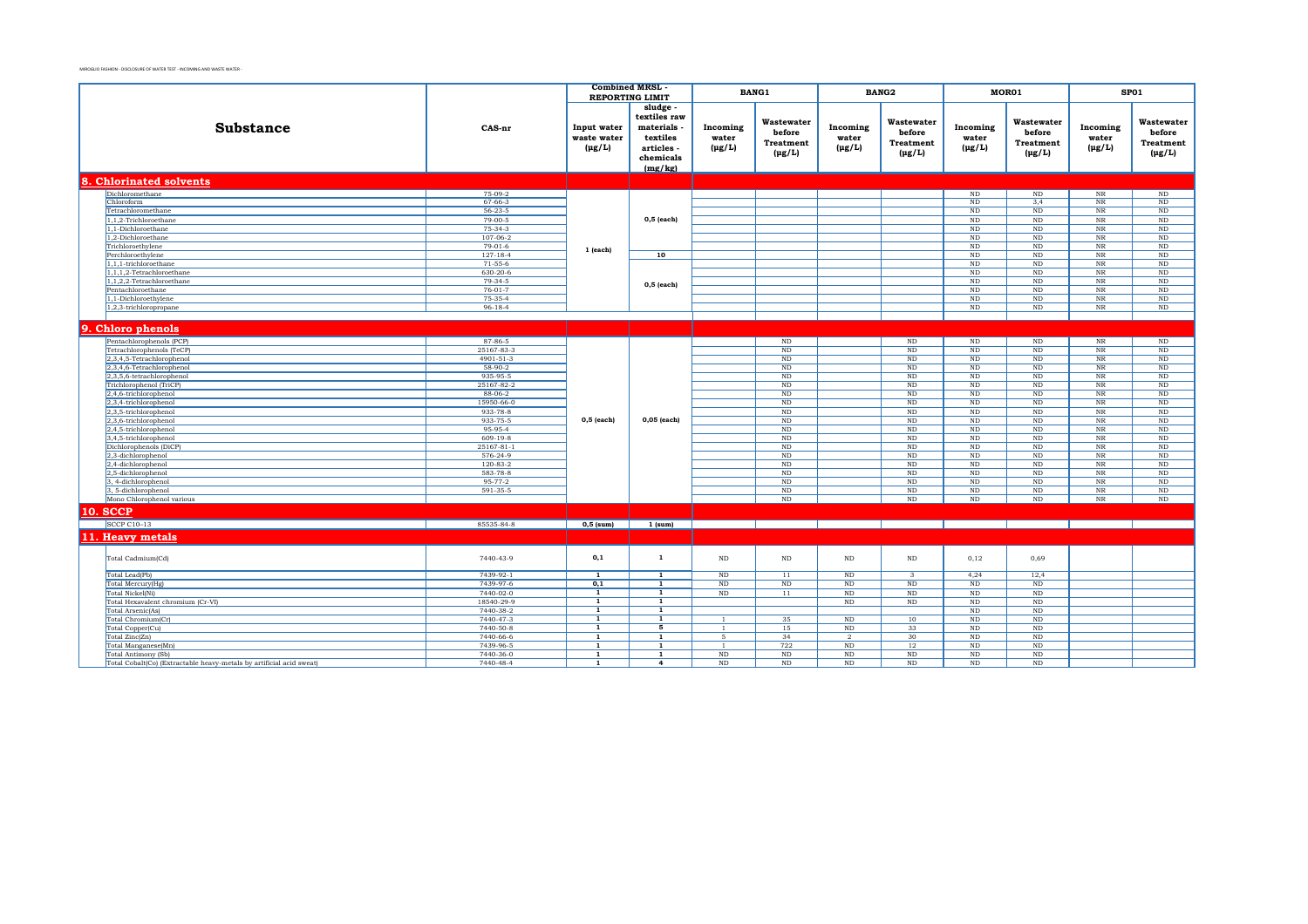|      |                                                                                                                         | <b>Combined MRSL</b>                                           |                                           |                                                                                        | CHI01                            |                                                         | CHI <sub>02</sub>                |                                                         | CHI <sub>03</sub>                |                                                         | CHI04                            |                                                         |
|------|-------------------------------------------------------------------------------------------------------------------------|----------------------------------------------------------------|-------------------------------------------|----------------------------------------------------------------------------------------|----------------------------------|---------------------------------------------------------|----------------------------------|---------------------------------------------------------|----------------------------------|---------------------------------------------------------|----------------------------------|---------------------------------------------------------|
|      |                                                                                                                         |                                                                |                                           | <b>REPORTING LIMIT</b>                                                                 |                                  |                                                         |                                  |                                                         |                                  |                                                         |                                  |                                                         |
|      | <b>Substance</b>                                                                                                        | CAS-nr                                                         | Input water<br>waste water<br>$(\mu g/L)$ | sludge.<br>textiles raw<br>materials<br>textiles<br>articles -<br>chemicals<br>(mg/kg) | Incoming<br>water<br>$(\mu g/L)$ | Wastewater<br>before<br><b>Treatment</b><br>$(\mu g/L)$ | Incoming<br>water<br>$(\mu g/L)$ | Wastewater<br>before<br><b>Treatment</b><br>$(\mu g/L)$ | Incoming<br>water<br>$(\mu g/L)$ | Wastewater<br>before<br><b>Treatment</b><br>$(\mu g/L)$ | Incoming<br>water<br>$(\mu g/L)$ | Wastewater<br>before<br><b>Treatment</b><br>$(\mu g/L)$ |
|      | 1. Alkylphenols (AP) (APEO)                                                                                             |                                                                |                                           |                                                                                        |                                  |                                                         |                                  |                                                         |                                  |                                                         |                                  |                                                         |
|      | 4-(1,1,3,3-Tetramethylbutyl)-phenol                                                                                     | $140 - 66 - 9$                                                 |                                           |                                                                                        |                                  | ND                                                      | ND                               | ND                                                      | NR                               | ND                                                      | ND                               | ND                                                      |
|      | OctylPhenol                                                                                                             | 27193-28-8                                                     |                                           |                                                                                        |                                  | ND                                                      | $\rm ND$                         | $\rm ND$                                                | $_{\rm NR}$                      | $_{\rm ND}$                                             | $_{\rm ND}$                      | ND                                                      |
| AP   | 4-Octylphenol                                                                                                           | 1806-26-4                                                      | $1$ (each)                                | $1$ (each)                                                                             |                                  | ND                                                      | ND                               | ND                                                      | NR                               | ND                                                      | ND                               | ND                                                      |
|      | 4-Nonylphenol (branched)                                                                                                | 25154-52-3                                                     |                                           |                                                                                        |                                  | ND                                                      | $\rm ND$                         | $\rm ND$                                                | NR                               | $_{\rm ND}$                                             | $\rm ND$                         | $\rm ND$                                                |
|      | Nonylphenol<br>Nonylphenol (mixed isomers)                                                                              | $104 - 40 - 5$<br>90481-04-2                                   |                                           |                                                                                        |                                  | ND<br><b>ND</b>                                         | $\rm ND$<br>ND                   | $\rm ND$<br>ND                                          | NR<br>NR                         | $_{\rm ND}$<br>$_{\rm ND}$                              | $\rm ND$<br><b>ND</b>            | $\rm ND$<br>$\rm ND$                                    |
|      | Nonylphenol Ethoxylates NPEO (1-2) various                                                                              |                                                                |                                           |                                                                                        |                                  | ND                                                      | ND                               | $\mathcal{R}$                                           | NR                               | $_{\rm ND}$                                             | $_{\rm ND}$                      | $\mathcal{R}$                                           |
|      | Nonylphenol Ethoxylates NPEO (3-18) various                                                                             |                                                                |                                           |                                                                                        |                                  | ND                                                      | ND                               | $\rm ND$                                                | NR                               | ND                                                      | ND                               | ND                                                      |
| APEO | Nonylphenol ethoxylated                                                                                                 | 9016-45-9, 68412-54-4, 127087-87-0,<br>37205-87-1              | $1$ (each)                                | $1$ (each)                                                                             |                                  | ND                                                      | $\rm ND$                         | $\rm ND$                                                | $\rm NR$                         | $\rm ND$                                                | $_{\rm ND}$                      | $\rm ND$                                                |
|      | 4-Nonylphenol, ethoxylated                                                                                              | 26027-38-3                                                     |                                           |                                                                                        |                                  | ND                                                      | ND                               | ND                                                      | NR                               | ND                                                      | $\overline{\text{ND}}$           | ND                                                      |
|      | Octylphenol Ethoxylates OPEO (1-2) various                                                                              |                                                                |                                           |                                                                                        |                                  | ND                                                      | $\overline{\text{ND}}$           | $\overline{\text{ND}}$                                  | NR                               | $\overline{\text{ND}}$                                  | $\overline{\text{ND}}$           | 14                                                      |
|      | Octylphenol Ethoxylates OPEO (3-18) various<br>4-tert-Octylphenolethoxylate                                             | 9036-19-5, 68987-90-6                                          |                                           |                                                                                        |                                  | ND<br>ND                                                | ND<br>ND                         | ND<br>ND                                                | $\rm NR$<br>$_{\rm NR}$          | $\rm ND$<br>ND                                          | ND<br>ND                         | $\rm ND$<br>$\rm ND$                                    |
|      |                                                                                                                         |                                                                |                                           |                                                                                        |                                  |                                                         |                                  |                                                         |                                  |                                                         |                                  |                                                         |
|      | 2. Phthalates                                                                                                           |                                                                |                                           |                                                                                        |                                  |                                                         |                                  |                                                         |                                  |                                                         |                                  |                                                         |
|      | Di-Butyl Phthalate (DBP)                                                                                                | $84 - 74 - 2$                                                  |                                           |                                                                                        | ND                               |                                                         |                                  | ND                                                      | NR                               | ND                                                      |                                  | ND                                                      |
|      | Di(2-Ethyl Hexyl) Phthalate(DEHP)                                                                                       | $117 - 81 - 7$                                                 |                                           |                                                                                        | ND                               | $\overline{4}$                                          |                                  | ND                                                      | NR                               | N <sub>D</sub>                                          |                                  | ND                                                      |
|      | Benzyl Butyl Phthalate (BBP)<br>Di-Iso-Nonyl Phthalate (DINP)                                                           | 85-68-7<br>28553-12-0,68515-48-0                               |                                           |                                                                                        | $\rm ND$<br>ND                   | $\rm ND$<br>ND                                          |                                  | $\rm ND$<br>ND                                          | $\rm NR$<br>$_{\rm NR}$          | $\rm ND$<br>ND                                          |                                  | $\rm ND$<br>ND                                          |
|      | Di-N-Octyl Phthalate (DNOP)                                                                                             | $117 - 84 - 0$                                                 |                                           |                                                                                        | ND                               | ND                                                      |                                  | ND                                                      | $_{\rm NR}$                      | ND                                                      |                                  | ND                                                      |
|      | Di-Iso-Decyl Phthalate (DIDP)                                                                                           | 26761-40-0,68515-49-1                                          |                                           |                                                                                        | ND                               | ND                                                      |                                  | ND                                                      | NR                               | ND                                                      |                                  | ND                                                      |
|      | Di-Iso-Butyl Phthalate (DIBP)                                                                                           | 84-69-5                                                        | $1$ (each)                                | 10 (each)                                                                              | $\rm ND$                         | $\overline{2}$                                          |                                  | $\rm ND$                                                | $_{\rm NR}$                      | $\rm ND$                                                |                                  | $\rm ND$                                                |
|      | Di-N-Hexyl Phthalate (DNHP)                                                                                             | 84-75-3                                                        |                                           |                                                                                        | $\rm ND$                         | ND                                                      |                                  | $\rm ND$                                                | <b>NR</b>                        | $\rm ND$                                                |                                  | $\rm ND$                                                |
|      | Di-(2-methoxyethyl) phthalate (DMEP)<br>1,2-Benzenedicarboxylic acid, di-C7-11-branched and linear alkyl esters (DHNUP) | 117-82-8                                                       |                                           |                                                                                        | $\rm ND$                         | ND                                                      |                                  | $\rm ND$                                                | NR<br>NR                         | $\rm ND$                                                |                                  | $\rm ND$                                                |
|      | 1,2-Benzenedicarboxylic acid, di-C6-8-branched alkyl esters, C7-rich (DIHP)                                             | 68515-42-4<br>71888-89-6                                       |                                           |                                                                                        | $\rm ND$<br>ND                   | ND<br>ND                                                |                                  | $\rm ND$<br>$\rm ND$                                    | NR                               | $\rm ND$<br>$\rm ND$                                    |                                  | $\rm ND$<br>$\rm ND$                                    |
|      | Dipentyl phthalate (DPP)                                                                                                | $131 - 18 - 0$                                                 |                                           |                                                                                        | ND                               | ND                                                      |                                  | $\rm ND$                                                | NR                               | $\rm ND$                                                |                                  | $\rm ND$                                                |
|      | Diisopentylphthalate                                                                                                    | 605-50-5                                                       |                                           |                                                                                        | $\rm ND$                         | ND                                                      |                                  | $\rm ND$                                                | NR                               | $\rm ND$                                                |                                  | $\rm ND$                                                |
|      | N-pentyl-isopentylphthalate                                                                                             | 776297-69-9                                                    |                                           |                                                                                        | ND                               | ND                                                      |                                  | $\rm ND$                                                | $\rm{NR}$                        | $_{\rm ND}$                                             |                                  | $\rm ND$                                                |
|      | <b>Brominated and Chlorinated Flame Retardants</b>                                                                      |                                                                |                                           |                                                                                        |                                  |                                                         |                                  |                                                         |                                  |                                                         |                                  |                                                         |
|      | Polybrominated diphenyl ethers (PBDEs) various                                                                          |                                                                |                                           |                                                                                        |                                  | ND                                                      |                                  | ND                                                      | NR                               | ND                                                      |                                  | ND                                                      |
|      | Monobromo diphenyl ethers (MonoBDE)                                                                                     |                                                                |                                           |                                                                                        |                                  | ND                                                      |                                  | ND                                                      | $_{\rm NR}$                      | $\overline{\text{ND}}$                                  |                                  | ND                                                      |
|      | Dibromo diphenyl ethers (DiBDE)                                                                                         |                                                                |                                           |                                                                                        |                                  | ND                                                      |                                  | ND                                                      | $_{\rm NR}$                      | ND                                                      |                                  | ND                                                      |
|      | Tribromo diphenyl ethers (TriBDE)                                                                                       |                                                                |                                           |                                                                                        |                                  | ND                                                      |                                  | ND                                                      | NR                               | ND                                                      |                                  | ND                                                      |
|      | Tetrabromo diphenyl ethers (TetraBDE)<br>Pentabromo diphenyl ethers (PentaBDE)                                          | 40088-47-9<br>32534-81-9                                       |                                           |                                                                                        |                                  | ND<br>ND                                                |                                  | ND<br>ND                                                | NR<br>NR                         | $\overline{\text{ND}}$<br>ND                            |                                  | ND<br>ND                                                |
|      | Hexabromo diphenyl ethers (HexaBDE)                                                                                     | 36483-60-0                                                     |                                           |                                                                                        |                                  | ND                                                      |                                  | ND                                                      | NR                               | $\overline{\text{ND}}$                                  |                                  | ND                                                      |
|      | Heptabromo diphenyl ethers (HeptaBDE)                                                                                   | 68928-80-3                                                     |                                           |                                                                                        |                                  | ND                                                      |                                  | ND                                                      | $\overline{\text{NR}}$           | $\rm ND$                                                |                                  | ND                                                      |
|      | Octabromo diphenyl ethers (OctaBDE)                                                                                     | 32536-52-0                                                     |                                           |                                                                                        |                                  | ND                                                      |                                  | ND                                                      | NR                               | ND                                                      |                                  | ND                                                      |
|      | Nonabromo diphenyl ethers (NonaBDE)                                                                                     | 63936-56-1                                                     | $each = 5$                                | each = $5$                                                                             |                                  | <b>ND</b>                                               |                                  | ND                                                      | NR                               | ND                                                      |                                  | ND                                                      |
|      | Decabromo diphenyl ether (DecaBDE)                                                                                      | 1163-19-5<br>$126 - 72 - 7$                                    |                                           |                                                                                        |                                  | <b>ND</b><br><b>ND</b>                                  |                                  | $\rm ND$<br><b>ND</b>                                   | NR<br>NR                         | $\rm ND$<br>ND                                          |                                  | ND<br>ND                                                |
|      | Tris(2,3-Dibromopropyl)-Phosphate<br>Tris(2-Chloroethyl)Phosphate (TCEP)                                                | 115-96-8                                                       |                                           |                                                                                        |                                  | <b>ND</b>                                               |                                  | <b>ND</b>                                               | NR                               | ND                                                      |                                  | ND                                                      |
|      | Hexabromocyclododecane (HBCDD)                                                                                          | 134237-50-6, 134237-51-7, 134237-52-8,<br>25637-99-4.3194-55-6 |                                           |                                                                                        |                                  | ND                                                      |                                  | $_{\rm ND}$                                             | $_{\rm NR}$                      | $_{\rm ND}$                                             |                                  | $\rm ND$                                                |
|      | Tetrabromo-bisphenol A (TBBPA)                                                                                          | 79-94-7                                                        |                                           |                                                                                        |                                  | <b>ND</b>                                               |                                  | ND                                                      | NR                               | ND                                                      |                                  | ND                                                      |
|      | Bis (2,3-dibromopropyl) phosphate                                                                                       | 5412-25-9                                                      |                                           |                                                                                        |                                  | ND                                                      |                                  | ND                                                      | $\overline{\text{NR}}$           | ND                                                      |                                  | ND                                                      |
|      | Tris(1,3-dichloro-2-propyl)phosphate (TDCPP)                                                                            | 13674-87-8                                                     |                                           |                                                                                        |                                  | ND                                                      |                                  | ND                                                      | $\overline{\text{NR}}$           | ND                                                      |                                  | ND                                                      |
|      | Tris (1-chloro-2-propyl) phosphate (TCPP)                                                                               | 13674-84-5                                                     |                                           |                                                                                        |                                  | ND                                                      |                                  | ND                                                      | NR                               | ND                                                      |                                  | $\overline{\text{ND}}$                                  |
|      | Sub Group 1: Other Flame Retardants                                                                                     |                                                                |                                           |                                                                                        |                                  |                                                         |                                  |                                                         |                                  |                                                         |                                  |                                                         |
|      | <b>TEPA</b>                                                                                                             | 5455-55-1                                                      |                                           |                                                                                        |                                  | ND                                                      |                                  | ND                                                      | NR                               | ND                                                      |                                  | ND                                                      |
|      | TRIS                                                                                                                    | 5412-25-9                                                      |                                           |                                                                                        |                                  | ND                                                      |                                  | $\rm ND$                                                | NR                               | $_{\rm ND}$                                             |                                  | ND                                                      |
|      | Tri-o-cresyl phosphate<br>Tris(1,3-dichloro-2-propyl)phosphate (TDCPP)                                                  | 13674-87-8<br>1303-86-2                                        |                                           |                                                                                        |                                  | ND<br>ND                                                |                                  | ND<br>ND                                                | $_{\rm NR}$<br>NR                | ND<br>ND                                                |                                  | ND<br>ND                                                |
|      | Boric acid                                                                                                              | 10043-35-3 11113-50-1                                          | $each = 5$                                | $each = 5$                                                                             |                                  | ND                                                      |                                  | ND                                                      | $_{\rm NR}$                      | ND                                                      |                                  | ND                                                      |
|      | Antimony trioxide                                                                                                       | 1309-64-4                                                      |                                           |                                                                                        |                                  | ND                                                      |                                  | ND                                                      | $_{\rm NR}$                      | ND                                                      |                                  | ND                                                      |
|      | Sodium tetraborate                                                                                                      | 1303-96-4 1303-                                                |                                           |                                                                                        |                                  | <b>ND</b>                                               |                                  | ND                                                      | NR                               |                                                         |                                  |                                                         |
|      |                                                                                                                         | 43-4 12179-04-3<br>$215 - 540 - 4$                             |                                           |                                                                                        |                                  |                                                         |                                  |                                                         |                                  | $\rm ND$                                                |                                  | $\rm ND$                                                |
|      | Boron trioxide                                                                                                          | $78-30-8$                                                      |                                           |                                                                                        |                                  | ND                                                      |                                  | ND                                                      | NR                               | ND                                                      |                                  | ND                                                      |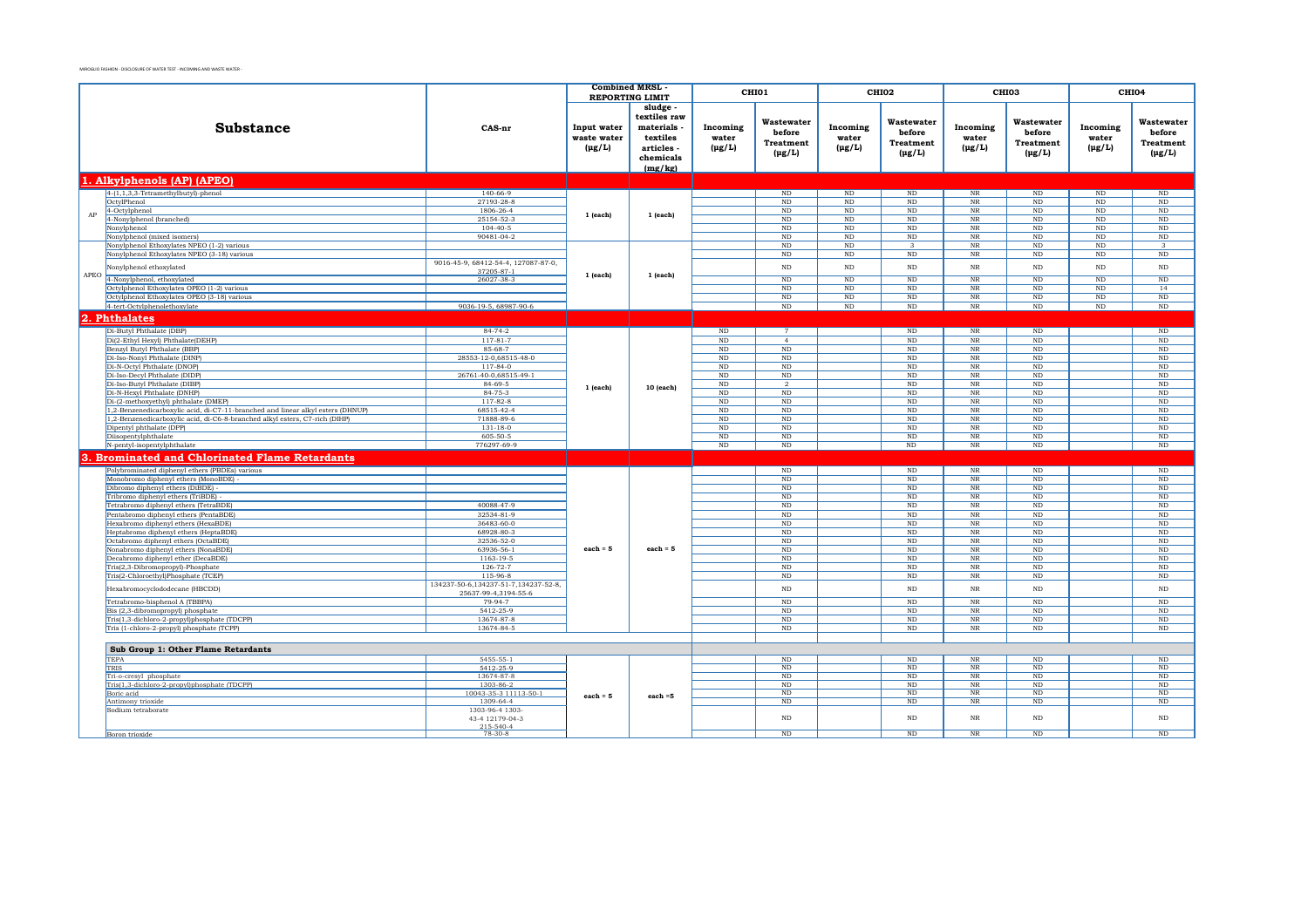|                                                              |                          | <b>Combined MRSL</b>                      |                                                                                       |                                  | CHI01                                                   |                                  | CHI02                                                   | CHI <sub>03</sub>                   |                                                         |                                  | CHI04                                            |
|--------------------------------------------------------------|--------------------------|-------------------------------------------|---------------------------------------------------------------------------------------|----------------------------------|---------------------------------------------------------|----------------------------------|---------------------------------------------------------|-------------------------------------|---------------------------------------------------------|----------------------------------|--------------------------------------------------|
|                                                              |                          | <b>REPORTING LIMIT</b>                    |                                                                                       |                                  |                                                         |                                  |                                                         |                                     |                                                         |                                  |                                                  |
| Substance                                                    | CAS-nr                   | Input water<br>waste water<br>$(\mu g/L)$ | sludge<br>textiles raw<br>materials<br>textiles<br>articles -<br>chemicals<br>(mg/kg) | Incoming<br>water<br>$(\mu g/L)$ | Wastewater<br>before<br><b>Treatment</b><br>$(\mu g/L)$ | Incoming<br>water<br>$(\mu g/L)$ | Wastewater<br>before<br><b>Treatment</b><br>$(\mu g/L)$ | Incoming<br>water<br>$(\mu g/L)$    | Wastewater<br>before<br><b>Treatment</b><br>$(\mu g/L)$ | Incoming<br>water<br>$(\mu g/L)$ | Wastewater<br>before<br>Treatment<br>$(\mu g/L)$ |
| 4. Amines (Associated with Azo dyes)                         |                          |                                           |                                                                                       |                                  |                                                         |                                  |                                                         |                                     |                                                         |                                  |                                                  |
| 4-Aminodiphenyl                                              | $92 - 67 - 1$            |                                           |                                                                                       | $\rm ND$                         | $\rm ND$                                                |                                  | $\rm ND$                                                | $_{\rm NR}$                         | $\rm ND$                                                | ND                               | $\rm ND$                                         |
| Benzidine                                                    | $92 - 87 - 5$            |                                           |                                                                                       | ND                               | $\rm ND$                                                |                                  | ND                                                      | $_{\rm NR}$                         | ND                                                      | $\rm ND$                         | ND                                               |
| 4-Chloro-o-Toluidine                                         | 95-69-2                  |                                           |                                                                                       | $_{\rm ND}$                      | $_{\rm ND}$                                             |                                  | $_{\rm ND}$                                             | $_{\rm NR}$                         | $_{\rm ND}$                                             | $_{\rm ND}$                      | $\rm ND$                                         |
| 2-Naphthylamine                                              | $91 - 59 - 8$            |                                           |                                                                                       | ND                               | ND                                                      |                                  | ND                                                      | NR                                  | ND                                                      | ND                               | ND                                               |
| o-Aminoazotoluene                                            | 97-56-3                  |                                           |                                                                                       | ND                               | $\rm ND$                                                |                                  | $\rm ND$                                                | $_{\rm NR}$                         | $\rm ND$                                                | ND                               | $\rm ND$                                         |
| 2-Amino-4-Nitrotoluene                                       | $99 - 55 - 8$            |                                           |                                                                                       | <b>ND</b>                        | 5,1                                                     |                                  | ND                                                      | NR                                  | ND                                                      | ND                               | ND                                               |
| p-Chloroaniline                                              | $106 - 47 - 8$           |                                           |                                                                                       | ND                               | $\rm ND$                                                |                                  | ND                                                      | $_{\rm NR}$                         | ND                                                      | ND                               | 10,7                                             |
| 2,4-Diaminoanisole<br>4,4'-Diaminodiphenylmethane            | 615-05-4<br>101-77-9     |                                           |                                                                                       | ND<br>ND                         | ND<br>ND                                                |                                  | ND<br>ND                                                | NR<br>$_{\rm NR}$                   | ND<br>ND                                                | ND<br>ND                         | ND<br>$\overline{\text{ND}}$                     |
| 3,3'-Dichlorobenzidine                                       | $91-94-1$                |                                           |                                                                                       | $\rm ND$                         | $\rm ND$                                                |                                  | $\rm ND$                                                | $_{\rm NR}$                         | $\rm ND$                                                | $\rm ND$                         | $\rm ND$                                         |
| 3.3'-Dimethoxybenzidine                                      | $119-90-4$               |                                           |                                                                                       | ND                               | ND                                                      |                                  | ND                                                      | NR                                  | ND                                                      | ND                               | ND                                               |
| 3,3'-Dimethylbenzidine                                       | 119-93-7                 |                                           |                                                                                       | $_{\rm ND}$                      | $\rm ND$                                                |                                  | $\rm ND$                                                | $\overline{\text{NR}}$              | $\rm ND$                                                | $\rm ND$                         | $\rm ND$                                         |
| 3,3'-Dimethyl-4,4'diaminodiphenylmethane                     | 838-88-0                 | $1$ (each)                                | 1 (each)                                                                              | $_{\rm ND}$                      | $_{\rm ND}$                                             |                                  | $_{\rm ND}$                                             | $\rm{NR}$                           | $\rm ND$                                                | $_{\rm ND}$                      | $\rm ND$                                         |
| <b>p-Cresidine</b>                                           | $120 - 71 - 8$           |                                           |                                                                                       | $\rm ND$                         | N <sub>D</sub>                                          |                                  | <b>ND</b>                                               | <b>NR</b>                           | $\rm ND$                                                | ND.                              | $\rm ND$                                         |
| 4,4'-Methylene-Bis(2-Chloroaniline)                          | $101 - 14 - 4$           |                                           |                                                                                       | ND                               | $\rm ND$                                                |                                  | $\rm ND$                                                | $\rm{NR}$                           | $_{\rm ND}$                                             | $_{\rm ND}$                      | $\rm ND$                                         |
| 4,4'-Oxydianiline                                            | $101 - 80 - 4$           |                                           |                                                                                       | $_{\rm ND}$                      | N <sub>D</sub>                                          |                                  | N <sub>D</sub>                                          | <b>NR</b>                           | ND.                                                     | ND.                              | $\rm ND$                                         |
| 4,4'-Thiodianiline                                           | 139-65-1                 |                                           |                                                                                       | ND                               | $\rm ND$                                                |                                  | $_{\rm ND}$                                             | $_{\rm NR}$                         | $\rm ND$                                                | ND                               | $\rm ND$                                         |
| o-Toluidine                                                  | 95-53-4<br>95-80-7       |                                           |                                                                                       | $_{\rm ND}$<br>ND                | $_{\rm ND}$<br>ND                                       |                                  | $_{\rm ND}$<br>ND                                       | <b>NR</b><br>$\overline{\text{NR}}$ | $_{\rm ND}$<br>ND                                       | $_{\rm ND}$<br>ND                | $\rm ND$<br>$\overline{\text{ND}}$               |
| 2,4-Toluylenediamine<br>2,4,5-Trimethylaniline               | 137-17-7                 |                                           |                                                                                       | $\rm ND$                         | $\rm ND$                                                |                                  | $\rm ND$                                                | $_{\rm NR}$                         | $\rm ND$                                                | $\rm ND$                         | $\rm ND$                                         |
| o-Anisidine                                                  | $90 - 04 - 0$            |                                           |                                                                                       | ND                               | ND                                                      |                                  | ND                                                      | NR                                  | ND                                                      | ND                               | $\overline{\mathrm{ND}}$                         |
| p-Aminoazobenzene                                            | $60 - 09 - 3$            |                                           |                                                                                       | $_{\rm ND}$                      | $\rm ND$                                                |                                  | $\rm ND$                                                | $\overline{\text{NR}}$              | $\rm ND$                                                | $\rm ND$                         | $\rm ND$                                         |
| 2,4-Xylidine                                                 | $95 - 68 - 1$            |                                           |                                                                                       | ND                               | ND                                                      |                                  | $_{\rm ND}$                                             | NR                                  | ND                                                      | ND                               | ND                                               |
| 2,6-Xylidine                                                 | $87 - 62 - 7$            |                                           |                                                                                       | ND                               | ND                                                      |                                  | ND                                                      | $\overline{\text{NR}}$              | ND                                                      | ND                               | $\overline{\text{ND}}$                           |
|                                                              |                          |                                           |                                                                                       |                                  |                                                         |                                  |                                                         |                                     |                                                         |                                  |                                                  |
| AzoDyes Sub Group 1: Allergenic Dyes                         |                          | $1$ (each)                                | 5 (each)                                                                              |                                  |                                                         |                                  |                                                         |                                     |                                                         |                                  |                                                  |
| C.I. Disperse Blue 1                                         | 2475-45-8                |                                           |                                                                                       | $\rm ND$                         | $\rm ND$                                                |                                  | $\rm ND$                                                | $_{\rm NR}$                         | $\rm ND$                                                | ND                               | ND                                               |
| C.I. Disperse Blue 3                                         | 2475-49-9                |                                           |                                                                                       | ND                               | $_{\rm ND}$                                             |                                  | $_{\rm ND}$                                             | $\rm NR$                            | $_{\rm ND}$                                             | $_{\rm ND}$                      | $\rm ND$                                         |
| C.I. Disperse Blue 7                                         | 3179-90-6                |                                           |                                                                                       | ND                               | ND                                                      |                                  | ND                                                      | NR                                  | ND                                                      | ND                               | ND                                               |
| C.I. Disperse Blue 26                                        | 3860-63-7                |                                           |                                                                                       | ND                               | $\rm ND$                                                |                                  | $\rm ND$                                                | $_{\rm NR}$                         | $_{\rm ND}$                                             | $\rm ND$                         | $\rm ND$                                         |
| C.I. Disperse Blue 35<br>C.I. Disperse Blue 102              | 12222-75-2<br>12222-97-8 |                                           |                                                                                       | $_{\rm ND}$<br>$\rm ND$          | <b>ND</b><br>$\rm ND$                                   |                                  | <b>ND</b><br>$_{\rm ND}$                                | NR<br>$_{\rm NR}$                   | $_{\rm ND}$<br>$\rm ND$                                 | ND<br>ND                         | $\rm ND$<br>$\rm ND$                             |
| C.I. Disperse Blue 106                                       | 12223-01-7               |                                           |                                                                                       | ND                               | ND                                                      |                                  | ND                                                      | NR                                  | ND                                                      | ND                               | ND                                               |
| C.I. Disperse Blue 124                                       | 61951-51-7               |                                           |                                                                                       | $\rm ND$                         | $\rm ND$                                                |                                  | ND                                                      | <b>NR</b>                           | $_{\rm ND}$                                             | $\rm ND$                         | $\rm ND$                                         |
| C.I. Disperse Brown 1                                        | 23355-64-8               |                                           |                                                                                       | $_{\rm ND}$                      | $\rm ND$                                                |                                  | $\rm ND$                                                | $\rm NR$                            | $_{\rm ND}$                                             | $_{\rm ND}$                      | $\rm ND$                                         |
| C.I. Disperse Orange 1                                       | 2581-69-3                | $1$ (each)                                | 5 (each)                                                                              | ND                               | ND                                                      |                                  | ND                                                      | NR                                  | ND                                                      | ND                               | ND                                               |
| C.I. Disperse Orange 3                                       | $730 - 40 - 5$           |                                           |                                                                                       | $\rm ND$                         | $\rm ND$                                                |                                  | $\rm ND$                                                | $\rm{NR}$                           | $_{\rm ND}$                                             | $\rm ND$                         | $\rm ND$                                         |
| C.I. Disperse Orange 37/76                                   | 13301-61-6               |                                           |                                                                                       | $_{\rm ND}$                      | $_{\rm ND}$                                             |                                  | $_{\rm ND}$                                             | $\rm NR$                            | $_{\rm ND}$                                             | $_{\rm ND}$                      | $\rm ND$                                         |
| C.I. Disperse Red 1                                          | 2872-48-2                |                                           |                                                                                       | N <sub>D</sub>                   | N <sub>D</sub>                                          |                                  | ND                                                      | NR                                  | ND                                                      | ND.                              | ND                                               |
| C.I. Disperse Red 11                                         | 2872-48-2                |                                           |                                                                                       | $_{\rm ND}$                      | $\rm ND$                                                |                                  | $\rm ND$                                                | $_{\rm NR}$                         | $\rm ND$                                                | $\rm ND$                         | $\rm ND$                                         |
| C.I. Disperse Red 17                                         | 3179-89-3                |                                           |                                                                                       | <b>ND</b>                        | N <sub>D</sub>                                          |                                  | $_{\rm ND}$                                             | <b>NR</b>                           | <b>ND</b>                                               | ND.                              | <b>ND</b>                                        |
| C.I. Disperse Yellow 1<br>C.I. Disperse Yellow 3             | 119-15-3<br>2832-40-8    |                                           |                                                                                       | $\rm ND$<br>$_{\rm ND}$          | $\rm ND$<br>$_{\rm ND}$                                 |                                  | $\rm ND$<br>$_{\rm ND}$                                 | $_{\rm NR}$<br>$\rm{NR}$            | $\rm ND$<br>$_{\rm ND}$                                 | ND<br>$_{\rm ND}$                | $\rm ND$<br>$\rm ND$                             |
| C.I. Disperse Yellow 9                                       | 6373-73-5                |                                           |                                                                                       | ND                               | ND                                                      |                                  | ND                                                      | NR                                  | ND                                                      | ND                               | ND                                               |
| C.I. Disperse Yellow 39                                      | 12236-29-2               |                                           |                                                                                       | ND                               | $\rm ND$                                                |                                  | $\rm ND$                                                | $\rm{NR}$                           | $_{\rm ND}$                                             | ND                               | $\rm ND$                                         |
| C.I. Disperse Yellow 49                                      | 54824-37-2               |                                           |                                                                                       | ND                               | $\overline{\text{ND}}$                                  |                                  | ND                                                      | N <sub>R</sub>                      | ND                                                      | ND                               | $\overline{\text{ND}}$                           |
|                                                              |                          |                                           |                                                                                       |                                  |                                                         |                                  |                                                         |                                     |                                                         |                                  |                                                  |
| AzoDyes Sub Group 2: Carcinogenic Dyes                       |                          | $1$ (each)                                | 5 (each)                                                                              |                                  |                                                         |                                  |                                                         |                                     |                                                         |                                  |                                                  |
| C.I. Acid Red 26                                             | 3761-53-3                |                                           |                                                                                       | ND                               | ND                                                      |                                  | ND                                                      | <b>NR</b>                           | $\rm ND$                                                | ND                               | ND                                               |
| C.I. Basic Red 9 monohydrochloride                           | 569-61-9                 |                                           |                                                                                       | ND                               | $\rm ND$                                                |                                  | $\rm ND$                                                | $\overline{\text{NR}}$              | $\rm ND$                                                | $\rm ND$                         | $\rm ND$                                         |
| C.I. Basic Violet 14                                         | 632-99-5                 |                                           |                                                                                       | <b>ND</b>                        | <b>ND</b>                                               |                                  | $\rm ND$                                                | NR                                  | <b>ND</b>                                               | ND.                              | ND                                               |
| C.I. Direct Blue 6<br>C.I. Direct Red 28                     | 2602-46-2                |                                           |                                                                                       | ND                               | $\rm ND$                                                |                                  | $_{\rm ND}$                                             | $_{\rm NR}$                         | $\rm ND$                                                | ND                               | $\rm ND$                                         |
| C.I. Direct Black 38                                         | 573-58-0<br>1937-37-7    |                                           |                                                                                       | $_{\rm ND}$                      | $_{\rm ND}$<br>N <sub>D</sub>                           |                                  | $_{\rm ND}$                                             | $\rm NR$<br><b>NR</b>               | $_{\rm ND}$                                             | $_{\rm ND}$<br>ND.               | $\rm ND$                                         |
| C.I. Direct Disperse Blue 1                                  | 2475-45-8                |                                           |                                                                                       | ND<br>$\rm ND$                   | $\rm ND$                                                |                                  | $_{\rm ND}$<br>$_{\rm ND}$                              | $_{\rm NR}$                         | $\rm ND$<br>$\rm ND$                                    | ND                               | $\rm ND$<br>$\rm ND$                             |
| C.I. Direct Disperse Yellow 3                                | 2832-40-8                |                                           |                                                                                       | $_{\rm ND}$                      | $_{\rm ND}$                                             |                                  | $_{\rm ND}$                                             | $_{\rm NR}$                         | $_{\rm ND}$                                             | $_{\rm ND}$                      | $\rm ND$                                         |
| C.I. Direct Disperse Orange 11                               | $82 - 28 - 0$            |                                           |                                                                                       | ND                               | ND                                                      |                                  | <b>ND</b>                                               | NR                                  | ND                                                      | ND                               | ND                                               |
| C.I. Direct Disperse Yellow 23                               | 6250-23-3                | 1 (each)                                  |                                                                                       | ND                               | $\rm ND$                                                |                                  | $\rm ND$                                                | $_{\rm NR}$                         | $_{\rm ND}$                                             | $_{\rm ND}$                      | $\rm ND$                                         |
| C.I. Direct Disperse Orange 149                              | 85136-74-9               |                                           | 5 (each)                                                                              | <b>ND</b>                        | N <sub>D</sub>                                          |                                  | ND                                                      | NR                                  | ND                                                      | ND.                              | ND                                               |
| C.I. Direct Solvent Yellow 1                                 | $60 - 09 - 3$            |                                           |                                                                                       | ND                               | $_{\rm ND}$                                             |                                  | $\rm ND$                                                | $\rm NR$                            | $\rm ND$                                                | $\rm ND$                         | $\rm ND$                                         |
| C.I. Direct Solvent Yellow 2<br>C.I. Direct Solvent Yellow 3 | 60-11-7 EN71-9           |                                           |                                                                                       | ND                               | <b>ND</b>                                               |                                  | <b>ND</b>                                               | NR                                  | ND                                                      | ND                               | ND                                               |
| C.I. Direct Solvent Yellow 14                                | 97-56-3                  |                                           |                                                                                       | ND                               | ND                                                      |                                  | ND                                                      | $_{\rm NR}$                         | ND                                                      | ND                               | $\overline{\text{ND}}$                           |
| C.I. Basic Blue 26                                           | 842-07-9<br>2580-56-5    |                                           |                                                                                       | $_{\rm ND}$<br>N <sub>D</sub>    | $_{\rm ND}$<br>N <sub>D</sub>                           |                                  | $_{\rm ND}$<br>N <sub>D</sub>                           | $\rm NR$<br><b>NR</b>               | $_{\rm ND}$<br>ND.                                      | $_{\rm ND}$<br>ND.               | $\rm ND$<br>ND.                                  |
| C.I. Basic Violet 1                                          | 8004-87-3 EN71-9         |                                           |                                                                                       | ND                               | ND                                                      |                                  | $\rm ND$                                                | $_{\rm NR}$                         | $\rm ND$                                                | $\rm ND$                         | $\rm ND$                                         |
| C.I. Direct Brown 95                                         | 16071-86-6               |                                           |                                                                                       | <b>ND</b>                        | <b>ND</b>                                               |                                  | N <sub>D</sub>                                          | NR                                  | $_{\rm ND}$                                             | ND                               | ND                                               |
| C.I. Direct Blue 15                                          | 2429-74-5                |                                           |                                                                                       | $\rm ND$                         | $\rm ND$                                                |                                  | ND                                                      | $_{\rm NR}$                         | ND                                                      | ND                               | $\rm ND$                                         |
| C.I. Direct Blue 218                                         | 28407-36-6               |                                           |                                                                                       | $_{\rm ND}$                      | $_{\rm ND}$                                             |                                  | $_{\rm ND}$                                             | $\rm NR$                            | $_{\rm ND}$                                             | $_{\rm ND}$                      | $\rm ND$                                         |
| C.L. Acid Red 114                                            | 6459-94-5                |                                           |                                                                                       | ND                               | N <sub>D</sub>                                          |                                  | ND                                                      | <b>NR</b>                           | ND                                                      | ND                               | ND                                               |
| C.I. Acid Violet 49                                          | 1694-09-3                |                                           |                                                                                       | $\rm ND$                         | $\rm ND$                                                |                                  | $_{\rm ND}$                                             | $_{\rm NR}$                         | $\rm ND$                                                | $\rm ND$                         | $\rm ND$                                         |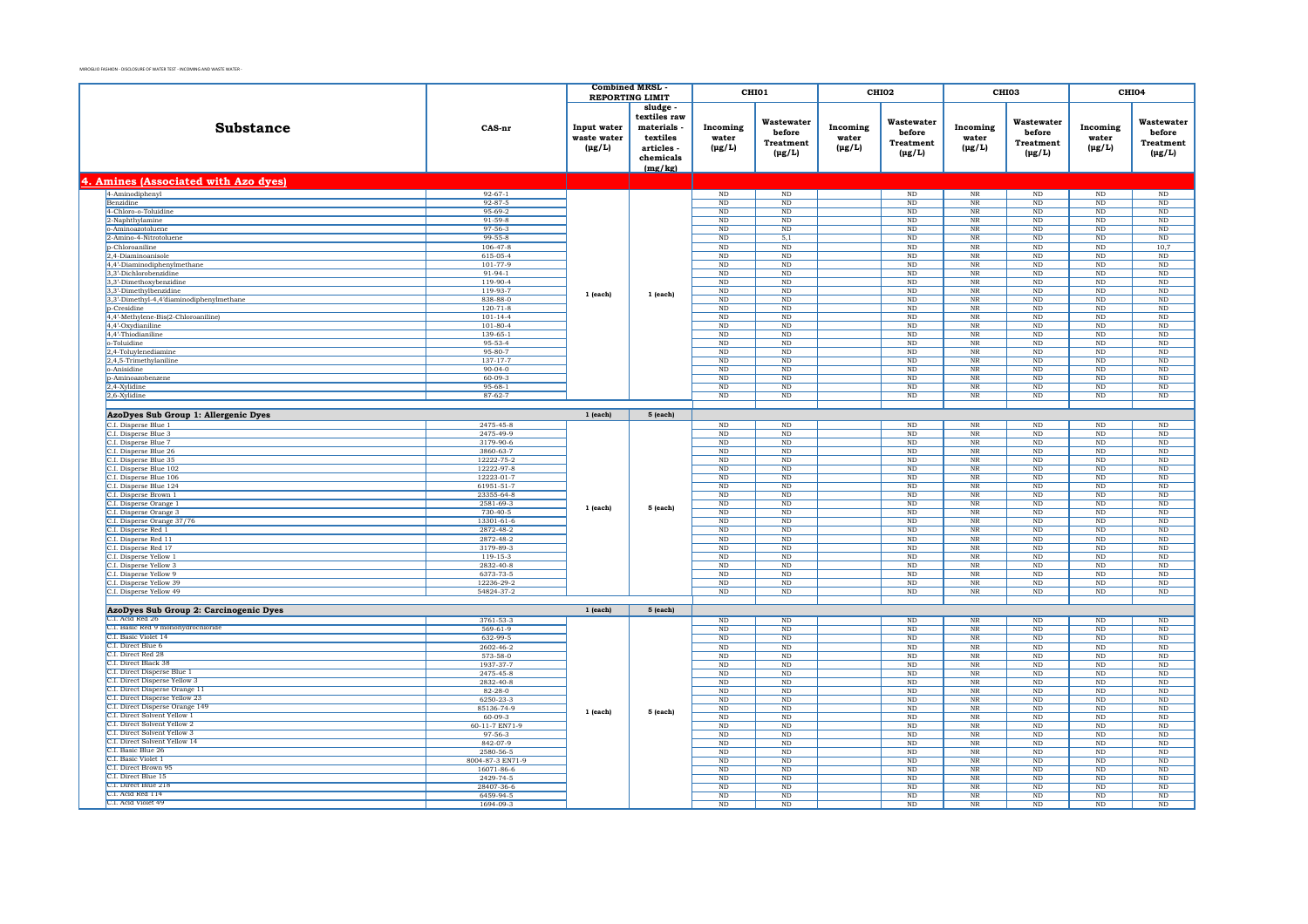|                                                          |                                    | <b>Combined MRSL</b>                      |                                                                                       |                                  | CHI01                                                   |                                  | CHI <sub>02</sub>                                       |                                                           | CHI <sub>03</sub>                                       |                                  | CHI04                                            |
|----------------------------------------------------------|------------------------------------|-------------------------------------------|---------------------------------------------------------------------------------------|----------------------------------|---------------------------------------------------------|----------------------------------|---------------------------------------------------------|-----------------------------------------------------------|---------------------------------------------------------|----------------------------------|--------------------------------------------------|
|                                                          |                                    |                                           | <b>REPORTING LIMIT</b>                                                                |                                  |                                                         |                                  |                                                         |                                                           |                                                         |                                  |                                                  |
| <b>Substance</b>                                         | CAS-nr                             | Input water<br>waste water<br>$(\mu g/L)$ | sludge<br>textiles raw<br>materials<br>textiles<br>articles -<br>chemicals<br>(mg/kg) | Incoming<br>water<br>$(\mu g/L)$ | Wastewater<br>before<br><b>Treatment</b><br>$(\mu g/L)$ | Incoming<br>water<br>$(\mu g/L)$ | Wastewater<br>before<br><b>Treatment</b><br>$(\mu g/L)$ | Incoming<br>water<br>$(\mu g/L)$                          | Wastewater<br>before<br><b>Treatment</b><br>$(\mu g/L)$ | Incoming<br>water<br>$(\mu g/L)$ | Wastewater<br>before<br>Treatment<br>$(\mu g/L)$ |
| 5. Organotin compounds                                   |                                    |                                           |                                                                                       |                                  |                                                         |                                  |                                                         |                                                           |                                                         |                                  |                                                  |
| MBT(Monobutyltin)                                        | 78763-54-9                         |                                           |                                                                                       |                                  | $\rm ND$                                                |                                  | ND                                                      | $\rm{NR}$                                                 | $\rm ND$                                                | ND                               |                                                  |
| DBT(Dibutyltin)                                          | $1002 - 53 - 5$                    |                                           |                                                                                       |                                  | ND                                                      |                                  | ND                                                      | NR                                                        | ND                                                      | ND                               |                                                  |
| TBT(Tributyltin)                                         | 36643-28-4                         |                                           |                                                                                       |                                  | ND                                                      |                                  | ND                                                      | $\overline{\text{NR}}$                                    | ND                                                      | ND                               |                                                  |
| DOT(Dioctyltin)<br>MOT(Monooctyltin)                     | 94410-05-6<br>15231-44-4           |                                           |                                                                                       |                                  | $_{\rm ND}$<br>ND                                       |                                  | ND<br>ND                                                | $_{\rm NR}$<br>NR                                         | $\rm ND$<br>ND                                          | $_{\rm ND}$<br>ND                |                                                  |
| DPhT(Diphenyltin)                                        | 1011-95-6, 6381-06-2               |                                           |                                                                                       |                                  | $\rm ND$                                                |                                  | ND                                                      | NR                                                        | $\rm ND$                                                | ND                               |                                                  |
| TeBT(Tetrabutyltin)                                      | $1461 - 25 - 2$                    |                                           |                                                                                       |                                  | ND                                                      |                                  | ND                                                      | NR                                                        | ND                                                      | ND                               |                                                  |
| TCHT(Tricyclohexyl Tin)                                  | 6056-50-4                          | $0,1$ (each)                              | 1 (each)                                                                              |                                  | ND                                                      |                                  | ND                                                      | $\overline{\text{NR}}$                                    | ND                                                      | ND                               |                                                  |
| TPT(Tripropyltin)                                        | NA                                 |                                           |                                                                                       |                                  | $_{\rm ND}$                                             |                                  | $\rm ND$                                                | $_{\rm NR}$                                               | $_{\rm ND}$                                             | $_{\rm ND}$                      |                                                  |
| TeET(Tetraethyltin)                                      | 597-64-8                           |                                           |                                                                                       |                                  | ND                                                      |                                  | ND                                                      | NR                                                        | ND                                                      | ND                               |                                                  |
| Tributyltin oxide (TBTO)<br>Dibutyltin dichloride (DBTC) | 56-35-9                            |                                           |                                                                                       |                                  | $_{\rm ND}$                                             |                                  | $\mathop{\rm ND}\nolimits$                              | $\ensuremath{\text{NR}}\xspace$                           | $_{\rm ND}$                                             | $\rm ND$                         |                                                  |
| Triphenyltin (TPhT)                                      | $683 - 18 - 1$<br>668-34-8         |                                           |                                                                                       |                                  | ND<br>$\rm ND$                                          |                                  | ND<br>ND                                                | NR<br>NR                                                  | ND<br>ND                                                | ND<br>ND                         |                                                  |
| Dibutyltin hydrogen borate (DBB)                         | 75113-37-0                         |                                           |                                                                                       |                                  | $\rm ND$                                                |                                  | $\rm ND$                                                | $\rm{NR}$                                                 | $\rm ND$                                                | $\rm ND$                         |                                                  |
|                                                          |                                    |                                           |                                                                                       |                                  |                                                         |                                  |                                                         |                                                           |                                                         |                                  |                                                  |
| 6. PFCs                                                  |                                    |                                           |                                                                                       |                                  |                                                         |                                  |                                                         |                                                           |                                                         |                                  |                                                  |
| PFBA                                                     | 375-22-4                           |                                           |                                                                                       |                                  | $\rm ND$                                                |                                  | $\rm ND$                                                | $\rm{NR}$                                                 | $\mathbf{ND}$                                           |                                  | $\rm ND$                                         |
| PFPeA<br>PFHxA                                           | 2706-90-3<br>$307 - 24 - 4$        |                                           |                                                                                       |                                  | ND<br>ND                                                |                                  | $\rm ND$<br>$\overline{\text{ND}}$                      | $_{\rm NR}$<br>$\overline{\text{NR}}$                     | ND<br>ND                                                |                                  | $\rm ND$<br>$\rm ND$                             |
| PFHpA                                                    | 375-85-9                           |                                           |                                                                                       |                                  | ND                                                      |                                  | ND                                                      | NR                                                        | ND                                                      |                                  | ND                                               |
| PFOA                                                     | $335-67-1$                         |                                           |                                                                                       |                                  | ND                                                      |                                  | ND                                                      | $\overline{\text{NR}}$                                    | ND                                                      |                                  | ND                                               |
| PFNA                                                     | 375-95-1                           |                                           |                                                                                       |                                  | $_{\rm ND}$                                             |                                  | ND                                                      | $_{\rm NR}$                                               | $\rm ND$                                                |                                  | $\rm ND$                                         |
| PFDA                                                     | 335-76-2                           |                                           |                                                                                       |                                  | ND                                                      |                                  | ND                                                      | NR                                                        | ND                                                      |                                  | ND                                               |
| PFUnA                                                    | 2058-94-8                          | $0,01$ (each)                             | $0,01$ (each)                                                                         |                                  | $_{\rm ND}$                                             |                                  | ND                                                      | $\ensuremath{\text{NR}}\xspace$                           | $\rm ND$                                                |                                  | $\rm ND$                                         |
| PFDoA                                                    | $307 - 55 - 1$                     |                                           |                                                                                       |                                  | ND                                                      |                                  | ND                                                      | $\overline{\text{NR}}$                                    | ND                                                      |                                  | ND                                               |
| PFTrA                                                    | 72629-94-8                         |                                           |                                                                                       |                                  | ND                                                      |                                  | ND                                                      | $\overline{\text{NR}}$                                    | ND                                                      |                                  | ND                                               |
| PFteA                                                    | 376-06-7                           |                                           |                                                                                       |                                  | $\rm ND$                                                |                                  | $\rm ND$                                                | $\rm{NR}$                                                 | $\rm ND$                                                |                                  | $\rm ND$                                         |
| <b>PFBS</b>                                              | 375-73-5 or 59933-66-3<br>355-46-4 |                                           |                                                                                       |                                  | $_{\rm ND}$                                             |                                  | $\rm ND$                                                | $\rm NR$                                                  | $_{\rm ND}$                                             |                                  | $\rm ND$                                         |
| PFHxS<br>PFHpS                                           | 375-92-8                           |                                           |                                                                                       |                                  | ND<br>$_{\rm ND}$                                       |                                  | $\rm ND$<br>$_{\rm ND}$                                 | NR<br>$\rm NR$                                            | ND<br>$_{\rm ND}$                                       |                                  | ND<br>$\rm ND$                                   |
| <b>PFOS</b>                                              | $1763 - 23 - 1$                    |                                           |                                                                                       |                                  | ND                                                      |                                  | 0.04                                                    | $\overline{\text{NR}}$                                    | ND                                                      |                                  | ND                                               |
| <b>PFDS</b>                                              | 335-77-3                           |                                           |                                                                                       |                                  | ND                                                      |                                  | ND                                                      | $\overline{\text{NR}}$                                    | ND                                                      |                                  | ND                                               |
| 4:2 FTOH                                                 | 2043-47-2                          |                                           |                                                                                       |                                  | $_{\rm ND}$                                             |                                  | ND                                                      | $\rm{NR}$                                                 | $\rm ND$                                                |                                  | $\rm ND$                                         |
| 6:2 FTOH                                                 | 647-42-7                           | $0,1$ (each)                              | $0,1$ (each)                                                                          |                                  | ND                                                      |                                  | ND                                                      | $\rm{NR}$                                                 | $\rm ND$                                                |                                  | $\rm ND$                                         |
| $8:2$ FTOH                                               | 678-39-7                           |                                           |                                                                                       |                                  | ND                                                      |                                  | ND                                                      | $\overline{\text{NR}}$                                    | ND                                                      |                                  | ND                                               |
| 10:2 FTOH                                                | 865-86-1                           |                                           |                                                                                       |                                  | ND                                                      |                                  | ND                                                      | $\overline{\text{NR}}$                                    | ND                                                      |                                  | ND                                               |
| $6:2$ FTA<br>8:2 FTA                                     | 17527-29-6<br>27905-45-9           |                                           |                                                                                       |                                  | $\rm ND$<br>$_{\rm ND}$                                 |                                  | ND<br>ND                                                | $\rm{NR}$<br>$\rm{NR}$                                    | $\rm ND$<br>$_{\rm ND}$                                 |                                  | $\rm ND$<br>$\rm ND$                             |
| 10:2 FTA                                                 | 17741-60-5                         |                                           |                                                                                       |                                  | $_{\rm ND}$                                             |                                  | $\mathop{\rm ND}\nolimits$                              | $\ensuremath{\text{NR}}\xspace$                           | $_{\rm ND}$                                             |                                  | $_{\rm ND}$                                      |
| <b>PFOSA</b>                                             | 754-91-6                           |                                           |                                                                                       |                                  | ND                                                      |                                  | ND                                                      | NR                                                        | ND                                                      |                                  | ND                                               |
| POSF                                                     | $307 - 35 - 7$                     |                                           |                                                                                       |                                  | $\rm ND$                                                |                                  | ND                                                      | $\overline{\text{NR}}$                                    | $\rm ND$                                                |                                  | ND                                               |
| N-Me-FOSA                                                | 31506-32-8                         |                                           |                                                                                       |                                  | $_{\rm ND}$                                             |                                  | $_{\rm ND}$                                             | $\rm NR$                                                  | $_{\rm ND}$                                             |                                  | $_{\rm ND}$                                      |
| N-Et-FOSA                                                | 4151-50-2                          | 0,01 (each)                               | 0,01 (each)                                                                           |                                  | ND                                                      |                                  | ND                                                      | $_{\rm NR}$                                               | ND                                                      |                                  | ND                                               |
| N-Me-FOSE alcohol<br>N-Et-FOSE alcohol                   | 24448-09-7<br>1691-99-2            |                                           |                                                                                       |                                  | $\rm ND$<br>ND                                          |                                  | ND<br>ND                                                | $\ensuremath{\text{NR}}\xspace$<br>$\overline{\text{NR}}$ | $\rm ND$<br>ND                                          |                                  | $\rm ND$<br>ND                                   |
| PF-3,7-DMOA                                              | 172155-07-6                        |                                           |                                                                                       |                                  | ND                                                      |                                  | ND                                                      | $\overline{\text{NR}}$                                    | ND                                                      |                                  | ND                                               |
| <b>HPFHpA</b>                                            | 1546-95-8                          |                                           |                                                                                       |                                  | $_{\rm ND}$                                             |                                  | $_{\rm ND}$                                             | $\rm NR$                                                  | $_{\rm ND}$                                             |                                  | $_{\rm ND}$                                      |
| 4HPFUnA                                                  | 34598-33-9                         |                                           |                                                                                       |                                  | ND                                                      |                                  | ND                                                      | NR                                                        | ND                                                      |                                  | ND                                               |
| 1H, 1H, 2H, 2H-PFOS                                      | 27619-97-2                         |                                           |                                                                                       |                                  | ND                                                      |                                  | ND                                                      | NR                                                        | ND                                                      |                                  | ND                                               |
| <b>Chloro benzenes</b>                                   |                                    |                                           |                                                                                       |                                  |                                                         |                                  |                                                         |                                                           |                                                         |                                  |                                                  |
| Dichlorobenzenes various                                 |                                    |                                           |                                                                                       |                                  | $_{\rm ND}$                                             |                                  | $\rm ND$                                                | $\rm NR$                                                  | $\rm ND$                                                |                                  | $\rm ND$                                         |
| 1,2-Dichlorobenzene                                      | $95 - 50 - 1$                      |                                           |                                                                                       |                                  | ND                                                      |                                  | ND                                                      | $_{\rm NR}$                                               | ND                                                      |                                  | ND                                               |
| 1,3-Dichlorobenzene                                      | $541 - 73 - 1$                     |                                           |                                                                                       |                                  | ND                                                      |                                  | ND                                                      | $_{\rm NR}$                                               | ND                                                      |                                  | ND                                               |
| 1,4-Dichlorobenzene                                      | $106 - 46 - 7$                     |                                           |                                                                                       |                                  | $\rm ND$                                                |                                  | ND                                                      | $_{\rm NR}$                                               | $\rm ND$                                                |                                  | $\rm ND$                                         |
| Trichlorobenzenes various                                |                                    |                                           |                                                                                       |                                  | $_{\rm ND}$                                             |                                  | ND                                                      | $_{\rm NR}$                                               | $\rm ND$                                                |                                  | $\rm ND$                                         |
| 1,2,3-Trichlorobenzene<br>1.2.4-trichlorobenzene         | $87 - 61 - 6$<br>$120 - 82 - 1$    | $0,02$ (each)                             |                                                                                       |                                  | $_{\rm ND}$<br>ND                                       |                                  | $\mathop{\rm ND}\nolimits$<br>ND                        | $_{\rm NR}$<br>NR                                         | $_{\rm ND}$<br>ND                                       |                                  | $\rm ND$<br>ND                                   |
| 1,3,5-Trichlorobenzene                                   | $108 - 70 - 3$                     |                                           | $0,5$ (each)                                                                          |                                  | $\rm ND$                                                |                                  | ND                                                      | $\overline{\text{NR}}$                                    | ND                                                      |                                  | ND                                               |
| Tetrachlorobenzene                                       | 12408-10-5                         |                                           |                                                                                       |                                  | $_{\rm ND}$                                             |                                  | $_{\rm ND}$                                             | $\rm NR$                                                  | $_{\rm ND}$                                             |                                  | $\rm ND$                                         |
| $1,2,3,4$ -tetrachlorobenzene                            | 634-66-2                           |                                           |                                                                                       |                                  | ND                                                      |                                  | ND                                                      | NR                                                        | ND                                                      |                                  | ND                                               |
| 1,2,3,5-tetrachlorobenzene                               | 634-90-2                           |                                           |                                                                                       |                                  | $\rm ND$                                                |                                  | ND                                                      | $\ensuremath{\text{NR}}\xspace$                           | $\rm ND$                                                |                                  | $\rm ND$                                         |
| 1.2.4.5-tetrachlorobenzene                               | 95-94-3                            |                                           |                                                                                       |                                  | ND                                                      |                                  | ND                                                      | $\overline{\text{NR}}$                                    | ND                                                      |                                  | ND                                               |
| Pentachlorobenzene                                       | 608-93-5                           |                                           |                                                                                       |                                  | $\rm ND$                                                |                                  | ND                                                      | $\rm{NR}$                                                 | ND                                                      |                                  | $\rm ND$                                         |
| Hexachlorobenzene<br>chlorobenzene                       | $118 - 74 - 1$<br>108-90-7         |                                           |                                                                                       |                                  | $\rm ND$<br>$_{\rm ND}$                                 |                                  | $\rm ND$<br>$_{\rm ND}$                                 | $\rm{NR}$<br>$\rm NR$                                     | $\rm ND$<br>$_{\rm ND}$                                 |                                  | $\rm ND$<br>$\rm ND$                             |
|                                                          |                                    |                                           |                                                                                       |                                  |                                                         |                                  |                                                         |                                                           |                                                         |                                  |                                                  |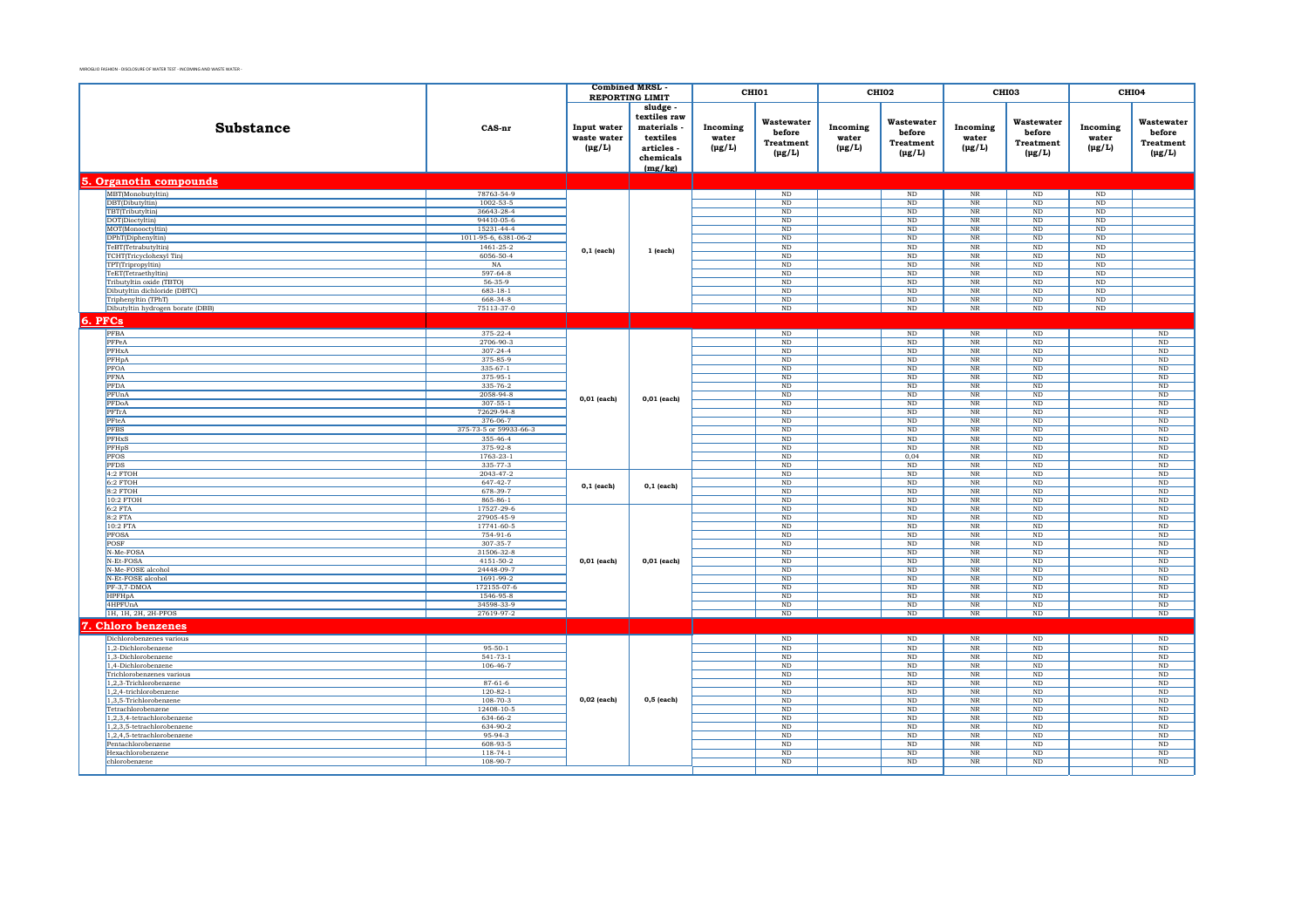|                                                                      |                            | <b>Combined MRSL</b>                      | <b>REPORTING LIMIT</b>                                                                |                                  | CHI01                                                   |                                  | CHI02                                                   |                                  | CHI03                                                       |                                  | CHI04                                            |
|----------------------------------------------------------------------|----------------------------|-------------------------------------------|---------------------------------------------------------------------------------------|----------------------------------|---------------------------------------------------------|----------------------------------|---------------------------------------------------------|----------------------------------|-------------------------------------------------------------|----------------------------------|--------------------------------------------------|
| <b>Substance</b>                                                     | CAS-nr                     | Input water<br>waste water<br>$(\mu g/L)$ | sludge -<br>textiles raw<br>materials<br>textiles<br>articles<br>chemicals<br>(mg/kg) | Incoming<br>water<br>$(\mu g/L)$ | Wastewater<br>before<br><b>Treatment</b><br>$(\mu g/L)$ | Incoming<br>water<br>$(\mu g/L)$ | Wastewater<br>before<br><b>Treatment</b><br>$(\mu g/L)$ | Incoming<br>water<br>$(\mu g/L)$ | Wastewater<br>before<br><b>Treatment</b><br>$(\text{pg/L})$ | Incoming<br>water<br>$(\mu g/L)$ | Wastewater<br>before<br>Treatment<br>$(\mu g/L)$ |
| 8. Chlorinated solvents                                              |                            |                                           |                                                                                       |                                  |                                                         |                                  |                                                         |                                  |                                                             |                                  |                                                  |
| Dichloromethane                                                      | 75-09-2                    |                                           |                                                                                       |                                  | ND                                                      |                                  | $\rm ND$                                                | $_{\rm NR}$                      | ND                                                          | ND                               | ND                                               |
| Chloroform                                                           | $67 - 66 - 3$              |                                           |                                                                                       |                                  | $\rm ND$                                                |                                  | $\rm ND$                                                | $_{\rm NR}$                      | ND                                                          | ND                               | $\rm ND$                                         |
| Tetrachloromethane                                                   | $56 - 23 - 5$              |                                           |                                                                                       |                                  | ND                                                      |                                  | ND                                                      | $_{\rm NR}$                      | ND                                                          | ND                               | ND                                               |
| 1,1,2-Trichloroethane                                                | $79-00-5$                  |                                           | $0,5$ (each)                                                                          |                                  | $\rm ND$                                                |                                  | ND                                                      | $_{\rm NR}$                      | ND                                                          | $\rm ND$                         | $\overline{\mathrm{ND}}$                         |
| 1.1-Dichloroethane                                                   | $75-34-3$                  |                                           |                                                                                       |                                  | ND                                                      |                                  | <b>ND</b>                                               | $_{\rm NR}$                      | ND                                                          | ND                               | $\rm ND$                                         |
| 1,2-Dichloroethane                                                   | $107 - 06 - 2$             |                                           |                                                                                       |                                  | $\rm ND$                                                |                                  | $\rm ND$                                                | $_{\rm NR}$                      | $\rm ND$                                                    | $\rm ND$                         | $\rm ND$                                         |
| Trichloroethylene                                                    | $79-01-6$                  | 1 (each)                                  |                                                                                       |                                  | ND                                                      |                                  | <b>ND</b>                                               | NR                               | ND                                                          | ND                               | $\rm ND$                                         |
| Perchloroethylene                                                    | $127 - 18 - 4$             |                                           | 10                                                                                    |                                  | ND                                                      |                                  | ND                                                      | $_{\rm NR}$                      | ND                                                          | ND                               | ND                                               |
| 1.1.1-trichloroethane                                                | $71 - 55 - 6$              |                                           |                                                                                       |                                  | ND                                                      |                                  | <b>ND</b>                                               | NR                               | ND                                                          | ND                               | ND                                               |
| $1, 1, 1, 2$ -Tetrachloroethane                                      | 630-20-6                   |                                           |                                                                                       |                                  | ND                                                      |                                  | ND                                                      | $\overline{\text{NR}}$           | ND                                                          | ND                               | $\overline{\text{ND}}$                           |
| 1,1,2,2-Tetrachloroethane                                            | $79-34-5$<br>$76 - 01 - 7$ |                                           | $0,5$ (each)                                                                          |                                  | ND<br>ND                                                |                                  | ND                                                      | NR                               | ND<br>ND                                                    | $\rm ND$                         | $\rm ND$                                         |
| Pentachloroethane<br>1,1-Dichloroethylene                            | 75-35-4                    |                                           |                                                                                       |                                  | $\rm ND$                                                |                                  | $\rm ND$<br>$\rm ND$                                    | $_{\rm NR}$<br>$_{\rm NR}$       | ND                                                          | $\rm ND$<br>$\rm ND$             | $\rm ND$<br>$\overline{\mathrm{ND}}$             |
| 1.2.3-trichloropropane                                               | $96 - 18 - 4$              |                                           |                                                                                       |                                  | ND                                                      |                                  | <b>ND</b>                                               | $\overline{\text{NR}}$           | ND                                                          | ND                               | ND                                               |
|                                                                      |                            |                                           |                                                                                       |                                  |                                                         |                                  |                                                         |                                  |                                                             |                                  |                                                  |
|                                                                      |                            |                                           |                                                                                       |                                  |                                                         |                                  |                                                         |                                  |                                                             |                                  |                                                  |
| 9. Chloro phenols                                                    |                            |                                           |                                                                                       |                                  |                                                         |                                  |                                                         |                                  |                                                             |                                  |                                                  |
| Pentachlorophenols (PCP)                                             | 87-86-5                    |                                           |                                                                                       |                                  | ND                                                      |                                  | $\rm ND$                                                | $_{\rm NR}$                      | $\rm ND$                                                    |                                  | $\rm ND$                                         |
| Tetrachlorophenols (TeCP)                                            | 25167-83-3                 |                                           |                                                                                       |                                  | ND                                                      |                                  | $\rm ND$                                                | $_{\rm NR}$                      | ND                                                          |                                  | $\rm ND$                                         |
| 2,3,4,5-Tetrachlorophenol                                            | 4901-51-3                  |                                           |                                                                                       |                                  | ND                                                      |                                  | ND                                                      | $\overline{\text{NR}}$           | ND                                                          |                                  | ND                                               |
| 2,3,4,6-Tetrachlorophenol                                            | $58-90-2$                  |                                           |                                                                                       |                                  | ND                                                      |                                  | <b>ND</b>                                               | NR                               | ND                                                          |                                  | ND                                               |
| 2,3,5,6-tetrachlorophenol                                            | 935-95-5                   |                                           |                                                                                       |                                  | ND                                                      |                                  | ND                                                      | $\overline{\text{NR}}$           | ND                                                          |                                  | $\overline{\mathrm{ND}}$                         |
| Trichlorophenol (TriCP)                                              | 25167-82-2                 |                                           |                                                                                       |                                  | ND                                                      |                                  | <b>ND</b>                                               | NR                               | ND                                                          |                                  | ND                                               |
| 2,4,6-trichlorophenol                                                | 88-06-2                    |                                           |                                                                                       |                                  | $\rm ND$                                                |                                  | $\rm ND$                                                | $_{\rm NR}$                      | $\rm ND$                                                    |                                  | $\rm ND$                                         |
| 2,3,4-trichlorophenol                                                | 15950-66-0                 |                                           |                                                                                       |                                  | ND                                                      |                                  | $\rm ND$                                                | $_{\rm NR}$                      | $\rm ND$                                                    |                                  | $\rm ND$                                         |
| 2,3,5-trichlorophenol                                                | 933-78-8                   |                                           |                                                                                       |                                  | ND                                                      |                                  | ND                                                      | $\overline{\text{NR}}$           | ND                                                          |                                  | ND                                               |
| 2,3,6-trichlorophenol                                                | 933-75-5                   | $0,5$ (each)                              | $0,05$ (each)                                                                         |                                  | ND                                                      |                                  | ND                                                      | NR                               | ND                                                          |                                  | ND                                               |
| 2,4,5-trichlorophenol                                                | 95-95-4                    |                                           |                                                                                       |                                  | ND                                                      |                                  | <b>ND</b>                                               | NR                               | ND                                                          |                                  | ND                                               |
| 3,4,5-trichlorophenol                                                | $609 - 19 - 8$             |                                           |                                                                                       |                                  | ND                                                      |                                  | ND                                                      | $\overline{\text{NR}}$           | ND                                                          |                                  | ND                                               |
| Dichlorophenols (DiCP)                                               | $25167 - 81 - 1$           |                                           |                                                                                       |                                  | ND                                                      |                                  | <b>ND</b>                                               | NR                               | ND                                                          |                                  | ND                                               |
| 2,3-dichlorophenol                                                   | 576-24-9                   |                                           |                                                                                       |                                  | ND                                                      |                                  | ND                                                      | $\overline{\text{NR}}$           | ND                                                          |                                  | ND                                               |
| 2,4-dichlorophenol                                                   | $120 - 83 - 2$             |                                           |                                                                                       |                                  | ND                                                      |                                  | <b>ND</b>                                               | NR                               | ND                                                          |                                  | ND                                               |
| 2,5-dichlorophenol                                                   | 583-78-8                   |                                           |                                                                                       |                                  | $\rm ND$                                                |                                  | $\rm ND$                                                | $\rm NR$                         | $\rm ND$                                                    |                                  | $\rm ND$                                         |
| 3, 4-dichlorophenol<br>3, 5-dichlorophenol                           | 95-77-2<br>591-35-5        |                                           |                                                                                       |                                  | ND<br>$\rm ND$                                          |                                  | <b>ND</b><br>$\rm ND$                                   | NR<br>$\rm{NR}$                  | ND<br>$\rm ND$                                              |                                  | ND<br>$\rm ND$                                   |
| Mono Chlorophenol various                                            |                            |                                           |                                                                                       |                                  | ND                                                      |                                  | ND                                                      | NR                               | ND                                                          |                                  | ND                                               |
|                                                                      |                            |                                           |                                                                                       |                                  |                                                         |                                  |                                                         |                                  |                                                             |                                  |                                                  |
| <b>10. SCCP</b>                                                      |                            |                                           |                                                                                       |                                  |                                                         |                                  |                                                         |                                  |                                                             |                                  |                                                  |
| <b>SCCP C10-13</b>                                                   | 85535-84-8                 | $0,5$ (sum)                               | $1$ (sum)                                                                             |                                  |                                                         |                                  |                                                         |                                  |                                                             |                                  |                                                  |
| 11. Heavy metals                                                     |                            |                                           |                                                                                       |                                  |                                                         |                                  |                                                         |                                  |                                                             |                                  |                                                  |
|                                                                      |                            |                                           |                                                                                       |                                  |                                                         |                                  |                                                         |                                  |                                                             |                                  |                                                  |
| Total Cadmium(Cd)                                                    | 7440-43-9                  | 0,1                                       | $\mathbf{1}$                                                                          |                                  |                                                         |                                  |                                                         | ND                               | $\rm ND$                                                    | $\rm ND$                         | $\rm ND$                                         |
| Total Lead(Pb)                                                       | 7439-92-1                  | $\overline{1}$                            | $\overline{1}$                                                                        | $\rm ND$                         | $\overline{4}$                                          | $\rm ND$                         | $\overline{2}$                                          | $\rm ND$                         | $\rm ND$                                                    | $\rm ND$                         | <sup>2</sup>                                     |
| Total Mercury(Hg)                                                    | 7439-97-6                  | 0,1                                       | 1                                                                                     | $_{\rm ND}$                      | $\rm ND$                                                | $\rm ND$                         | $\rm ND$                                                | $\rm ND$                         | $\rm ND$                                                    | $_{\rm ND}$                      | 0,42                                             |
| Total Nickel(Ni)                                                     | 7440-02-0                  | 1                                         | 1                                                                                     | $\rm ND$                         | 8                                                       | ND                               | $\mathbf{3}$                                            | 0,002                            | 0,003                                                       | $\mathbf{3}$                     | -9                                               |
| Total Hexavalent chromium (Cr-VI)                                    | 18540-29-9                 | $\overline{1}$                            | $\overline{1}$                                                                        | $\rm ND$                         | 12                                                      | ND                               | $\rm ND$                                                |                                  |                                                             | ND                               | $\rm ND$                                         |
| Total Arsenic(As)                                                    | 7440-38-2                  | $\overline{1}$<br>$\mathbf{1}$            | $\overline{1}$                                                                        | $\rm ND$                         | $\rm ND$                                                | ND                               | $\rm ND$<br>5.                                          |                                  |                                                             | -1                               | $\overline{2}$                                   |
| Total Chromium(Cr)                                                   | 7440-47-3<br>7440-50-8     | $\overline{1}$                            | 1<br>5                                                                                | $\rm ND$                         | 12                                                      | $\rm ND$<br>ND                   |                                                         | $\rm ND$<br>ND                   | $\rm ND$<br>0,006                                           | $\rm ND$                         | 349<br>65                                        |
| Total Copper(Cu)<br>Total Zinc(Zn)                                   | 7440-66-6                  | $\mathbf{1}$                              | $\mathbf{1}$                                                                          | $\overline{2}$<br>ND             | 8<br>46                                                 | 31                               | $\overline{4}$<br>54                                    | 0.064                            | 0.07                                                        | $\overline{2}$<br>11             | 339                                              |
| Total Manganese(Mn)                                                  | 7439-96-5                  | $\overline{1}$                            | $\overline{1}$                                                                        | ND                               | ND                                                      | ND                               | ND                                                      | ND                               | ND                                                          |                                  |                                                  |
| Total Antimony (Sb)                                                  | 7440-36-0                  | $\mathbf{1}$                              | $\mathbf{1}$                                                                          | $\overline{2}$                   | $\overline{4}$                                          | $\rm ND$                         | 22                                                      | $\rm ND$                         | $\rm ND$                                                    | $\mathbf{3}$                     | 85                                               |
| Total Cobalt(Co) (Extractable heavy-metals by artificial acid sweat) | 7440-48-4                  | $\mathbf{1}$                              | 4                                                                                     | $\rm ND$                         | ND                                                      | ND                               | ND                                                      | $\rm ND$                         | ND                                                          | ND                               | 29                                               |
|                                                                      |                            |                                           |                                                                                       |                                  |                                                         |                                  |                                                         |                                  |                                                             |                                  |                                                  |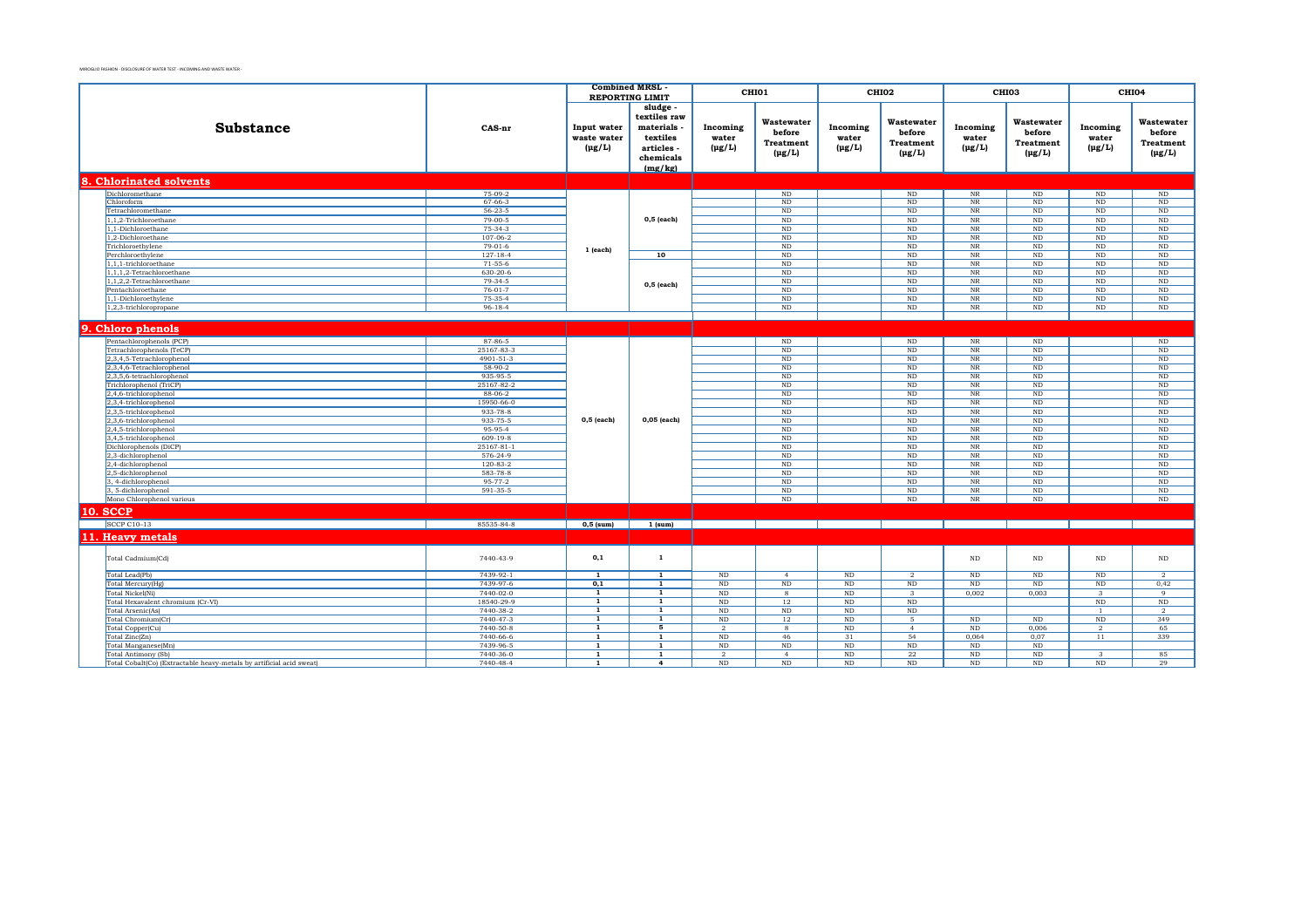| sludge -<br>textiles raw<br>Wastewater<br>Wastewater<br>Wastewater<br>Wastewater<br><b>Substance</b><br>materials<br>Incoming<br>CAS-nr<br>Input water<br>Incoming<br>Incoming<br>Incoming<br>before<br>before<br>before<br>before<br>waste water<br>water<br>water<br>textiles<br>water<br>water<br><b>Treatment</b><br>Treatment<br>Treatment<br>Treatment<br>$(\mu g/L)$<br>articles<br>$(\mu g/L)$<br>$(\mu g/L)$<br>$(\mu g/L)$<br>$(\mu g/L)$<br>$(\mu g/L)$<br>$(\mu g/L)$<br>$(\mu g/L)$<br>$(\text{pg/L})$<br>chemicals<br>(mg/kg)<br>1. Alkylphenols (AP) (APEO)<br>$4-(1,1,3,3-Tetramethylbutyl)-phenol$<br>$140 - 66 - 9$<br>ND<br>$\overline{\mathrm{ND}}$<br>$_{\rm NR}$<br>$_{\rm NR}$<br>$_{\rm NR}$<br>$\rm ND$<br>NR<br>OctylPhenol<br>27193-28-8<br>$_{\rm NR}$<br>ND<br>NR<br>N <sub>D</sub><br>NR<br>ND<br>ND<br>4-Octylphenol<br>1806-26-4<br>$_{\rm NR}$<br>$_{\rm NR}$<br>NR<br><b>ND</b><br>$_{\rm NR}$<br>$\rm ND$<br>$\rm ND$<br>AP<br>1 (each)<br>1 (each)<br>4-Nonylphenol (branched)<br>25154-52-3<br>$_{\rm NR}$<br>$_{\rm NR}$<br>$_{\rm NR}$<br><b>ND</b><br>$_{\rm NR}$<br>$\rm ND$<br>$\rm ND$<br>Nonylphenol<br>$104 - 40 - 5$<br>$_{\rm NR}$<br>$_{\rm NR}$<br>$_{\rm NR}$<br>ND<br>$_{\rm NR}$<br>$\rm ND$<br>$\rm ND$<br>90481-04-2<br>Nonylphenol (mixed isomers)<br>$_{\rm NR}$<br>$_{\rm NR}$<br>$_{\rm NR}$<br>$\rm ND$<br>$_{\rm NR}$<br>$\rm ND$<br>$\rm ND$<br>Nonylphenol Ethoxylates NPEO (1-2) various<br>NR<br>$_{\rm NR}$<br>NR<br>ND<br>NR<br>ND<br>ND<br>$_{\rm NR}$<br>Nonylphenol Ethoxylates NPEO (3-18) various<br>$_{\rm NR}$<br>$_{\rm NR}$<br>ND<br>$_{\rm NR}$<br>$\rm ND$<br>$\rm ND$<br>9016-45-9, 68412-54-4, 127087-87-0,<br>$\rm ND$<br>Nonylphenol ethoxylated<br>$_{\rm NR}$<br>$_{\rm NR}$<br>$_{\rm NR}$<br><b>ND</b><br>$_{\rm NR}$<br>$\rm ND$<br>37205-87-1<br>APEO<br>1 (each)<br>1 (each)<br>4-Nonylphenol, ethoxylated<br>26027-38-3<br>$_{\rm NR}$<br>$\overline{\text{NR}}$<br>ND<br>NR<br><b>ND</b><br>$\overline{\text{NR}}$<br>ND<br>Octylphenol Ethoxylates OPEO (1-2) various<br>$\overline{\text{NR}}$<br>$_{\rm NR}$<br>NR<br>ND<br>NR<br>ND<br>ND<br>Octylphenol Ethoxylates OPEO (3-18) various<br>$_{\rm NR}$<br>$\overline{\text{NR}}$<br>ND<br>$_{\rm NR}$<br><b>ND</b><br>$_{\rm NR}$<br>$\rm ND$<br>4-tert-Octylphenolethoxylate<br>9036-19-5, 68987-90-6<br>$_{\rm NR}$<br>NR<br>ND<br>ND<br>$_{\rm NR}$<br>ND<br>$_{\rm NR}$<br>2.<br><b>Phthalates</b><br>$84 - 74 - 2$<br>$\overline{\text{NR}}$<br>$\overline{\text{ND}}$<br>$\overline{\text{ND}}$<br>$\overline{\text{ND}}$<br>Di-Butyl Phthalate (DBP)<br>$\rm{NR}$<br>$\rm{NR}$<br>$\overline{\text{NR}}$<br>Di(2-Ethyl Hexyl) Phthalate(DEHP)<br>$117 - 81 - 7$<br>$\rm NR$<br>$\rm NR$<br>$\rm ND$<br>$_{\rm NR}$<br>$_{\rm NR}$<br>$\rm ND$<br>$_{\rm ND}$<br>85-68-7<br>$_{\rm NR}$<br>Benzyl Butyl Phthalate (BBP)<br>$_{\rm NR}$<br>$_{\rm NR}$<br>ND<br>$_{\rm NR}$<br>$\rm ND$<br>ND<br>Di-Iso-Nonyl Phthalate (DINP)<br>28553-12-0,68515-48-0<br>$_{\rm NR}$<br>NR<br>$_{\rm NR}$<br>ND<br>NR<br>ND<br>ND<br>Di-N-Octyl Phthalate (DNOP)<br>117-84-0<br>$_{\rm NR}$<br>NR<br>$_{\rm NR}$<br>ND<br>NR<br>ND<br>ND<br>Di-Iso-Decyl Phthalate (DIDP)<br>26761-40-0,68515-49-1<br>$_{\rm NR}$<br>$_{\rm NR}$<br>$\rm ND$<br>$_{\rm NR}$<br>$\rm ND$<br>NR<br>ND<br>84-69-5<br>Di-Iso-Butyl Phthalate (DIBP)<br>$_{\rm NR}$<br>$_{\rm NR}$<br>$_{\rm NR}$<br>$\rm ND$<br>$_{\rm NR}$<br>$\rm ND$<br>$\rm ND$<br>1 (each)<br>10 (each)<br>$84 - 75 - 3$<br>Di-N-Hexyl Phthalate (DNHP)<br>$\overline{\text{NR}}$<br>$_{\rm NR}$<br>$_{\rm NR}$<br>$\rm ND$<br>$_{\rm NR}$<br>$\rm ND$<br>$\rm ND$<br>$117 - 82 - 8$<br>Di-(2-methoxyethyl) phthalate (DMEP)<br>$\rm{NR}$<br>$\overline{\text{NR}}$<br>$\mathop{\rm ND}\nolimits$<br>$\overline{\text{NR}}$<br>$\rm ND$<br>$\rm NR$<br>$_{\rm ND}$<br>1,2-Benzenedicarboxylic acid, di-C7-11-branched and linear alkyl esters (DHNUP)<br>68515-42-4<br>$\overline{\text{NR}}$<br>$\rm{NR}$<br>$\overline{\text{NR}}$<br><b>ND</b><br>$\overline{\text{NR}}$<br>$_{\rm ND}$<br>$\rm ND$<br>1,2-Benzenedicarboxylic acid, di-C6-8-branched alkyl esters, C7-rich (DIHP)<br>71888-89-6<br>$_{\rm NR}$<br>$\overline{\text{NR}}$<br><b>ND</b><br>$_{\rm NR}$<br>$_{\rm NR}$<br>$\rm ND$<br>$\rm ND$<br>$131 - 18 - 0$<br>$\overline{\text{NR}}$<br>$_{\rm NR}$<br><b>NR</b><br><b>ND</b><br>$\overline{\text{NR}}$<br>ND<br>$\overline{\text{ND}}$<br>Dipentyl phthalate (DPP)<br>Diisopentylphthalate<br>605-50-5<br>$_{\rm NR}$<br>$_{\rm NR}$<br>NR<br><b>ND</b><br>$\overline{\text{NR}}$<br>ND<br>$\rm ND$<br>N-pentyl-isopentylphthalate<br>776297-69-9<br>NR<br>NR<br>N <sub>R</sub><br><b>ND</b><br>$\overline{\text{NR}}$<br>ND<br>ND<br><b>Brominated and Chlorinated Flame Retardants</b><br>$_{\rm NR}$<br>ND<br>ND<br>Polybrominated diphenyl ethers (PBDEs) various<br>$\rm ND$<br>$\rm ND$<br>$_{\rm NR}$<br>$\rm ND$<br>Monobromo diphenyl ethers (MonoBDE)<br>$_{\rm ND}$<br>$\rm ND$<br>NR<br>ND<br>$_{\rm NR}$<br>$_{\rm ND}$<br>$\rm ND$<br>Dibromo diphenyl ethers (DiBDE)<br>$_{\rm ND}$<br>$\rm ND$<br>$\rm NR$<br><b>ND</b><br>$_{\rm NR}$<br>$_{\rm ND}$<br>$\rm ND$<br>Tribromo diphenyl ethers (TriBDE)<br>$_{\rm ND}$<br>$\rm ND$<br>NR<br><b>ND</b><br>$_{\rm NR}$<br>$_{\rm ND}$<br>$\rm ND$<br>Tetrabromo diphenyl ethers (TetraBDE)<br>40088-47-9<br>$\rm ND$<br>ND<br><b>NR</b><br><b>ND</b><br>NR<br>$_{\rm ND}$<br>ND<br>32534-81-9<br>Pentabromo diphenyl ethers (PentaBDE)<br>$\rm ND$<br>$\rm ND$<br>NR<br><b>ND</b><br>$_{\rm NR}$<br>$_{\rm ND}$<br>$\rm ND$<br>36483-60-0<br>Hexabromo diphenyl ethers (HexaBDE)<br>$\rm ND$<br>$\rm ND$<br>$_{\rm NR}$<br><b>ND</b><br>$_{\rm NR}$<br>$\rm ND$<br>$\rm ND$<br>Heptabromo diphenyl ethers (HeptaBDE)<br>68928-80-3<br>$\rm ND$<br>$\rm ND$<br>$_{\rm NR}$<br><b>ND</b><br>$_{\rm NR}$<br>$\rm ND$<br>$\rm ND$<br>Octabromo diphenyl ethers (OctaBDE)<br>32536-52-0<br>ND<br>ND<br>$_{\rm NR}$<br>ND<br>NR<br>ND<br>ND<br>each = $5$<br>Nonabromo diphenyl ethers (NonaBDE)<br>63936-56-1<br>each $=$ 5<br>$_{\rm NR}$<br>ND<br>ND<br>ND<br>NR<br>ND<br>ND<br>Decabromo diphenyl ether (DecaBDE)<br>1163-19-5<br>$_{\rm NR}$<br><b>ND</b><br>ND<br>ND<br>NR<br>N <sub>D</sub><br>ND<br>Tris(2,3-Dibromopropyl)-Phosphate<br>126-72-7<br>$\rm NR$<br><b>ND</b><br>ND<br>$\rm ND$<br>ND<br>ND<br>NR<br>$115-96-8$<br>NR<br>ND<br>Tris(2-Chloroethyl)Phosphate (TCEP)<br>$\rm ND$<br>$\rm ND$<br>$_{\rm NR}$<br>$\rm ND$<br>ND<br>134237-50-6, 134237-51-7, 134237-52-8,<br>Hexabromocyclododecane (HBCDD)<br>$\rm ND$<br>$\rm ND$<br><b>NR</b><br>ND<br>$_{\rm NR}$<br>$\rm ND$<br>$\rm ND$<br>25637-99-4,3194-55-6<br>Tetrabromo-bisphenol A (TBBPA)<br><b>NR</b><br>$\rm ND$<br>79-94-7<br>$\rm ND$<br>ND<br><b>ND</b><br>$_{\rm NR}$<br>ND<br>5412-25-9<br>ND<br>N <sub>R</sub><br><b>ND</b><br>$\overline{\text{NR}}$<br>ND<br>$\overline{\text{ND}}$<br>Bis (2,3-dibromopropyl) phosphate<br>ND<br>13674-87-8<br>ND<br>N <sub>R</sub><br><b>ND</b><br>$\overline{\text{NR}}$<br>ND<br>$\overline{\text{ND}}$<br>Tris(1,3-dichloro-2-propyl)phosphate (TDCPP)<br>$\rm ND$<br>Tris (1-chloro-2-propyl) phosphate (TCPP)<br>13674-84-5<br>ND<br>ND<br>$\overline{\text{NR}}$<br>ND<br>NR<br>ND<br>ND<br>Sub Group 1: Other Flame Retardants<br><b>TEPA</b><br>5455-55-1<br>$\rm ND$<br>ND<br>$_{\rm NR}$<br>ND<br>NR<br>ND<br>ND<br>ND<br>ND<br>$\overline{\text{NR}}$<br>ND<br>$\overline{\text{NR}}$<br>ND<br>$\overline{\mathrm{ND}}$<br>5412-25-9<br>TRIS<br>Tri-o-cresyl phosphate<br>13674-87-8<br>ND<br>ND<br>$\rm{NR}$<br>ND<br>$\overline{\text{NR}}$<br>ND<br>ND<br>Tris(1,3-dichloro-2-propyl)phosphate (TDCPP)<br>1303-86-2<br>ND<br>$\overline{\text{NR}}$<br><b>ND</b><br>$\overline{\text{NR}}$<br>ND<br>ND<br>$\rm ND$<br>10043-35-3 11113-50-1<br>ND<br>ND<br>NR<br>ND<br>NR<br>ND<br>ND<br>Boric acid<br>$each = 5$<br>each $=5$<br>NR<br>$\rm ND$<br>$\rm ND$<br>Antimony trioxide<br>1309-64-4<br>ND<br>ND<br>ND<br>NR<br>1303-96-4 1303-<br>Sodium tetraborate<br>$\rm ND$<br>$\rm ND$<br>$\rm NR$<br>$\rm NR$<br>$_{\rm ND}$<br>43-4 12179-04-3<br><b>ND</b><br>$\rm ND$<br>$215 - 540 - 4$<br>$\overline{\text{NR}}$<br>ND<br>ND<br>$\rm ND$<br>ND<br>$_{\rm NR}$<br>ND<br>Boron trioxide<br>78-30-8 |    |  |  | <b>Combined MRSL</b> | <b>REPORTING LIMIT</b> | CHI05 | CHI06 | CHI07 |  | CHI08 |
|------------------------------------------------------------------------------------------------------------------------------------------------------------------------------------------------------------------------------------------------------------------------------------------------------------------------------------------------------------------------------------------------------------------------------------------------------------------------------------------------------------------------------------------------------------------------------------------------------------------------------------------------------------------------------------------------------------------------------------------------------------------------------------------------------------------------------------------------------------------------------------------------------------------------------------------------------------------------------------------------------------------------------------------------------------------------------------------------------------------------------------------------------------------------------------------------------------------------------------------------------------------------------------------------------------------------------------------------------------------------------------------------------------------------------------------------------------------------------------------------------------------------------------------------------------------------------------------------------------------------------------------------------------------------------------------------------------------------------------------------------------------------------------------------------------------------------------------------------------------------------------------------------------------------------------------------------------------------------------------------------------------------------------------------------------------------------------------------------------------------------------------------------------------------------------------------------------------------------------------------------------------------------------------------------------------------------------------------------------------------------------------------------------------------------------------------------------------------------------------------------------------------------------------------------------------------------------------------------------------------------------------------------------------------------------------------------------------------------------------------------------------------------------------------------------------------------------------------------------------------------------------------------------------------------------------------------------------------------------------------------------------------------------------------------------------------------------------------------------------------------------------------------------------------------------------------------------------------------------------------------------------------------------------------------------------------------------------------------------------------------------------------------------------------------------------------------------------------------------------------------------------------------------------------------------------------------------------------------------------------------------------------------------------------------------------------------------------------------------------------------------------------------------------------------------------------------------------------------------------------------------------------------------------------------------------------------------------------------------------------------------------------------------------------------------------------------------------------------------------------------------------------------------------------------------------------------------------------------------------------------------------------------------------------------------------------------------------------------------------------------------------------------------------------------------------------------------------------------------------------------------------------------------------------------------------------------------------------------------------------------------------------------------------------------------------------------------------------------------------------------------------------------------------------------------------------------------------------------------------------------------------------------------------------------------------------------------------------------------------------------------------------------------------------------------------------------------------------------------------------------------------------------------------------------------------------------------------------------------------------------------------------------------------------------------------------------------------------------------------------------------------------------------------------------------------------------------------------------------------------------------------------------------------------------------------------------------------------------------------------------------------------------------------------------------------------------------------------------------------------------------------------------------------------------------------------------------------------------------------------------------------------------------------------------------------------------------------------------------------------------------------------------------------------------------------------------------------------------------------------------------------------------------------------------------------------------------------------------------------------------------------------------------------------------------------------------------------------------------------------------------------------------------------------------------------------------------------------------------------------------------------------------------------------------------------------------------------------------------------------------------------------------------------------------------------------------------------------------------------------------------------------------------------------------------------------------------------------------------------------------------------------------------------------------------------------------------------------------------------------------------------------------------------------------------------------------------------------------------------------------------------------------------------------------------------------------------------------------------------------------------------------------------------------------------------------------------------------------------------------------------------------------------------------------------------------------------------------------------------------------------------------------------------------------------------------------------------------------------------------------------------------------------------------------------------------------------------------------------------------------------------------------------------------------------------------------------------------------------------------------------------------------------------------------------------------------------------------------------------------------------------------------------------------------------------------------------------------------------------------------------------------------------------------------------------------------------------------------------------------------------------------------------------------------------------------|----|--|--|----------------------|------------------------|-------|-------|-------|--|-------|
|                                                                                                                                                                                                                                                                                                                                                                                                                                                                                                                                                                                                                                                                                                                                                                                                                                                                                                                                                                                                                                                                                                                                                                                                                                                                                                                                                                                                                                                                                                                                                                                                                                                                                                                                                                                                                                                                                                                                                                                                                                                                                                                                                                                                                                                                                                                                                                                                                                                                                                                                                                                                                                                                                                                                                                                                                                                                                                                                                                                                                                                                                                                                                                                                                                                                                                                                                                                                                                                                                                                                                                                                                                                                                                                                                                                                                                                                                                                                                                                                                                                                                                                                                                                                                                                                                                                                                                                                                                                                                                                                                                                                                                                                                                                                                                                                                                                                                                                                                                                                                                                                                                                                                                                                                                                                                                                                                                                                                                                                                                                                                                                                                                                                                                                                                                                                                                                                                                                                                                                                                                                                                                                                                                                                                                                                                                                                                                                                                                                                                                                                                                                                                                                                                                                                                                                                                                                                                                                                                                                                                                                                                                                                                                                                                                                                                                                                                                                                                                                                                                                                                                                                                                                                                                                                                                                                                                                                                                                                                                                                                                                                                                                                                                                                                                                                                                                        |    |  |  |                      |                        |       |       |       |  |       |
|                                                                                                                                                                                                                                                                                                                                                                                                                                                                                                                                                                                                                                                                                                                                                                                                                                                                                                                                                                                                                                                                                                                                                                                                                                                                                                                                                                                                                                                                                                                                                                                                                                                                                                                                                                                                                                                                                                                                                                                                                                                                                                                                                                                                                                                                                                                                                                                                                                                                                                                                                                                                                                                                                                                                                                                                                                                                                                                                                                                                                                                                                                                                                                                                                                                                                                                                                                                                                                                                                                                                                                                                                                                                                                                                                                                                                                                                                                                                                                                                                                                                                                                                                                                                                                                                                                                                                                                                                                                                                                                                                                                                                                                                                                                                                                                                                                                                                                                                                                                                                                                                                                                                                                                                                                                                                                                                                                                                                                                                                                                                                                                                                                                                                                                                                                                                                                                                                                                                                                                                                                                                                                                                                                                                                                                                                                                                                                                                                                                                                                                                                                                                                                                                                                                                                                                                                                                                                                                                                                                                                                                                                                                                                                                                                                                                                                                                                                                                                                                                                                                                                                                                                                                                                                                                                                                                                                                                                                                                                                                                                                                                                                                                                                                                                                                                                                                        |    |  |  |                      |                        |       |       |       |  |       |
|                                                                                                                                                                                                                                                                                                                                                                                                                                                                                                                                                                                                                                                                                                                                                                                                                                                                                                                                                                                                                                                                                                                                                                                                                                                                                                                                                                                                                                                                                                                                                                                                                                                                                                                                                                                                                                                                                                                                                                                                                                                                                                                                                                                                                                                                                                                                                                                                                                                                                                                                                                                                                                                                                                                                                                                                                                                                                                                                                                                                                                                                                                                                                                                                                                                                                                                                                                                                                                                                                                                                                                                                                                                                                                                                                                                                                                                                                                                                                                                                                                                                                                                                                                                                                                                                                                                                                                                                                                                                                                                                                                                                                                                                                                                                                                                                                                                                                                                                                                                                                                                                                                                                                                                                                                                                                                                                                                                                                                                                                                                                                                                                                                                                                                                                                                                                                                                                                                                                                                                                                                                                                                                                                                                                                                                                                                                                                                                                                                                                                                                                                                                                                                                                                                                                                                                                                                                                                                                                                                                                                                                                                                                                                                                                                                                                                                                                                                                                                                                                                                                                                                                                                                                                                                                                                                                                                                                                                                                                                                                                                                                                                                                                                                                                                                                                                                                        |    |  |  |                      |                        |       |       |       |  |       |
|                                                                                                                                                                                                                                                                                                                                                                                                                                                                                                                                                                                                                                                                                                                                                                                                                                                                                                                                                                                                                                                                                                                                                                                                                                                                                                                                                                                                                                                                                                                                                                                                                                                                                                                                                                                                                                                                                                                                                                                                                                                                                                                                                                                                                                                                                                                                                                                                                                                                                                                                                                                                                                                                                                                                                                                                                                                                                                                                                                                                                                                                                                                                                                                                                                                                                                                                                                                                                                                                                                                                                                                                                                                                                                                                                                                                                                                                                                                                                                                                                                                                                                                                                                                                                                                                                                                                                                                                                                                                                                                                                                                                                                                                                                                                                                                                                                                                                                                                                                                                                                                                                                                                                                                                                                                                                                                                                                                                                                                                                                                                                                                                                                                                                                                                                                                                                                                                                                                                                                                                                                                                                                                                                                                                                                                                                                                                                                                                                                                                                                                                                                                                                                                                                                                                                                                                                                                                                                                                                                                                                                                                                                                                                                                                                                                                                                                                                                                                                                                                                                                                                                                                                                                                                                                                                                                                                                                                                                                                                                                                                                                                                                                                                                                                                                                                                                                        |    |  |  |                      |                        |       |       |       |  |       |
|                                                                                                                                                                                                                                                                                                                                                                                                                                                                                                                                                                                                                                                                                                                                                                                                                                                                                                                                                                                                                                                                                                                                                                                                                                                                                                                                                                                                                                                                                                                                                                                                                                                                                                                                                                                                                                                                                                                                                                                                                                                                                                                                                                                                                                                                                                                                                                                                                                                                                                                                                                                                                                                                                                                                                                                                                                                                                                                                                                                                                                                                                                                                                                                                                                                                                                                                                                                                                                                                                                                                                                                                                                                                                                                                                                                                                                                                                                                                                                                                                                                                                                                                                                                                                                                                                                                                                                                                                                                                                                                                                                                                                                                                                                                                                                                                                                                                                                                                                                                                                                                                                                                                                                                                                                                                                                                                                                                                                                                                                                                                                                                                                                                                                                                                                                                                                                                                                                                                                                                                                                                                                                                                                                                                                                                                                                                                                                                                                                                                                                                                                                                                                                                                                                                                                                                                                                                                                                                                                                                                                                                                                                                                                                                                                                                                                                                                                                                                                                                                                                                                                                                                                                                                                                                                                                                                                                                                                                                                                                                                                                                                                                                                                                                                                                                                                                                        |    |  |  |                      |                        |       |       |       |  |       |
|                                                                                                                                                                                                                                                                                                                                                                                                                                                                                                                                                                                                                                                                                                                                                                                                                                                                                                                                                                                                                                                                                                                                                                                                                                                                                                                                                                                                                                                                                                                                                                                                                                                                                                                                                                                                                                                                                                                                                                                                                                                                                                                                                                                                                                                                                                                                                                                                                                                                                                                                                                                                                                                                                                                                                                                                                                                                                                                                                                                                                                                                                                                                                                                                                                                                                                                                                                                                                                                                                                                                                                                                                                                                                                                                                                                                                                                                                                                                                                                                                                                                                                                                                                                                                                                                                                                                                                                                                                                                                                                                                                                                                                                                                                                                                                                                                                                                                                                                                                                                                                                                                                                                                                                                                                                                                                                                                                                                                                                                                                                                                                                                                                                                                                                                                                                                                                                                                                                                                                                                                                                                                                                                                                                                                                                                                                                                                                                                                                                                                                                                                                                                                                                                                                                                                                                                                                                                                                                                                                                                                                                                                                                                                                                                                                                                                                                                                                                                                                                                                                                                                                                                                                                                                                                                                                                                                                                                                                                                                                                                                                                                                                                                                                                                                                                                                                                        |    |  |  |                      |                        |       |       |       |  |       |
|                                                                                                                                                                                                                                                                                                                                                                                                                                                                                                                                                                                                                                                                                                                                                                                                                                                                                                                                                                                                                                                                                                                                                                                                                                                                                                                                                                                                                                                                                                                                                                                                                                                                                                                                                                                                                                                                                                                                                                                                                                                                                                                                                                                                                                                                                                                                                                                                                                                                                                                                                                                                                                                                                                                                                                                                                                                                                                                                                                                                                                                                                                                                                                                                                                                                                                                                                                                                                                                                                                                                                                                                                                                                                                                                                                                                                                                                                                                                                                                                                                                                                                                                                                                                                                                                                                                                                                                                                                                                                                                                                                                                                                                                                                                                                                                                                                                                                                                                                                                                                                                                                                                                                                                                                                                                                                                                                                                                                                                                                                                                                                                                                                                                                                                                                                                                                                                                                                                                                                                                                                                                                                                                                                                                                                                                                                                                                                                                                                                                                                                                                                                                                                                                                                                                                                                                                                                                                                                                                                                                                                                                                                                                                                                                                                                                                                                                                                                                                                                                                                                                                                                                                                                                                                                                                                                                                                                                                                                                                                                                                                                                                                                                                                                                                                                                                                                        |    |  |  |                      |                        |       |       |       |  |       |
|                                                                                                                                                                                                                                                                                                                                                                                                                                                                                                                                                                                                                                                                                                                                                                                                                                                                                                                                                                                                                                                                                                                                                                                                                                                                                                                                                                                                                                                                                                                                                                                                                                                                                                                                                                                                                                                                                                                                                                                                                                                                                                                                                                                                                                                                                                                                                                                                                                                                                                                                                                                                                                                                                                                                                                                                                                                                                                                                                                                                                                                                                                                                                                                                                                                                                                                                                                                                                                                                                                                                                                                                                                                                                                                                                                                                                                                                                                                                                                                                                                                                                                                                                                                                                                                                                                                                                                                                                                                                                                                                                                                                                                                                                                                                                                                                                                                                                                                                                                                                                                                                                                                                                                                                                                                                                                                                                                                                                                                                                                                                                                                                                                                                                                                                                                                                                                                                                                                                                                                                                                                                                                                                                                                                                                                                                                                                                                                                                                                                                                                                                                                                                                                                                                                                                                                                                                                                                                                                                                                                                                                                                                                                                                                                                                                                                                                                                                                                                                                                                                                                                                                                                                                                                                                                                                                                                                                                                                                                                                                                                                                                                                                                                                                                                                                                                                                        |    |  |  |                      |                        |       |       |       |  |       |
|                                                                                                                                                                                                                                                                                                                                                                                                                                                                                                                                                                                                                                                                                                                                                                                                                                                                                                                                                                                                                                                                                                                                                                                                                                                                                                                                                                                                                                                                                                                                                                                                                                                                                                                                                                                                                                                                                                                                                                                                                                                                                                                                                                                                                                                                                                                                                                                                                                                                                                                                                                                                                                                                                                                                                                                                                                                                                                                                                                                                                                                                                                                                                                                                                                                                                                                                                                                                                                                                                                                                                                                                                                                                                                                                                                                                                                                                                                                                                                                                                                                                                                                                                                                                                                                                                                                                                                                                                                                                                                                                                                                                                                                                                                                                                                                                                                                                                                                                                                                                                                                                                                                                                                                                                                                                                                                                                                                                                                                                                                                                                                                                                                                                                                                                                                                                                                                                                                                                                                                                                                                                                                                                                                                                                                                                                                                                                                                                                                                                                                                                                                                                                                                                                                                                                                                                                                                                                                                                                                                                                                                                                                                                                                                                                                                                                                                                                                                                                                                                                                                                                                                                                                                                                                                                                                                                                                                                                                                                                                                                                                                                                                                                                                                                                                                                                                                        |    |  |  |                      |                        |       |       |       |  |       |
|                                                                                                                                                                                                                                                                                                                                                                                                                                                                                                                                                                                                                                                                                                                                                                                                                                                                                                                                                                                                                                                                                                                                                                                                                                                                                                                                                                                                                                                                                                                                                                                                                                                                                                                                                                                                                                                                                                                                                                                                                                                                                                                                                                                                                                                                                                                                                                                                                                                                                                                                                                                                                                                                                                                                                                                                                                                                                                                                                                                                                                                                                                                                                                                                                                                                                                                                                                                                                                                                                                                                                                                                                                                                                                                                                                                                                                                                                                                                                                                                                                                                                                                                                                                                                                                                                                                                                                                                                                                                                                                                                                                                                                                                                                                                                                                                                                                                                                                                                                                                                                                                                                                                                                                                                                                                                                                                                                                                                                                                                                                                                                                                                                                                                                                                                                                                                                                                                                                                                                                                                                                                                                                                                                                                                                                                                                                                                                                                                                                                                                                                                                                                                                                                                                                                                                                                                                                                                                                                                                                                                                                                                                                                                                                                                                                                                                                                                                                                                                                                                                                                                                                                                                                                                                                                                                                                                                                                                                                                                                                                                                                                                                                                                                                                                                                                                                                        |    |  |  |                      |                        |       |       |       |  |       |
|                                                                                                                                                                                                                                                                                                                                                                                                                                                                                                                                                                                                                                                                                                                                                                                                                                                                                                                                                                                                                                                                                                                                                                                                                                                                                                                                                                                                                                                                                                                                                                                                                                                                                                                                                                                                                                                                                                                                                                                                                                                                                                                                                                                                                                                                                                                                                                                                                                                                                                                                                                                                                                                                                                                                                                                                                                                                                                                                                                                                                                                                                                                                                                                                                                                                                                                                                                                                                                                                                                                                                                                                                                                                                                                                                                                                                                                                                                                                                                                                                                                                                                                                                                                                                                                                                                                                                                                                                                                                                                                                                                                                                                                                                                                                                                                                                                                                                                                                                                                                                                                                                                                                                                                                                                                                                                                                                                                                                                                                                                                                                                                                                                                                                                                                                                                                                                                                                                                                                                                                                                                                                                                                                                                                                                                                                                                                                                                                                                                                                                                                                                                                                                                                                                                                                                                                                                                                                                                                                                                                                                                                                                                                                                                                                                                                                                                                                                                                                                                                                                                                                                                                                                                                                                                                                                                                                                                                                                                                                                                                                                                                                                                                                                                                                                                                                                                        |    |  |  |                      |                        |       |       |       |  |       |
|                                                                                                                                                                                                                                                                                                                                                                                                                                                                                                                                                                                                                                                                                                                                                                                                                                                                                                                                                                                                                                                                                                                                                                                                                                                                                                                                                                                                                                                                                                                                                                                                                                                                                                                                                                                                                                                                                                                                                                                                                                                                                                                                                                                                                                                                                                                                                                                                                                                                                                                                                                                                                                                                                                                                                                                                                                                                                                                                                                                                                                                                                                                                                                                                                                                                                                                                                                                                                                                                                                                                                                                                                                                                                                                                                                                                                                                                                                                                                                                                                                                                                                                                                                                                                                                                                                                                                                                                                                                                                                                                                                                                                                                                                                                                                                                                                                                                                                                                                                                                                                                                                                                                                                                                                                                                                                                                                                                                                                                                                                                                                                                                                                                                                                                                                                                                                                                                                                                                                                                                                                                                                                                                                                                                                                                                                                                                                                                                                                                                                                                                                                                                                                                                                                                                                                                                                                                                                                                                                                                                                                                                                                                                                                                                                                                                                                                                                                                                                                                                                                                                                                                                                                                                                                                                                                                                                                                                                                                                                                                                                                                                                                                                                                                                                                                                                                                        |    |  |  |                      |                        |       |       |       |  |       |
|                                                                                                                                                                                                                                                                                                                                                                                                                                                                                                                                                                                                                                                                                                                                                                                                                                                                                                                                                                                                                                                                                                                                                                                                                                                                                                                                                                                                                                                                                                                                                                                                                                                                                                                                                                                                                                                                                                                                                                                                                                                                                                                                                                                                                                                                                                                                                                                                                                                                                                                                                                                                                                                                                                                                                                                                                                                                                                                                                                                                                                                                                                                                                                                                                                                                                                                                                                                                                                                                                                                                                                                                                                                                                                                                                                                                                                                                                                                                                                                                                                                                                                                                                                                                                                                                                                                                                                                                                                                                                                                                                                                                                                                                                                                                                                                                                                                                                                                                                                                                                                                                                                                                                                                                                                                                                                                                                                                                                                                                                                                                                                                                                                                                                                                                                                                                                                                                                                                                                                                                                                                                                                                                                                                                                                                                                                                                                                                                                                                                                                                                                                                                                                                                                                                                                                                                                                                                                                                                                                                                                                                                                                                                                                                                                                                                                                                                                                                                                                                                                                                                                                                                                                                                                                                                                                                                                                                                                                                                                                                                                                                                                                                                                                                                                                                                                                                        |    |  |  |                      |                        |       |       |       |  |       |
|                                                                                                                                                                                                                                                                                                                                                                                                                                                                                                                                                                                                                                                                                                                                                                                                                                                                                                                                                                                                                                                                                                                                                                                                                                                                                                                                                                                                                                                                                                                                                                                                                                                                                                                                                                                                                                                                                                                                                                                                                                                                                                                                                                                                                                                                                                                                                                                                                                                                                                                                                                                                                                                                                                                                                                                                                                                                                                                                                                                                                                                                                                                                                                                                                                                                                                                                                                                                                                                                                                                                                                                                                                                                                                                                                                                                                                                                                                                                                                                                                                                                                                                                                                                                                                                                                                                                                                                                                                                                                                                                                                                                                                                                                                                                                                                                                                                                                                                                                                                                                                                                                                                                                                                                                                                                                                                                                                                                                                                                                                                                                                                                                                                                                                                                                                                                                                                                                                                                                                                                                                                                                                                                                                                                                                                                                                                                                                                                                                                                                                                                                                                                                                                                                                                                                                                                                                                                                                                                                                                                                                                                                                                                                                                                                                                                                                                                                                                                                                                                                                                                                                                                                                                                                                                                                                                                                                                                                                                                                                                                                                                                                                                                                                                                                                                                                                                        |    |  |  |                      |                        |       |       |       |  |       |
|                                                                                                                                                                                                                                                                                                                                                                                                                                                                                                                                                                                                                                                                                                                                                                                                                                                                                                                                                                                                                                                                                                                                                                                                                                                                                                                                                                                                                                                                                                                                                                                                                                                                                                                                                                                                                                                                                                                                                                                                                                                                                                                                                                                                                                                                                                                                                                                                                                                                                                                                                                                                                                                                                                                                                                                                                                                                                                                                                                                                                                                                                                                                                                                                                                                                                                                                                                                                                                                                                                                                                                                                                                                                                                                                                                                                                                                                                                                                                                                                                                                                                                                                                                                                                                                                                                                                                                                                                                                                                                                                                                                                                                                                                                                                                                                                                                                                                                                                                                                                                                                                                                                                                                                                                                                                                                                                                                                                                                                                                                                                                                                                                                                                                                                                                                                                                                                                                                                                                                                                                                                                                                                                                                                                                                                                                                                                                                                                                                                                                                                                                                                                                                                                                                                                                                                                                                                                                                                                                                                                                                                                                                                                                                                                                                                                                                                                                                                                                                                                                                                                                                                                                                                                                                                                                                                                                                                                                                                                                                                                                                                                                                                                                                                                                                                                                                                        |    |  |  |                      |                        |       |       |       |  |       |
|                                                                                                                                                                                                                                                                                                                                                                                                                                                                                                                                                                                                                                                                                                                                                                                                                                                                                                                                                                                                                                                                                                                                                                                                                                                                                                                                                                                                                                                                                                                                                                                                                                                                                                                                                                                                                                                                                                                                                                                                                                                                                                                                                                                                                                                                                                                                                                                                                                                                                                                                                                                                                                                                                                                                                                                                                                                                                                                                                                                                                                                                                                                                                                                                                                                                                                                                                                                                                                                                                                                                                                                                                                                                                                                                                                                                                                                                                                                                                                                                                                                                                                                                                                                                                                                                                                                                                                                                                                                                                                                                                                                                                                                                                                                                                                                                                                                                                                                                                                                                                                                                                                                                                                                                                                                                                                                                                                                                                                                                                                                                                                                                                                                                                                                                                                                                                                                                                                                                                                                                                                                                                                                                                                                                                                                                                                                                                                                                                                                                                                                                                                                                                                                                                                                                                                                                                                                                                                                                                                                                                                                                                                                                                                                                                                                                                                                                                                                                                                                                                                                                                                                                                                                                                                                                                                                                                                                                                                                                                                                                                                                                                                                                                                                                                                                                                                                        |    |  |  |                      |                        |       |       |       |  |       |
|                                                                                                                                                                                                                                                                                                                                                                                                                                                                                                                                                                                                                                                                                                                                                                                                                                                                                                                                                                                                                                                                                                                                                                                                                                                                                                                                                                                                                                                                                                                                                                                                                                                                                                                                                                                                                                                                                                                                                                                                                                                                                                                                                                                                                                                                                                                                                                                                                                                                                                                                                                                                                                                                                                                                                                                                                                                                                                                                                                                                                                                                                                                                                                                                                                                                                                                                                                                                                                                                                                                                                                                                                                                                                                                                                                                                                                                                                                                                                                                                                                                                                                                                                                                                                                                                                                                                                                                                                                                                                                                                                                                                                                                                                                                                                                                                                                                                                                                                                                                                                                                                                                                                                                                                                                                                                                                                                                                                                                                                                                                                                                                                                                                                                                                                                                                                                                                                                                                                                                                                                                                                                                                                                                                                                                                                                                                                                                                                                                                                                                                                                                                                                                                                                                                                                                                                                                                                                                                                                                                                                                                                                                                                                                                                                                                                                                                                                                                                                                                                                                                                                                                                                                                                                                                                                                                                                                                                                                                                                                                                                                                                                                                                                                                                                                                                                                                        |    |  |  |                      |                        |       |       |       |  |       |
|                                                                                                                                                                                                                                                                                                                                                                                                                                                                                                                                                                                                                                                                                                                                                                                                                                                                                                                                                                                                                                                                                                                                                                                                                                                                                                                                                                                                                                                                                                                                                                                                                                                                                                                                                                                                                                                                                                                                                                                                                                                                                                                                                                                                                                                                                                                                                                                                                                                                                                                                                                                                                                                                                                                                                                                                                                                                                                                                                                                                                                                                                                                                                                                                                                                                                                                                                                                                                                                                                                                                                                                                                                                                                                                                                                                                                                                                                                                                                                                                                                                                                                                                                                                                                                                                                                                                                                                                                                                                                                                                                                                                                                                                                                                                                                                                                                                                                                                                                                                                                                                                                                                                                                                                                                                                                                                                                                                                                                                                                                                                                                                                                                                                                                                                                                                                                                                                                                                                                                                                                                                                                                                                                                                                                                                                                                                                                                                                                                                                                                                                                                                                                                                                                                                                                                                                                                                                                                                                                                                                                                                                                                                                                                                                                                                                                                                                                                                                                                                                                                                                                                                                                                                                                                                                                                                                                                                                                                                                                                                                                                                                                                                                                                                                                                                                                                                        |    |  |  |                      |                        |       |       |       |  |       |
|                                                                                                                                                                                                                                                                                                                                                                                                                                                                                                                                                                                                                                                                                                                                                                                                                                                                                                                                                                                                                                                                                                                                                                                                                                                                                                                                                                                                                                                                                                                                                                                                                                                                                                                                                                                                                                                                                                                                                                                                                                                                                                                                                                                                                                                                                                                                                                                                                                                                                                                                                                                                                                                                                                                                                                                                                                                                                                                                                                                                                                                                                                                                                                                                                                                                                                                                                                                                                                                                                                                                                                                                                                                                                                                                                                                                                                                                                                                                                                                                                                                                                                                                                                                                                                                                                                                                                                                                                                                                                                                                                                                                                                                                                                                                                                                                                                                                                                                                                                                                                                                                                                                                                                                                                                                                                                                                                                                                                                                                                                                                                                                                                                                                                                                                                                                                                                                                                                                                                                                                                                                                                                                                                                                                                                                                                                                                                                                                                                                                                                                                                                                                                                                                                                                                                                                                                                                                                                                                                                                                                                                                                                                                                                                                                                                                                                                                                                                                                                                                                                                                                                                                                                                                                                                                                                                                                                                                                                                                                                                                                                                                                                                                                                                                                                                                                                                        |    |  |  |                      |                        |       |       |       |  |       |
|                                                                                                                                                                                                                                                                                                                                                                                                                                                                                                                                                                                                                                                                                                                                                                                                                                                                                                                                                                                                                                                                                                                                                                                                                                                                                                                                                                                                                                                                                                                                                                                                                                                                                                                                                                                                                                                                                                                                                                                                                                                                                                                                                                                                                                                                                                                                                                                                                                                                                                                                                                                                                                                                                                                                                                                                                                                                                                                                                                                                                                                                                                                                                                                                                                                                                                                                                                                                                                                                                                                                                                                                                                                                                                                                                                                                                                                                                                                                                                                                                                                                                                                                                                                                                                                                                                                                                                                                                                                                                                                                                                                                                                                                                                                                                                                                                                                                                                                                                                                                                                                                                                                                                                                                                                                                                                                                                                                                                                                                                                                                                                                                                                                                                                                                                                                                                                                                                                                                                                                                                                                                                                                                                                                                                                                                                                                                                                                                                                                                                                                                                                                                                                                                                                                                                                                                                                                                                                                                                                                                                                                                                                                                                                                                                                                                                                                                                                                                                                                                                                                                                                                                                                                                                                                                                                                                                                                                                                                                                                                                                                                                                                                                                                                                                                                                                                                        |    |  |  |                      |                        |       |       |       |  |       |
|                                                                                                                                                                                                                                                                                                                                                                                                                                                                                                                                                                                                                                                                                                                                                                                                                                                                                                                                                                                                                                                                                                                                                                                                                                                                                                                                                                                                                                                                                                                                                                                                                                                                                                                                                                                                                                                                                                                                                                                                                                                                                                                                                                                                                                                                                                                                                                                                                                                                                                                                                                                                                                                                                                                                                                                                                                                                                                                                                                                                                                                                                                                                                                                                                                                                                                                                                                                                                                                                                                                                                                                                                                                                                                                                                                                                                                                                                                                                                                                                                                                                                                                                                                                                                                                                                                                                                                                                                                                                                                                                                                                                                                                                                                                                                                                                                                                                                                                                                                                                                                                                                                                                                                                                                                                                                                                                                                                                                                                                                                                                                                                                                                                                                                                                                                                                                                                                                                                                                                                                                                                                                                                                                                                                                                                                                                                                                                                                                                                                                                                                                                                                                                                                                                                                                                                                                                                                                                                                                                                                                                                                                                                                                                                                                                                                                                                                                                                                                                                                                                                                                                                                                                                                                                                                                                                                                                                                                                                                                                                                                                                                                                                                                                                                                                                                                                                        |    |  |  |                      |                        |       |       |       |  |       |
|                                                                                                                                                                                                                                                                                                                                                                                                                                                                                                                                                                                                                                                                                                                                                                                                                                                                                                                                                                                                                                                                                                                                                                                                                                                                                                                                                                                                                                                                                                                                                                                                                                                                                                                                                                                                                                                                                                                                                                                                                                                                                                                                                                                                                                                                                                                                                                                                                                                                                                                                                                                                                                                                                                                                                                                                                                                                                                                                                                                                                                                                                                                                                                                                                                                                                                                                                                                                                                                                                                                                                                                                                                                                                                                                                                                                                                                                                                                                                                                                                                                                                                                                                                                                                                                                                                                                                                                                                                                                                                                                                                                                                                                                                                                                                                                                                                                                                                                                                                                                                                                                                                                                                                                                                                                                                                                                                                                                                                                                                                                                                                                                                                                                                                                                                                                                                                                                                                                                                                                                                                                                                                                                                                                                                                                                                                                                                                                                                                                                                                                                                                                                                                                                                                                                                                                                                                                                                                                                                                                                                                                                                                                                                                                                                                                                                                                                                                                                                                                                                                                                                                                                                                                                                                                                                                                                                                                                                                                                                                                                                                                                                                                                                                                                                                                                                                                        |    |  |  |                      |                        |       |       |       |  |       |
|                                                                                                                                                                                                                                                                                                                                                                                                                                                                                                                                                                                                                                                                                                                                                                                                                                                                                                                                                                                                                                                                                                                                                                                                                                                                                                                                                                                                                                                                                                                                                                                                                                                                                                                                                                                                                                                                                                                                                                                                                                                                                                                                                                                                                                                                                                                                                                                                                                                                                                                                                                                                                                                                                                                                                                                                                                                                                                                                                                                                                                                                                                                                                                                                                                                                                                                                                                                                                                                                                                                                                                                                                                                                                                                                                                                                                                                                                                                                                                                                                                                                                                                                                                                                                                                                                                                                                                                                                                                                                                                                                                                                                                                                                                                                                                                                                                                                                                                                                                                                                                                                                                                                                                                                                                                                                                                                                                                                                                                                                                                                                                                                                                                                                                                                                                                                                                                                                                                                                                                                                                                                                                                                                                                                                                                                                                                                                                                                                                                                                                                                                                                                                                                                                                                                                                                                                                                                                                                                                                                                                                                                                                                                                                                                                                                                                                                                                                                                                                                                                                                                                                                                                                                                                                                                                                                                                                                                                                                                                                                                                                                                                                                                                                                                                                                                                                                        |    |  |  |                      |                        |       |       |       |  |       |
|                                                                                                                                                                                                                                                                                                                                                                                                                                                                                                                                                                                                                                                                                                                                                                                                                                                                                                                                                                                                                                                                                                                                                                                                                                                                                                                                                                                                                                                                                                                                                                                                                                                                                                                                                                                                                                                                                                                                                                                                                                                                                                                                                                                                                                                                                                                                                                                                                                                                                                                                                                                                                                                                                                                                                                                                                                                                                                                                                                                                                                                                                                                                                                                                                                                                                                                                                                                                                                                                                                                                                                                                                                                                                                                                                                                                                                                                                                                                                                                                                                                                                                                                                                                                                                                                                                                                                                                                                                                                                                                                                                                                                                                                                                                                                                                                                                                                                                                                                                                                                                                                                                                                                                                                                                                                                                                                                                                                                                                                                                                                                                                                                                                                                                                                                                                                                                                                                                                                                                                                                                                                                                                                                                                                                                                                                                                                                                                                                                                                                                                                                                                                                                                                                                                                                                                                                                                                                                                                                                                                                                                                                                                                                                                                                                                                                                                                                                                                                                                                                                                                                                                                                                                                                                                                                                                                                                                                                                                                                                                                                                                                                                                                                                                                                                                                                                                        |    |  |  |                      |                        |       |       |       |  |       |
|                                                                                                                                                                                                                                                                                                                                                                                                                                                                                                                                                                                                                                                                                                                                                                                                                                                                                                                                                                                                                                                                                                                                                                                                                                                                                                                                                                                                                                                                                                                                                                                                                                                                                                                                                                                                                                                                                                                                                                                                                                                                                                                                                                                                                                                                                                                                                                                                                                                                                                                                                                                                                                                                                                                                                                                                                                                                                                                                                                                                                                                                                                                                                                                                                                                                                                                                                                                                                                                                                                                                                                                                                                                                                                                                                                                                                                                                                                                                                                                                                                                                                                                                                                                                                                                                                                                                                                                                                                                                                                                                                                                                                                                                                                                                                                                                                                                                                                                                                                                                                                                                                                                                                                                                                                                                                                                                                                                                                                                                                                                                                                                                                                                                                                                                                                                                                                                                                                                                                                                                                                                                                                                                                                                                                                                                                                                                                                                                                                                                                                                                                                                                                                                                                                                                                                                                                                                                                                                                                                                                                                                                                                                                                                                                                                                                                                                                                                                                                                                                                                                                                                                                                                                                                                                                                                                                                                                                                                                                                                                                                                                                                                                                                                                                                                                                                                                        |    |  |  |                      |                        |       |       |       |  |       |
|                                                                                                                                                                                                                                                                                                                                                                                                                                                                                                                                                                                                                                                                                                                                                                                                                                                                                                                                                                                                                                                                                                                                                                                                                                                                                                                                                                                                                                                                                                                                                                                                                                                                                                                                                                                                                                                                                                                                                                                                                                                                                                                                                                                                                                                                                                                                                                                                                                                                                                                                                                                                                                                                                                                                                                                                                                                                                                                                                                                                                                                                                                                                                                                                                                                                                                                                                                                                                                                                                                                                                                                                                                                                                                                                                                                                                                                                                                                                                                                                                                                                                                                                                                                                                                                                                                                                                                                                                                                                                                                                                                                                                                                                                                                                                                                                                                                                                                                                                                                                                                                                                                                                                                                                                                                                                                                                                                                                                                                                                                                                                                                                                                                                                                                                                                                                                                                                                                                                                                                                                                                                                                                                                                                                                                                                                                                                                                                                                                                                                                                                                                                                                                                                                                                                                                                                                                                                                                                                                                                                                                                                                                                                                                                                                                                                                                                                                                                                                                                                                                                                                                                                                                                                                                                                                                                                                                                                                                                                                                                                                                                                                                                                                                                                                                                                                                                        |    |  |  |                      |                        |       |       |       |  |       |
|                                                                                                                                                                                                                                                                                                                                                                                                                                                                                                                                                                                                                                                                                                                                                                                                                                                                                                                                                                                                                                                                                                                                                                                                                                                                                                                                                                                                                                                                                                                                                                                                                                                                                                                                                                                                                                                                                                                                                                                                                                                                                                                                                                                                                                                                                                                                                                                                                                                                                                                                                                                                                                                                                                                                                                                                                                                                                                                                                                                                                                                                                                                                                                                                                                                                                                                                                                                                                                                                                                                                                                                                                                                                                                                                                                                                                                                                                                                                                                                                                                                                                                                                                                                                                                                                                                                                                                                                                                                                                                                                                                                                                                                                                                                                                                                                                                                                                                                                                                                                                                                                                                                                                                                                                                                                                                                                                                                                                                                                                                                                                                                                                                                                                                                                                                                                                                                                                                                                                                                                                                                                                                                                                                                                                                                                                                                                                                                                                                                                                                                                                                                                                                                                                                                                                                                                                                                                                                                                                                                                                                                                                                                                                                                                                                                                                                                                                                                                                                                                                                                                                                                                                                                                                                                                                                                                                                                                                                                                                                                                                                                                                                                                                                                                                                                                                                                        |    |  |  |                      |                        |       |       |       |  |       |
|                                                                                                                                                                                                                                                                                                                                                                                                                                                                                                                                                                                                                                                                                                                                                                                                                                                                                                                                                                                                                                                                                                                                                                                                                                                                                                                                                                                                                                                                                                                                                                                                                                                                                                                                                                                                                                                                                                                                                                                                                                                                                                                                                                                                                                                                                                                                                                                                                                                                                                                                                                                                                                                                                                                                                                                                                                                                                                                                                                                                                                                                                                                                                                                                                                                                                                                                                                                                                                                                                                                                                                                                                                                                                                                                                                                                                                                                                                                                                                                                                                                                                                                                                                                                                                                                                                                                                                                                                                                                                                                                                                                                                                                                                                                                                                                                                                                                                                                                                                                                                                                                                                                                                                                                                                                                                                                                                                                                                                                                                                                                                                                                                                                                                                                                                                                                                                                                                                                                                                                                                                                                                                                                                                                                                                                                                                                                                                                                                                                                                                                                                                                                                                                                                                                                                                                                                                                                                                                                                                                                                                                                                                                                                                                                                                                                                                                                                                                                                                                                                                                                                                                                                                                                                                                                                                                                                                                                                                                                                                                                                                                                                                                                                                                                                                                                                                                        |    |  |  |                      |                        |       |       |       |  |       |
|                                                                                                                                                                                                                                                                                                                                                                                                                                                                                                                                                                                                                                                                                                                                                                                                                                                                                                                                                                                                                                                                                                                                                                                                                                                                                                                                                                                                                                                                                                                                                                                                                                                                                                                                                                                                                                                                                                                                                                                                                                                                                                                                                                                                                                                                                                                                                                                                                                                                                                                                                                                                                                                                                                                                                                                                                                                                                                                                                                                                                                                                                                                                                                                                                                                                                                                                                                                                                                                                                                                                                                                                                                                                                                                                                                                                                                                                                                                                                                                                                                                                                                                                                                                                                                                                                                                                                                                                                                                                                                                                                                                                                                                                                                                                                                                                                                                                                                                                                                                                                                                                                                                                                                                                                                                                                                                                                                                                                                                                                                                                                                                                                                                                                                                                                                                                                                                                                                                                                                                                                                                                                                                                                                                                                                                                                                                                                                                                                                                                                                                                                                                                                                                                                                                                                                                                                                                                                                                                                                                                                                                                                                                                                                                                                                                                                                                                                                                                                                                                                                                                                                                                                                                                                                                                                                                                                                                                                                                                                                                                                                                                                                                                                                                                                                                                                                                        | з. |  |  |                      |                        |       |       |       |  |       |
|                                                                                                                                                                                                                                                                                                                                                                                                                                                                                                                                                                                                                                                                                                                                                                                                                                                                                                                                                                                                                                                                                                                                                                                                                                                                                                                                                                                                                                                                                                                                                                                                                                                                                                                                                                                                                                                                                                                                                                                                                                                                                                                                                                                                                                                                                                                                                                                                                                                                                                                                                                                                                                                                                                                                                                                                                                                                                                                                                                                                                                                                                                                                                                                                                                                                                                                                                                                                                                                                                                                                                                                                                                                                                                                                                                                                                                                                                                                                                                                                                                                                                                                                                                                                                                                                                                                                                                                                                                                                                                                                                                                                                                                                                                                                                                                                                                                                                                                                                                                                                                                                                                                                                                                                                                                                                                                                                                                                                                                                                                                                                                                                                                                                                                                                                                                                                                                                                                                                                                                                                                                                                                                                                                                                                                                                                                                                                                                                                                                                                                                                                                                                                                                                                                                                                                                                                                                                                                                                                                                                                                                                                                                                                                                                                                                                                                                                                                                                                                                                                                                                                                                                                                                                                                                                                                                                                                                                                                                                                                                                                                                                                                                                                                                                                                                                                                                        |    |  |  |                      |                        |       |       |       |  |       |
|                                                                                                                                                                                                                                                                                                                                                                                                                                                                                                                                                                                                                                                                                                                                                                                                                                                                                                                                                                                                                                                                                                                                                                                                                                                                                                                                                                                                                                                                                                                                                                                                                                                                                                                                                                                                                                                                                                                                                                                                                                                                                                                                                                                                                                                                                                                                                                                                                                                                                                                                                                                                                                                                                                                                                                                                                                                                                                                                                                                                                                                                                                                                                                                                                                                                                                                                                                                                                                                                                                                                                                                                                                                                                                                                                                                                                                                                                                                                                                                                                                                                                                                                                                                                                                                                                                                                                                                                                                                                                                                                                                                                                                                                                                                                                                                                                                                                                                                                                                                                                                                                                                                                                                                                                                                                                                                                                                                                                                                                                                                                                                                                                                                                                                                                                                                                                                                                                                                                                                                                                                                                                                                                                                                                                                                                                                                                                                                                                                                                                                                                                                                                                                                                                                                                                                                                                                                                                                                                                                                                                                                                                                                                                                                                                                                                                                                                                                                                                                                                                                                                                                                                                                                                                                                                                                                                                                                                                                                                                                                                                                                                                                                                                                                                                                                                                                                        |    |  |  |                      |                        |       |       |       |  |       |
|                                                                                                                                                                                                                                                                                                                                                                                                                                                                                                                                                                                                                                                                                                                                                                                                                                                                                                                                                                                                                                                                                                                                                                                                                                                                                                                                                                                                                                                                                                                                                                                                                                                                                                                                                                                                                                                                                                                                                                                                                                                                                                                                                                                                                                                                                                                                                                                                                                                                                                                                                                                                                                                                                                                                                                                                                                                                                                                                                                                                                                                                                                                                                                                                                                                                                                                                                                                                                                                                                                                                                                                                                                                                                                                                                                                                                                                                                                                                                                                                                                                                                                                                                                                                                                                                                                                                                                                                                                                                                                                                                                                                                                                                                                                                                                                                                                                                                                                                                                                                                                                                                                                                                                                                                                                                                                                                                                                                                                                                                                                                                                                                                                                                                                                                                                                                                                                                                                                                                                                                                                                                                                                                                                                                                                                                                                                                                                                                                                                                                                                                                                                                                                                                                                                                                                                                                                                                                                                                                                                                                                                                                                                                                                                                                                                                                                                                                                                                                                                                                                                                                                                                                                                                                                                                                                                                                                                                                                                                                                                                                                                                                                                                                                                                                                                                                                                        |    |  |  |                      |                        |       |       |       |  |       |
|                                                                                                                                                                                                                                                                                                                                                                                                                                                                                                                                                                                                                                                                                                                                                                                                                                                                                                                                                                                                                                                                                                                                                                                                                                                                                                                                                                                                                                                                                                                                                                                                                                                                                                                                                                                                                                                                                                                                                                                                                                                                                                                                                                                                                                                                                                                                                                                                                                                                                                                                                                                                                                                                                                                                                                                                                                                                                                                                                                                                                                                                                                                                                                                                                                                                                                                                                                                                                                                                                                                                                                                                                                                                                                                                                                                                                                                                                                                                                                                                                                                                                                                                                                                                                                                                                                                                                                                                                                                                                                                                                                                                                                                                                                                                                                                                                                                                                                                                                                                                                                                                                                                                                                                                                                                                                                                                                                                                                                                                                                                                                                                                                                                                                                                                                                                                                                                                                                                                                                                                                                                                                                                                                                                                                                                                                                                                                                                                                                                                                                                                                                                                                                                                                                                                                                                                                                                                                                                                                                                                                                                                                                                                                                                                                                                                                                                                                                                                                                                                                                                                                                                                                                                                                                                                                                                                                                                                                                                                                                                                                                                                                                                                                                                                                                                                                                                        |    |  |  |                      |                        |       |       |       |  |       |
|                                                                                                                                                                                                                                                                                                                                                                                                                                                                                                                                                                                                                                                                                                                                                                                                                                                                                                                                                                                                                                                                                                                                                                                                                                                                                                                                                                                                                                                                                                                                                                                                                                                                                                                                                                                                                                                                                                                                                                                                                                                                                                                                                                                                                                                                                                                                                                                                                                                                                                                                                                                                                                                                                                                                                                                                                                                                                                                                                                                                                                                                                                                                                                                                                                                                                                                                                                                                                                                                                                                                                                                                                                                                                                                                                                                                                                                                                                                                                                                                                                                                                                                                                                                                                                                                                                                                                                                                                                                                                                                                                                                                                                                                                                                                                                                                                                                                                                                                                                                                                                                                                                                                                                                                                                                                                                                                                                                                                                                                                                                                                                                                                                                                                                                                                                                                                                                                                                                                                                                                                                                                                                                                                                                                                                                                                                                                                                                                                                                                                                                                                                                                                                                                                                                                                                                                                                                                                                                                                                                                                                                                                                                                                                                                                                                                                                                                                                                                                                                                                                                                                                                                                                                                                                                                                                                                                                                                                                                                                                                                                                                                                                                                                                                                                                                                                                                        |    |  |  |                      |                        |       |       |       |  |       |
|                                                                                                                                                                                                                                                                                                                                                                                                                                                                                                                                                                                                                                                                                                                                                                                                                                                                                                                                                                                                                                                                                                                                                                                                                                                                                                                                                                                                                                                                                                                                                                                                                                                                                                                                                                                                                                                                                                                                                                                                                                                                                                                                                                                                                                                                                                                                                                                                                                                                                                                                                                                                                                                                                                                                                                                                                                                                                                                                                                                                                                                                                                                                                                                                                                                                                                                                                                                                                                                                                                                                                                                                                                                                                                                                                                                                                                                                                                                                                                                                                                                                                                                                                                                                                                                                                                                                                                                                                                                                                                                                                                                                                                                                                                                                                                                                                                                                                                                                                                                                                                                                                                                                                                                                                                                                                                                                                                                                                                                                                                                                                                                                                                                                                                                                                                                                                                                                                                                                                                                                                                                                                                                                                                                                                                                                                                                                                                                                                                                                                                                                                                                                                                                                                                                                                                                                                                                                                                                                                                                                                                                                                                                                                                                                                                                                                                                                                                                                                                                                                                                                                                                                                                                                                                                                                                                                                                                                                                                                                                                                                                                                                                                                                                                                                                                                                                                        |    |  |  |                      |                        |       |       |       |  |       |
|                                                                                                                                                                                                                                                                                                                                                                                                                                                                                                                                                                                                                                                                                                                                                                                                                                                                                                                                                                                                                                                                                                                                                                                                                                                                                                                                                                                                                                                                                                                                                                                                                                                                                                                                                                                                                                                                                                                                                                                                                                                                                                                                                                                                                                                                                                                                                                                                                                                                                                                                                                                                                                                                                                                                                                                                                                                                                                                                                                                                                                                                                                                                                                                                                                                                                                                                                                                                                                                                                                                                                                                                                                                                                                                                                                                                                                                                                                                                                                                                                                                                                                                                                                                                                                                                                                                                                                                                                                                                                                                                                                                                                                                                                                                                                                                                                                                                                                                                                                                                                                                                                                                                                                                                                                                                                                                                                                                                                                                                                                                                                                                                                                                                                                                                                                                                                                                                                                                                                                                                                                                                                                                                                                                                                                                                                                                                                                                                                                                                                                                                                                                                                                                                                                                                                                                                                                                                                                                                                                                                                                                                                                                                                                                                                                                                                                                                                                                                                                                                                                                                                                                                                                                                                                                                                                                                                                                                                                                                                                                                                                                                                                                                                                                                                                                                                                                        |    |  |  |                      |                        |       |       |       |  |       |
|                                                                                                                                                                                                                                                                                                                                                                                                                                                                                                                                                                                                                                                                                                                                                                                                                                                                                                                                                                                                                                                                                                                                                                                                                                                                                                                                                                                                                                                                                                                                                                                                                                                                                                                                                                                                                                                                                                                                                                                                                                                                                                                                                                                                                                                                                                                                                                                                                                                                                                                                                                                                                                                                                                                                                                                                                                                                                                                                                                                                                                                                                                                                                                                                                                                                                                                                                                                                                                                                                                                                                                                                                                                                                                                                                                                                                                                                                                                                                                                                                                                                                                                                                                                                                                                                                                                                                                                                                                                                                                                                                                                                                                                                                                                                                                                                                                                                                                                                                                                                                                                                                                                                                                                                                                                                                                                                                                                                                                                                                                                                                                                                                                                                                                                                                                                                                                                                                                                                                                                                                                                                                                                                                                                                                                                                                                                                                                                                                                                                                                                                                                                                                                                                                                                                                                                                                                                                                                                                                                                                                                                                                                                                                                                                                                                                                                                                                                                                                                                                                                                                                                                                                                                                                                                                                                                                                                                                                                                                                                                                                                                                                                                                                                                                                                                                                                                        |    |  |  |                      |                        |       |       |       |  |       |
|                                                                                                                                                                                                                                                                                                                                                                                                                                                                                                                                                                                                                                                                                                                                                                                                                                                                                                                                                                                                                                                                                                                                                                                                                                                                                                                                                                                                                                                                                                                                                                                                                                                                                                                                                                                                                                                                                                                                                                                                                                                                                                                                                                                                                                                                                                                                                                                                                                                                                                                                                                                                                                                                                                                                                                                                                                                                                                                                                                                                                                                                                                                                                                                                                                                                                                                                                                                                                                                                                                                                                                                                                                                                                                                                                                                                                                                                                                                                                                                                                                                                                                                                                                                                                                                                                                                                                                                                                                                                                                                                                                                                                                                                                                                                                                                                                                                                                                                                                                                                                                                                                                                                                                                                                                                                                                                                                                                                                                                                                                                                                                                                                                                                                                                                                                                                                                                                                                                                                                                                                                                                                                                                                                                                                                                                                                                                                                                                                                                                                                                                                                                                                                                                                                                                                                                                                                                                                                                                                                                                                                                                                                                                                                                                                                                                                                                                                                                                                                                                                                                                                                                                                                                                                                                                                                                                                                                                                                                                                                                                                                                                                                                                                                                                                                                                                                                        |    |  |  |                      |                        |       |       |       |  |       |
|                                                                                                                                                                                                                                                                                                                                                                                                                                                                                                                                                                                                                                                                                                                                                                                                                                                                                                                                                                                                                                                                                                                                                                                                                                                                                                                                                                                                                                                                                                                                                                                                                                                                                                                                                                                                                                                                                                                                                                                                                                                                                                                                                                                                                                                                                                                                                                                                                                                                                                                                                                                                                                                                                                                                                                                                                                                                                                                                                                                                                                                                                                                                                                                                                                                                                                                                                                                                                                                                                                                                                                                                                                                                                                                                                                                                                                                                                                                                                                                                                                                                                                                                                                                                                                                                                                                                                                                                                                                                                                                                                                                                                                                                                                                                                                                                                                                                                                                                                                                                                                                                                                                                                                                                                                                                                                                                                                                                                                                                                                                                                                                                                                                                                                                                                                                                                                                                                                                                                                                                                                                                                                                                                                                                                                                                                                                                                                                                                                                                                                                                                                                                                                                                                                                                                                                                                                                                                                                                                                                                                                                                                                                                                                                                                                                                                                                                                                                                                                                                                                                                                                                                                                                                                                                                                                                                                                                                                                                                                                                                                                                                                                                                                                                                                                                                                                                        |    |  |  |                      |                        |       |       |       |  |       |
|                                                                                                                                                                                                                                                                                                                                                                                                                                                                                                                                                                                                                                                                                                                                                                                                                                                                                                                                                                                                                                                                                                                                                                                                                                                                                                                                                                                                                                                                                                                                                                                                                                                                                                                                                                                                                                                                                                                                                                                                                                                                                                                                                                                                                                                                                                                                                                                                                                                                                                                                                                                                                                                                                                                                                                                                                                                                                                                                                                                                                                                                                                                                                                                                                                                                                                                                                                                                                                                                                                                                                                                                                                                                                                                                                                                                                                                                                                                                                                                                                                                                                                                                                                                                                                                                                                                                                                                                                                                                                                                                                                                                                                                                                                                                                                                                                                                                                                                                                                                                                                                                                                                                                                                                                                                                                                                                                                                                                                                                                                                                                                                                                                                                                                                                                                                                                                                                                                                                                                                                                                                                                                                                                                                                                                                                                                                                                                                                                                                                                                                                                                                                                                                                                                                                                                                                                                                                                                                                                                                                                                                                                                                                                                                                                                                                                                                                                                                                                                                                                                                                                                                                                                                                                                                                                                                                                                                                                                                                                                                                                                                                                                                                                                                                                                                                                                                        |    |  |  |                      |                        |       |       |       |  |       |
|                                                                                                                                                                                                                                                                                                                                                                                                                                                                                                                                                                                                                                                                                                                                                                                                                                                                                                                                                                                                                                                                                                                                                                                                                                                                                                                                                                                                                                                                                                                                                                                                                                                                                                                                                                                                                                                                                                                                                                                                                                                                                                                                                                                                                                                                                                                                                                                                                                                                                                                                                                                                                                                                                                                                                                                                                                                                                                                                                                                                                                                                                                                                                                                                                                                                                                                                                                                                                                                                                                                                                                                                                                                                                                                                                                                                                                                                                                                                                                                                                                                                                                                                                                                                                                                                                                                                                                                                                                                                                                                                                                                                                                                                                                                                                                                                                                                                                                                                                                                                                                                                                                                                                                                                                                                                                                                                                                                                                                                                                                                                                                                                                                                                                                                                                                                                                                                                                                                                                                                                                                                                                                                                                                                                                                                                                                                                                                                                                                                                                                                                                                                                                                                                                                                                                                                                                                                                                                                                                                                                                                                                                                                                                                                                                                                                                                                                                                                                                                                                                                                                                                                                                                                                                                                                                                                                                                                                                                                                                                                                                                                                                                                                                                                                                                                                                                                        |    |  |  |                      |                        |       |       |       |  |       |
|                                                                                                                                                                                                                                                                                                                                                                                                                                                                                                                                                                                                                                                                                                                                                                                                                                                                                                                                                                                                                                                                                                                                                                                                                                                                                                                                                                                                                                                                                                                                                                                                                                                                                                                                                                                                                                                                                                                                                                                                                                                                                                                                                                                                                                                                                                                                                                                                                                                                                                                                                                                                                                                                                                                                                                                                                                                                                                                                                                                                                                                                                                                                                                                                                                                                                                                                                                                                                                                                                                                                                                                                                                                                                                                                                                                                                                                                                                                                                                                                                                                                                                                                                                                                                                                                                                                                                                                                                                                                                                                                                                                                                                                                                                                                                                                                                                                                                                                                                                                                                                                                                                                                                                                                                                                                                                                                                                                                                                                                                                                                                                                                                                                                                                                                                                                                                                                                                                                                                                                                                                                                                                                                                                                                                                                                                                                                                                                                                                                                                                                                                                                                                                                                                                                                                                                                                                                                                                                                                                                                                                                                                                                                                                                                                                                                                                                                                                                                                                                                                                                                                                                                                                                                                                                                                                                                                                                                                                                                                                                                                                                                                                                                                                                                                                                                                                                        |    |  |  |                      |                        |       |       |       |  |       |
|                                                                                                                                                                                                                                                                                                                                                                                                                                                                                                                                                                                                                                                                                                                                                                                                                                                                                                                                                                                                                                                                                                                                                                                                                                                                                                                                                                                                                                                                                                                                                                                                                                                                                                                                                                                                                                                                                                                                                                                                                                                                                                                                                                                                                                                                                                                                                                                                                                                                                                                                                                                                                                                                                                                                                                                                                                                                                                                                                                                                                                                                                                                                                                                                                                                                                                                                                                                                                                                                                                                                                                                                                                                                                                                                                                                                                                                                                                                                                                                                                                                                                                                                                                                                                                                                                                                                                                                                                                                                                                                                                                                                                                                                                                                                                                                                                                                                                                                                                                                                                                                                                                                                                                                                                                                                                                                                                                                                                                                                                                                                                                                                                                                                                                                                                                                                                                                                                                                                                                                                                                                                                                                                                                                                                                                                                                                                                                                                                                                                                                                                                                                                                                                                                                                                                                                                                                                                                                                                                                                                                                                                                                                                                                                                                                                                                                                                                                                                                                                                                                                                                                                                                                                                                                                                                                                                                                                                                                                                                                                                                                                                                                                                                                                                                                                                                                                        |    |  |  |                      |                        |       |       |       |  |       |
|                                                                                                                                                                                                                                                                                                                                                                                                                                                                                                                                                                                                                                                                                                                                                                                                                                                                                                                                                                                                                                                                                                                                                                                                                                                                                                                                                                                                                                                                                                                                                                                                                                                                                                                                                                                                                                                                                                                                                                                                                                                                                                                                                                                                                                                                                                                                                                                                                                                                                                                                                                                                                                                                                                                                                                                                                                                                                                                                                                                                                                                                                                                                                                                                                                                                                                                                                                                                                                                                                                                                                                                                                                                                                                                                                                                                                                                                                                                                                                                                                                                                                                                                                                                                                                                                                                                                                                                                                                                                                                                                                                                                                                                                                                                                                                                                                                                                                                                                                                                                                                                                                                                                                                                                                                                                                                                                                                                                                                                                                                                                                                                                                                                                                                                                                                                                                                                                                                                                                                                                                                                                                                                                                                                                                                                                                                                                                                                                                                                                                                                                                                                                                                                                                                                                                                                                                                                                                                                                                                                                                                                                                                                                                                                                                                                                                                                                                                                                                                                                                                                                                                                                                                                                                                                                                                                                                                                                                                                                                                                                                                                                                                                                                                                                                                                                                                                        |    |  |  |                      |                        |       |       |       |  |       |
|                                                                                                                                                                                                                                                                                                                                                                                                                                                                                                                                                                                                                                                                                                                                                                                                                                                                                                                                                                                                                                                                                                                                                                                                                                                                                                                                                                                                                                                                                                                                                                                                                                                                                                                                                                                                                                                                                                                                                                                                                                                                                                                                                                                                                                                                                                                                                                                                                                                                                                                                                                                                                                                                                                                                                                                                                                                                                                                                                                                                                                                                                                                                                                                                                                                                                                                                                                                                                                                                                                                                                                                                                                                                                                                                                                                                                                                                                                                                                                                                                                                                                                                                                                                                                                                                                                                                                                                                                                                                                                                                                                                                                                                                                                                                                                                                                                                                                                                                                                                                                                                                                                                                                                                                                                                                                                                                                                                                                                                                                                                                                                                                                                                                                                                                                                                                                                                                                                                                                                                                                                                                                                                                                                                                                                                                                                                                                                                                                                                                                                                                                                                                                                                                                                                                                                                                                                                                                                                                                                                                                                                                                                                                                                                                                                                                                                                                                                                                                                                                                                                                                                                                                                                                                                                                                                                                                                                                                                                                                                                                                                                                                                                                                                                                                                                                                                                        |    |  |  |                      |                        |       |       |       |  |       |
|                                                                                                                                                                                                                                                                                                                                                                                                                                                                                                                                                                                                                                                                                                                                                                                                                                                                                                                                                                                                                                                                                                                                                                                                                                                                                                                                                                                                                                                                                                                                                                                                                                                                                                                                                                                                                                                                                                                                                                                                                                                                                                                                                                                                                                                                                                                                                                                                                                                                                                                                                                                                                                                                                                                                                                                                                                                                                                                                                                                                                                                                                                                                                                                                                                                                                                                                                                                                                                                                                                                                                                                                                                                                                                                                                                                                                                                                                                                                                                                                                                                                                                                                                                                                                                                                                                                                                                                                                                                                                                                                                                                                                                                                                                                                                                                                                                                                                                                                                                                                                                                                                                                                                                                                                                                                                                                                                                                                                                                                                                                                                                                                                                                                                                                                                                                                                                                                                                                                                                                                                                                                                                                                                                                                                                                                                                                                                                                                                                                                                                                                                                                                                                                                                                                                                                                                                                                                                                                                                                                                                                                                                                                                                                                                                                                                                                                                                                                                                                                                                                                                                                                                                                                                                                                                                                                                                                                                                                                                                                                                                                                                                                                                                                                                                                                                                                                        |    |  |  |                      |                        |       |       |       |  |       |
|                                                                                                                                                                                                                                                                                                                                                                                                                                                                                                                                                                                                                                                                                                                                                                                                                                                                                                                                                                                                                                                                                                                                                                                                                                                                                                                                                                                                                                                                                                                                                                                                                                                                                                                                                                                                                                                                                                                                                                                                                                                                                                                                                                                                                                                                                                                                                                                                                                                                                                                                                                                                                                                                                                                                                                                                                                                                                                                                                                                                                                                                                                                                                                                                                                                                                                                                                                                                                                                                                                                                                                                                                                                                                                                                                                                                                                                                                                                                                                                                                                                                                                                                                                                                                                                                                                                                                                                                                                                                                                                                                                                                                                                                                                                                                                                                                                                                                                                                                                                                                                                                                                                                                                                                                                                                                                                                                                                                                                                                                                                                                                                                                                                                                                                                                                                                                                                                                                                                                                                                                                                                                                                                                                                                                                                                                                                                                                                                                                                                                                                                                                                                                                                                                                                                                                                                                                                                                                                                                                                                                                                                                                                                                                                                                                                                                                                                                                                                                                                                                                                                                                                                                                                                                                                                                                                                                                                                                                                                                                                                                                                                                                                                                                                                                                                                                                                        |    |  |  |                      |                        |       |       |       |  |       |
|                                                                                                                                                                                                                                                                                                                                                                                                                                                                                                                                                                                                                                                                                                                                                                                                                                                                                                                                                                                                                                                                                                                                                                                                                                                                                                                                                                                                                                                                                                                                                                                                                                                                                                                                                                                                                                                                                                                                                                                                                                                                                                                                                                                                                                                                                                                                                                                                                                                                                                                                                                                                                                                                                                                                                                                                                                                                                                                                                                                                                                                                                                                                                                                                                                                                                                                                                                                                                                                                                                                                                                                                                                                                                                                                                                                                                                                                                                                                                                                                                                                                                                                                                                                                                                                                                                                                                                                                                                                                                                                                                                                                                                                                                                                                                                                                                                                                                                                                                                                                                                                                                                                                                                                                                                                                                                                                                                                                                                                                                                                                                                                                                                                                                                                                                                                                                                                                                                                                                                                                                                                                                                                                                                                                                                                                                                                                                                                                                                                                                                                                                                                                                                                                                                                                                                                                                                                                                                                                                                                                                                                                                                                                                                                                                                                                                                                                                                                                                                                                                                                                                                                                                                                                                                                                                                                                                                                                                                                                                                                                                                                                                                                                                                                                                                                                                                                        |    |  |  |                      |                        |       |       |       |  |       |
|                                                                                                                                                                                                                                                                                                                                                                                                                                                                                                                                                                                                                                                                                                                                                                                                                                                                                                                                                                                                                                                                                                                                                                                                                                                                                                                                                                                                                                                                                                                                                                                                                                                                                                                                                                                                                                                                                                                                                                                                                                                                                                                                                                                                                                                                                                                                                                                                                                                                                                                                                                                                                                                                                                                                                                                                                                                                                                                                                                                                                                                                                                                                                                                                                                                                                                                                                                                                                                                                                                                                                                                                                                                                                                                                                                                                                                                                                                                                                                                                                                                                                                                                                                                                                                                                                                                                                                                                                                                                                                                                                                                                                                                                                                                                                                                                                                                                                                                                                                                                                                                                                                                                                                                                                                                                                                                                                                                                                                                                                                                                                                                                                                                                                                                                                                                                                                                                                                                                                                                                                                                                                                                                                                                                                                                                                                                                                                                                                                                                                                                                                                                                                                                                                                                                                                                                                                                                                                                                                                                                                                                                                                                                                                                                                                                                                                                                                                                                                                                                                                                                                                                                                                                                                                                                                                                                                                                                                                                                                                                                                                                                                                                                                                                                                                                                                                                        |    |  |  |                      |                        |       |       |       |  |       |
|                                                                                                                                                                                                                                                                                                                                                                                                                                                                                                                                                                                                                                                                                                                                                                                                                                                                                                                                                                                                                                                                                                                                                                                                                                                                                                                                                                                                                                                                                                                                                                                                                                                                                                                                                                                                                                                                                                                                                                                                                                                                                                                                                                                                                                                                                                                                                                                                                                                                                                                                                                                                                                                                                                                                                                                                                                                                                                                                                                                                                                                                                                                                                                                                                                                                                                                                                                                                                                                                                                                                                                                                                                                                                                                                                                                                                                                                                                                                                                                                                                                                                                                                                                                                                                                                                                                                                                                                                                                                                                                                                                                                                                                                                                                                                                                                                                                                                                                                                                                                                                                                                                                                                                                                                                                                                                                                                                                                                                                                                                                                                                                                                                                                                                                                                                                                                                                                                                                                                                                                                                                                                                                                                                                                                                                                                                                                                                                                                                                                                                                                                                                                                                                                                                                                                                                                                                                                                                                                                                                                                                                                                                                                                                                                                                                                                                                                                                                                                                                                                                                                                                                                                                                                                                                                                                                                                                                                                                                                                                                                                                                                                                                                                                                                                                                                                                                        |    |  |  |                      |                        |       |       |       |  |       |
|                                                                                                                                                                                                                                                                                                                                                                                                                                                                                                                                                                                                                                                                                                                                                                                                                                                                                                                                                                                                                                                                                                                                                                                                                                                                                                                                                                                                                                                                                                                                                                                                                                                                                                                                                                                                                                                                                                                                                                                                                                                                                                                                                                                                                                                                                                                                                                                                                                                                                                                                                                                                                                                                                                                                                                                                                                                                                                                                                                                                                                                                                                                                                                                                                                                                                                                                                                                                                                                                                                                                                                                                                                                                                                                                                                                                                                                                                                                                                                                                                                                                                                                                                                                                                                                                                                                                                                                                                                                                                                                                                                                                                                                                                                                                                                                                                                                                                                                                                                                                                                                                                                                                                                                                                                                                                                                                                                                                                                                                                                                                                                                                                                                                                                                                                                                                                                                                                                                                                                                                                                                                                                                                                                                                                                                                                                                                                                                                                                                                                                                                                                                                                                                                                                                                                                                                                                                                                                                                                                                                                                                                                                                                                                                                                                                                                                                                                                                                                                                                                                                                                                                                                                                                                                                                                                                                                                                                                                                                                                                                                                                                                                                                                                                                                                                                                                                        |    |  |  |                      |                        |       |       |       |  |       |
|                                                                                                                                                                                                                                                                                                                                                                                                                                                                                                                                                                                                                                                                                                                                                                                                                                                                                                                                                                                                                                                                                                                                                                                                                                                                                                                                                                                                                                                                                                                                                                                                                                                                                                                                                                                                                                                                                                                                                                                                                                                                                                                                                                                                                                                                                                                                                                                                                                                                                                                                                                                                                                                                                                                                                                                                                                                                                                                                                                                                                                                                                                                                                                                                                                                                                                                                                                                                                                                                                                                                                                                                                                                                                                                                                                                                                                                                                                                                                                                                                                                                                                                                                                                                                                                                                                                                                                                                                                                                                                                                                                                                                                                                                                                                                                                                                                                                                                                                                                                                                                                                                                                                                                                                                                                                                                                                                                                                                                                                                                                                                                                                                                                                                                                                                                                                                                                                                                                                                                                                                                                                                                                                                                                                                                                                                                                                                                                                                                                                                                                                                                                                                                                                                                                                                                                                                                                                                                                                                                                                                                                                                                                                                                                                                                                                                                                                                                                                                                                                                                                                                                                                                                                                                                                                                                                                                                                                                                                                                                                                                                                                                                                                                                                                                                                                                                                        |    |  |  |                      |                        |       |       |       |  |       |
|                                                                                                                                                                                                                                                                                                                                                                                                                                                                                                                                                                                                                                                                                                                                                                                                                                                                                                                                                                                                                                                                                                                                                                                                                                                                                                                                                                                                                                                                                                                                                                                                                                                                                                                                                                                                                                                                                                                                                                                                                                                                                                                                                                                                                                                                                                                                                                                                                                                                                                                                                                                                                                                                                                                                                                                                                                                                                                                                                                                                                                                                                                                                                                                                                                                                                                                                                                                                                                                                                                                                                                                                                                                                                                                                                                                                                                                                                                                                                                                                                                                                                                                                                                                                                                                                                                                                                                                                                                                                                                                                                                                                                                                                                                                                                                                                                                                                                                                                                                                                                                                                                                                                                                                                                                                                                                                                                                                                                                                                                                                                                                                                                                                                                                                                                                                                                                                                                                                                                                                                                                                                                                                                                                                                                                                                                                                                                                                                                                                                                                                                                                                                                                                                                                                                                                                                                                                                                                                                                                                                                                                                                                                                                                                                                                                                                                                                                                                                                                                                                                                                                                                                                                                                                                                                                                                                                                                                                                                                                                                                                                                                                                                                                                                                                                                                                                                        |    |  |  |                      |                        |       |       |       |  |       |
|                                                                                                                                                                                                                                                                                                                                                                                                                                                                                                                                                                                                                                                                                                                                                                                                                                                                                                                                                                                                                                                                                                                                                                                                                                                                                                                                                                                                                                                                                                                                                                                                                                                                                                                                                                                                                                                                                                                                                                                                                                                                                                                                                                                                                                                                                                                                                                                                                                                                                                                                                                                                                                                                                                                                                                                                                                                                                                                                                                                                                                                                                                                                                                                                                                                                                                                                                                                                                                                                                                                                                                                                                                                                                                                                                                                                                                                                                                                                                                                                                                                                                                                                                                                                                                                                                                                                                                                                                                                                                                                                                                                                                                                                                                                                                                                                                                                                                                                                                                                                                                                                                                                                                                                                                                                                                                                                                                                                                                                                                                                                                                                                                                                                                                                                                                                                                                                                                                                                                                                                                                                                                                                                                                                                                                                                                                                                                                                                                                                                                                                                                                                                                                                                                                                                                                                                                                                                                                                                                                                                                                                                                                                                                                                                                                                                                                                                                                                                                                                                                                                                                                                                                                                                                                                                                                                                                                                                                                                                                                                                                                                                                                                                                                                                                                                                                                                        |    |  |  |                      |                        |       |       |       |  |       |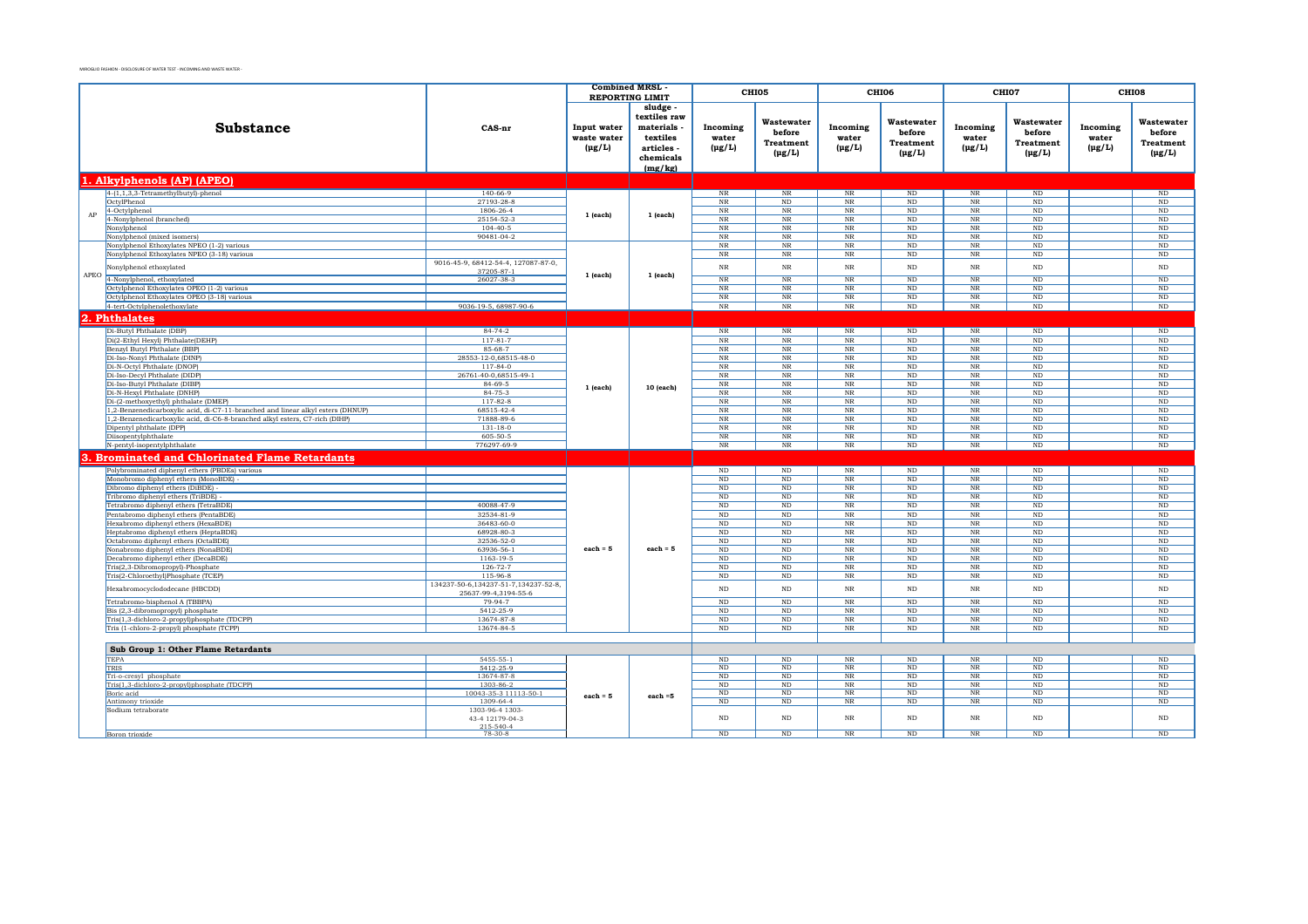|                                                              |                                | <b>Combined MRSL</b>                      |                                                                                       |                                  | CHI05                                                   | <b>CHI06</b>                        |                                                         | CHI07                            |                                                         | CHI08                            |                                                  |          |                |          |    |
|--------------------------------------------------------------|--------------------------------|-------------------------------------------|---------------------------------------------------------------------------------------|----------------------------------|---------------------------------------------------------|-------------------------------------|---------------------------------------------------------|----------------------------------|---------------------------------------------------------|----------------------------------|--------------------------------------------------|----------|----------------|----------|----|
|                                                              |                                | <b>REPORTING LIMIT</b>                    |                                                                                       |                                  |                                                         |                                     |                                                         |                                  |                                                         |                                  |                                                  |          |                |          |    |
| Substance                                                    | CAS-nr                         | Input water<br>waste water<br>$(\mu g/L)$ | sludge<br>textiles raw<br>materials<br>textiles<br>articles -<br>chemicals<br>(mg/kg) | Incoming<br>water<br>$(\mu g/L)$ | Wastewater<br>before<br><b>Treatment</b><br>$(\mu g/L)$ | Incoming<br>water<br>$(\mu g/L)$    | Wastewater<br>before<br><b>Treatment</b><br>$(\mu g/L)$ | Incoming<br>water<br>$(\mu g/L)$ | Wastewater<br>before<br><b>Treatment</b><br>$(\mu g/L)$ | Incoming<br>water<br>$(\mu g/L)$ | Wastewater<br>before<br>Treatment<br>$(\mu g/L)$ |          |                |          |    |
| 4. Amines (Associated with Azo dyes)                         |                                |                                           |                                                                                       |                                  |                                                         |                                     |                                                         |                                  |                                                         |                                  |                                                  |          |                |          |    |
| 4-Aminodiphenyl                                              | $92 - 67 - 1$                  |                                           |                                                                                       | $\rm NR$                         | $_{\rm NR}$                                             | $_{\rm NR}$                         | $\rm ND$                                                | $_{\rm NR}$                      | $\rm ND$                                                |                                  | $\rm ND$                                         |          |                |          |    |
| Benzidine                                                    | $92 - 87 - 5$                  |                                           |                                                                                       | $_{\rm NR}$                      | $_{\rm NR}$                                             | $_{\rm NR}$                         | ND                                                      | $_{\rm NR}$                      | ND                                                      |                                  | ND                                               |          |                |          |    |
| 4-Chloro-o-Toluidine                                         | 95-69-2                        |                                           |                                                                                       | $\rm NR$                         | $_{\rm NR}$                                             | $\rm NR$                            | $_{\rm ND}$                                             | $_{\rm NR}$                      | $_{\rm ND}$                                             |                                  | $\rm ND$                                         |          |                |          |    |
| 2-Naphthylamine                                              | $91 - 59 - 8$                  |                                           |                                                                                       | NR                               | <b>NR</b>                                               | NR                                  | ND                                                      | NR                               | ND                                                      |                                  | ND                                               |          |                |          |    |
| o-Aminoazotoluene                                            | $97 - 56 - 3$                  |                                           |                                                                                       | $\rm NR$                         | $_{\rm NR}$                                             | $_{\rm NR}$                         | $\rm ND$                                                | $_{\rm NR}$                      | $\rm ND$                                                |                                  | $\rm ND$                                         |          |                |          |    |
| 2-Amino-4-Nitrotoluene                                       | $99 - 55 - 8$                  |                                           |                                                                                       | <b>NR</b>                        | <b>NR</b>                                               | <b>NR</b>                           | ND                                                      | NR                               | ND                                                      |                                  | ND                                               |          |                |          |    |
| p-Chloroaniline                                              | $106 - 47 - 8$                 |                                           |                                                                                       | NR                               | $_{\rm NR}$                                             | $_{\rm NR}$                         | ND                                                      | $_{\rm NR}$                      | ND                                                      |                                  | $\overline{\text{ND}}$                           |          |                |          |    |
| 2,4-Diaminoanisole<br>4,4'-Diaminodiphenylmethane            | 615-05-4<br>101-77-9           |                                           |                                                                                       | NR<br>NR                         | NR<br>$_{\rm NR}$                                       | NR<br>NR                            | ND<br>ND                                                | NR<br>$_{\rm NR}$                | ND<br>ND                                                |                                  | ND<br>ND                                         |          |                |          |    |
| 3,3'-Dichlorobenzidine                                       | $91 - 94 - 1$                  |                                           |                                                                                       | $_{\rm NR}$                      | $_{\rm NR}$                                             | $\rm{NR}$                           | $\rm ND$                                                | $_{\rm NR}$                      | $\rm ND$                                                |                                  | $\rm ND$                                         |          |                |          |    |
| 3.3'-Dimethoxybenzidine                                      | $119-90-4$                     |                                           |                                                                                       | $_{\rm NR}$                      | NR                                                      | NR                                  | ND                                                      | NR                               | ND                                                      |                                  | ND                                               |          |                |          |    |
| 3,3'-Dimethylbenzidine                                       | 119-93-7                       |                                           |                                                                                       | $\overline{\text{NR}}$           | $\rm NR$                                                | $\overline{\text{NR}}$              | $\rm ND$                                                | $_{\rm NR}$                      | $\rm ND$                                                |                                  | $\rm ND$                                         |          |                |          |    |
| 3,3'-Dimethyl-4,4'diaminodiphenylmethane                     | 838-88-0                       | $1$ (each)                                | 1 (each)                                                                              | $\rm NR$                         | $_{\rm NR}$                                             | $\rm{NR}$                           | $_{\rm ND}$                                             | $_{\rm NR}$                      | $\rm ND$                                                |                                  | $\mathbf{ND}$                                    |          |                |          |    |
| <b>p-Cresidine</b>                                           | $120 - 71 - 8$                 |                                           |                                                                                       | <b>NR</b>                        | $_{\rm NR}$                                             | <b>NR</b>                           | N <sub>D</sub>                                          | NR                               | $\rm ND$                                                |                                  | $\rm ND$                                         |          |                |          |    |
| 4,4'-Methylene-Bis(2-Chloroaniline)                          | $101 - 14 - 4$                 |                                           |                                                                                       | $_{\rm NR}$                      | $\rm NR$                                                | $\rm{NR}$                           | $\rm ND$                                                | $_{\rm NR}$                      | $\rm ND$                                                |                                  | $_{\rm ND}$                                      |          |                |          |    |
| 4,4'-Oxydianiline                                            | $101 - 80 - 4$                 |                                           |                                                                                       | $\rm NR$                         | <b>NR</b>                                               | NR                                  | ND.                                                     | <b>NR</b>                        | ND.                                                     |                                  | <b>ND</b>                                        |          |                |          |    |
| 4,4'-Thiodianiline                                           | 139-65-1                       |                                           |                                                                                       | $\rm NR$                         | $_{\rm NR}$                                             | $\rm{NR}$                           | $_{\rm ND}$                                             | $_{\rm NR}$                      | $\rm ND$                                                |                                  | ND                                               |          |                |          |    |
| o-Toluidine                                                  | $95 - 53 - 4$                  |                                           |                                                                                       | $\rm NR$                         | $_{\rm NR}$                                             | $\rm NR$                            | $_{\rm ND}$                                             | NR                               | $\rm ND$                                                |                                  | $_{\rm ND}$                                      |          |                |          |    |
| 2,4-Toluylenediamine                                         | $95 - 80 - 7$                  |                                           |                                                                                       | NR                               | $_{\rm NR}$                                             | $\overline{\text{NR}}$              | ND                                                      | $_{\rm NR}$                      | ND                                                      |                                  | $\overline{\text{ND}}$                           |          |                |          |    |
| 2,4,5-Trimethylaniline                                       | 137-17-7                       |                                           |                                                                                       | $_{\rm NR}$                      | $_{\rm NR}$                                             | $\rm{NR}$                           | $\rm ND$                                                | $_{\rm NR}$                      | $\rm ND$                                                |                                  | $\rm ND$                                         |          |                |          |    |
| o-Anisidine                                                  | $90 - 04 - 0$                  |                                           |                                                                                       | $_{\rm NR}$                      | N <sub>R</sub>                                          | $_{\rm NR}$                         | ND                                                      | $N_{R}$                          | ND                                                      |                                  | ND                                               |          |                |          |    |
| p-Aminoazobenzene                                            | $60 - 09 - 3$<br>$95 - 68 - 1$ |                                           |                                                                                       | $\overline{\text{NR}}$<br>NR     | $\ensuremath{\text{NR}}\xspace$                         | $\overline{\text{NR}}$<br>NR        | $\rm ND$                                                | $\overline{\text{NR}}$<br>NR     | $\rm ND$                                                |                                  | $\rm ND$                                         |          |                |          |    |
| 2,4-Xylidine<br>2,6-Xylidine                                 | $87 - 62 - 7$                  |                                           |                                                                                       | NR                               | NR<br>$_{\rm NR}$                                       | $_{\rm NR}$                         | $_{\rm ND}$<br>ND                                       | $_{\rm NR}$                      | ND<br>ND                                                |                                  | ND<br>ND                                         |          |                |          |    |
|                                                              |                                |                                           |                                                                                       |                                  |                                                         |                                     |                                                         |                                  |                                                         |                                  |                                                  |          |                |          |    |
| AzoDyes Sub Group 1: Allergenic Dyes                         |                                | $1$ (each)                                | 5 (each)                                                                              |                                  |                                                         |                                     |                                                         |                                  |                                                         |                                  |                                                  |          |                |          |    |
| C.I. Disperse Blue 1                                         | 2475-45-8                      |                                           |                                                                                       | $_{\rm NR}$                      | $_{\rm NR}$                                             | $_{\rm NR}$                         | $\rm ND$                                                | $_{\rm NR}$                      | $\rm ND$                                                |                                  | $\overline{\text{ND}}$                           |          |                |          |    |
| C.I. Disperse Blue 3                                         | 2475-49-9                      |                                           |                                                                                       | $\rm NR$                         | $_{\rm NR}$                                             | $_{\rm NR}$                         | $_{\rm ND}$                                             | $_{\rm NR}$                      | $_{\rm ND}$                                             |                                  | $\rm ND$                                         |          |                |          |    |
| C.I. Disperse Blue 7                                         | 3179-90-6                      |                                           |                                                                                       | NR                               | NR                                                      | <b>NR</b>                           | ND                                                      | NR                               | ND                                                      |                                  | ND                                               |          |                |          |    |
| C.I. Disperse Blue 26                                        | 3860-63-7                      |                                           |                                                                                       | $_{\rm NR}$                      | $_{\rm NR}$                                             | $_{\rm NR}$                         | $\rm ND$                                                | $_{\rm NR}$                      | $_{\rm ND}$                                             |                                  | $\rm ND$                                         |          |                |          |    |
| C.I. Disperse Blue 35                                        | 12222-75-2                     |                                           |                                                                                       | $\rm NR$                         | <b>NR</b>                                               | <b>NR</b>                           | <b>ND</b>                                               | NR                               | $_{\rm ND}$                                             |                                  | $\rm ND$                                         |          |                |          |    |
| C.I. Disperse Blue 102                                       | 12222-97-8                     |                                           |                                                                                       | $_{\rm NR}$                      | $_{\rm NR}$                                             | $_{\rm NR}$                         | $_{\rm ND}$                                             | $_{\rm NR}$                      | $\rm ND$                                                |                                  | $\rm ND$                                         |          |                |          |    |
| C.I. Disperse Blue 106                                       | 12223-01-7                     |                                           |                                                                                       | NR                               | NR                                                      | NR                                  | ND                                                      | NR                               | ND                                                      |                                  | ND                                               |          |                |          |    |
| C.I. Disperse Blue 124                                       | 61951-51-7                     |                                           |                                                                                       | $_{\rm NR}$                      | $_{\rm NR}$                                             | $\rm NR$                            | ND                                                      | <b>NR</b>                        | $_{\rm ND}$                                             |                                  | $\rm ND$                                         |          |                |          |    |
| C.I. Disperse Brown 1                                        | 23355-64-8                     | $1$ (each)                                |                                                                                       | $_{\rm NR}$                      | $\rm NR$                                                | $\rm NR$                            | $\rm ND$                                                | $_{\rm NR}$                      | $_{\rm ND}$                                             |                                  | $\rm ND$                                         |          |                |          |    |
| C.I. Disperse Orange 1                                       | 2581-69-3                      |                                           | 5 (each)                                                                              | NR                               | NR                                                      | NR                                  | ND                                                      | NR                               | ND                                                      |                                  | ND                                               |          |                |          |    |
| C.I. Disperse Orange 3                                       | $730 - 40 - 5$                 |                                           |                                                                                       | $\rm NR$                         | $_{\rm NR}$                                             | $\rm NR$                            | $\rm ND$                                                | $_{\rm NR}$                      | $_{\rm ND}$                                             |                                  | $\rm ND$                                         |          |                |          |    |
| C.I. Disperse Orange 37/76                                   | 13301-61-6                     |                                           |                                                                                       | $\rm NR$                         | $_{\rm NR}$                                             | $_{\rm NR}$                         | $_{\rm ND}$                                             | $_{\rm NR}$                      | $_{\rm ND}$                                             |                                  | $\rm ND$                                         |          |                |          |    |
| C.I. Disperse Red 1<br>C.I. Disperse Red 11                  | 2872-48-2<br>2872-48-2         |                                           |                                                                                       | NR<br>$\overline{\text{NR}}$     | NR<br>$\rm NR$                                          | <b>NR</b><br>$\overline{\text{NR}}$ | ND<br>$\rm ND$                                          | NR<br>$_{\rm NR}$                | ND<br>$\rm ND$                                          |                                  | ND<br>$\rm ND$                                   |          |                |          |    |
| C.I. Disperse Red 17                                         | 3179-89-3                      |                                           |                                                                                       |                                  |                                                         |                                     |                                                         | <b>NR</b>                        | <b>NR</b>                                               | NR                               | N <sub>D</sub>                                   | NR       | ND.            |          | ND |
| C.I. Disperse Yellow 1                                       | 119-15-3                       |                                           |                                                                                       |                                  |                                                         |                                     | $\rm NR$                                                | $_{\rm NR}$                      | $\rm{NR}$                                               | $\rm ND$                         | $_{\rm NR}$                                      | $\rm ND$ |                | ND       |    |
| C.I. Disperse Yellow 3                                       | 2832-40-8                      |                                           |                                                                                       | $_{\rm NR}$                      | $_{\rm NR}$                                             | $\rm{NR}$                           | $_{\rm ND}$                                             | $_{\rm NR}$                      | $_{\rm ND}$                                             |                                  | $_{\rm ND}$                                      |          |                |          |    |
| C.I. Disperse Yellow 9                                       | 6373-73-5                      |                                           |                                                                                       | NR                               | NR                                                      | NR                                  | ND                                                      | NR                               | ND                                                      |                                  | ND                                               |          |                |          |    |
| C.I. Disperse Yellow 39                                      | 12236-29-2                     |                                           |                                                                                       | NR                               | $_{\rm NR}$                                             | $\rm{NR}$                           | $\rm ND$                                                | $_{\rm NR}$                      | $_{\rm ND}$                                             |                                  | $\rm ND$                                         |          |                |          |    |
| C.I. Disperse Yellow 49                                      | 54824-37-2                     |                                           |                                                                                       | NR                               | $_{\rm NR}$                                             | N <sub>R</sub>                      | ND                                                      | $N_{R}$                          | ND                                                      |                                  | <b>ND</b>                                        |          |                |          |    |
|                                                              |                                |                                           |                                                                                       |                                  |                                                         |                                     |                                                         |                                  |                                                         |                                  |                                                  |          |                |          |    |
| AzoDyes Sub Group 2: Carcinogenic Dyes                       |                                | $1$ (each)                                | 5 (each)                                                                              |                                  |                                                         |                                     |                                                         |                                  |                                                         |                                  |                                                  |          |                |          |    |
| C.I. Acid Red 26                                             | 3761-53-3                      |                                           |                                                                                       | NR                               | $_{\rm NR}$                                             | NR                                  | ND                                                      | <b>NR</b>                        | $\rm ND$                                                |                                  | ND                                               |          |                |          |    |
| C.I. Basic Red 9 monohydrochloride                           | $569 - 61 - 9$                 |                                           |                                                                                       | $\overline{\text{NR}}$           | $\rm NR$                                                | $\ensuremath{\text{NR}}\xspace$     | $\rm ND$                                                | $\overline{\text{NR}}$           | $\rm ND$                                                |                                  | $\rm ND$                                         |          |                |          |    |
| C.I. Basic Violet 14                                         | 632-99-5                       |                                           |                                                                                       | <b>NR</b>                        | <b>NR</b>                                               | NR                                  | $\rm ND$                                                | NR                               | <b>ND</b>                                               |                                  | ND                                               |          |                |          |    |
| C.I. Direct Blue 6                                           | 2602-46-2                      |                                           |                                                                                       | $\rm NR$                         | $_{\rm NR}$                                             | $_{\rm NR}$                         | $_{\rm ND}$                                             | $_{\rm NR}$                      | $\rm ND$                                                |                                  | $\rm ND$                                         |          |                |          |    |
| C.I. Direct Red 28                                           | 573-58-0                       |                                           |                                                                                       | $_{\rm NR}$                      | $_{\rm NR}$                                             | $\rm NR$                            | $_{\rm ND}$                                             | $_{\rm NR}$                      | $_{\rm ND}$                                             |                                  | $\rm ND$                                         |          |                |          |    |
| C.I. Direct Black 38                                         | 1937-37-7                      |                                           |                                                                                       | $_{\rm NR}$                      | <b>NR</b>                                               | <b>NR</b>                           | $_{\rm ND}$                                             | <b>NR</b>                        | <b>ND</b>                                               |                                  | $\rm ND$                                         |          |                |          |    |
| C.I. Direct Disperse Blue 1<br>C.I. Direct Disperse Yellow 3 | 2475-45-8                      |                                           |                                                                                       | $_{\rm NR}$                      | $_{\rm NR}$                                             | $_{\rm NR}$                         | $_{\rm ND}$                                             | $_{\rm NR}$                      | $\rm ND$                                                |                                  | $\rm ND$                                         |          |                |          |    |
| C.I. Direct Disperse Orange 11                               | 2832-40-8<br>$82 - 28 - 0$     |                                           |                                                                                       | $_{\rm NR}$<br>NR                | $_{\rm NR}$<br><b>NR</b>                                | $_{\rm NR}$<br><b>NR</b>            | $_{\rm ND}$<br><b>ND</b>                                | $_{\rm NR}$<br>NR                | $_{\rm ND}$<br>ND                                       |                                  | $\rm ND$<br>ND                                   |          |                |          |    |
| C.I. Direct Disperse Yellow 23                               | 6250-23-3                      |                                           |                                                                                       | $_{\rm NR}$                      | $_{\rm NR}$                                             | $_{\rm NR}$                         | $\rm ND$                                                | $_{\rm NR}$                      | $_{\rm ND}$                                             |                                  | $\rm ND$                                         |          |                |          |    |
| C.I. Direct Disperse Orange 149                              | 85136-74-9                     |                                           |                                                                                       | NR                               | <b>NR</b>                                               | <b>NR</b>                           | ND                                                      | NR                               | ND                                                      |                                  | <b>ND</b>                                        |          |                |          |    |
| C.I. Direct Solvent Yellow 1                                 | $60 - 09 - 3$                  | 1 (each)                                  | 5 (each)                                                                              | $_{\rm NR}$                      | $_{\rm NR}$                                             | $\ensuremath{\text{NR}}\xspace$     | $\rm ND$                                                | $\rm NR$                         | $\rm ND$                                                |                                  | $\rm ND$                                         |          |                |          |    |
| C.I. Direct Solvent Yellow 2                                 | 60-11-7 EN71-9                 |                                           |                                                                                       | NR                               | NR                                                      | NR                                  | <b>ND</b>                                               | NR                               | ND                                                      |                                  | ND                                               |          |                |          |    |
| C.I. Direct Solvent Yellow 3                                 | 97-56-3                        |                                           |                                                                                       | NR                               | $_{\rm NR}$                                             | NR                                  | ND                                                      | $_{\rm NR}$                      | ND                                                      |                                  | $\overline{\text{ND}}$                           |          |                |          |    |
| C.I. Direct Solvent Yellow 14                                | 842-07-9                       |                                           |                                                                                       | $\rm NR$                         | $_{\rm NR}$                                             | $\rm NR$                            | $_{\rm ND}$                                             | $\rm NR$                         | $_{\rm ND}$                                             |                                  | $\rm ND$                                         |          |                |          |    |
| C.I. Basic Blue 26                                           | 2580-56-5                      |                                           |                                                                                       | <b>NR</b>                        | <b>NR</b>                                               | <b>NR</b>                           | N <sub>D</sub>                                          | <b>NR</b>                        | ND.                                                     |                                  | ND.                                              |          |                |          |    |
| C.I. Basic Violet 1                                          | 8004-87-3 EN71-9               |                                           |                                                                                       | $\overline{\text{NR}}$           | $\rm NR$                                                | NR                                  | $\rm ND$                                                | $\overline{\text{NR}}$           | $\rm ND$                                                |                                  | $\rm ND$                                         |          |                |          |    |
| C.I. Direct Brown 95                                         | 16071-86-6                     |                                           |                                                                                       | NR                               | NR                                                      | NR                                  | ND.                                                     | NR                               | $_{\rm ND}$                                             |                                  | ND                                               |          |                |          |    |
| C.I. Direct Blue 15<br>C.I. Direct Blue 218                  | 2429-74-5                      |                                           |                                                                                       |                                  |                                                         |                                     | $\rm NR$                                                | $_{\rm NR}$                      | $_{\rm NR}$                                             | $\rm ND$                         | $_{\rm NR}$                                      | ND       |                | $\rm ND$ |    |
| C.L. Acid Red 114                                            | 28407-36-6<br>6459-94-5        |                                           |                                                                                       |                                  |                                                         | $\rm NR$<br>NR                      | $_{\rm NR}$<br><b>NR</b>                                | $\rm NR$<br>NR                   | $_{\rm ND}$<br>ND                                       | $_{\rm NR}$<br><b>NR</b>         | $_{\rm ND}$<br>ND                                |          | $\rm ND$<br>ND |          |    |
| C.I. Acid Violet 49                                          | 1694-09-3                      |                                           |                                                                                       | $_{\rm NR}$                      | $_{\rm NR}$                                             | $_{\rm NR}$                         | $_{\rm ND}$                                             | $_{\rm NR}$                      | $\rm ND$                                                |                                  | $\rm ND$                                         |          |                |          |    |
|                                                              |                                |                                           |                                                                                       |                                  |                                                         |                                     |                                                         |                                  |                                                         |                                  |                                                  |          |                |          |    |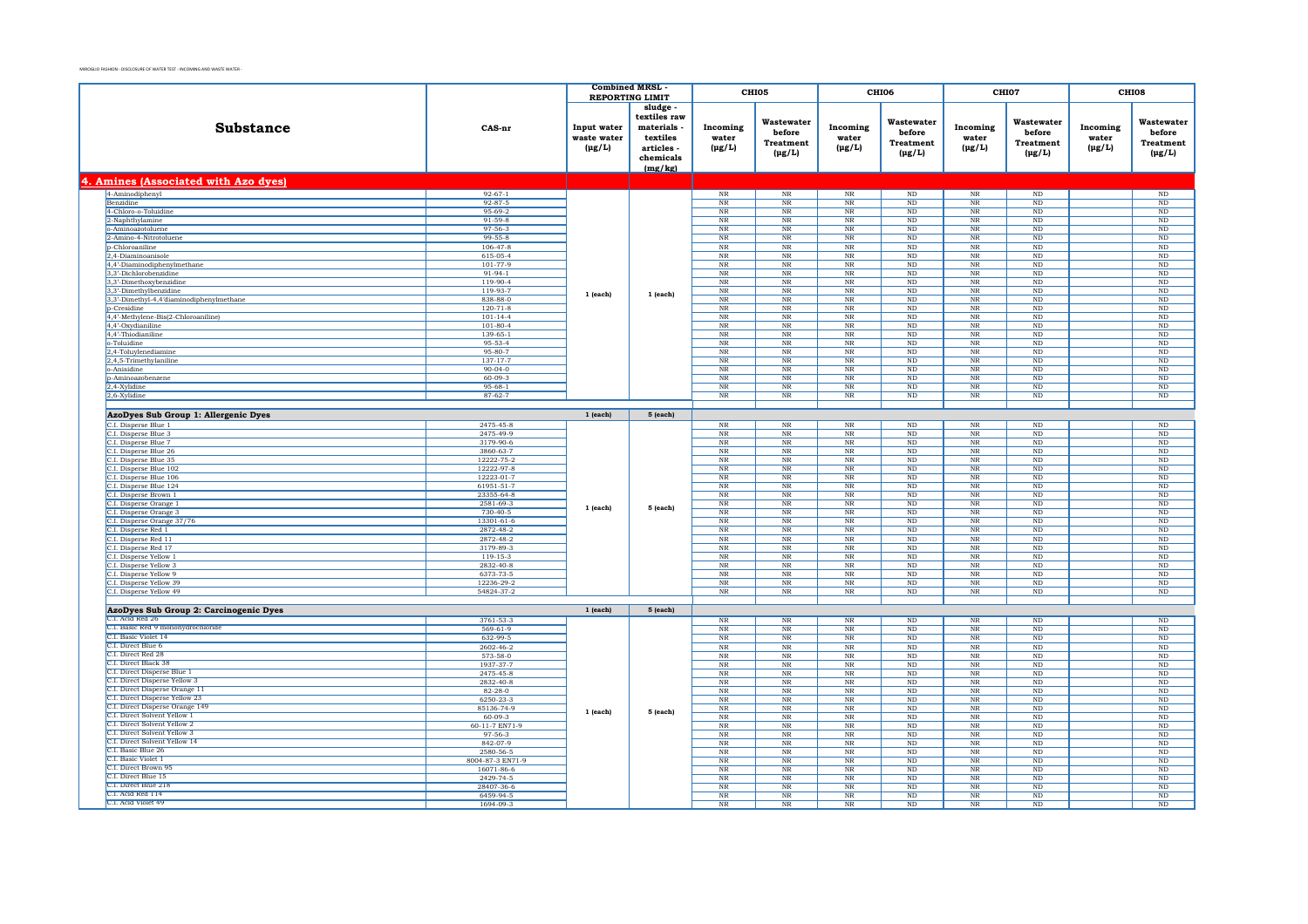|                                                 |                                    |                                           | <b>Combined MRSL</b><br><b>REPORTING LIMIT</b>                                      |                                  | CHI05                                                   | CHI06                                 |                                                         | CHI07                                 |                                                  | CHI08                            |                                                         |
|-------------------------------------------------|------------------------------------|-------------------------------------------|-------------------------------------------------------------------------------------|----------------------------------|---------------------------------------------------------|---------------------------------------|---------------------------------------------------------|---------------------------------------|--------------------------------------------------|----------------------------------|---------------------------------------------------------|
| Substance                                       | CAS-nr                             | Input water<br>waste water<br>$(\mu g/L)$ | sludge<br>textiles raw<br>materials<br>textiles<br>articles<br>chemicals<br>(mg/kg) | Incoming<br>water<br>$(\mu g/L)$ | Wastewater<br>before<br><b>Treatment</b><br>$(\mu g/L)$ | Incoming<br>water<br>$(\mu g/L)$      | Wastewater<br>before<br><b>Treatment</b><br>$(\mu g/L)$ | Incoming<br>water<br>$(\mu g/L)$      | Wastewater<br>before<br>Treatment<br>$(\mu g/L)$ | Incoming<br>water<br>$(\mu g/L)$ | Wastewater<br>before<br><b>Treatment</b><br>$(\mu g/L)$ |
| 5. Organotin compounds                          |                                    |                                           |                                                                                     |                                  |                                                         |                                       |                                                         |                                       |                                                  |                                  |                                                         |
| MBT(Monobutyltin)                               | 78763-54-9                         |                                           |                                                                                     | $_{\rm NR}$                      | NR                                                      | NR                                    | $\rm ND$                                                | NR                                    | ND                                               |                                  | $\mathbf{ND}$                                           |
| DBT(Dibutyltin)                                 | $1002 - 53 - 5$                    |                                           |                                                                                     | $\rm NR$                         | $_{\rm NR}$                                             | NR                                    | $\rm ND$                                                | $\overline{\text{NR}}$                | $\rm ND$                                         |                                  | $\overline{\text{ND}}$                                  |
| TBT(Tributyltin)                                | 36643-28-4                         |                                           |                                                                                     | $_{\rm NR}$                      | $_{\rm NR}$                                             | $_{\rm NR}$                           | $_{\rm ND}$                                             | $\rm NR$                              | $_{\rm ND}$                                      |                                  | $\rm ND$                                                |
| DOT(Dioctyltin)                                 | 94410-05-6                         |                                           |                                                                                     | NR                               | NR                                                      | $_{\rm NR}$                           | ND                                                      | NR                                    | ND                                               |                                  | ND                                                      |
| MOT(Monooctyltin)                               | 15231-44-4                         |                                           |                                                                                     | $_{\rm NR}$                      | $_{\rm NR}$                                             | $_{\rm NR}$                           | $\rm ND$                                                | $\rm NR$                              | ND                                               |                                  | $\rm ND$                                                |
| DPhT(Diphenyltin)                               | 1011-95-6, 6381-06-2               |                                           |                                                                                     | NR                               | NR                                                      | NR                                    | ND                                                      | NR                                    | ND                                               |                                  | ND                                                      |
| TeBT(Tetrabutyltin)                             | 1461-25-2                          | $0,1$ (each)                              | 1 (each)                                                                            | $_{\rm NR}$                      | $_{\rm NR}$                                             | $\overline{\text{NR}}$                | ND                                                      | $\overline{\text{NR}}$                | ND                                               |                                  | ND                                                      |
| TCHT(Tricyclohexyl Tin)                         | 6056-50-4                          |                                           |                                                                                     | $_{\rm NR}$                      | $_{\rm NR}$                                             | $_{\rm NR}$                           | $_{\rm ND}$                                             | $\rm NR$                              | $_{\rm ND}$                                      |                                  | $_{\rm ND}$                                             |
| TPT(Tripropyltin)                               | NA<br>597-64-8                     |                                           |                                                                                     | NR<br>$_{\rm NR}$                | $_{\rm NR}$<br>$_{\rm NR}$                              | $_{\rm NR}$<br>$_{\rm NR}$            | ND<br>$\rm ND$                                          | NR                                    | ND<br>$\rm ND$                                   |                                  | ND                                                      |
| TeET(Tetraethyltin)<br>Tributyltin oxide (TBTO) | $56 - 35 - 9$                      |                                           |                                                                                     | NR                               | NR                                                      | NR                                    | ND                                                      | $\rm NR$<br>$\overline{\text{NR}}$    | ND                                               |                                  | $\rm ND$<br>$\overline{\text{ND}}$                      |
| Dibutyltin dichloride (DBTC)                    | $683 - 18 - 1$                     |                                           |                                                                                     | $_{\rm NR}$                      | $_{\rm NR}$                                             | $_{\rm NR}$                           | $\rm ND$                                                | $_{\rm NR}$                           | $\rm ND$                                         |                                  | $\rm ND$                                                |
| Triphenyltin (TPhT)                             | 668-34-8                           |                                           |                                                                                     | $_{\rm NR}$                      | $_{\rm NR}$                                             | $\rm{NR}$                             | $\rm ND$                                                | $_{\rm NR}$                           | $\rm ND$                                         |                                  | $\rm ND$                                                |
| Dibutyltin hydrogen borate (DBB)                | 75113-37-0                         |                                           |                                                                                     | $_{\rm NR}$                      | $\rm NR$                                                | $\rm{NR}$                             | $\rm ND$                                                | $_{\rm NR}$                           | $\rm ND$                                         |                                  | ND                                                      |
|                                                 |                                    |                                           |                                                                                     |                                  |                                                         |                                       |                                                         |                                       |                                                  |                                  |                                                         |
| 6. PFCs                                         |                                    |                                           |                                                                                     |                                  |                                                         |                                       |                                                         |                                       |                                                  |                                  |                                                         |
| PFBA                                            | 375-22-4                           |                                           |                                                                                     | $\rm ND$                         | $\rm ND$                                                | $\rm NR$                              | $\rm ND$                                                | $\rm NR$                              | $\rm ND$                                         |                                  | $\rm ND$                                                |
| PFPeA                                           | 2706-90-3                          |                                           |                                                                                     | $_{\rm ND}$                      | $_{\rm ND}$                                             | $\rm NR$                              | $_{\rm ND}$                                             | $_{\rm NR}$                           | $_{\rm ND}$                                      |                                  | $\rm ND$                                                |
| PFHxA                                           | $307 - 24 - 4$                     |                                           |                                                                                     | $\rm ND$                         | $\rm ND$                                                | $_{\rm NR}$                           | ND                                                      | $\rm{NR}$                             | ND                                               |                                  | $\rm ND$                                                |
| PFHpA                                           | 375-85-9                           |                                           |                                                                                     | ND                               | ND                                                      | NR                                    | <b>ND</b>                                               | NR                                    | ND                                               |                                  | ND                                                      |
| PFOA                                            | $335 - 67 - 1$                     |                                           |                                                                                     | $\overline{\text{ND}}$           | ND                                                      | NR                                    | ND                                                      | $\overline{\text{NR}}$                | ND                                               |                                  | 0,02                                                    |
| PFNA                                            | 375-95-1                           |                                           |                                                                                     | $\rm ND$                         | $\rm ND$                                                | $_{\rm NR}$                           | $\rm ND$                                                | $_{\rm NR}$                           | $\rm ND$                                         |                                  | $\rm ND$                                                |
| PFDA                                            | 335-76-2<br>2058-94-8              |                                           |                                                                                     | ND                               | ND                                                      | $\rm NR$                              | ND                                                      | $_{\rm NR}$                           | ND                                               |                                  | $\rm ND$                                                |
| PFUnA<br>PFDoA                                  | $307 - 55 - 1$                     | 0,01 (each)                               | $0,01$ (each)                                                                       | $\rm ND$<br>ND                   | $\rm ND$<br>ND                                          | $_{\rm NR}$<br>NR                     | ND<br><b>ND</b>                                         | $\overline{\text{NR}}$<br>NR          | ND<br>ND                                         |                                  | $\rm ND$<br>ND                                          |
| PFTrA                                           | 72629-94-8                         |                                           |                                                                                     | $\overline{\text{ND}}$           | ND                                                      | NR                                    | ND                                                      | $\overline{\text{NR}}$                | ND                                               |                                  | ND                                                      |
| PFteA                                           | 376-06-7                           |                                           |                                                                                     | $\rm ND$                         | $\rm ND$                                                | $_{\rm NR}$                           | $\rm ND$                                                | $\rm NR$                              | $\rm ND$                                         |                                  | $\rm ND$                                                |
|                                                 |                                    |                                           |                                                                                     |                                  |                                                         |                                       |                                                         |                                       |                                                  |                                  |                                                         |
| <b>PFBS</b><br>PFHxS                            | 375-73-5 or 59933-66-3<br>355-46-4 |                                           |                                                                                     | $_{\rm ND}$<br>ND                | $_{\rm ND}$<br>ND                                       | $_{\rm NR}$<br>$_{\rm NR}$            | $_{\rm ND}$<br>ND                                       | $\rm NR$<br>NR                        | $_{\rm ND}$<br>ND                                |                                  | $_{\rm ND}$<br>ND                                       |
| PFHpS                                           | 375-92-8                           |                                           |                                                                                     | $_{\rm ND}$                      | ND                                                      | $_{\rm NR}$                           | $\rm ND$                                                | $_{\rm NR}$                           | $\rm ND$                                         |                                  | $\rm ND$                                                |
| <b>PFOS</b>                                     | 1763-23-1                          |                                           |                                                                                     | ND                               | ND                                                      | NR                                    | ND                                                      | NR                                    | ND                                               |                                  | 0.03                                                    |
| <b>PFDS</b>                                     | 335-77-3                           |                                           |                                                                                     | ND                               | $\rm ND$                                                | NR                                    | $\rm ND$                                                | $\overline{\text{NR}}$                | ND                                               |                                  | $\overline{\text{ND}}$                                  |
| 4:2 FTOH                                        | 2043-47-2                          |                                           |                                                                                     | $_{\rm ND}$                      | $\rm ND$                                                | $_{\rm NR}$                           | $\rm ND$                                                | $_{\rm NR}$                           | $\rm ND$                                         |                                  | $\rm ND$                                                |
| 6:2 FTOH                                        | 647-42-7                           |                                           |                                                                                     | $\rm ND$                         | ND                                                      | NR                                    | ND                                                      | $_{\rm NR}$                           | ND                                               |                                  | ND                                                      |
| $8:2$ FTOH                                      | 678-39-7                           | $0,1$ (each)                              | 0,1 (each)                                                                          | $\rm ND$                         | $\rm ND$                                                | $_{\rm NR}$                           | ND                                                      | $_{\rm NR}$                           | ND                                               |                                  | $\overline{\mathrm{ND}}$                                |
| 10:2 FTOH                                       | 865-86-1                           |                                           |                                                                                     | ND                               | ND                                                      | NR                                    | ND                                                      | NR                                    | ND                                               |                                  | ND                                                      |
| 6:2 FTA                                         | 17527-29-6                         |                                           |                                                                                     | $\overline{\text{ND}}$           | ND                                                      | $\overline{\text{NR}}$                | ND                                                      | $\overline{\text{NR}}$                | ND                                               |                                  | $\overline{\mathrm{ND}}$                                |
| 8:2 FTA                                         | 27905-45-9                         |                                           |                                                                                     | $_{\rm ND}$                      | $\rm ND$                                                | $\rm NR$                              | $\rm ND$                                                | $_{\rm NR}$                           | $_{\rm ND}$                                      |                                  | $\rm ND$                                                |
| 10:2 FTA                                        | 17741-60-5                         |                                           |                                                                                     | $_{\rm ND}$                      | ND                                                      | $\rm NR$                              | ND                                                      | $_{\rm NR}$                           | ND                                               |                                  | $\rm ND$                                                |
| <b>PFOSA</b>                                    | 754-91-6                           |                                           |                                                                                     | $_{\rm ND}$                      | $\rm ND$                                                | $_{\rm NR}$                           | $\rm ND$                                                | $_{\rm NR}$                           | $\rm ND$                                         |                                  | $\rm ND$                                                |
| POSF                                            | 307-35-7                           |                                           |                                                                                     | ND                               | ND                                                      | NR                                    | <b>ND</b>                                               | NR                                    | ND                                               |                                  | ND                                                      |
| N-Me-FOSA                                       | 31506-32-8                         |                                           |                                                                                     | ND                               | ND                                                      | NR                                    | ND                                                      | $\overline{\text{NR}}$                | ND                                               |                                  | $\overline{\text{ND}}$                                  |
| N-Et-FOSA                                       | 4151-50-2                          | 0,01 (each)                               | $0,01$ (each)                                                                       | $\rm ND$                         | $\rm ND$                                                | $_{\rm NR}$                           | $\rm ND$                                                | $_{\rm NR}$                           | $\rm ND$                                         |                                  | $\rm ND$                                                |
| N-Me-FOSE alcohol                               | 24448-09-7                         |                                           |                                                                                     | ND                               | ND                                                      | $\rm NR$                              | ND                                                      | $_{\rm NR}$                           | $_{\rm ND}$                                      |                                  | $\rm ND$                                                |
| N-Et-FOSE alcohol                               | 1691-99-2                          |                                           |                                                                                     | $\rm ND$                         | $\rm ND$                                                | $\overline{\text{NR}}$                | ND                                                      | $\overline{\text{NR}}$                | ND                                               |                                  | $\rm ND$                                                |
| PF-3.7-DMOA<br><b>HPFHpA</b>                    | 172155-07-6<br>1546-95-8           |                                           |                                                                                     | ND<br>ND                         | ND<br>ND                                                | NR<br>NR                              | <b>ND</b><br>ND                                         | NR<br>$\overline{\text{NR}}$          | ND<br>ND                                         |                                  | ND<br>ND                                                |
| 4HPFUnA                                         | 34598-33-9                         |                                           |                                                                                     | $\rm ND$                         | $\rm ND$                                                | $\rm{NR}$                             | $\rm ND$                                                | $_{\rm NR}$                           | $\rm ND$                                         |                                  | $\rm ND$                                                |
| 1H, 1H, 2H, 2H-PFOS                             | 27619-97-2                         |                                           |                                                                                     | $_{\rm ND}$                      | $_{\rm ND}$                                             | $\rm{NR}$                             | ND                                                      | $_{\rm NR}$                           | ND                                               |                                  | $\rm ND$                                                |
|                                                 |                                    |                                           |                                                                                     |                                  |                                                         |                                       |                                                         |                                       |                                                  |                                  |                                                         |
| <b>Chloro benzenes</b>                          |                                    |                                           |                                                                                     |                                  |                                                         |                                       |                                                         |                                       |                                                  |                                  |                                                         |
| Dichlorobenzenes various                        |                                    |                                           |                                                                                     | $_{\rm NR}$                      | $_{\rm NR}$                                             | $_{\rm NR}$                           | $\rm ND$                                                | $\rm NR$                              | $\rm ND$                                         |                                  | $\rm ND$                                                |
| 1,2-Dichlorobenzene<br>1.3-Dichlorobenzene      | $95 - 50 - 1$<br>$541 - 73 - 1$    |                                           |                                                                                     | $_{\rm NR}$                      | $_{\rm NR}$                                             | $_{\rm NR}$                           | $\rm ND$                                                | $\rm{NR}$                             | ND<br>ND                                         |                                  | $\overline{\mathrm{ND}}$                                |
| 1,4-Dichlorobenzene                             | $106 - 46 - 7$                     |                                           |                                                                                     | $_{\rm NR}$<br>$_{\rm NR}$       | $_{\rm NR}$<br>$_{\rm NR}$                              | $_{\rm NR}$<br>$\overline{\text{NR}}$ | ND<br>ND                                                | $_{\rm NR}$<br>$\overline{\text{NR}}$ | ND                                               |                                  | $\overline{\mathrm{ND}}$<br>ND                          |
| Trichlorobenzenes various                       |                                    |                                           |                                                                                     | $_{\rm NR}$                      | $_{\rm NR}$                                             | $_{\rm NR}$                           | $_{\rm ND}$                                             | $\rm NR$                              | $_{\rm ND}$                                      |                                  | $\rm ND$                                                |
| 1,2,3-Trichlorobenzene                          | $87 - 61 - 6$                      |                                           |                                                                                     | $_{\rm NR}$                      | $_{\rm NR}$                                             | $_{\rm NR}$                           | $\rm ND$                                                | $_{\rm NR}$                           | $\rm ND$                                         |                                  | $\rm ND$                                                |
| $1,2,4$ -trichlorobenzene                       | $120 - 82 - 1$                     |                                           |                                                                                     | $_{\rm NR}$                      | $_{\rm NR}$                                             | $_{\rm NR}$                           | $_{\rm ND}$                                             | $_{\rm NR}$                           | $_{\rm ND}$                                      |                                  | $\rm ND$                                                |
| 1,3,5-Trichlorobenzene                          | $108 - 70 - 3$                     | $0,02$ (each)                             | 0,5 (each)                                                                          | NR                               | NR                                                      | NR                                    | ND                                                      | NR                                    | ND                                               |                                  | ND                                                      |
| Tetrachlorobenzene                              | 12408-10-5                         |                                           |                                                                                     | $_{\rm NR}$                      | $_{\rm NR}$                                             | NR                                    | $\rm ND$                                                | $\overline{\text{NR}}$                | $\rm ND$                                         |                                  | ND                                                      |
| 1,2,3,4-tetrachlorobenzene                      | 634-66-2                           |                                           |                                                                                     | $_{\rm NR}$                      | $_{\rm NR}$                                             | $\rm{NR}$                             | $_{\rm ND}$                                             | $\rm NR$                              | $_{\rm ND}$                                      |                                  | $_{\rm ND}$                                             |
| 1,2,3,5-tetrachlorobenzene                      | 634-90-2                           |                                           |                                                                                     | NR                               | $_{\rm NR}$                                             | $_{\rm NR}$                           | ND                                                      | NR                                    | ND                                               |                                  | ND                                                      |
| 1,2,4,5-tetrachlorobenzene                      | $95-94-3$                          |                                           |                                                                                     | $_{\rm NR}$                      | $_{\rm NR}$                                             | $_{\rm NR}$                           | $\rm ND$                                                | $\rm NR$                              | ND                                               |                                  | $\rm ND$                                                |
| Pentachlorobenzene                              | 608-93-5                           |                                           |                                                                                     | $_{\rm NR}$                      | $_{\rm NR}$                                             | $\rm NR$                              | $\rm ND$                                                | $\rm NR$                              | $\rm ND$                                         |                                  | $_{\rm ND}$                                             |
| Hexachlorobenzene                               | $118 - 74 - 1$                     |                                           |                                                                                     | $_{\rm NR}$                      | $_{\rm NR}$                                             | $_{\rm NR}$                           | $\rm ND$                                                | $\rm NR$                              | $\rm ND$                                         |                                  | $_{\rm ND}$                                             |
| chlorobenzene                                   | 108-90-7                           |                                           |                                                                                     | $_{\rm NR}$                      | $_{\rm NR}$                                             | $_{\rm NR}$                           | $\rm ND$                                                | $_{\rm NR}$                           | $\rm ND$                                         |                                  | $\rm ND$                                                |
|                                                 |                                    |                                           |                                                                                     |                                  |                                                         |                                       |                                                         |                                       |                                                  |                                  |                                                         |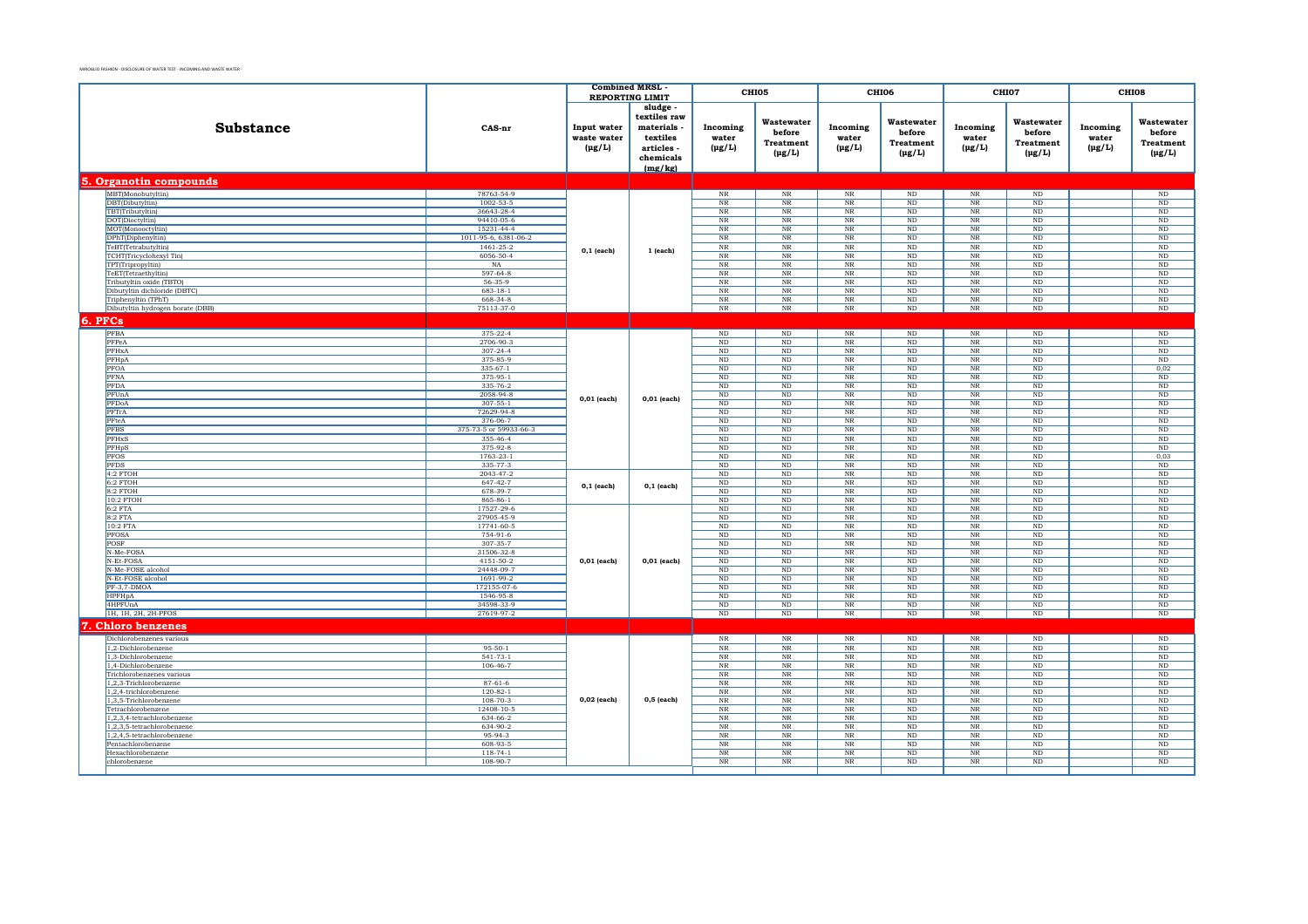|                                                                      |                        | <b>Combined MRSL</b><br><b>REPORTING LIMIT</b> |                                                                                     | CHI05                                  |                                                         | CHI06                            |                                                         | CHI07                              |                                                             | CHI08                            |                                                  |
|----------------------------------------------------------------------|------------------------|------------------------------------------------|-------------------------------------------------------------------------------------|----------------------------------------|---------------------------------------------------------|----------------------------------|---------------------------------------------------------|------------------------------------|-------------------------------------------------------------|----------------------------------|--------------------------------------------------|
| <b>Substance</b>                                                     | CAS-nr                 | Input water<br>waste water<br>$(\mu g/L)$      | sludge<br>textiles raw<br>materials<br>textiles<br>articles<br>chemicals<br>(mg/kg) | Incoming<br>water<br>$(\mu g/L)$       | Wastewater<br>before<br><b>Treatment</b><br>$(\mu g/L)$ | Incoming<br>water<br>$(\mu g/L)$ | Wastewater<br>before<br><b>Treatment</b><br>$(\mu g/L)$ | Incoming<br>water<br>$(\mu g/L)$   | Wastewater<br>before<br><b>Treatment</b><br>$(\text{pg/L})$ | Incoming<br>water<br>$(\mu g/L)$ | Wastewater<br>before<br>Treatment<br>$(\mu g/L)$ |
| 8. Chlorinated solvents                                              |                        |                                                |                                                                                     |                                        |                                                         |                                  |                                                         |                                    |                                                             |                                  |                                                  |
| Dichloromethane                                                      | 75-09-2                |                                                |                                                                                     | $_{\rm NR}$                            | NR                                                      | $_{\rm NR}$                      | $\rm ND$                                                | $_{\rm NR}$                        | ND                                                          |                                  | $\mathop{\rm ND}\nolimits$                       |
| Chloroform                                                           | $67 - 66 - 3$          |                                                |                                                                                     | $_{\rm NR}$                            | $_{\rm NR}$                                             | $_{\rm NR}$                      | $\rm ND$                                                | $_{\rm NR}$                        | ND                                                          |                                  | $\rm ND$                                         |
| Tetrachloromethane                                                   | $56 - 23 - 5$          |                                                |                                                                                     | $_{\rm NR}$                            | $_{\rm NR}$                                             | N <sub>R</sub>                   | <b>ND</b>                                               | $_{\rm NR}$                        | ND                                                          |                                  | ND                                               |
| 1,1,2-Trichloroethane                                                | $79-00-5$              |                                                | $0,5$ (each)                                                                        | $_{\rm NR}$                            | $_{\rm NR}$                                             | N <sub>R</sub>                   | $\rm ND$                                                | $_{\rm NR}$                        | ND                                                          |                                  | $\overline{\mathrm{ND}}$                         |
| 1.1-Dichloroethane                                                   | $75-34-3$              |                                                |                                                                                     | $_{\rm NR}$                            | NR                                                      | $_{\rm NR}$                      | <b>ND</b>                                               | $_{\rm NR}$                        | ND                                                          |                                  | $\rm ND$                                         |
| 1,2-Dichloroethane                                                   | $107 - 06 - 2$         |                                                |                                                                                     | $_{\rm NR}$                            | $_{\rm NR}$                                             | $_{\rm NR}$                      | $\rm ND$                                                | $_{\rm NR}$                        | $\rm ND$                                                    |                                  | $\rm ND$                                         |
| Trichloroethylene                                                    | $79-01-6$              | 1 (each)                                       |                                                                                     | NR                                     | NR                                                      | $_{\rm NR}$                      | <b>ND</b>                                               | NR                                 | ND                                                          |                                  | $\rm ND$                                         |
| Perchloroethylene                                                    | $127 - 18 - 4$         |                                                | 10                                                                                  | $_{\rm NR}$                            | $_{\rm NR}$                                             | <b>NR</b>                        | ND                                                      | $\overline{\text{NR}}$             | ND                                                          |                                  | ND                                               |
| 1.1.1-trichloroethane                                                | $71 - 55 - 6$          |                                                |                                                                                     | NR                                     | NR                                                      | <b>NR</b>                        | <b>ND</b>                                               | NR                                 | ND                                                          |                                  | ND                                               |
| $1,1,1,2$ -Tetrachloroethane                                         | 630-20-6               |                                                |                                                                                     | $_{\rm NR}$                            | $_{\rm NR}$                                             | NR                               | ND                                                      | $\overline{\text{NR}}$             | ND                                                          |                                  | ND                                               |
| 1,1,2,2-Tetrachloroethane                                            | $79-34-5$              |                                                | $0,5$ (each)                                                                        | $_{\rm NR}$                            | $_{\rm NR}$                                             | $\rm{NR}$                        | ND                                                      | NR                                 | ND                                                          |                                  | ND                                               |
| Pentachloroethane                                                    | $76 - 01 - 7$          |                                                |                                                                                     | $\overline{\text{NR}}$                 | $_{\rm NR}$                                             | NR                               | $\rm ND$                                                | $\rm NR$                           | ND                                                          |                                  | ND                                               |
| 1,1-Dichloroethylene                                                 | 75-35-4                |                                                |                                                                                     | $_{\rm NR}$                            | $_{\rm NR}$                                             | $_{\rm NR}$                      | $\rm ND$                                                | $_{\rm NR}$                        | ND                                                          |                                  | ND                                               |
| 1.2.3-trichloropropane                                               | $96 - 18 - 4$          |                                                |                                                                                     | NR                                     | NR                                                      | NR                               | ND                                                      | $_{\rm NR}$                        | ND                                                          |                                  | ND                                               |
|                                                                      |                        |                                                |                                                                                     |                                        |                                                         |                                  |                                                         |                                    |                                                             |                                  |                                                  |
| 9. Chloro phenols                                                    |                        |                                                |                                                                                     |                                        |                                                         |                                  |                                                         |                                    |                                                             |                                  |                                                  |
| Pentachlorophenols (PCP)                                             | 87-86-5                |                                                |                                                                                     | NR                                     | $_{\rm NR}$                                             | NR                               | ND                                                      | $_{\rm NR}$                        | $\rm ND$                                                    |                                  | $\rm ND$                                         |
| Tetrachlorophenols (TeCP)                                            | 25167-83-3             |                                                |                                                                                     | $_{\rm NR}$                            | $_{\rm NR}$                                             | $_{\rm NR}$                      | $\rm ND$                                                | $_{\rm NR}$                        | ND                                                          |                                  | $\rm ND$                                         |
| 2,3,4,5-Tetrachlorophenol                                            | 4901-51-3              |                                                |                                                                                     | $_{\rm NR}$                            | $\rm{NR}$                                               | $_{\rm NR}$                      | ND                                                      | $\overline{\text{NR}}$             | ND                                                          |                                  | ND                                               |
| 2,3,4,6-Tetrachlorophenol                                            | $58-90-2$              |                                                |                                                                                     | NR                                     | NR                                                      | <b>NR</b>                        | <b>ND</b>                                               | NR                                 | ND                                                          |                                  | ND                                               |
| 2,3,5,6-tetrachlorophenol                                            | 935-95-5               |                                                |                                                                                     | $_{\rm NR}$                            | $_{\rm NR}$                                             | N <sub>R</sub>                   | ND                                                      | $\overline{\text{NR}}$             | ND                                                          |                                  | $\overline{\text{ND}}$                           |
| Trichlorophenol (TriCP)                                              | 25167-82-2             |                                                |                                                                                     | NR                                     | NR                                                      | <b>NR</b>                        | <b>ND</b>                                               | NR                                 | ND                                                          |                                  | ND                                               |
| 2,4,6-trichlorophenol                                                | 88-06-2                |                                                |                                                                                     | $_{\rm NR}$                            | $_{\rm NR}$                                             | $_{\rm NR}$                      | $\rm ND$                                                | $_{\rm NR}$                        | $\rm ND$                                                    |                                  | $\rm ND$                                         |
| 2,3,4-trichlorophenol                                                | 15950-66-0             |                                                |                                                                                     | $_{\rm NR}$                            | $_{\rm NR}$                                             | $_{\rm NR}$                      | $\rm ND$                                                | NR                                 | ND                                                          |                                  | $\rm ND$                                         |
| 2,3,5-trichlorophenol                                                | 933-78-8               |                                                |                                                                                     | NR                                     | $_{\rm NR}$                                             | N <sub>R</sub>                   | ND                                                      | $_{\rm NR}$                        | ND                                                          |                                  | ND                                               |
| 2,3,6-trichlorophenol                                                | 933-75-5               | $0,5$ (each)                                   | $0,05$ (each)                                                                       | NR                                     | NR                                                      | NR                               | ND                                                      | NR                                 | ND                                                          |                                  | ND                                               |
| 2,4,5-trichlorophenol                                                | 95-95-4                |                                                |                                                                                     | NR                                     | NR                                                      | <b>NR</b>                        | <b>ND</b>                                               | NR                                 | ND                                                          |                                  | ND                                               |
| 3,4,5-trichlorophenol                                                | $609-19-8$             |                                                |                                                                                     | $_{\rm NR}$                            | $_{\rm NR}$                                             | NR                               | ND                                                      | $_{\rm NR}$                        | $\rm ND$                                                    |                                  | ND                                               |
| Dichlorophenols (DiCP)                                               | 25167-81-1             |                                                |                                                                                     | NR                                     | NR                                                      | <b>NR</b>                        | <b>ND</b>                                               | NR                                 | ND                                                          |                                  | ND                                               |
| 2,3-dichlorophenol                                                   | 576-24-9               |                                                |                                                                                     | $_{\rm NR}$                            | $_{\rm NR}$                                             | NR                               | ND                                                      | $\overline{\text{NR}}$             | ND                                                          |                                  | ND                                               |
| 2,4-dichlorophenol                                                   | $120 - 83 - 2$         |                                                |                                                                                     | NR                                     | NR                                                      | <b>NR</b>                        | <b>ND</b>                                               | NR                                 | ND                                                          |                                  | ND                                               |
| 2,5-dichlorophenol                                                   | 583-78-8               |                                                |                                                                                     | $_{\rm NR}$                            | $_{\rm NR}$                                             | $\rm{NR}$                        | $\rm ND$                                                | $_{\rm NR}$                        | $\rm ND$                                                    |                                  | $\rm ND$                                         |
| 3, 4-dichlorophenol                                                  | 95-77-2                |                                                |                                                                                     | NR                                     | NR                                                      | <b>NR</b>                        | <b>ND</b>                                               | NR                                 | ND                                                          |                                  | ND                                               |
| 3, 5-dichlorophenol                                                  | 591-35-5               |                                                |                                                                                     | $_{\rm NR}$                            | $_{\rm NR}$                                             | $_{\rm NR}$                      | $\rm ND$                                                | $\rm NR$                           | $\rm ND$                                                    |                                  | $_{\rm ND}$                                      |
| Mono Chlorophenol various                                            |                        |                                                |                                                                                     | NR                                     | NR                                                      | NR                               | ND                                                      | NR                                 | ND                                                          |                                  | ND                                               |
| <b>10. SCCP</b>                                                      |                        |                                                |                                                                                     |                                        |                                                         |                                  |                                                         |                                    |                                                             |                                  |                                                  |
| <b>SCCP C10-13</b>                                                   | 85535-84-8             | $0,5$ (sum)                                    | $1$ (sum)                                                                           |                                        |                                                         |                                  |                                                         |                                    |                                                             |                                  |                                                  |
|                                                                      |                        |                                                |                                                                                     |                                        |                                                         |                                  |                                                         |                                    |                                                             |                                  |                                                  |
| 11. Heavy metals                                                     |                        |                                                |                                                                                     |                                        |                                                         |                                  |                                                         |                                    |                                                             |                                  |                                                  |
| Total Cadmium(Cd)                                                    | 7440-43-9              | 0,1                                            | $\mathbf{1}$                                                                        | ND                                     | 0,4                                                     | $\rm ND$                         | $\rm ND$                                                | ND                                 | $\rm ND$                                                    | $_{\rm ND}$                      | $\rm ND$                                         |
| Total Lead(Pb)                                                       | 7439-92-1              | $\overline{1}$                                 | $\overline{1}$                                                                      | $\rm ND$                               | $\overline{2}$                                          | $\rm ND$                         | $\rm ND$                                                | $\rm ND$                           | $\rm ND$                                                    | $\overline{1}$                   |                                                  |
| Total Mercury(Hg)                                                    | 7439-97-6              | 0,1                                            | 1                                                                                   | $_{\rm ND}$                            | $\overline{4}$                                          | $_{\rm ND}$                      | 0,00005                                                 | $\rm ND$                           | $\rm ND$                                                    | $_{\rm ND}$                      | 0,07                                             |
| Total Nickel(Ni)                                                     | 7440-02-0              | 1                                              | 1                                                                                   | $\rm ND$                               | ND                                                      | 0,002                            | 0,003                                                   | ND                                 | 6                                                           | $\overline{2}$                   | $\overline{4}$                                   |
| Total Hexavalent chromium (Cr-VI)                                    | 18540-29-9             | $\overline{1}$                                 | $\overline{1}$                                                                      | $\rm ND$                               | ND                                                      | $\rm ND$                         | $\rm ND$                                                | $\rm ND$                           | ND                                                          | ND                               | $\rm ND$                                         |
| Total Arsenic(As)                                                    | 7440-38-2              | $\overline{1}$                                 | $\overline{1}$                                                                      | $\rm ND$                               | $\overline{1}$                                          | 0,004                            | 0,006                                                   | $\rm ND$                           | $\overline{2}$                                              | -1                               | 15                                               |
| Total Chromium(Cr)                                                   | 7440-47-3              | $\mathbf{1}$<br>$\overline{1}$                 | 1<br>$\overline{5}$                                                                 | $\rm ND$                               | 200                                                     | $\rm ND$                         | <b>ND</b>                                               | $\rm ND$                           | 44                                                          | $\rm ND$                         | ND                                               |
| Total Copper(Cu)                                                     | 7440-50-8              |                                                |                                                                                     | $\overline{\text{ND}}$                 | 70                                                      | ND                               | 0,006                                                   | -1                                 | 8                                                           | ND                               | 22                                               |
| Total Zinc(Zn)                                                       | 7440-66-6<br>7439-96-5 | $\mathbf{1}$<br>$\overline{1}$                 | $\mathbf{1}$<br>$\overline{1}$                                                      | 18                                     | $7\phantom{.0}$                                         | 0.064                            | 0.07                                                    | ND                                 | $\overline{2}$                                              | ND                               | 395                                              |
| Total Manganese(Mn)<br><b>Total Antimony (Sb)</b>                    | 7440-36-0              | $\mathbf{1}$                                   | $\mathbf{1}$                                                                        | $_{\rm NR}$<br>$\overline{\mathbf{3}}$ | $_{\rm NR}$<br>$\overline{4}$                           | N <sub>R</sub><br>$\rm ND$       | NR<br>0,002                                             | $\overline{\text{NR}}$<br>$\rm ND$ | $_{\rm NR}$<br>790                                          | ND<br>$\overline{2}$             | ND<br>113                                        |
| Total Cobalt(Co) (Extractable heavy-metals by artificial acid sweat) | 7440-48-4              | $\mathbf{1}$                                   | 4                                                                                   | $\rm ND$                               | ND                                                      | 0.007                            | 0.005                                                   | $\rm ND$                           | 5                                                           | ND                               | $\overline{1}$                                   |
|                                                                      |                        |                                                |                                                                                     |                                        |                                                         |                                  |                                                         |                                    |                                                             |                                  |                                                  |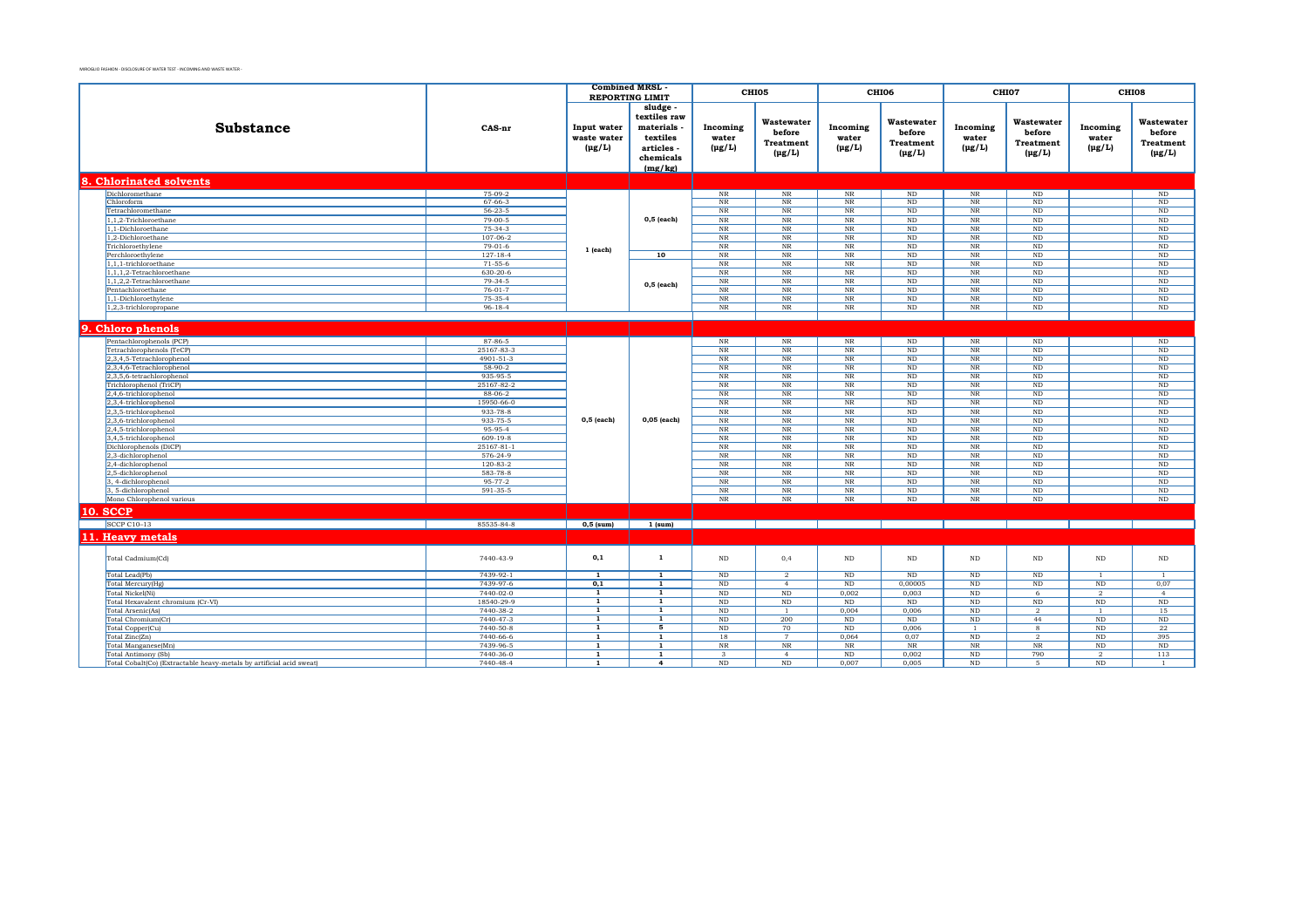|            |                                                                                           |                                        | <b>Combined MRSL</b> |                        |                 | TUR01                   |                                                  | TUR02                        | TUR03                                            |                      |  |
|------------|-------------------------------------------------------------------------------------------|----------------------------------------|----------------------|------------------------|-----------------|-------------------------|--------------------------------------------------|------------------------------|--------------------------------------------------|----------------------|--|
|            |                                                                                           |                                        |                      | <b>REPORTING LIMIT</b> |                 |                         |                                                  |                              |                                                  |                      |  |
|            |                                                                                           |                                        |                      | sludge -               |                 |                         |                                                  |                              |                                                  |                      |  |
|            |                                                                                           |                                        |                      | textiles raw           |                 | Wastewater              |                                                  | Wastewater                   |                                                  | Wastewater           |  |
|            | <b>Substance</b>                                                                          | CAS-nr                                 | Input water          | materials              | Incoming        | before                  | Incoming                                         | before                       | Incoming                                         | before               |  |
|            |                                                                                           |                                        | waste water          | textiles               | water           | <b>Treatment</b>        | water                                            | <b>Treatment</b>             | water                                            | <b>Treatment</b>     |  |
|            |                                                                                           |                                        | $(\mu g/L)$          | articles -             | $(\mu g/L)$     | $(\mu g/L)$             | $(\mu g/L)$                                      |                              | $(\mu g/L)$                                      | $(\mu g/L)$          |  |
|            |                                                                                           |                                        |                      | chemicals              |                 |                         |                                                  | $(\mu g/L)$                  |                                                  |                      |  |
|            |                                                                                           |                                        |                      | (mg/kg)                |                 |                         |                                                  |                              |                                                  |                      |  |
|            | . Alkylphenols (AP) (APEO)                                                                |                                        |                      |                        |                 |                         |                                                  |                              |                                                  |                      |  |
|            | $4-(1,1,3,3-Tetramethylbutyl)-phenol$                                                     | $140 - 66 - 9$                         |                      |                        | ND              | ND                      | $\rm{NR}$                                        | ND                           | NR                                               | ND                   |  |
|            | OctvlPhenol                                                                               | 27193-28-8                             |                      |                        | ND              | ND                      | NR                                               | ND                           | $\overline{\text{NR}}$                           | ND                   |  |
| ${\rm AP}$ | 4-Octylphenol                                                                             | 1806-26-4                              | 1 (each)             | 1 (each)               | $\rm ND$        | ND                      | NR                                               | ND                           | NR                                               | ND                   |  |
|            | 4-Nonylphenol (branched)                                                                  | 25154-52-3                             |                      |                        | <b>ND</b>       | ND                      | NR                                               | ND                           | NR                                               | ND                   |  |
|            | Nonylphenol<br>Nonylphenol (mixed isomers)                                                | $104 - 40 - 5$<br>90481-04-2           |                      |                        | ND<br><b>ND</b> | ND<br>ND                | NR<br>NR                                         | NR<br>ND                     | NR<br>NR                                         | ND<br>ND             |  |
|            | Nonvlphenol Ethoxylates NPEO (1-2) various                                                |                                        |                      |                        | <b>ND</b>       | ND                      | NR                                               | ND                           | NR                                               | ND                   |  |
|            | Nonylphenol Ethoxylates NPEO (3-18) various                                               |                                        |                      |                        | $\rm ND$        | $\rm ND$                | $_{\rm NR}$                                      | $\rm ND$                     | $_{\rm NR}$                                      | $\rm ND$             |  |
|            | Nonylphenol ethoxylated                                                                   | 9016-45-9, 68412-54-4, 127087-87-0,    |                      |                        | $\rm ND$        | $\rm ND$                | $_{\rm NR}$                                      | $\rm ND$                     | $_{\rm NR}$                                      | $_{\rm ND}$          |  |
|            |                                                                                           | 37205-87-1                             | 1 (each)             | 1 (each)               |                 |                         |                                                  |                              |                                                  |                      |  |
|            | APEO 4-Nonylphenol, ethoxylated                                                           | 26027-38-3                             |                      |                        | $\rm ND$        | $\rm ND$                | $\overline{\text{NR}}$                           | $\rm ND$                     | $_{\rm NR}$                                      | $\rm ND$             |  |
|            | Octylphenol Ethoxylates OPEO (1-2) various<br>Octylphenol Ethoxylates OPEO (3-18) various |                                        |                      |                        | ND<br>ND        | ND<br>$\rm ND$          | $_{\rm NR}$<br>$_{\rm NR}$                       | ND<br>ND                     | $_{\rm NR}$<br>$_{\rm NR}$                       | ND<br>$\rm ND$       |  |
|            | 4-tert-Octylphenolethoxylate                                                              | 9036-19-5, 68987-90-6                  |                      |                        | $\rm ND$        | $\rm ND$                | $_{\rm NR}$                                      | ND                           | $_{\rm NR}$                                      | ND                   |  |
| 12.        | <b>Phthalates</b>                                                                         |                                        |                      |                        |                 |                         |                                                  |                              |                                                  |                      |  |
|            |                                                                                           |                                        |                      |                        |                 |                         |                                                  |                              |                                                  |                      |  |
|            | Di-Butyl Phthalate (DBP)<br>Di(2-Ethyl Hexyl) Phthalate(DEHP)                             | $84 - 74 - 2$<br>$117 - 81 - 7$        |                      |                        | ND<br>ND        | ND<br>$\rm ND$          | $_{\rm NR}$<br>$\rm NR$                          | ND<br>ND                     | ND<br>$\rm ND$                                   | ND<br>$\overline{2}$ |  |
|            | Benzyl Butyl Phthalate (BBP)                                                              | 85-68-7                                |                      |                        | ND              | ND                      | NR                                               | ND                           | ND                                               | ND                   |  |
|            | Di-Iso-Nonyl Phthalate (DINP)                                                             | 28553-12-0.68515-48-0                  |                      |                        | ND              | ND                      | NR                                               | ND                           | ND                                               | ND                   |  |
|            | Di-N-Octyl Phthalate (DNOP)                                                               | $117 - 84 - 0$                         |                      |                        | ND              | ND                      | NR                                               | ND                           | ND                                               | ND                   |  |
|            | Di-Iso-Decyl Phthalate (DIDP)                                                             | 26761-40-0,68515-49-1                  |                      |                        | ND              | ND                      | NR                                               | ND                           | ND                                               | ND                   |  |
|            | Di-Iso-Butyl Phthalate (DIBP)<br>Di-N-Hexvl Phthalate (DNHP)                              | $84 - 69 - 5$<br>$84 - 75 - 3$         | 1 (each)             | 10 (each)              | ND<br>ND        | ND<br>ND                | NR<br>NR                                         | ND<br>ND                     | ND<br>ND                                         | ND<br>ND             |  |
|            | Di-(2-methoxyethyl) phthalate (DMEP)                                                      | $117 - 82 - 8$                         |                      |                        | ND              | ND                      | $_{\rm NR}$                                      | ND                           | ND                                               | ND                   |  |
|            | 1,2-Benzenedicarboxylic acid, di-C7-11-branched and linear alkyl esters (DHNUP)           | 68515-42-4                             |                      |                        | ND              | $\overline{\text{ND}}$  | $_{\rm NR}$                                      | ND                           | ND                                               | ND                   |  |
|            | 1,2-Benzenedicarboxylic acid, di-C6-8-branched alkyl esters, C7-rich (DIHP)               | 71888-89-6                             |                      |                        | ND              | $\overline{\text{ND}}$  | $\overline{\text{NR}}$                           | ND                           | ND                                               | ND                   |  |
|            | Dipentyl phthalate (DPP)                                                                  | $131 - 18 - 0$                         |                      |                        | $\rm ND$        | $\rm ND$                | $\rm{NR}$                                        | ND                           | $\rm ND$                                         | $\rm ND$             |  |
|            | Diisopentylphthalate                                                                      | 605-50-5                               |                      |                        | $\rm ND$        | $\rm ND$                | $\rm{NR}$                                        | ND                           | $\rm ND$                                         | $\rm ND$             |  |
|            | N-pentyl-isopentylphthalate                                                               | 776297-69-9                            |                      |                        | $\rm ND$        | $\rm ND$                | $\rm{NR}$                                        | $\rm ND$                     | $\rm ND$                                         | $\rm ND$             |  |
|            | <b>Brominated and Chlorinated Flame Retardants</b>                                        |                                        |                      |                        |                 |                         |                                                  |                              |                                                  |                      |  |
|            | Polybrominated diphenyl ethers (PBDEs) various                                            |                                        |                      |                        | $\rm ND$        | $\rm ND$                | $\rm{NR}$                                        | $\mathbf{ND}$                | $\overline{\text{NR}}$                           | $\rm ND$             |  |
|            | Monobromo diphenyl ethers (MonoBDE)                                                       |                                        |                      |                        | $_{\rm ND}$     | $\rm ND$                | $\overline{\text{NR}}$                           | $\mathbf{ND}$                | $\overline{\text{NR}}$                           | ND                   |  |
|            | Dibromo diphenyl ethers (DiBDE) -<br>Tribromo diphenyl ethers (TriBDE)                    |                                        |                      |                        | ND<br>$\rm ND$  | $\rm ND$<br>$_{\rm ND}$ | $\overline{\text{NR}}$<br>$\overline{\text{NR}}$ | $\overline{\text{ND}}$<br>ND | $\overline{\text{NR}}$<br>$\overline{\text{NR}}$ | ND<br>$_{\rm ND}$    |  |
|            | Tetrabromo diphenyl ethers (TetraBDE)                                                     | 40088-47-9                             |                      |                        | ND              | $\rm ND$                | $\overline{\text{NR}}$                           | ND                           | $\overline{\text{NR}}$                           | ND                   |  |
|            | Pentabromo diphenyl ethers (PentaBDE)                                                     | 32534-81-9                             |                      |                        | $\rm ND$        | ND                      | $\overline{\text{NR}}$                           | ND                           | NR                                               | ND                   |  |
|            | Hexabromo diphenyl ethers (HexaBDE)                                                       | 36483-60-0                             |                      |                        | ND              | ND                      | $\overline{\text{NR}}$                           | ND                           | $\overline{\text{NR}}$                           | ND                   |  |
|            | Heptabromo diphenyl ethers (HeptaBDE)                                                     | 68928-80-3                             |                      |                        | ND              | ND                      | $\overline{\text{NR}}$                           | ND                           | NR                                               | ND                   |  |
|            | Octabromo diphenyl ethers (OctaBDE)                                                       | 32536-52-0<br>63936-56-1               | $each = 5$           | $each = 5$             | ND<br>ND        | ND<br>ND                | NR<br>$\overline{\text{NR}}$                     | ND<br>ND                     | NR<br>$\overline{\text{NR}}$                     | ND<br>ND             |  |
|            | Nonabromo diphenyl ethers (NonaBDE)<br>Decabromo diphenyl ether (DecaBDE)                 | 1163-19-5                              |                      |                        | ND              | ND                      | $\overline{\text{NR}}$                           | ND                           | $\overline{\text{NR}}$                           | ND                   |  |
|            | Tris(2,3-Dibromopropyl)-Phosphate                                                         | $126 - 72 - 7$                         |                      |                        | ND              | ND                      | $\overline{\text{NR}}$                           | ND                           | $\overline{\text{NR}}$                           | ND                   |  |
|            | Tris(2-Chloroethyl)Phosphate (TCEP)                                                       | 115-96-8                               |                      |                        | ND              | $\rm ND$                | $_{\rm NR}$                                      | $\rm ND$                     | $_{\rm NR}$                                      | $\rm ND$             |  |
|            | Hexabromocyclododecane (HBCDD)                                                            | 134237-50-6, 134237-51-7, 134237-52-8, |                      |                        | $_{\rm ND}$     | $\rm ND$                | $\rm NR$                                         | $\rm ND$                     | $_{\rm NR}$                                      | $_{\rm ND}$          |  |
|            | Tetrabromo-bisphenol A (TBBPA)                                                            | 25637-99-4.3194-55-6<br>79-94-7        |                      |                        | ND              | ND                      | $_{\rm NR}$                                      | ND                           | NR                                               | ND                   |  |
|            | Bis (2,3-dibromopropyl) phosphate                                                         | 5412-25-9                              |                      |                        | <b>ND</b>       | ND                      | NR                                               | ND                           | NR                                               | ND                   |  |
|            | Tris(1,3-dichloro-2-propyl)phosphate (TDCPP)                                              | 13674-87-8                             |                      |                        | ND              | ND                      | NR                                               | ND                           | $\overline{\text{NR}}$                           | ND                   |  |
|            | Tris (1-chloro-2-propyl) phosphate (TCPP)                                                 | 13674-84-5                             |                      |                        | ND              | ND                      | $_{\rm NR}$                                      | ND                           | $_{\rm NR}$                                      | ND                   |  |
|            |                                                                                           |                                        |                      |                        |                 |                         |                                                  |                              |                                                  |                      |  |
|            | Sub Group 1: Other Flame Retardants                                                       |                                        |                      |                        |                 |                         |                                                  |                              |                                                  |                      |  |
|            | <b>TEPA</b>                                                                               | 5455-55-1                              |                      |                        | ND              | ND                      | NR                                               | ND                           | NR                                               | ND                   |  |
|            | TRIS                                                                                      | 5412-25-9                              |                      |                        | $\rm ND$        | $\rm ND$                | $_{\rm NR}$                                      | ND                           | $_{\rm NR}$                                      | $\rm ND$             |  |
|            | Tri-o-cresyl phosphate<br>Tris(1,3-dichloro-2-propyl)phosphate (TDCPP)                    | 13674-87-8<br>1303-86-2                |                      |                        | ND<br>$\rm ND$  | ND<br>$\rm ND$          | $\overline{\text{NR}}$<br>$_{\rm NR}$            | ND<br>ND                     | $\overline{\text{NR}}$<br>$_{\rm NR}$            | ND<br>$\rm ND$       |  |
|            | Boric acid                                                                                | 10043-35-3 11113-50-1                  | $each = 5$           | each $=5$              | ND              | ND                      | $\overline{\text{NR}}$                           | ND                           | $_{\rm NR}$                                      | ND                   |  |
|            | Antimony trioxide                                                                         | 1309-64-4                              |                      |                        | ND              | ND                      | $_{\rm NR}$                                      | ND                           | NR                                               | ND                   |  |
|            | Sodium tetraborate                                                                        | 1303-96-4 1303-                        |                      |                        |                 |                         |                                                  |                              |                                                  |                      |  |
|            |                                                                                           | 43-4 12179-04-3<br>215-540-4           |                      |                        | $\rm ND$        | $\rm ND$                | $_{\rm NR}$                                      | ND                           | $_{\rm NR}$                                      | $_{\rm ND}$          |  |
|            | Boron trioxide                                                                            | $78-30-8$                              |                      |                        | ND              | ND                      | NR                                               | ND                           | $\overline{\text{NR}}$                           | ND                   |  |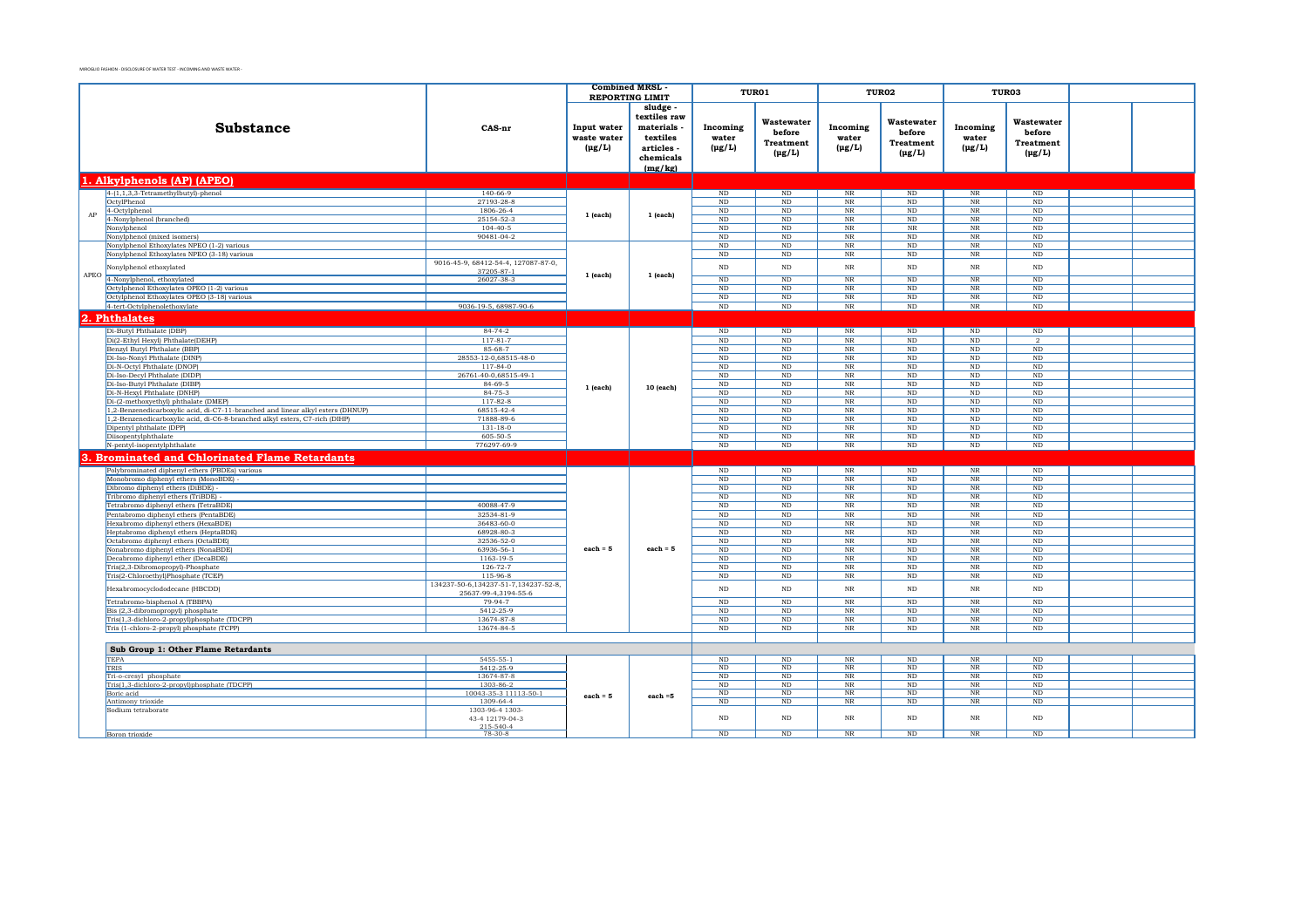|                                                              |                                 | <b>Combined MRSL</b>                      |                                                                                     |                                  | TUR01                                                   |                                       | TUR02                                            | TUR03                            |                                                  |                |                   |                    |  |
|--------------------------------------------------------------|---------------------------------|-------------------------------------------|-------------------------------------------------------------------------------------|----------------------------------|---------------------------------------------------------|---------------------------------------|--------------------------------------------------|----------------------------------|--------------------------------------------------|----------------|-------------------|--------------------|--|
|                                                              |                                 | <b>REPORTING LIMIT</b>                    |                                                                                     |                                  |                                                         |                                       |                                                  |                                  |                                                  |                |                   |                    |  |
| <b>Substance</b>                                             | CAS-nr                          | Input water<br>waste water<br>$(\mu g/L)$ | sludge<br>textiles raw<br>materials<br>textiles<br>articles<br>chemicals<br>(mg/kg) | Incoming<br>water<br>$(\mu g/L)$ | Wastewater<br>before<br><b>Treatment</b><br>$(\mu g/L)$ | Incoming<br>water<br>$(\text{pg/L})$  | Wastewater<br>before<br>Treatment<br>$(\mu g/L)$ | Incoming<br>water<br>$(\mu g/L)$ | Wastewater<br>before<br>Treatment<br>$(\mu g/L)$ |                |                   |                    |  |
| 4. Amines (Associated with Azo dyes)                         |                                 |                                           |                                                                                     |                                  |                                                         |                                       |                                                  |                                  |                                                  |                |                   |                    |  |
| 4-Aminodiphenyl                                              | $92 - 67 - 1$                   |                                           |                                                                                     | $\rm ND$                         | $_{\rm ND}$                                             | $_{\rm NR}$                           | $\rm ND$                                         | $\rm NR$                         | $\rm ND$                                         |                |                   |                    |  |
| <b>Benzidine</b>                                             | $92 - 87 - 5$                   |                                           |                                                                                     | ND                               | ND                                                      | NR                                    | ND                                               | NR                               | ND                                               |                |                   |                    |  |
| 4-Chloro-o-Toluidine                                         | 95-69-2                         |                                           |                                                                                     | ND                               | $_{\rm ND}$                                             | $\rm{NR}$                             | $\rm ND$                                         | $\rm{NR}$                        | $\mathbf{ND}$                                    |                |                   |                    |  |
| 2-Naphthylamine                                              | $91 - 59 - 8$                   |                                           |                                                                                     | $_{\rm ND}$                      | <b>ND</b>                                               | $_{\rm NR}$                           | <b>ND</b>                                        | $_{\rm NR}$                      | ND                                               |                |                   |                    |  |
| o-Aminoazotoluene                                            | $97 - 56 - 3$                   |                                           |                                                                                     | $_{\rm ND}$                      | $\rm ND$                                                | $\rm{NR}$                             | $\rm ND$                                         | $_{\rm NR}$                      | $\rm ND$                                         |                |                   |                    |  |
| 2-Amino-4-Nitrotoluene<br>p-Chloroaniline                    | $99 - 55 - 8$<br>$106 - 47 - 8$ |                                           |                                                                                     | ND<br>ND                         | ND<br>ND                                                | $_{\rm NR}$<br>NR                     | $_{\rm ND}$<br><b>ND</b>                         | NR<br>$_{\rm NR}$                | ND<br>ND                                         |                |                   |                    |  |
| 2,4-Diaminoanisole                                           | 615-05-4                        |                                           |                                                                                     | $\rm ND$                         | ND                                                      | $\rm{NR}$                             | $\rm ND$                                         | $_{\rm NR}$                      | $\rm ND$                                         |                |                   |                    |  |
| 4,4'-Diaminodiphenylmethane                                  | $101 - 77 - 9$                  |                                           |                                                                                     | ND.                              | ND.                                                     | <b>NR</b>                             | N <sub>D</sub>                                   | <b>NR</b>                        | ND.                                              |                |                   |                    |  |
| 3,3'-Dichlorobenzidine                                       | $91-94-1$                       |                                           |                                                                                     | $\rm ND$                         | $_{\rm ND}$                                             | $\overline{\text{NR}}$                | ND                                               | $_{\rm NR}$                      | $\mathbf{ND}$                                    |                |                   |                    |  |
| 3,3'-Dimethoxybenzidine                                      | 119-90-4                        |                                           |                                                                                     | ND                               | <b>ND</b>                                               | $\rm NR$                              | <b>ND</b>                                        | $_{\rm NR}$                      | <b>ND</b>                                        |                |                   |                    |  |
| 3,3'-Dimethylbenzidine                                       | 119-93-7                        | $1$ (each)                                | 1 (each)                                                                            | $_{\rm ND}$                      | $\rm ND$                                                | $\rm{NR}$                             | $\rm ND$                                         | $_{\rm NR}$                      | $\rm ND$                                         |                |                   |                    |  |
| 3,3'-Dimethyl-4,4'diaminodiphenylmethane                     | 838-88-0<br>$120 - 71 - 8$      |                                           |                                                                                     | $\rm ND$<br>$\rm ND$             | $_{\rm ND}$<br>ND                                       | $\rm{NR}$<br>$\rm NR$                 | $\rm ND$<br>$\rm ND$                             | $\rm NR$<br>$_{\rm NR}$          | $\rm ND$<br>$\mathbf{ND}$                        |                |                   |                    |  |
| p-Cresidine<br>4,4'-Methylene-Bis(2-Chloroaniline)           | $101 - 14 - 4$                  |                                           |                                                                                     | $_{\rm ND}$                      | ND                                                      | $\rm{NR}$                             | $\rm ND$                                         | $_{\rm NR}$                      | $\rm ND$                                         |                |                   |                    |  |
| 4,4'-Oxydianiline                                            | $101 - 80 - 4$                  |                                           |                                                                                     | $_{\rm ND}$                      | $_{\rm ND}$                                             | $\rm{NR}$                             | $\rm ND$                                         | $_{\rm NR}$                      | $_{\rm ND}$                                      |                |                   |                    |  |
| 4.4'-Thiodianiline                                           | $139 - 65 - 1$                  |                                           |                                                                                     | $\rm ND$                         | $\rm ND$                                                | $\rm{NR}$                             | $\rm ND$                                         | $_{\rm NR}$                      | $\rm ND$                                         |                |                   |                    |  |
| o-Toluidine                                                  | 95-53-4                         |                                           |                                                                                     | $\rm ND$                         | ND                                                      | $\rm{NR}$                             | $\rm ND$                                         | $_{\rm NR}$                      | $\rm ND$                                         |                |                   |                    |  |
| 2.4-Toluvlenediamine                                         | $95 - 80 - 7$                   |                                           |                                                                                     | <b>ND</b>                        | ND                                                      | $\overline{\text{NR}}$                | <b>ND</b>                                        | <b>NR</b>                        | ND.                                              |                |                   |                    |  |
| 2,4,5-Trimethylaniline                                       | $137 - 17 - 7$                  |                                           |                                                                                     | $\rm ND$                         | $_{\rm ND}$                                             | $\overline{\text{NR}}$                | $\rm ND$                                         | $\overline{\text{NR}}$           | $\rm ND$                                         |                |                   |                    |  |
| o-Anisidine<br>p-Aminoazobenzene                             | $90-04-0$<br>$60 - 09 - 3$      |                                           |                                                                                     | ND<br>ND                         | ND<br>ND                                                | $_{\rm NR}$<br>$\overline{\text{NR}}$ | <b>ND</b><br>ND                                  | NR<br>$_{\rm NR}$                | ND<br>ND                                         |                |                   |                    |  |
| 2,4-Xylidine                                                 | $95 - 68 - 1$                   |                                           |                                                                                     | $_{\rm ND}$                      | $_{\rm ND}$                                             | $\rm{NR}$                             | $\rm ND$                                         | $_{\rm NR}$                      | $\rm ND$                                         |                |                   |                    |  |
| 2.6-Xvlidine                                                 | $87 - 62 - 7$                   |                                           |                                                                                     | ND                               | ND                                                      | NR                                    | ND                                               | NR                               | ND                                               |                |                   |                    |  |
|                                                              |                                 |                                           |                                                                                     |                                  |                                                         |                                       |                                                  |                                  |                                                  |                |                   |                    |  |
| AzoDyes Sub Group 1: Allergenic Dyes                         |                                 | $1$ (each)                                | $5$ (each)                                                                          |                                  |                                                         |                                       |                                                  |                                  |                                                  |                |                   |                    |  |
| C.I. Disperse Blue 1                                         | 2475-45-8                       |                                           |                                                                                     | ND                               | ND                                                      | NR                                    | ND                                               | $_{\rm NR}$                      | ND                                               |                |                   |                    |  |
| C.I. Disperse Blue 3                                         | 2475-49-9                       |                                           |                                                                                     | $_{\rm ND}$                      | ND                                                      | $_{\rm NR}$                           | $\rm ND$                                         | $_{\rm NR}$                      | $\rm ND$                                         |                |                   |                    |  |
| C.I. Disperse Blue 7                                         | 3179-90-6                       |                                           |                                                                                     | ND                               | ND                                                      | N <sub>R</sub>                        | ND                                               | N <sub>R</sub>                   | ND                                               |                |                   |                    |  |
| C.I. Disperse Blue 26<br>C.I. Disperse Blue 35               | 3860-63-7<br>12222-75-2         |                                           |                                                                                     | ND<br>ND                         | $_{\rm ND}$<br><b>ND</b>                                | $\overline{\text{NR}}$<br>$_{\rm NR}$ | $\rm ND$<br><b>ND</b>                            | $_{\rm NR}$<br>NR                | $\mathbf{ND}$<br><b>ND</b>                       |                |                   |                    |  |
| C.I. Disperse Blue 102                                       | 12222-97-8                      |                                           |                                                                                     | ND                               | ND                                                      | $\overline{\text{NR}}$                | ND                                               | $_{\rm NR}$                      | ND                                               |                |                   |                    |  |
| C.I. Disperse Blue 106                                       | 12223-01-7                      |                                           |                                                                                     | $_{\rm ND}$                      | $_{\rm ND}$                                             | $\rm{NR}$                             | $\rm ND$                                         | $_{\rm NR}$                      | $_{\rm ND}$                                      |                |                   |                    |  |
| C.I. Disperse Blue 124                                       | 61951-51-7                      |                                           |                                                                                     | $_{\rm ND}$                      | $_{\rm ND}$                                             | $\rm{NR}$                             | $\rm ND$                                         | $_{\rm NR}$                      | $_{\rm ND}$                                      |                |                   |                    |  |
| C.I. Disperse Brown 1                                        | 23355-64-8                      | 1 (each)                                  |                                                                                     | ND                               | ND                                                      | $\rm{NR}$                             | $\rm ND$                                         | $_{\rm NR}$                      | $\rm ND$                                         |                |                   |                    |  |
| C.I. Disperse Orange 1                                       | 2581-69-3                       |                                           | 5 (each)                                                                            | $_{\rm ND}$                      | $_{\rm ND}$                                             | $\rm{NR}$                             | $\rm ND$                                         | $_{\rm NR}$                      | $_{\rm ND}$                                      |                |                   |                    |  |
| C.I. Disperse Orange 3                                       | $730 - 40 - 5$                  |                                           |                                                                                     | ND.                              | ND.                                                     | <b>NR</b>                             | ND                                               | $_{\rm NR}$                      | ND.                                              |                |                   |                    |  |
| C.I. Disperse Orange 37/76<br>C.I. Disperse Red 1            | 13301-61-6<br>2872-48-2         |                                           |                                                                                     | $_{\rm ND}$<br>ND                | ND<br>ND                                                | $\rm{NR}$<br>$\overline{\text{NR}}$   | $\rm ND$<br>ND                                   | $_{\rm NR}$<br><b>NR</b>         | $\rm ND$<br>ND.                                  |                |                   |                    |  |
| C.I. Disperse Red 11                                         | 2872-48-2                       |                                           |                                                                                     | ND                               | $_{\rm ND}$                                             | $\overline{\text{NR}}$                | $\rm ND$                                         | $_{\rm NR}$                      | $\mathbf{ND}$                                    |                |                   |                    |  |
| C.I. Disperse Red 17                                         | 3179-89-3                       |                                           |                                                                                     |                                  | ND                                                      | ND                                    | $\rm{NR}$                                        | $_{\rm ND}$                      | NR                                               | ND             |                   |                    |  |
| C.I. Disperse Yellow 1                                       | $119 - 15 - 3$                  |                                           |                                                                                     | ND                               | ND                                                      | $\overline{\text{NR}}$                | ND                                               | $_{\rm NR}$                      | ND                                               |                |                   |                    |  |
| C.I. Disperse Yellow 3                                       | 2832-40-8                       |                                           |                                                                                     | $_{\rm ND}$                      | $_{\rm ND}$                                             | $\rm{NR}$                             | $\rm ND$                                         | $_{\rm NR}$                      | $_{\rm ND}$                                      |                |                   |                    |  |
| C.I. Disperse Yellow 9                                       | 6373-73-5                       |                                           |                                                                                     | ND                               | ND                                                      | NR                                    | ND                                               | NR                               | ND                                               |                |                   |                    |  |
| C.I. Disperse Yellow 39                                      | 12236-29-2<br>54824-37-2        |                                           |                                                                                     | $\rm ND$                         | $_{\rm ND}$                                             | $\overline{\text{NR}}$                | ND                                               | $\rm{NR}$                        | $\mathbf{ND}$                                    |                |                   |                    |  |
| C.I. Disperse Yellow 49                                      |                                 |                                           |                                                                                     | $_{\rm ND}$                      | $_{\rm ND}$                                             | $\rm{NR}$                             | $\rm ND$                                         | $_{\rm NR}$                      | $_{\rm ND}$                                      |                |                   |                    |  |
| AzoDyes Sub Group 2: Carcinogenic Dyes                       |                                 | $1$ (each)                                | $5$ (each)                                                                          |                                  |                                                         |                                       |                                                  |                                  |                                                  |                |                   |                    |  |
| C.I. Acid Red 26                                             | 3761-53-3                       |                                           |                                                                                     | ND                               | $\overline{\text{ND}}$                                  | NR                                    | ND                                               | $_{\rm NR}$                      | ND                                               |                |                   |                    |  |
| C.I. Basic Red 9 monohydrochloride                           | $569 - 61 - 9$                  |                                           |                                                                                     | ND                               | $_{\rm ND}$                                             | $\rm{NR}$                             | $\rm ND$                                         | $_{\rm NR}$                      | $_{\rm ND}$                                      |                |                   |                    |  |
| C.I. Basic Violet 14                                         | 632-99-5                        |                                           |                                                                                     | ND                               | ND                                                      | NR                                    | <b>ND</b>                                        | NR                               | <b>ND</b>                                        |                |                   |                    |  |
| C.I. Direct Blue 6                                           | 2602-46-2                       |                                           |                                                                                     | ND                               | ND                                                      | $\overline{\text{NR}}$                | ND                                               | $_{\rm NR}$                      | ND                                               |                |                   |                    |  |
| C.L. Direct Red 28<br>C.I. Direct Black 38                   | 573-58-0                        |                                           |                                                                                     | $_{\rm ND}$                      | $_{\rm ND}$                                             | $\rm NR$                              | $\rm ND$                                         | $_{\rm NR}$                      | $_{\rm ND}$                                      |                |                   |                    |  |
| C.I. Direct Disperse Blue 1                                  | 1937-37-7<br>2475-45-8          |                                           |                                                                                     | $_{\rm ND}$<br>$\rm ND$          | ND<br>$\rm ND$                                          | $_{\rm NR}$<br>$_{\rm NR}$            | $_{\rm ND}$<br>$\rm ND$                          | NR<br>$_{\rm NR}$                | ND<br>$\rm ND$                                   |                |                   |                    |  |
| C.I. Direct Disperse Yellow 3                                | 2832-40-8                       |                                           |                                                                                     | $_{\rm ND}$                      | $_{\rm ND}$                                             | $_{\rm NR}$                           | $\rm ND$                                         | $\rm NR$                         | $_{\rm ND}$                                      |                |                   |                    |  |
| C.I. Direct Disperse Orange 11                               | $82 - 28 - 0$                   |                                           |                                                                                     | ND                               | ND.                                                     | <b>NR</b>                             | ND                                               | $_{\rm NR}$                      | ND                                               |                |                   |                    |  |
| C.I. Direct Disperse Yellow 23                               | 6250-23-3                       |                                           |                                                                                     | $\rm ND$                         | $_{\rm ND}$                                             | $\rm{NR}$                             | ND                                               | $_{\rm NR}$                      | $\mathbf{ND}$                                    |                |                   |                    |  |
| C.I. Direct Disperse Orange 149                              | 85136-74-9                      | 1 (each)                                  | 5 (each)                                                                            | $_{\rm ND}$                      | <b>ND</b>                                               | $_{\rm NR}$                           | <b>ND</b>                                        | $_{\rm NR}$                      | <b>ND</b>                                        |                |                   |                    |  |
| C.I. Direct Solvent Yellow 1<br>C.I. Direct Solvent Yellow 2 | 60-09-3                         |                                           |                                                                                     | $_{\rm ND}$                      | $\rm ND$                                                | $_{\rm NR}$                           | ND                                               | $_{\rm NR}$                      | $\rm ND$                                         |                |                   |                    |  |
| C.I. Direct Solvent Yellow 3                                 | 60-11-7 EN71-9<br>97-56-3       |                                           |                                                                                     | ND<br>ND                         | ND<br>ND                                                | NR<br>$\overline{\text{NR}}$          | $_{\rm ND}$<br>ND                                | NR<br>$_{\rm NR}$                | ND<br>ND                                         |                |                   |                    |  |
| C.I. Direct Solvent Yellow 14                                | 842-07-9                        |                                           |                                                                                     | $\rm ND$                         | ND                                                      | $_{\rm NR}$                           | $\rm ND$                                         | $_{\rm NR}$                      | $\rm ND$                                         |                |                   |                    |  |
| C.I. Basic Blue 26                                           | 2580-56-5                       |                                           |                                                                                     | N <sub>D</sub>                   | ND.                                                     | <b>NR</b>                             | N <sub>D</sub>                                   | <b>NR</b>                        | ND.                                              |                |                   |                    |  |
| C.I. Basic Violet 1                                          | 8004-87-3 EN71-9                |                                           |                                                                                     | $_{\rm ND}$                      | $_{\rm ND}$                                             | $\rm{NR}$                             | ND                                               | $\overline{\text{NR}}$           | $\mathbf{ND}$                                    |                |                   |                    |  |
| C.I. Direct Brown 95                                         | 16071-86-6                      |                                           |                                                                                     | ND                               | <b>ND</b>                                               | $_{\rm NR}$                           | <b>ND</b>                                        | $_{\rm NR}$                      | <b>ND</b>                                        |                |                   |                    |  |
| C.I. Direct Blue 15                                          | 2429-74-5                       |                                           |                                                                                     | ND                               | $\rm ND$                                                | $_{\rm NR}$                           | $\rm ND$                                         | $_{\rm NR}$                      | $\rm ND$                                         |                |                   |                    |  |
| C.I. Direct Blue 218<br>C.L. Acid Red 114                    | 28407-36-6<br>6459-94-5         |                                           |                                                                                     |                                  |                                                         |                                       | $_{\rm ND}$<br>N <sub>D</sub>                    | $_{\rm ND}$<br>N <sub>D</sub>    | $\rm NR$<br>NR                                   | $\rm ND$<br>ND | $_{\rm NR}$<br>NR | $_{\rm ND}$<br>ND. |  |
| C.I. Acid Violet 49                                          | 1694-09-3                       |                                           |                                                                                     | ND                               | $\rm ND$                                                | $_{\rm NR}$                           | $\rm ND$                                         | $_{\rm NR}$                      | $\rm ND$                                         |                |                   |                    |  |
|                                                              |                                 |                                           |                                                                                     |                                  |                                                         |                                       |                                                  |                                  |                                                  |                |                   |                    |  |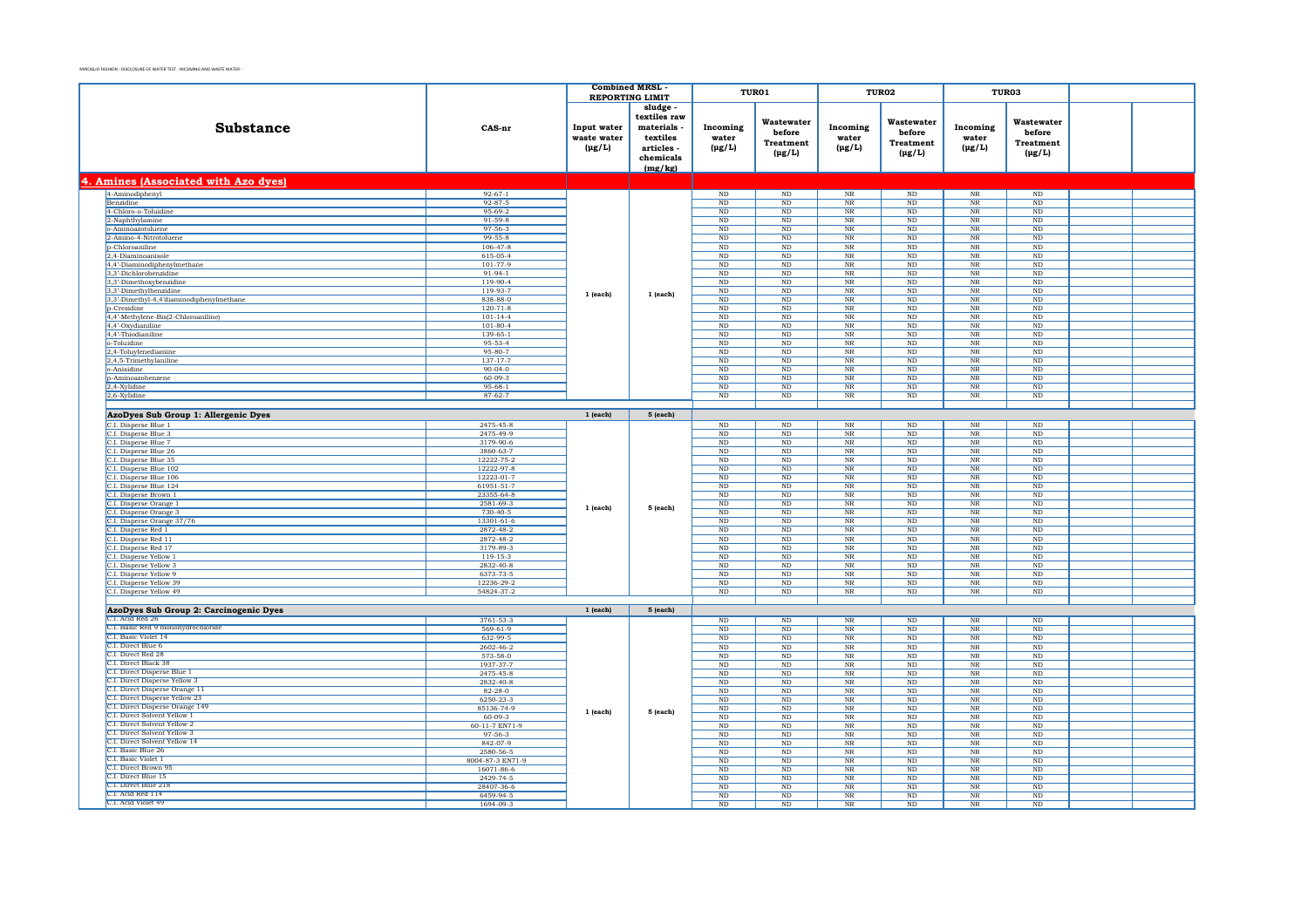|                                                     |                          |                                           | <b>Combined MRSL</b>                                                                    |                                  | TUR01                                                   | TUR02                            |                                                         | TUR03                            |                                                  |             |  |
|-----------------------------------------------------|--------------------------|-------------------------------------------|-----------------------------------------------------------------------------------------|----------------------------------|---------------------------------------------------------|----------------------------------|---------------------------------------------------------|----------------------------------|--------------------------------------------------|-------------|--|
|                                                     |                          |                                           | <b>REPORTING LIMIT</b>                                                                  |                                  |                                                         |                                  |                                                         |                                  |                                                  |             |  |
| <b>Substance</b>                                    | CAS-nr                   | Input water<br>waste water<br>$(\mu g/L)$ | sludge -<br>textiles raw<br>materials<br>textiles<br>articles -<br>chemicals<br>(mg/kg) | Incoming<br>water<br>$(\mu g/L)$ | Wastewater<br>before<br><b>Treatment</b><br>$(\mu g/L)$ | Incoming<br>water<br>$(\mu g/L)$ | Wastewater<br>before<br><b>Treatment</b><br>$(\mu g/L)$ | Incoming<br>water<br>$(\mu g/L)$ | Wastewater<br>before<br>Treatment<br>$(\mu g/L)$ |             |  |
| 5. Organotin compounds                              |                          |                                           |                                                                                         |                                  |                                                         |                                  |                                                         |                                  |                                                  |             |  |
| MBT(Monobutyltin)                                   | 78763-54-9               |                                           |                                                                                         | $\rm ND$                         | ND                                                      | $\overline{\text{NR}}$           | $\mathop{\rm ND}\nolimits$                              | $\overline{\text{NR}}$           | ND                                               |             |  |
| DBT(Dibutyltin)                                     | 1002-53-5                |                                           |                                                                                         | ND                               | ND                                                      | $_{\rm NR}$                      | ND                                                      | $\overline{\text{NR}}$           | ND                                               |             |  |
| TBT(Tributyltin)                                    | 36643-28-4               |                                           |                                                                                         | ND                               | ND                                                      | $\overline{\text{NR}}$           | ND                                                      | $\overline{\text{NR}}$           | ND                                               |             |  |
| DOT(Dioctyltin)                                     | 94410-05-6<br>15231-44-4 |                                           |                                                                                         | ND<br>ND                         | $_{\rm ND}$<br>ND                                       | $\rm NR$<br>$_{\rm NR}$          | $\rm ND$<br>ND                                          | $_{\rm NR}$<br>NR                | $\rm ND$<br>ND                                   |             |  |
| MOT(Monooctyltin)<br>DPhT(Diphenyltin)              | 1011-95-6, 6381-06-2     |                                           |                                                                                         | $\rm ND$                         | $\rm ND$                                                | $\overline{\text{NR}}$           | ND                                                      | NR                               | <b>ND</b>                                        |             |  |
| TeBT(Tetrabutyltin)                                 | $1461 - 25 - 2$          |                                           |                                                                                         | ND                               | ND                                                      | $N_{R}$                          | ND                                                      | $\overline{\text{NR}}$           | ND                                               |             |  |
| TCHT(Tricyclohexyl Tin)                             | 6056-50-4                | $0,1$ (each)                              | 1 (each)                                                                                | ND                               | ND                                                      | $\overline{\text{NR}}$           | ND                                                      | $\overline{\text{NR}}$           | ND                                               |             |  |
| TPT(Tripropyltin)                                   | NA                       |                                           |                                                                                         | $_{\rm ND}$                      | $_{\rm ND}$                                             | $_{\rm NR}$                      | ND                                                      | $_{\rm NR}$                      | ND                                               |             |  |
| TeET(Tetraethyltin)                                 | $597 - 64 - 8$           |                                           |                                                                                         | ND                               | ND                                                      | $_{\rm NR}$                      | ND                                                      | $_{\rm NR}$                      | ND                                               |             |  |
| Tributyltin oxide (TBTO)                            | 56-35-9                  |                                           |                                                                                         | $_{\rm ND}$                      | $\rm ND$                                                | $\rm NR$                         | $_{\rm ND}$                                             | $_{\rm NR}$                      | ND                                               |             |  |
| Dibutyltin dichloride (DBTC)                        | $683 - 18 - 1$           |                                           |                                                                                         | ND                               | ND                                                      | NR                               | ND                                                      | NR                               | ND                                               |             |  |
| Triphenyltin (TPhT)                                 | 668-34-8                 |                                           |                                                                                         | ND                               | ND                                                      | NR                               | ND                                                      | $_{\rm NR}$                      | ND                                               |             |  |
| Dibutyltin hydrogen borate (DBB)                    | 75113-37-0               |                                           |                                                                                         | $\rm ND$                         | $\rm ND$                                                | $_{\rm NR}$                      | $\rm ND$                                                | $_{\rm NR}$                      | $\rm ND$                                         |             |  |
| 6. PFCs                                             |                          |                                           |                                                                                         |                                  |                                                         |                                  |                                                         |                                  |                                                  |             |  |
| PFBA                                                | $375 - 22 - 4$           |                                           |                                                                                         | $\rm ND$                         | $\rm ND$                                                |                                  |                                                         | $\overline{\text{NR}}$           | $_{\rm ND}$                                      |             |  |
| PFPeA                                               | 2706-90-3                |                                           |                                                                                         | ND                               | ND                                                      |                                  |                                                         | $_{\rm NR}$                      | ND                                               |             |  |
| PFHxA                                               | $307 - 24 - 4$           |                                           |                                                                                         | ND                               | ND                                                      |                                  |                                                         | $\overline{\text{NR}}$           | ND                                               |             |  |
| PFHpA                                               | 375-85-9                 |                                           |                                                                                         | ND                               | ND                                                      |                                  |                                                         | NR                               | ND                                               |             |  |
| PFOA                                                | $335 - 67 - 1$           |                                           |                                                                                         | ND                               | ND                                                      |                                  |                                                         | $\overline{\text{NR}}$           | ND                                               |             |  |
| PFNA<br>PFDA                                        | 375-95-1                 |                                           |                                                                                         | ND                               | $_{\rm ND}$                                             |                                  |                                                         | $_{\rm NR}$                      | $\rm ND$                                         |             |  |
| PFUnA                                               | 335-76-2<br>2058-94-8    |                                           |                                                                                         | ND<br>$\mathbf{ND}$              | ND<br>$\rm ND$                                          |                                  |                                                         | NR<br>$\overline{\text{NR}}$     | ND<br>ND                                         |             |  |
| PFDoA                                               | $307 - 55 - 1$           | $0,01$ (each)                             | $0,01$ (each)                                                                           | ND                               | ND                                                      |                                  |                                                         | $\overline{\text{NR}}$           | ND                                               |             |  |
| PFTrA                                               | 72629-94-8               |                                           |                                                                                         | ND                               | ND                                                      |                                  |                                                         | $\overline{\text{NR}}$           | ND                                               |             |  |
| PFteA                                               | 376-06-7                 |                                           |                                                                                         | $\rm ND$                         | $\rm ND$                                                |                                  |                                                         | $\rm NR$                         | $\rm ND$                                         |             |  |
| <b>PFBS</b>                                         | 375-73-5 or 59933-66-3   |                                           |                                                                                         | $_{\rm ND}$                      | $_{\rm ND}$                                             |                                  |                                                         | $\rm NR$                         | $_{\rm ND}$                                      |             |  |
| PFHxS                                               | 355-46-4                 |                                           |                                                                                         | ND                               | ND                                                      |                                  |                                                         | $\rm NR$                         | ND                                               |             |  |
| PFHpS                                               | 375-92-8                 |                                           |                                                                                         | $_{\rm ND}$                      | $\rm ND$                                                |                                  |                                                         | $\rm NR$                         | $\rm ND$                                         |             |  |
| <b>PFOS</b>                                         | 1763-23-1                |                                           |                                                                                         | ND                               | ND                                                      |                                  |                                                         | NR                               | ND                                               |             |  |
| <b>PFDS</b>                                         | 335-77-3                 |                                           |                                                                                         | ND                               | ND                                                      |                                  |                                                         | $\overline{\text{NR}}$           | ND                                               |             |  |
| 4:2 FTOH                                            | 2043-47-2                | $0,1$ (each)                              |                                                                                         | $_{\rm ND}$                      | $\rm ND$                                                |                                  |                                                         | $_{\rm NR}$                      | $\rm ND$                                         |             |  |
| 6:2 FTOH<br>$8:2$ FTOH                              | 647-42-7<br>678-39-7     |                                           | $0,1$ (each)                                                                            | $_{\rm ND}$<br>ND                | $\rm ND$<br>ND                                          |                                  |                                                         | $_{\rm NR}$<br>$_{\rm NR}$       | ND<br>ND                                         |             |  |
| 10:2 FTOH                                           | 865-86-1                 |                                           |                                                                                         | ND                               | ND                                                      |                                  |                                                         | $\overline{\text{NR}}$           | ND                                               |             |  |
| 6:2 FTA                                             | 17527-29-6               |                                           |                                                                                         | $\rm ND$                         | $\rm ND$                                                |                                  |                                                         | $_{\rm NR}$                      | $\rm ND$                                         |             |  |
| 8:2 FTA                                             | 27905-45-9               |                                           |                                                                                         | $\rm ND$                         | $\rm ND$                                                |                                  |                                                         | $_{\rm NR}$                      | $_{\rm ND}$                                      |             |  |
| 10:2 FTA                                            | 17741-60-5               |                                           |                                                                                         |                                  | $_{\rm ND}$                                             | $\rm ND$                         |                                                         |                                  | $\overline{\text{NR}}$                           | $_{\rm ND}$ |  |
| <b>PFOSA</b>                                        | 754-91-6                 |                                           |                                                                                         | ND                               | ND                                                      |                                  |                                                         | $\overline{\text{NR}}$           | ND                                               |             |  |
| POSF                                                | 307-35-7                 |                                           |                                                                                         | $\rm ND$                         | ND                                                      |                                  |                                                         | $\overline{\text{NR}}$           | ND                                               |             |  |
| N-Me-FOSA                                           | 31506-32-8               |                                           |                                                                                         | $_{\rm ND}$                      | $_{\rm ND}$                                             |                                  |                                                         | $\rm NR$                         | $_{\rm ND}$                                      |             |  |
| N-Et-FOSA                                           | 4151-50-2<br>24448-09-7  | 0,01 (each)                               | $0,01$ (each)                                                                           | ND                               | ND<br>ND                                                |                                  |                                                         | NR                               | ND                                               |             |  |
| N-Me-FOSE alcohol<br>N-Et-FOSE alcohol              | 1691-99-2                |                                           |                                                                                         | $_{\rm ND}$<br>ND                | ND                                                      |                                  |                                                         | $\overline{\text{NR}}$<br>NR     | ND<br>ND                                         |             |  |
| PF-3,7-DMOA                                         | 172155-07-6              |                                           |                                                                                         | ND                               | ND                                                      |                                  |                                                         | $\overline{\text{NR}}$           | ND                                               |             |  |
| <b>HPFHpA</b>                                       | 1546-95-8                |                                           |                                                                                         | $_{\rm ND}$                      | $_{\rm ND}$                                             |                                  |                                                         | $_{\rm NR}$                      | $_{\rm ND}$                                      |             |  |
| 4HPFUnA                                             | 34598-33-9               |                                           |                                                                                         | ND                               | ND                                                      |                                  |                                                         | $_{\rm NR}$                      | ND                                               |             |  |
| 1H, 1H, 2H, 2H-PFOS                                 | 27619-97-2               |                                           |                                                                                         | $\rm ND$                         | ND                                                      |                                  |                                                         | $_{\rm NR}$                      | ND                                               |             |  |
| <b>Chloro benzenes</b>                              |                          |                                           |                                                                                         |                                  |                                                         |                                  |                                                         |                                  |                                                  |             |  |
| Dichlorobenzenes various                            |                          |                                           |                                                                                         | $\rm ND$                         | $_{\rm ND}$                                             | $_{\rm NR}$                      | $\rm ND$                                                | $\rm ND$                         | $\rm ND$                                         |             |  |
| 1,2-Dichlorobenzene                                 | $95 - 50 - 1$            |                                           |                                                                                         | ND                               | ND                                                      | $_{\rm NR}$                      | ND                                                      | ND                               | ND                                               |             |  |
| 1,3-Dichlorobenzene                                 | $541 - 73 - 1$           |                                           |                                                                                         | ND                               | ND                                                      | $_{\rm NR}$                      | ND                                                      | ND                               | ND                                               |             |  |
| 1,4-Dichlorobenzene                                 | $106 - 46 - 7$           |                                           |                                                                                         | $\rm ND$                         | $\rm ND$                                                | $_{\rm NR}$                      | ND                                                      | ND                               | $\rm ND$                                         |             |  |
| Trichlorobenzenes various                           |                          |                                           |                                                                                         | $\rm ND$                         | $\rm ND$                                                | $_{\rm NR}$                      | ND                                                      | $\rm ND$                         | ND                                               |             |  |
| 1,2,3-Trichlorobenzene                              | $87 - 61 - 6$            |                                           |                                                                                         | $_{\rm ND}$                      | $_{\rm ND}$                                             | $_{\rm NR}$                      | $\rm ND$                                                | $\rm ND$                         | $_{\rm ND}$                                      |             |  |
| $1,2,4$ -trichlorobenzene                           | $120 - 82 - 1$           |                                           |                                                                                         | $\rm ND$                         | ND                                                      | $_{\rm NR}$                      | ND                                                      | ND                               | ND                                               |             |  |
| 1,3,5-Trichlorobenzene                              | $108 - 70 - 3$           | $0,02$ (each)                             | $0,5$ (each)                                                                            | $\rm ND$                         | ND                                                      | $\overline{\text{NR}}$           | ND                                                      | ND                               | ND                                               |             |  |
| Tetrachlorobenzene<br>$1,2,3,4$ -tetrachlorobenzene | 12408-10-5<br>634-66-2   |                                           |                                                                                         | $_{\rm ND}$<br>ND                | $_{\rm ND}$<br>ND                                       | $\rm NR$<br>NR                   | $\rm ND$<br>ND                                          | $_{\rm ND}$<br>ND                | $_{\rm ND}$<br>ND                                |             |  |
| 1,2,3,5-tetrachlorobenzene                          | 634-90-2                 |                                           |                                                                                         | $_{\rm ND}$                      | $\rm ND$                                                | $\rm{NR}$                        | ND                                                      | $\rm ND$                         | ND                                               |             |  |
| 1.2.4.5-tetrachlorobenzene                          | 95-94-3                  |                                           |                                                                                         | ND                               | ND                                                      | NR                               | ND                                                      | ND                               | ND                                               |             |  |
| Pentachlorobenzene                                  | 608-93-5                 |                                           |                                                                                         | ND                               | ND                                                      | $_{\rm NR}$                      | $\rm ND$                                                | $\rm ND$                         | <b>ND</b>                                        |             |  |
| Hexachlorobenzene                                   | $118 - 74 - 1$           |                                           |                                                                                         | $\rm ND$                         | $\rm ND$                                                | $_{\rm NR}$                      | $\rm ND$                                                | $\rm ND$                         | $\rm ND$                                         |             |  |
| chlorobenzene                                       | 108-90-7                 |                                           |                                                                                         | $_{\rm ND}$                      | $\rm ND$                                                | $_{\rm NR}$                      | $\rm ND$                                                | $_{\rm ND}$                      | $_{\rm ND}$                                      |             |  |
|                                                     |                          |                                           |                                                                                         |                                  |                                                         |                                  |                                                         |                                  |                                                  |             |  |